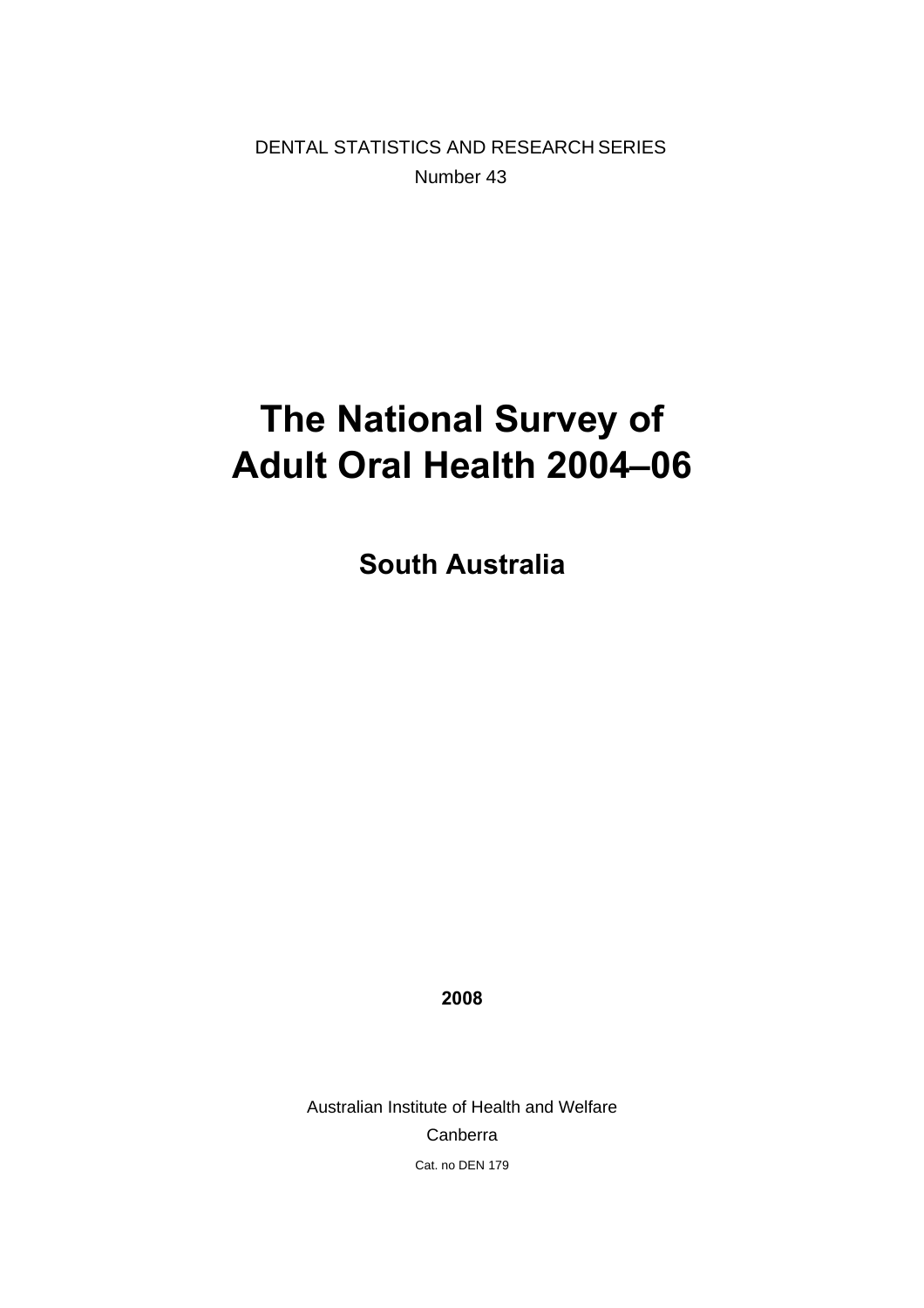© Australian Institute of Health and Welfare 2008

This work is copyright. Apart from any use as permitted under the *Copyright Act 1968*, no part may be reproduced without prior written permission from the Australian Institute of Health and Welfare. Requests and enquiries concerning reproduction and rights should be directed to the Head, Media and Communications Unit, Australian Institute of Health and Welfare, GPO Box 570, Canberra ACT 2601.

This publication is part of the Australian Institute of Health and Welfare's Dental statistics and research series. A complete list of the Institute's publications is available from the Institute's website <www.aihw.gov.au>.

ISSN 1321-0254 ISBN 978 1 74024 785 6

#### **Suggested citation**

AIHW Dental Statistics and Research Unit 2008. The National Survey of Adult Oral Health 2004–06: South Australia. Cat. no. DEN 179. Dental Statistics and Research Series no. 43. Canberra: Australian Institute of Health and Welfare.

#### **Australian Institute of Health and Welfare**

**Board Chair**  Hon. Peter Collins, AM, QC

#### **Director**

Penny Allbon

Published by the Australian Institute of Health and Welfare Printed by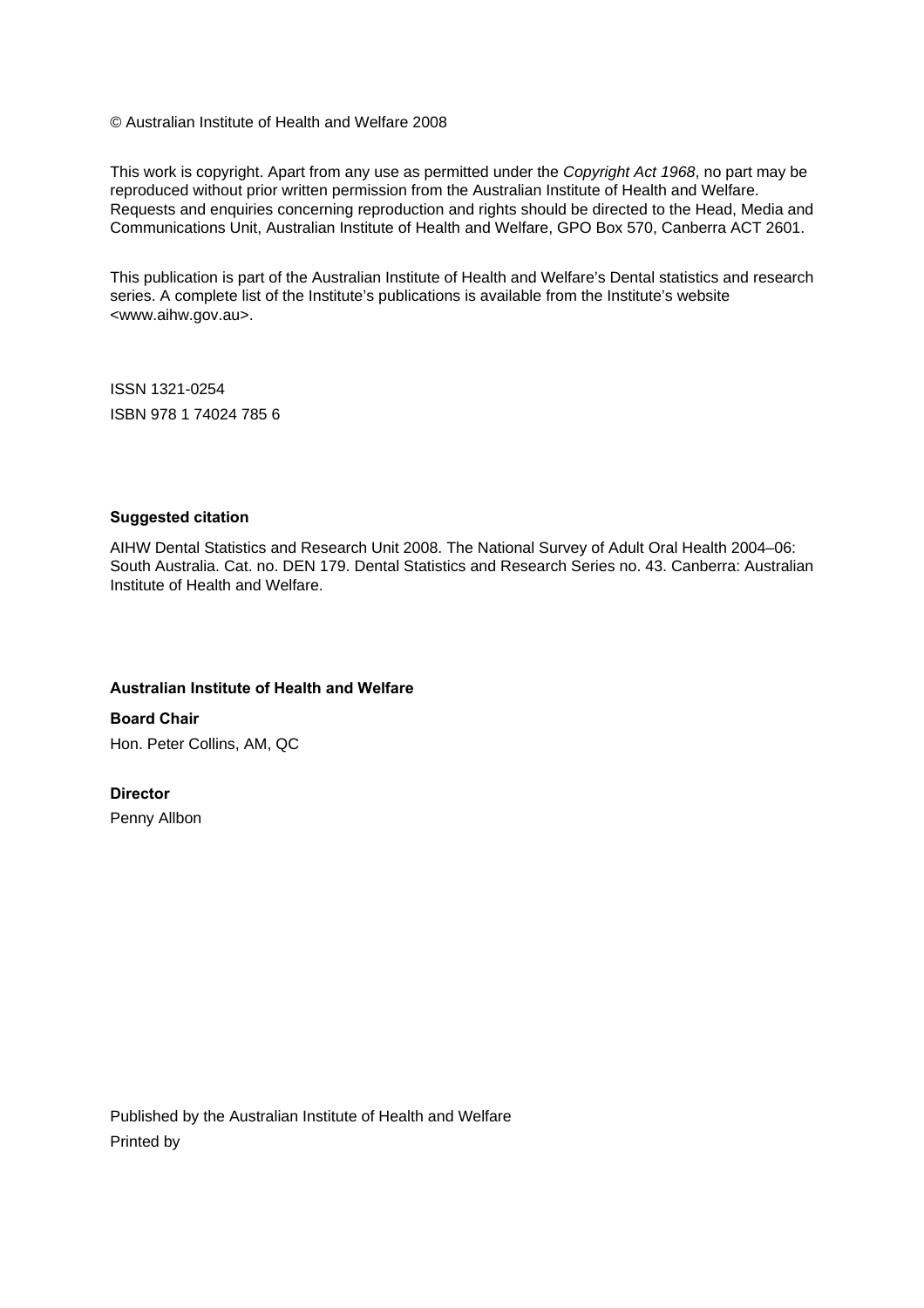# **Contents**

| 1              |                                                                                   |  |
|----------------|-----------------------------------------------------------------------------------|--|
|                |                                                                                   |  |
|                |                                                                                   |  |
|                | Aspects of oral health and dental care relevant to the National Oral Health Plan5 |  |
| $\overline{2}$ |                                                                                   |  |
|                |                                                                                   |  |
|                |                                                                                   |  |
|                |                                                                                   |  |
|                |                                                                                   |  |
|                |                                                                                   |  |
|                |                                                                                   |  |
|                |                                                                                   |  |
|                |                                                                                   |  |
|                |                                                                                   |  |
|                | Distribution of sociodemographic and dental access characteristics15              |  |
| 3              |                                                                                   |  |
|                |                                                                                   |  |
|                |                                                                                   |  |
|                |                                                                                   |  |
|                |                                                                                   |  |
|                |                                                                                   |  |
|                |                                                                                   |  |
|                |                                                                                   |  |
|                |                                                                                   |  |
|                |                                                                                   |  |
|                |                                                                                   |  |
|                |                                                                                   |  |
|                |                                                                                   |  |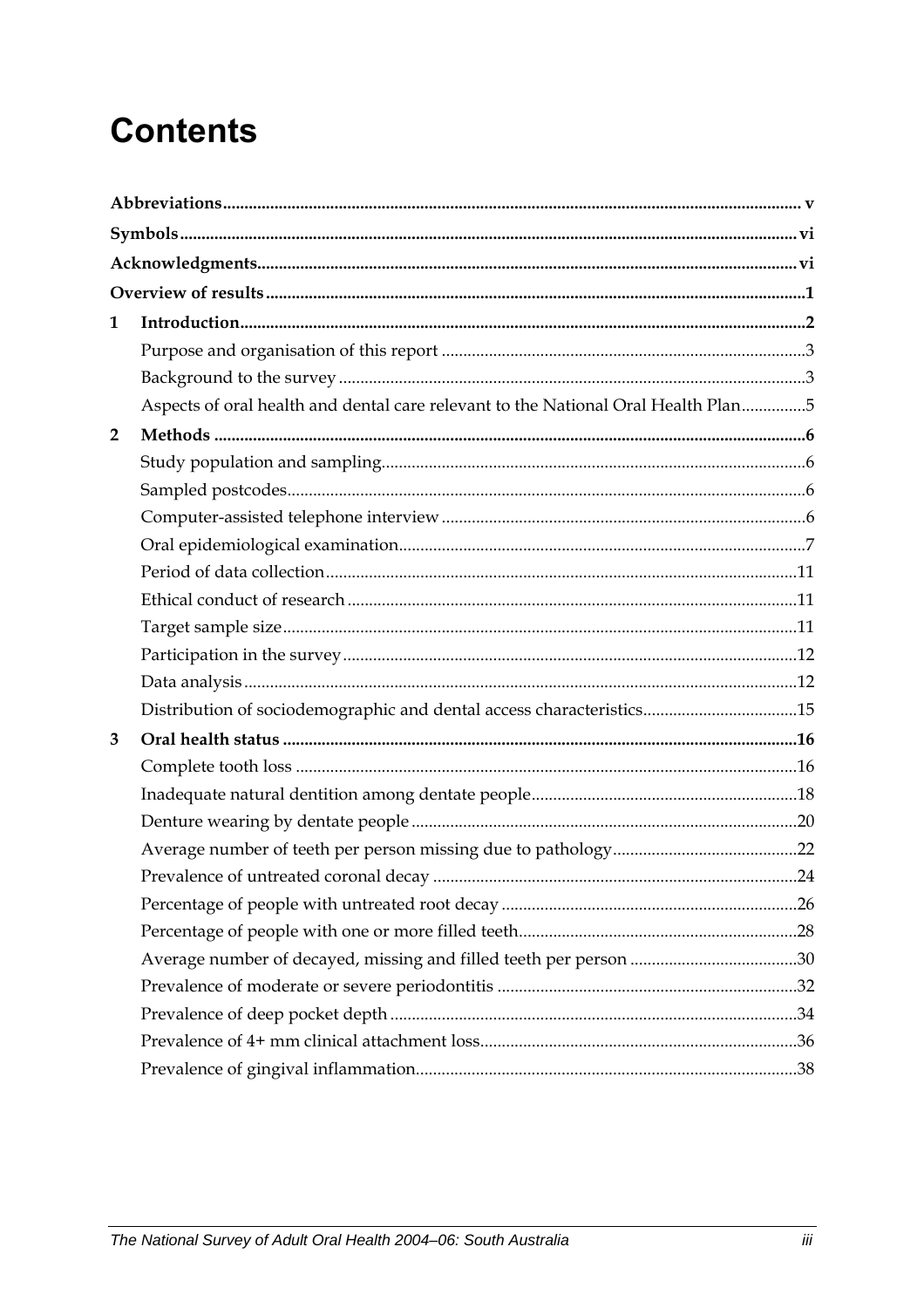| 4 |                                                                              |  |  |  |  |
|---|------------------------------------------------------------------------------|--|--|--|--|
|   |                                                                              |  |  |  |  |
|   |                                                                              |  |  |  |  |
|   |                                                                              |  |  |  |  |
|   |                                                                              |  |  |  |  |
|   |                                                                              |  |  |  |  |
|   |                                                                              |  |  |  |  |
|   |                                                                              |  |  |  |  |
|   |                                                                              |  |  |  |  |
|   |                                                                              |  |  |  |  |
|   |                                                                              |  |  |  |  |
|   |                                                                              |  |  |  |  |
| 5 |                                                                              |  |  |  |  |
|   |                                                                              |  |  |  |  |
|   |                                                                              |  |  |  |  |
|   |                                                                              |  |  |  |  |
|   |                                                                              |  |  |  |  |
|   |                                                                              |  |  |  |  |
|   |                                                                              |  |  |  |  |
|   |                                                                              |  |  |  |  |
|   | Age-standardised comparison between government health cardholders and        |  |  |  |  |
|   | Age-standardised comparison between the dentally insured and the uninsured78 |  |  |  |  |
|   |                                                                              |  |  |  |  |
|   |                                                                              |  |  |  |  |
|   |                                                                              |  |  |  |  |
|   |                                                                              |  |  |  |  |
|   |                                                                              |  |  |  |  |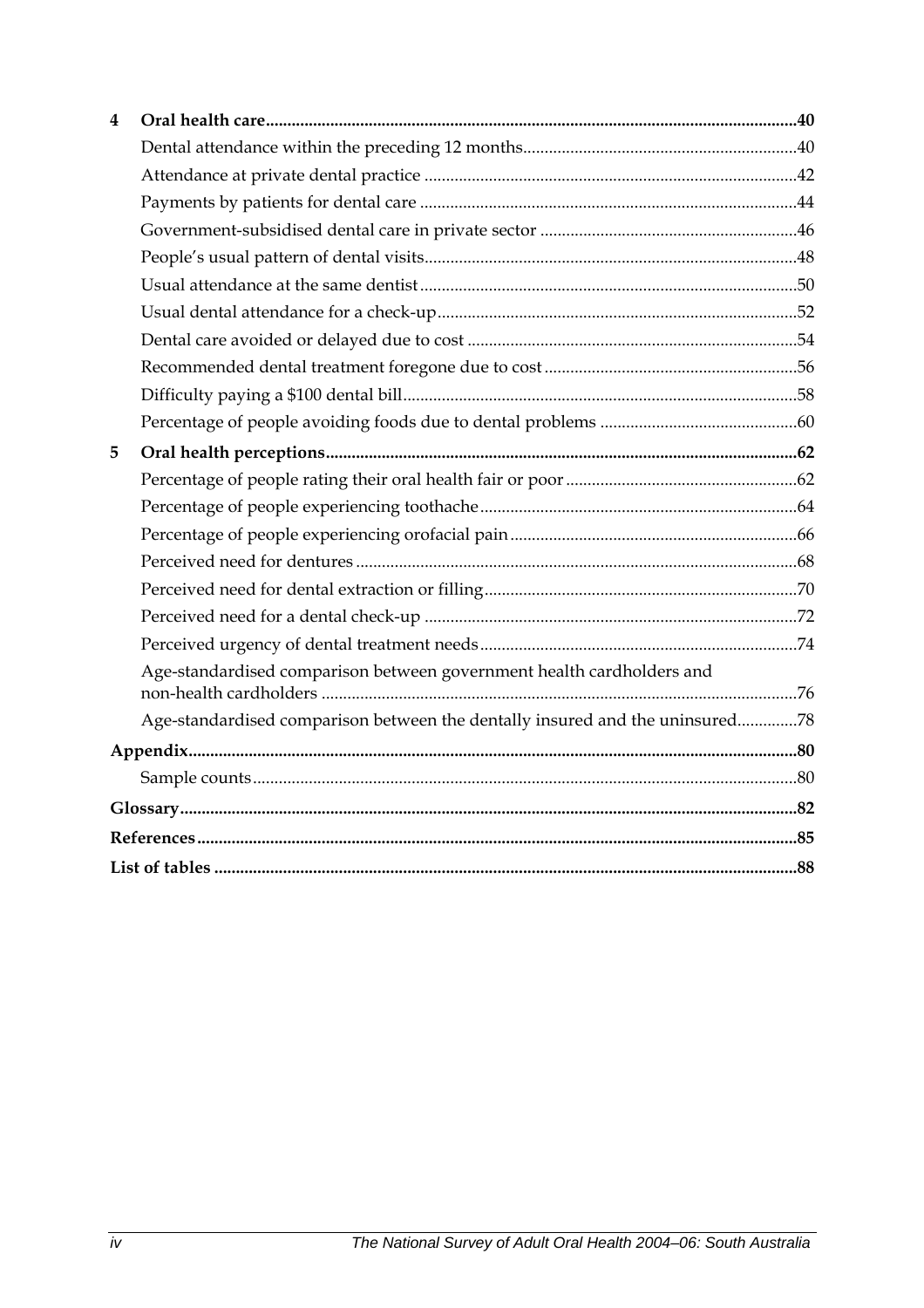# <span id="page-4-0"></span>**Abbreviations**

| AAP           | American Academy of Periodontology                     |
|---------------|--------------------------------------------------------|
| <b>AHMAC</b>  | Australian Health Ministers' Advisory Council          |
| <b>AIHW</b>   | Australian Institute of Health and Welfare             |
| <b>ARCPOH</b> | Australian Research Centre for Population Oral Health  |
| <b>CAL</b>    | clinical attachment loss                               |
| <b>CATI</b>   | computer-assisted telephone interview                  |
| <b>CDC</b>    | US Centers for Disease Control and Prevention          |
| <b>CEI</b>    | cemento-enamel junction                                |
| <b>DHS</b>    | Department of Human Services, Melbourne                |
| <b>DMFT</b>   | number of decayed, missing and filled permanent teeth  |
| <b>DSRU</b>   | Dental Statistics and Research Unit                    |
| <b>IRSAD</b>  | Index of Relative Socioeconomic Advantage/Disadvantage |
| МT            | missing teeth                                          |
| <b>NHANES</b> | US National Health and Nutrition Examination Survey    |
| <b>NHMRC</b>  | National Health and Medical Research Council           |
| <b>NOHSA</b>  | National Oral Health Survey of Australia               |
| <b>NSAOH</b>  | National Survey of Adult Oral Health                   |
| <b>SEIFA</b>  | Socioeconomic Indices for Areas                        |

### **Place abbreviations**

| <b>ACT</b> | <b>Australian Capital Territory</b> |
|------------|-------------------------------------|
| <b>NSW</b> | New South Wales                     |
| NT         | Northern Territory                  |
| Qld        | Queensland                          |
| <b>SA</b>  | South Australia                     |
| <b>Tas</b> | Tasmania                            |
| UK         | United Kingdom                      |
| <b>US</b>  | <b>United States</b>                |
| Vic        | Victoria                            |
| WA         | Western Australia                   |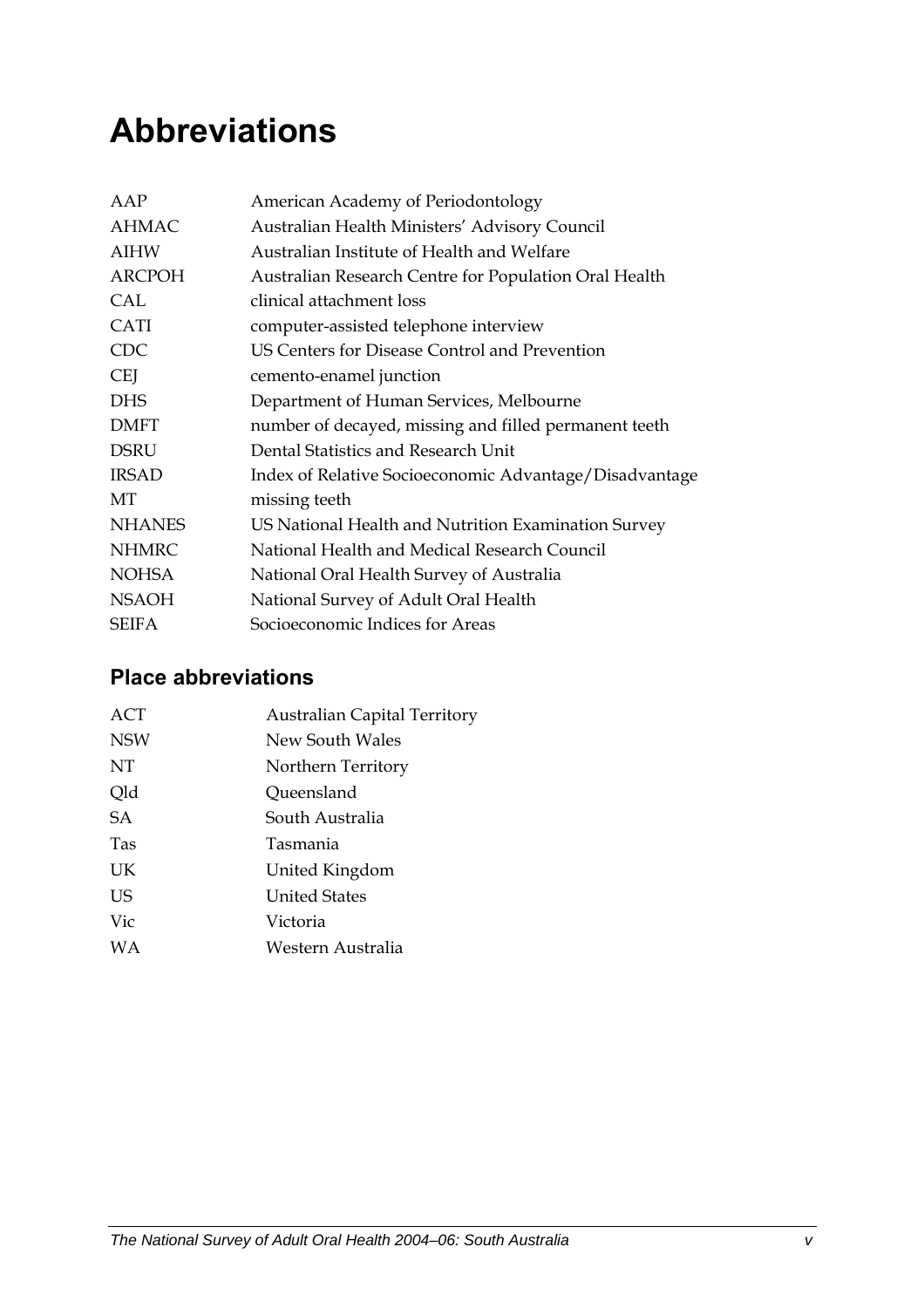# <span id="page-5-0"></span>**Symbols**

- \$ Australian dollars
- % per cent
- . . not applicable
- nil
- > greater than
- < less than
- ≥ greater than or equal to
- ≤ less than or equal to
- <0 estimate is less than zero

# **Acknowledgments**

This publication was prepared by the following authors at the Australian Research Centre for Population Oral Health (ARCPOH):

### **Authors**

Loc Do Anne Ellershaw Jane Harford Liana Luzzi Kaye Roberts-Thomson Gary Slade John Spencer

## **Editorial team**

Alison McLean and Lorna Lucas (ARCPOH) have contributed to the editing of this publication and proofreading was by Jo Mason. All three worked to improve the consistency, layout and readability of the text.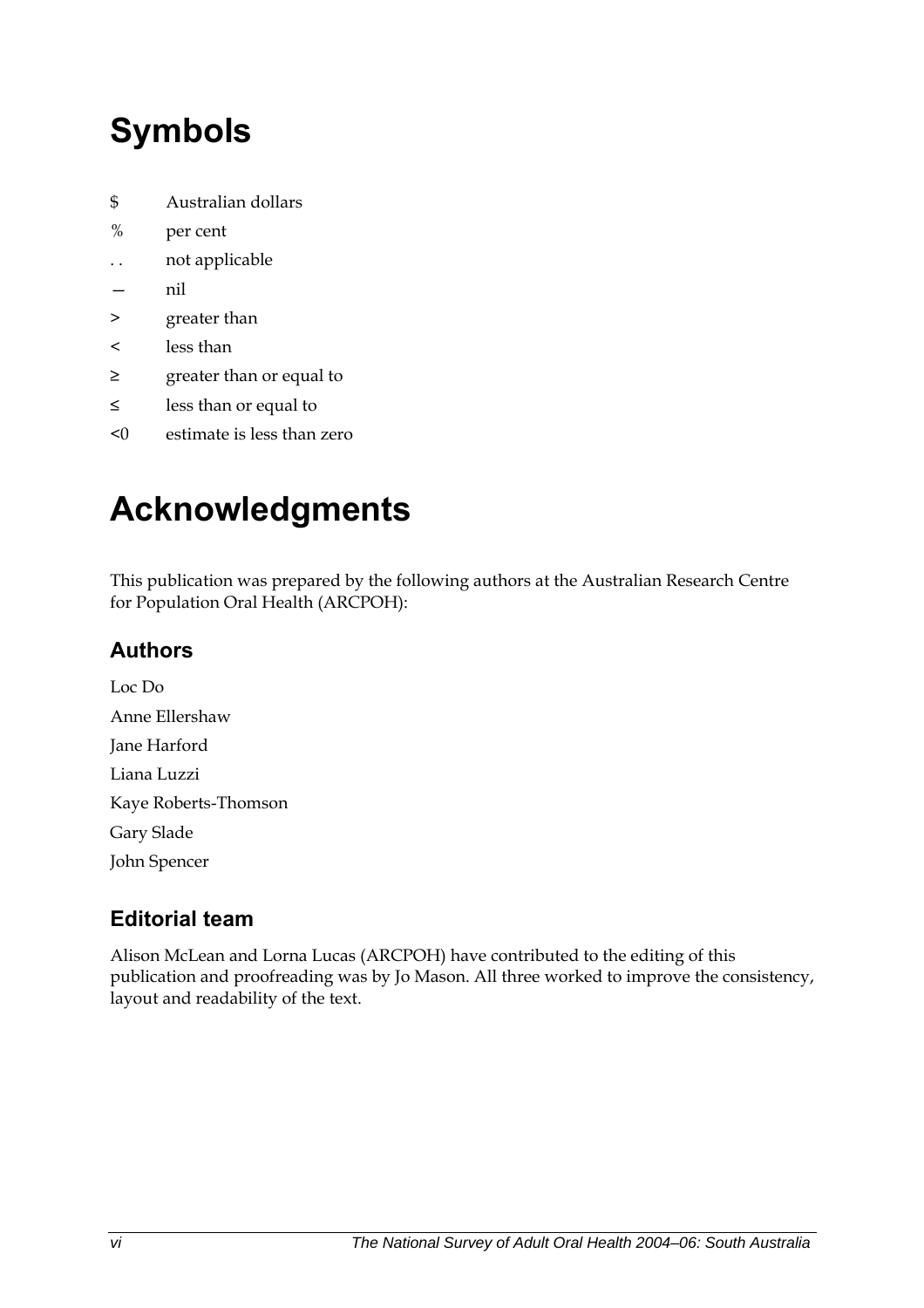#### **SA Survey personnel**

| Survey manager          | Dr Andrew Chartier                                                       |
|-------------------------|--------------------------------------------------------------------------|
| Appointment coordinator | Dr Anne Saunders                                                         |
| Dentist examiners       | Dr Mark Bratchell, Dr Mark Penrose                                       |
| Dental recorders        | Ms Amanda Flanagan, Mr Mark Slack, Ms Lorraine Symon,<br>Ms Lesley Voigt |

#### **Scientific Advisory Committee members**

Dr Peter Barnard, Australian Dental Association Professor Mike Morgan, The University of Melbourne Mr Gary Niedorfer, Australian Bureau of Statistics Professor Brian Oldenburg, Monash University Professor Eric Reynolds, The University of Melbourne Dr Ken Tallis, Australian Institute of Health and Welfare

#### **Community and Professional Advisory Committee members**

Dr Louise Brown, Australian and New Zealand Academy of Periodontists Ms Samantha Edmonds, Council of Social Service of NSW (NCOSS) Mr Errol Evans, Oral Health Unit, Queensland Health (alternate Dr Paul Wood) Ms Chris Morris, South Australian Dental Service Dr David Neesham, Dental Health Services, Western Australia (alternate Dr Martin Glick) Dr Bill O'Reilly, Australian Dental Association Federal Executive Ms Lindsay Simmons, Council of the Ageing Ms Tracey Slater, Department of Human Services, Victoria

#### **Funding sources for the 2004–06 National Survey of Adult Oral Health**

National Health and Medical Research Council, Project Grant #299060 National Health and Medical Research Council, Project Grant #349514 National Health and Medical Research Council, Capacity Building Grant #349537 Australian Government Department of Health and Ageing, Population Health Division Australian Institute of Health and Welfare Colgate Oral Care Australian Dental Association US Centers for Disease Control and Prevention, Research Participation Program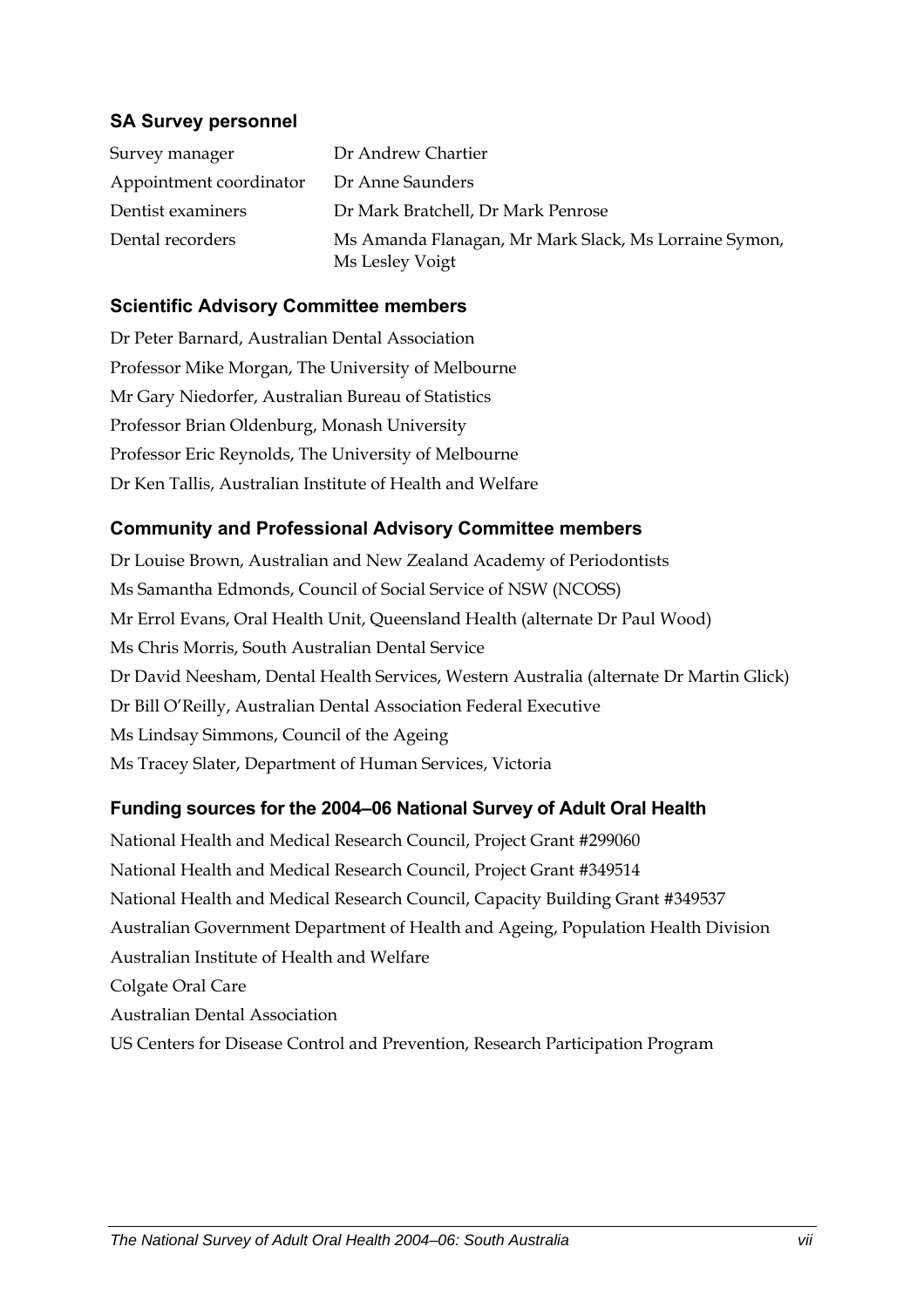### **ARCPOH interviewers**

| CATI supervisors         | Scott Crowley, Meredith Morgan                                                                                                                                                                                                                                                                                                                                                                                       |
|--------------------------|----------------------------------------------------------------------------------------------------------------------------------------------------------------------------------------------------------------------------------------------------------------------------------------------------------------------------------------------------------------------------------------------------------------------|
| <b>CATI</b> interviewers | Jan Anderson, Olivia Baker, Jenny Cates, Debra Flack,<br>Susie Garner, Alex Holland, Jessica Holder, Dora Jankumas,<br>Claire Leske, Peter Monaghan, Patricia Moyle, Grant Noble,<br>Alison Packer, Mary Porter, Jenny Proeve, Verity Proeve,<br>Edmund Redgrove, Joanne Rogers, Joy Simmons,<br>Kaye Sparrow, Lachlan Spencer, Michelle Storan, Sue Tanner,<br>Zoe Taylor, Theodora Trovas, Jenny Venn, Tammy White |
|                          |                                                                                                                                                                                                                                                                                                                                                                                                                      |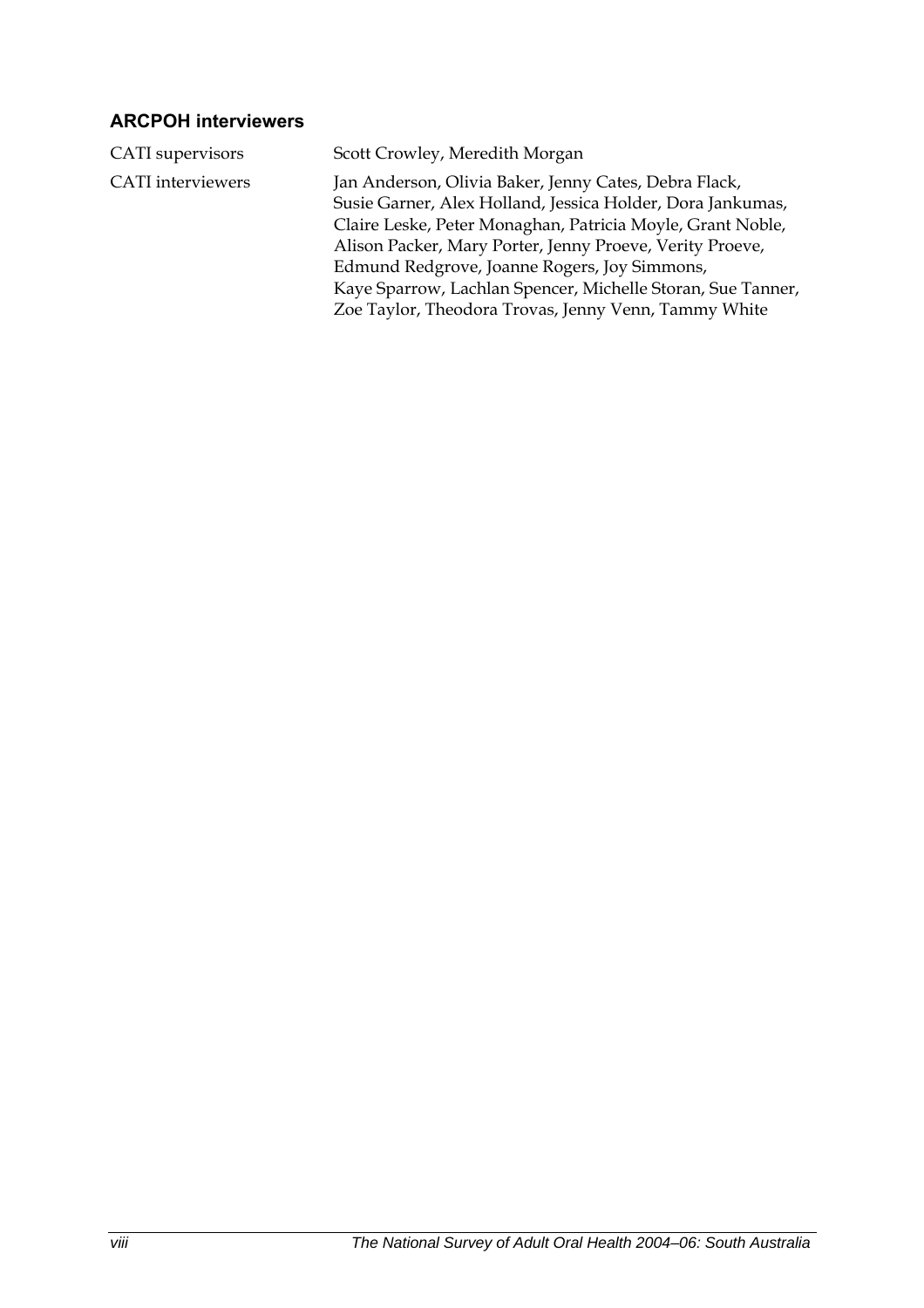# <span id="page-8-0"></span>**Overview of results**

This report describes levels of oral health in the adult population of South Australia (SA) at the beginning of the twenty-first century. The findings are from the 2004–06 National Survey of Adult Oral Health (NSAOH). In SA, 1,335 people were interviewed and 629 people were dentally examined for the survey. This report presents percentages and means for 30 oral health indicators in tables that compare three age groups and classify people according to five sociodemographic characteristics: sex, residential locality, socioeconomic status of residential postcode, government health card status and dental insurance status.

### **Oral health status**

- 8.2% of people had no natural teeth and among dentate people, an average of 4.1 teeth per person were missing. Tooth loss was associated with socioeconomic status of their residential postcode, government health card status, and dental insurance.
- 26.1% of people had untreated dental decay and an average of 12.7 teeth per person were decayed, missing or filled. Indicators of dental decay experience were more frequent among government health cardholders compared with non health cardholders.
- 18.4% of people had inflamed gums and 19.8% had moderate or severe gum disease. Indicators of gum disease occurred more frequently in males compared to females, and they were associated with government health card status, and dental insurance.

### **Oral health care**

- 57.9% of people had visited a dentist within the preceding 12 months, and 51.9% said they usually did so. These and two other measures of dental attendance varied according to socioeconomic status and dental insurance status.
- 78.6% of people had a dentist that they usually attended, although 28.0% said that they avoided or delayed dental care due to its cost. Barriers to dental care were most strongly associated with socioeconomic status, government health card status and dental insurance status.

### **Oral health perceptions**

- 17.7% of people said they had avoided some foods due to dental problems, and 15.2% had experienced toothache in the preceding 12 months. Perceptions of poor oral health were associated with socioeconomic status, government health card status and dental insurance status.
- 32.8% of people felt they needed an extraction or filling, although only 7.7% said they needed dentures. Government health cardholders and the uninsured reported relatively higher levels of treatment need.

Age-standardised analysis revealed that government health cardholders had poorer outcomes for 17 of the 29 indicators reported, while the uninsured had poorer outcomes for 20 of the 30 indicators.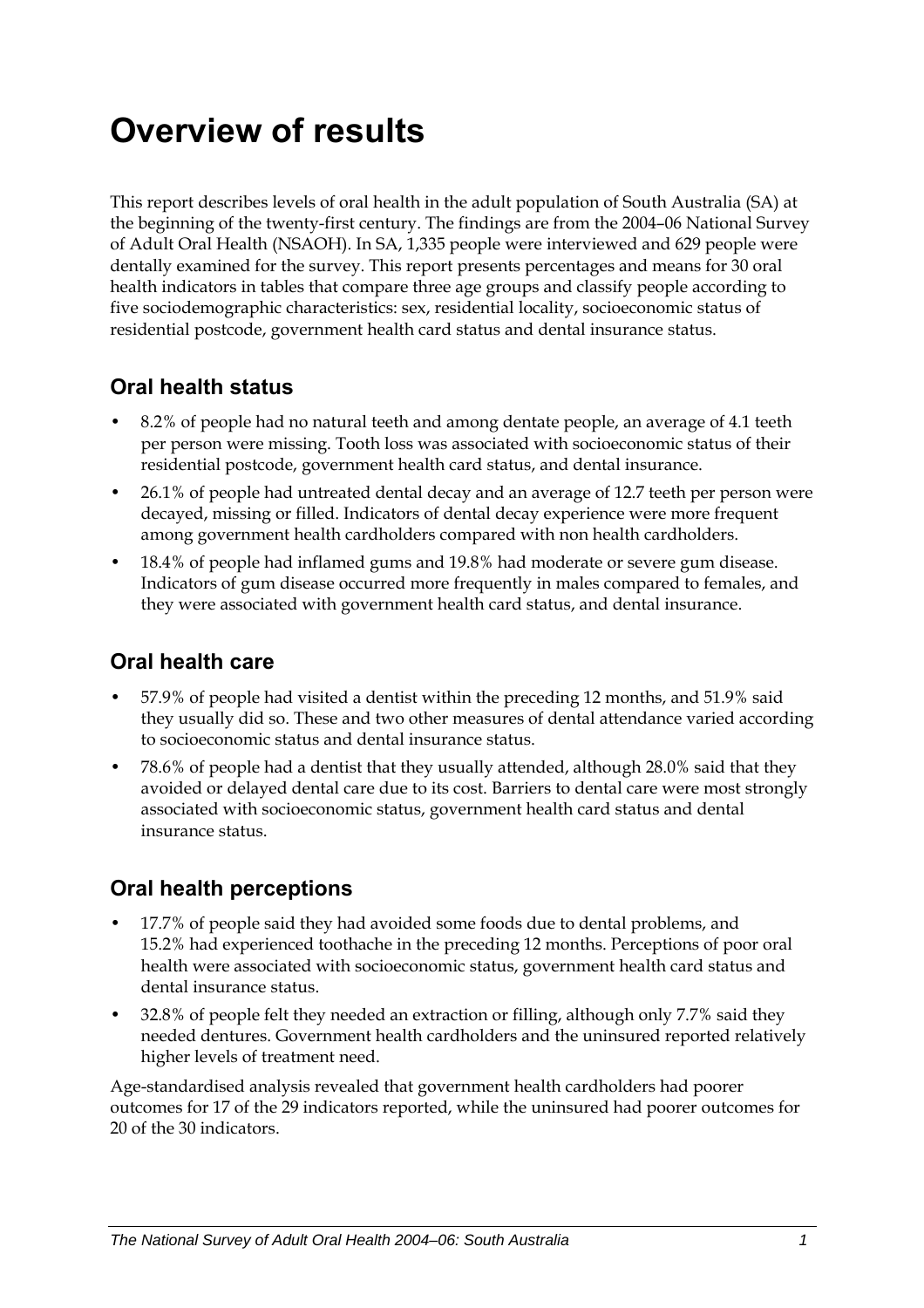# <span id="page-9-0"></span>**1 Introduction**

<span id="page-9-1"></span>This report presents findings from the SA component of the 2004–06 National Survey of Adult Oral Health (NSAOH). Information was collected using interviews and standardised dental examinations that were conducted among a random sample of SA residents aged 15 years or more. Three major themes are reported in chapters describing oral health status, oral health care and perceptions of oral health. Statistics summarising those themes are tabulated for the [SA](#page-9-1) adult population and for three age groups that are further classified according to: sex, residential locality, socioeconomic status of the area in which they live, government health cardholder status and dental insurance.

The 2004–06 NSAOH took place 17 years after the first oral examination survey of Australians conducted in the six states and the Australian Capital Territory (Barnard 1993). State/territory reports from that 1987–88 National Oral Health Survey of Australia (NOHSA) highlighted variations among age groups, between the sexes and between people living in or outside capital cities. The major findings reported from the survey were:

- children's dental decay rates were low by historical standards and when compared internationally
- nearly one-half (48%) of adults had made a dental visit within the preceding year, the majority of them to a private dental practice (88%)
- however, 44% of adults were found to need one or more dental fillings
- the percentage of Australians with complete tooth loss had reduced compared with earlier interview surveys, although 50% of people aged 65 years or more had no natural teeth and
- one of the four national oral health targets had been achieved, and it was expected that the remaining three targets would be achieved by 2000.

However, the first survey did not collect information about government health cardholder status or socioeconomic status, and results were not contrasted between insured and uninsured.

In the 17-year period since the NOHSA, there has been substantial growth in public sector dental care and dental insurance. Increasingly, national and state/territory health goals call for reductions in socioeconomic inequalities in health, including oral health. For those reasons, this report includes a focus on the relationship between oral health and indicators of socioeconomic status and access to dental care, as well as the traditional demographic markers of age, sex and residential location.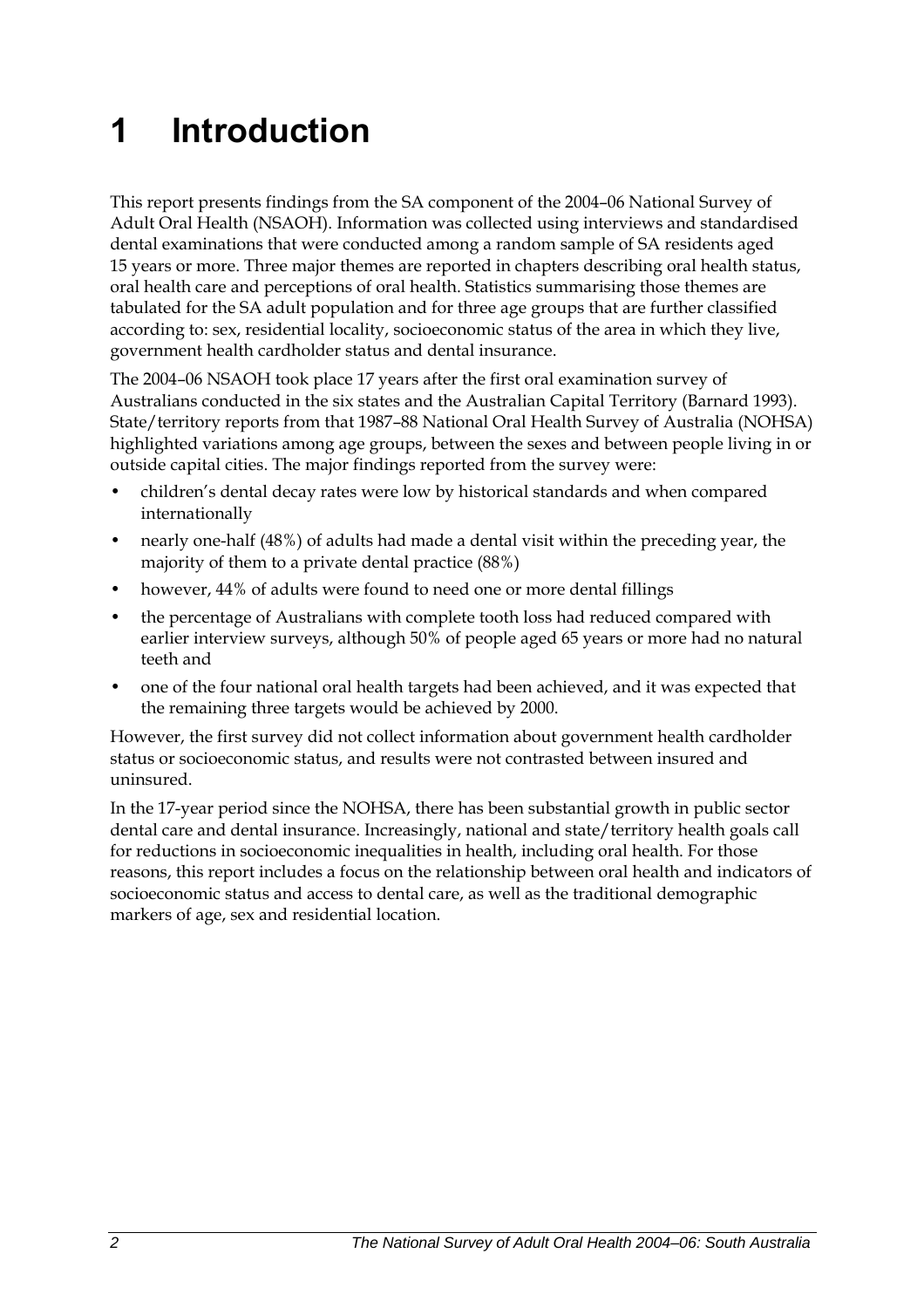# <span id="page-10-0"></span>**Purpose and organisation of this report**

The purpose of this report is to provide a descriptive 'snapshot' of oral health in the adult population of [SA](#page-9-1). The findings are intended to provide up-to-date evidence that can contribute to the development of oral health policies and programs in [SA](#page-9-1).

This introductory chapter outlines the motives for undertaking the survey. Chapter 2 reviews the survey's methods and describes the population distribution of sociodemographic and dental access characteristics presented in later tables. Statistical findings regarding oral health status are tabulated and described in Chapter 3, followed by statistical findings regarding oral health care (Chapter 4) and perceptions of oral health (Chapter 5). The Appendix contains additional tables of oral health statistics for conventional 10-year age groups. These are narrower than the age ranges reported in the chapters, and are presented to permit comparisons with surveys conducted at other places and other times.

The national report of the survey's findings (Slade et al. 2007) provides additional details about the survey, including participation rates and analysis of potential biases due to non-participation. The national report also presents qualitative findings from 'oral histories' conducted with a small number of survey participants to document historical influences on the nation's oral health. Further appendix material is available at:

<http://www.arcpoh.adelaide.edu.au/project/distribution/NSAOH.html>.

# **Background to the survey**

Up-to-date information about population oral health is important because oral diseases have broad implications for the health of the public. Dental problems are ranked among the most frequently reported illness episodes by Australians (AIHW 2000), and provision of dental care accounts for 6.6% of recurrent health expenditure in 2005–06 (AIHW 2007). In the United States the Surgeon General characterised oral disease as a 'silent epidemic' (Surgeon General 2000).

In the 17 years following the 1987–88 NOHSA, no state-wide oral examination surveys of adults have been conducted. Instead, published oral examination surveys were restricted to special groups of the adult population and often they were conducted within selected locations in states. They included studies of oral health in:

- military recruits (Dawson & Smales 1994; Hopcraft & Morgan 2003a,b, 2005, 2006; Morgan et al. 1992)
- adults in Melbourne (Wright et al. 1994)
- community-dwelling elderly people (Bergman et al. 1991; Chalmers, Carter & Spencer 2002; Slade et al. 1993; Slade & Spencer 1995, 1997; Thomson et al. 1995)
- elderly people living in nursing homes or hostels (Chalmers, Carter, Fuss et al. 2002; Chalmers, Hodge et al. 2002; Chalmers et al. 2005; Saub & Evans 2001)
- Aboriginals and Torres Strait Islanders (Endean et al. 2004; Smith et al. 2007)
- immigrants (Marino et al. 2001, 2007) or refugees (Kingsford Smith & Szuster 2000)
- prisoners (Osborn et al. 2003)
- patients receiving dental care in public dental services (Brennan et al. 2000, 2001, 2007; Brennan & Spencer 2004) and
- patients with selected medical conditions (Coates et al. 1996, 2000).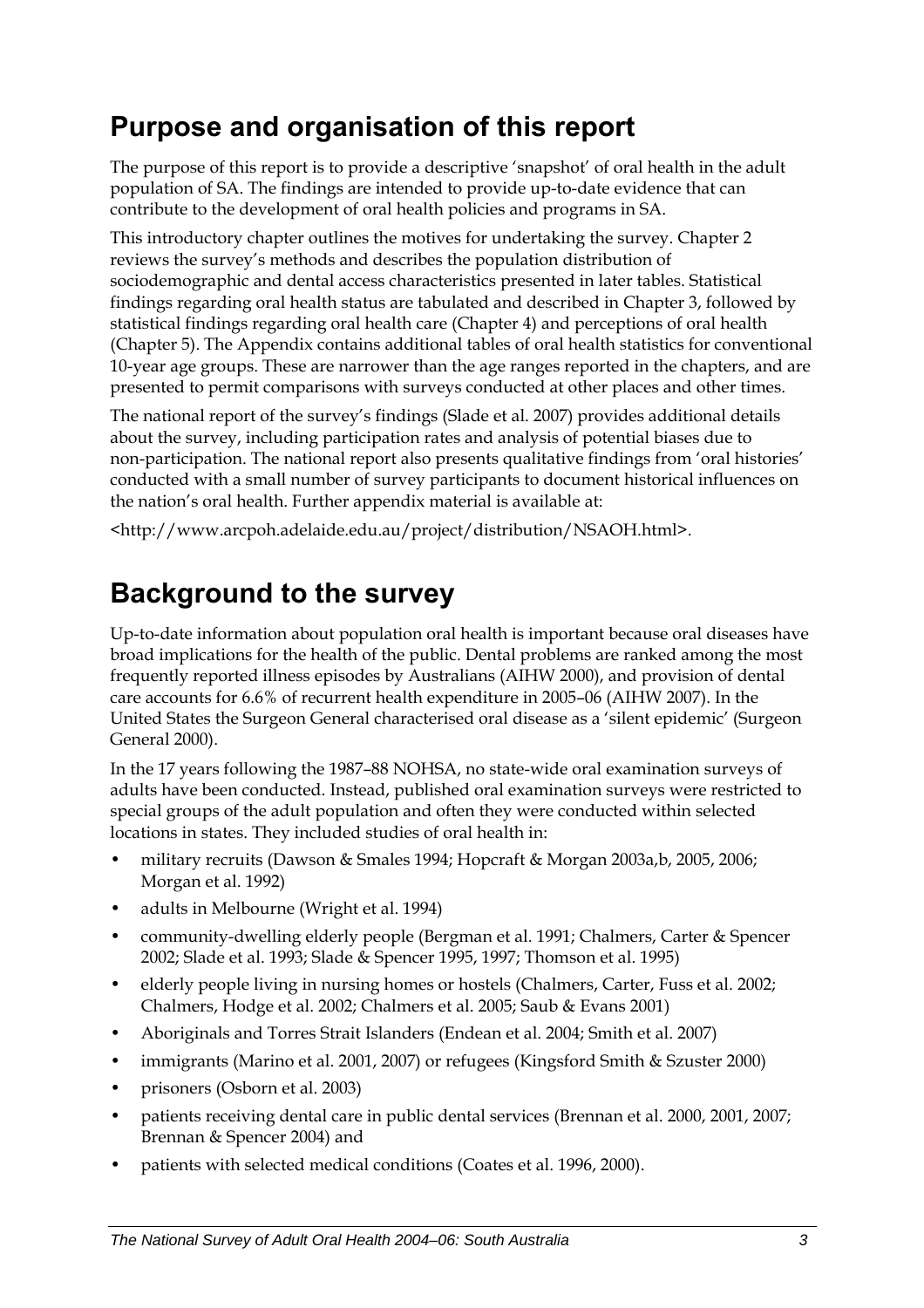By the late 1990s, several collaborative efforts among federal and state/territory stakeholders attempted to secure support for a second national oral health survey, although none were funded. Renewed impetus for a national survey began with the work of the National Advisory Committee on Oral Health (AHMAC 2001). The committee formulated a National Oral Health Plan for the period 2004–13 comprising seven action areas:

- promotion of oral health across the population
- children and adolescents
- older people
- people with low income and social disadvantage
- people with special needs
- Aboriginal and Torres Strait Islander people and
- workforce development.

One of four short-term goals listed for the plan's first action area was the conduct of a national survey of adult oral health. Fulfilment of that goal became possible in 2003 when researchers at the Australian Research Centre for Population Oral Health (ARCPOH) in The University of Adelaide sought project grant funding from the National Health and Medical Research Council (NHMRC). The proposal was for funding to support a collaborative project that pooled resources already committed or promised from the following sources: funding from the Australian Government Department of Health and Ageing to the Dental Statistics and Research Unit (DSRU) within ARCPOH to undertake a telephone interview survey; commitment of staff from oral health sections within state and territory health departments to conduct oral epidemiological examinations; and core funding from the Australian Institute of Health and Welfare (AIHW) to DSRU. Following peer review, the NHMRC awarded a project grant to ARCPOH in November 2003.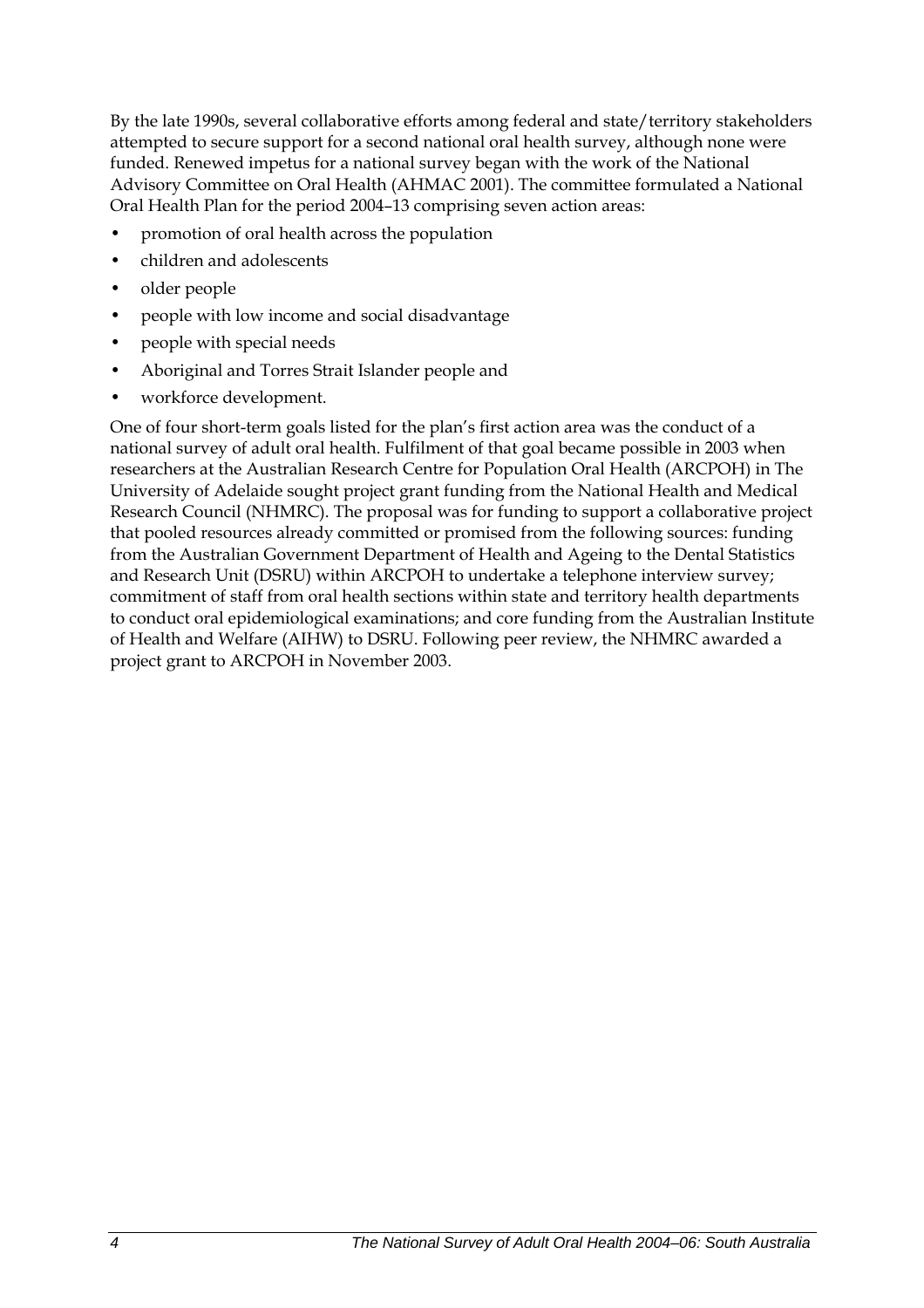# <span id="page-12-0"></span>**Aspects of oral health and dental care relevant to the National Oral Health Plan**

The National Oral Health Plan outlined nine population indicators that were informative in developing the plan and that are cited as key performance indicators to evaluate the outcomes of the plan. This survey reports findings that relate to six of those key performance indicators:

- The percentage of the dentate population reporting a social impact (for example toothache, difficulty chewing, concerned about appearance) because of problems with teeth, mouth or gums in the last 12 months, by age group, living circumstance, government health cardholder status, Indigenous identity and special needs.
- The percentage of the population with untreated decay, by age group, living circumstance, government health cardholder status and Indigenous identity.
- The proportion of the dentate population with a maximum periodontal pocketing of 3.5 mm and 5.5 mm, by age group.
- The mean number of missing teeth and proportion of existing teeth with untreated decay, by age group, living circumstance, government health cardholder status and card status, and Indigenous identity.
- The percentage of the dentate population who visited a dental practitioner in the last 2 years, by age group, living circumstance, government health cardholder status and Indigenous identity.
- The percentage of the dentate population whose reason for visiting a dental practitioner in the last 12 months was for a check-up, by age group, living circumstance, government health cardholder status and Indigenous identity.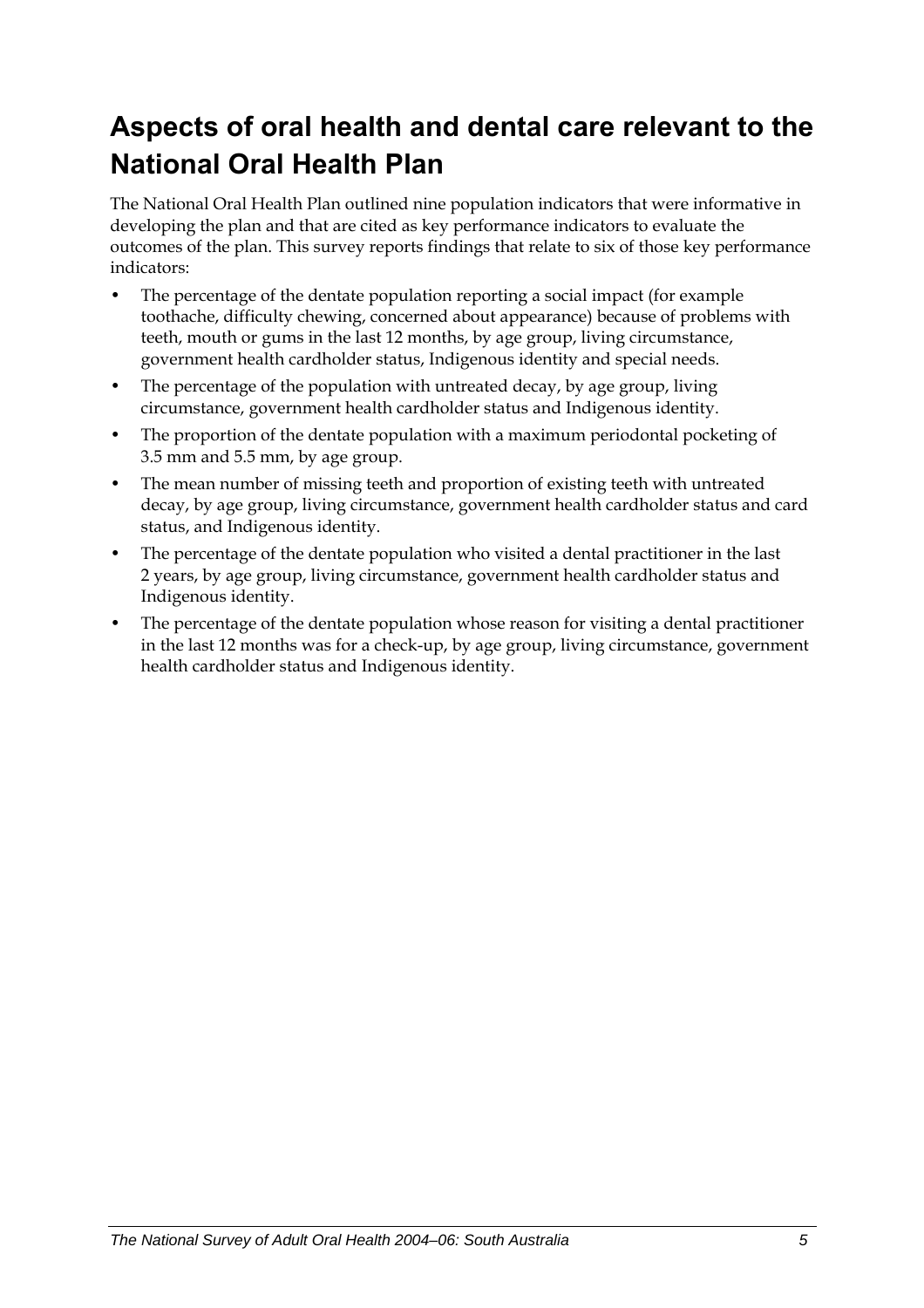# <span id="page-13-0"></span>**2 Methods**

Full details of the survey's methods have been described in Chapter 2 of the national report (Slade et al. 2007). The following summary highlights the main methodological features of the survey.

# **Study population and sampling**

A three-stage, stratified clustered sampling design was used to select people from the target population of Australian residents aged 15 years or more:

- Postcodes were sampled at random from capital city and non-capital city strata in six states and the Northern Territory, and from a single stratum in the Australian Capital Territory. Postcodes represented the geographic clustering in the design and were selected with probability proportional to size, where size was defined as the number of households listed in the 'electronic white pages' in each postcode.
- A systematic sample of households listed in the 'electronic white pages' was selected for each sampled postcode. Thirty households per metropolitan stratum and 40 households per ex-metropolitan stratum were selected.
- One person aged 15 years or more was randomly selected per household. In households with only one person aged 15 years or more, that person was selected. In other households telephone interviewers asked for the name of the person aged ≥15 years who most recently had had a birthday and the name of the person aged ≥15 years who would next have a birthday. A computer algorithm then selected one of those two people at random.

# **Sampled postcodes**

In SA the following postcodes were sampled: 5008, 5014, 5019, 5023, 5032, 5038, 5041, 5044, 5048, 5051, 5063, 5067, 5070, 5074, 5082, 5086, 5091, 5096, 5108, 5109, 5113, 5118, 5155, 5159, 5162, 5167, 5174, 5212, 5251, 5275, 5290, 5302, 5341, 5373, 5491, 5573, 5725.

# **Computer-assisted telephone interview**

Self-reported information about oral health and characteristics associated with it was obtained though telephone interviews. Interviewers read questions from a computer screen and recorded answers directly onto the computer. They were conducted from a dedicated computer-assisted telephone interview (CATI) suite at University of Adelaide research offices. The methods were based on those advocated by Dillman (2000), including the mailing of a letter to households prior to telephoning, a protocol for contacting each household and standardised procedures for asking questions and recording answers. Interviews were conducted by 29 interviewers, each of whom was trained in the survey methods. Every effort was made to interview the target person although, in certain circumstances, the questions were answered by another adult in the form of a proxy interview.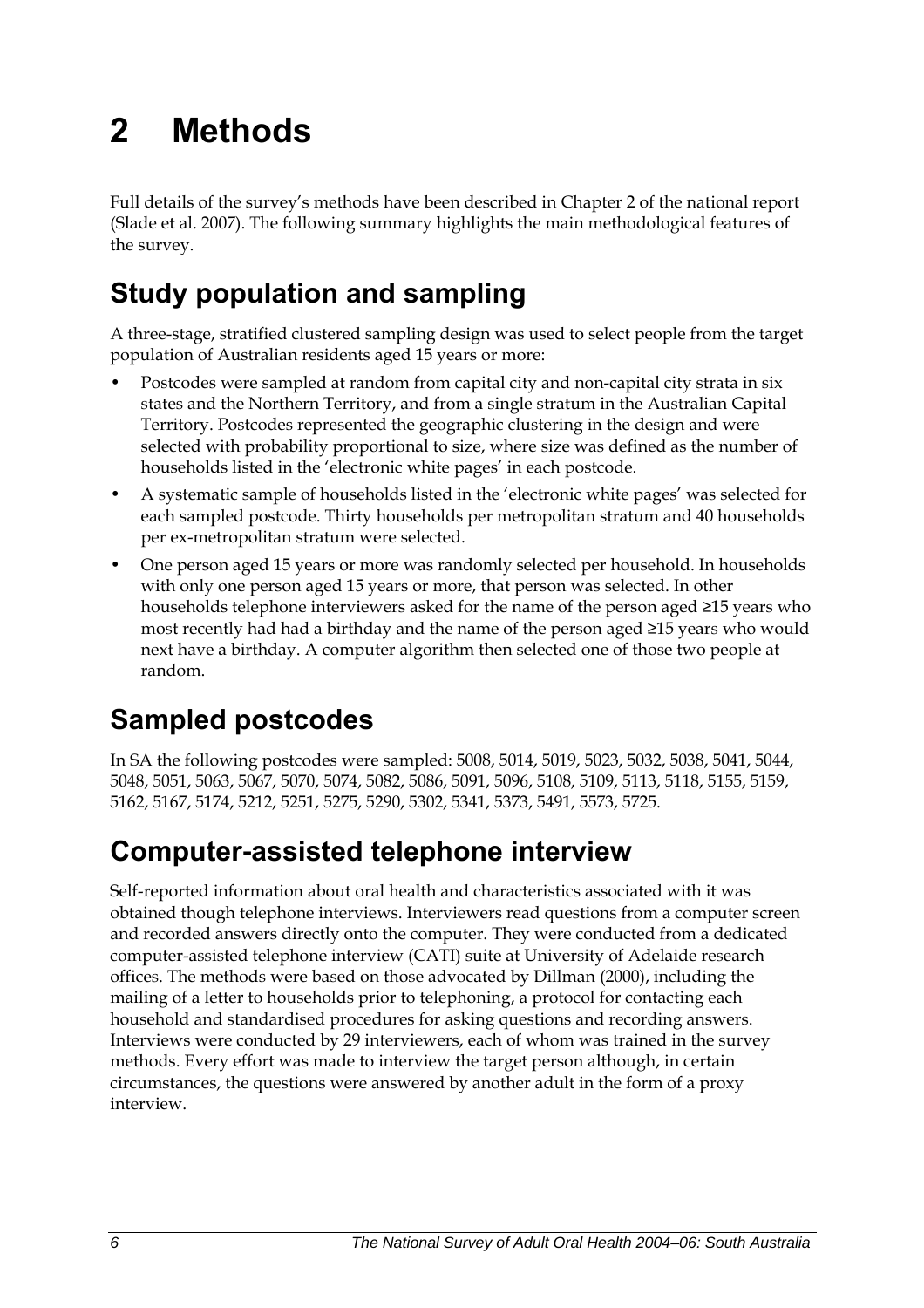<span id="page-14-0"></span>The interview consisted of 79 questions, several with multiple response categories. A copy of the questions used is included in an Appendix available online:

<http://www.arcpoh.adelaide.edu.au/project/distribution/NSAOH.html>.

## **Oral epidemiological examination**

Information about clinical oral status was collected during standardised dental examinations conducted by dentists who undertook training in the survey procedures. Examinations were limited to people who reported having some or all of their own natural teeth at the time of the interview. Examining dentists followed a standardised protocol to record levels of tooth loss, dental decay experience, tooth wear and—for subjects with no medical contraindications to periodontal probing—signs of gum disease. During data collection, replicate examinations were conducted for approximately five study participants per examiner to evaluate the consistency of their findings when judged against the principal survey examiner.

There were 30 examiners nationwide ([Table 1\)](#page-14-1). Prior to their work on the survey, they undertook a 2-day training and calibration session at The University of Adelaide. Separate training sessions were held for the examination teams from each state and territory. Prior to the scheduled training session, each examiner was sent a 50-page manual and a DVD detailing the survey protocol, including the criteria and coding for the examination.

|                   |                     |                           |                | No. of examinations per examiner |      |  |  |  |
|-------------------|---------------------|---------------------------|----------------|----------------------------------|------|--|--|--|
| <b>State</b>      | No. of<br>examiners | No. of people<br>examined | <b>Minimum</b> | <b>Maximum</b>                   | Mean |  |  |  |
| <b>NSW</b>        | 11                  | 1,113                     | 32             | 164                              | 101  |  |  |  |
| Vic               | 3                   | 1,181                     | 267            | 585                              | 394  |  |  |  |
| Qld               | 3                   | 824                       | 217            | 305                              | 275  |  |  |  |
| <b>SA</b>         | 2                   | 629                       | 241            | 388                              | 315  |  |  |  |
| WA                | 3                   | 470                       | 134            | 196                              | 157  |  |  |  |
| Tas               | 3                   | 385                       | 49             | 186                              | 128  |  |  |  |
| <b>ACT</b>        | 2                   | 386                       | 125            | 261                              | 193  |  |  |  |
| NT                | 3                   | 517                       | 154            | 203                              | 172  |  |  |  |
| <b>All states</b> | 30                  | 5,505                     | 32             | 585                              | 184  |  |  |  |

<span id="page-14-1"></span>

|  | Table 1: Distribution of examiners and examinations among states and territories |
|--|----------------------------------------------------------------------------------|
|--|----------------------------------------------------------------------------------|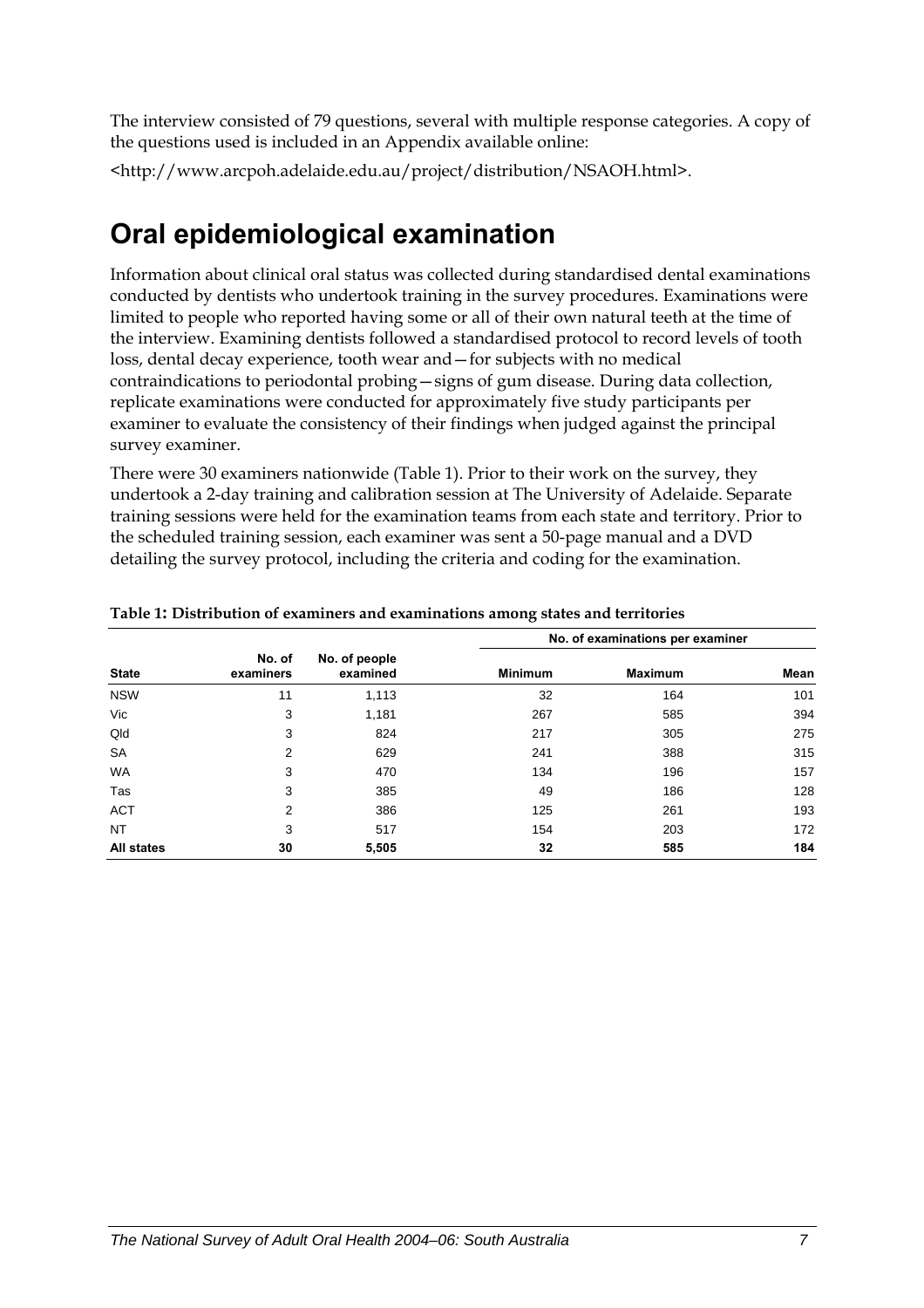### **Scope of examination**

Survey participants were examined in a supine position in standard dental chairs with illumination provided by the chair's overhead dental light. Examiners used an intra-oral mirror that additionally had its own battery-powered light source. A periodontal probe with 2-mm markings was used to record distances, for example when assessing periodontal destruction (described further below); however, sharp explorers were not used and no radiographs were taken. Full details of the examination protocol are provided online:

<http://www.arcpoh.adelaide.edu.au/project/distribution/NSAOH.html>.

The following overview summarises criteria used to assess the main oral health variables reported in this volume.

#### **Tooth loss**

For people aged less than 45 years, examiners distinguished between missing teeth that had been extracted due to decay or periodontal disease and teeth that were absent for any other reason (that is, congenitally missing; unerupted; or extracted for orthodontics, trauma or impaction). For people aged 45 years or more, no such distinction was made, so that an extracted or otherwise absent tooth was recorded as missing. Dental implants, root fragments and deciduous teeth were coded separately and not counted as missing or absent teeth.

#### **Replacement teeth**

All lost teeth were further classified as replaced or not replaced by a fixed bridge or a removable denture that was worn to the examination.

#### **Decay experience of coronal tooth surfaces**

All teeth present were subdivided into five tooth surfaces: mesial, buccal, distal, lingual, and either occlusal (for premolars or molars) or incisal (for incisors and canines). Each coronal surface was assessed and categorised using visual criteria (no explorer was used) and one of the following codes was assigned:

- decay: cavitation of enamel or dentinal involvement or both are present
- recurrent caries: visible caries that is contiguous with a restoration
- filled unsatisfactorily: a filling placed for any reason in a surface that requires replacement but that has none of the above conditions
- filling to treat decay: a filling placed to treat decay in a surface that had none of the above conditions
- filling placed for reasons other than decay: in a surface that has none of the above conditions (incisors and canines only)
- fissure sealant: where none of the above conditions were found
- sound: when none of the above conditions was found.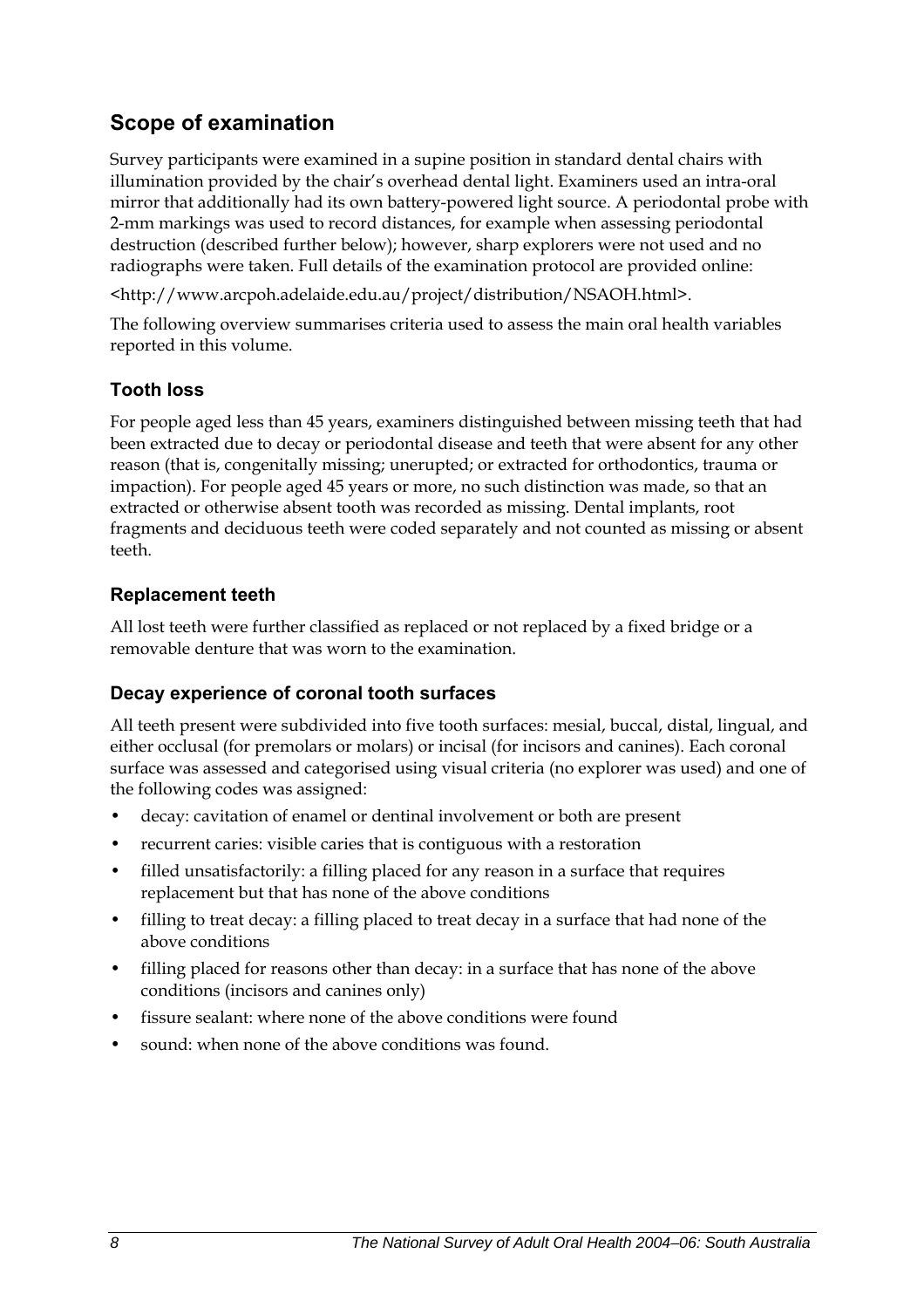#### **Decay experience of tooth root surfaces**

All teeth present were subdivided into four root surfaces: medial, buccal, distal and lingual. Each root surface was assessed visually and, if necessary, using a ball-ended periodontal probe. One of the following codes was assigned:

- decay: a discrete, well-defined or discoloured lesion on the root surface that is soft to exploration using the periodontal probe
- recurrent caries: detectable caries that is contiguous with a restoration
- filled unsatisfactorily: a filling placed for any reason in a surface that has unacceptable defects but meeting none of the above conditions
- filled root surface: one or more permanent restorations placed for any reason but none of the above conditions
- wear of 2 mm or more: recorded only on buccal surfaces with none of the above conditions
- sound root surface: when none of the above conditions was found
- no visible root surface.

#### **Periodontal tissue destruction**

The assessment of periodontal tissue destruction was based on methods used in the US National Health and Nutrition Examination Survey (NHANES 2005). Assessments were made of probing pocket depth and gingival recession, both recorded in millimetres using a periodontal probe that had 2-mm markings. Measurements were made at the mesio-buccal, mid-buccal and disto-buccal aspects of all teeth present, except for third molars. All fractional millimetre measurements were rounded down to the lowest whole millimetre before calling the number. For recession, the cemento-enamel junction (CEJ) was identified or its position was estimated (for example, if a filling obscured its position), and the distance from the CEJ to the free gingival margin was recorded in millimetres. When the CEJ was subgingival, the number called was negative; otherwise it was positive. For probing pocket depth, the distance from the free gingival margin to the bottom of the periodontal crevice/pocket was called.

Examiners did not make a direct measurement of clinical attachment loss; instead, it was computed during data analysis.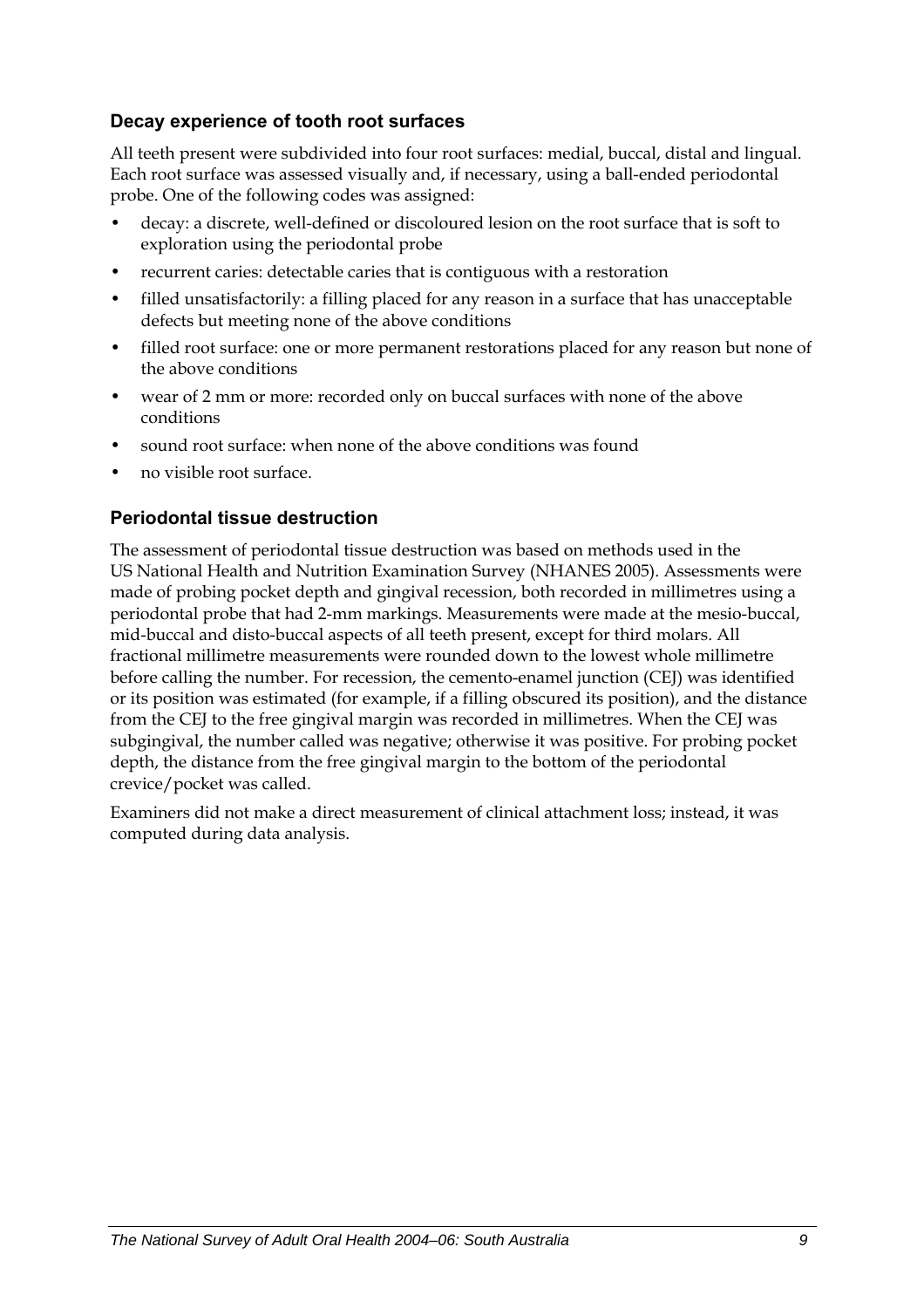#### **Gingival inflammation around six index teeth**

The Loe and Silness (1963) gingival index was used to assess inflammation of the marginal gingival tissues around six index teeth (if present)—the most anterior molar in each dental quadrant (up to four teeth), the right maxillary central incisor and the left mandibular central incisor. Pressure was applied to the free gingival margin on the buccal aspect of the tooth by swiping with the side of a periodontal probe that was held at approximately 90 degrees to the long axis of the tooth. One of the following codes was assigned:

- severe inflammation: marked redness and oedema, ulceration or tendency to spontaneous bleeding
- moderate inflammation: redness, oedema, glazing or bleeding after applying pressure with the probe
- mild inflammation: slight change in colour or slight oedema but no bleeding after applying pressure with the probe
- none of the above.

### **Data recording for examinations**

Each code called by an examiner was recorded directly onto a laptop computer by state/territory staff who had experience in clinical dental procedures. They were trained in use of the software during the 2-day training session for examination teams held at The University of Adelaide.

### **Assessment of inter-examiner reliability**

In order to measure inter-examiner reliability, the principal survey examiner attended examination sessions for all but one examiner to conduct masked replicate examinations of survey participants. The remaining examiner withdrew from the survey after completing 32 examinations. Replicate examination entailed assessments of tooth presence, periodontal assessment of teeth in one jaw, and assessment of caries experience in both crowns and roots of teeth. The observed levels of agreement for most oral health indicators were equivalent to benchmarks reported for national oral health surveys conducted in the United Kingdom and the United States.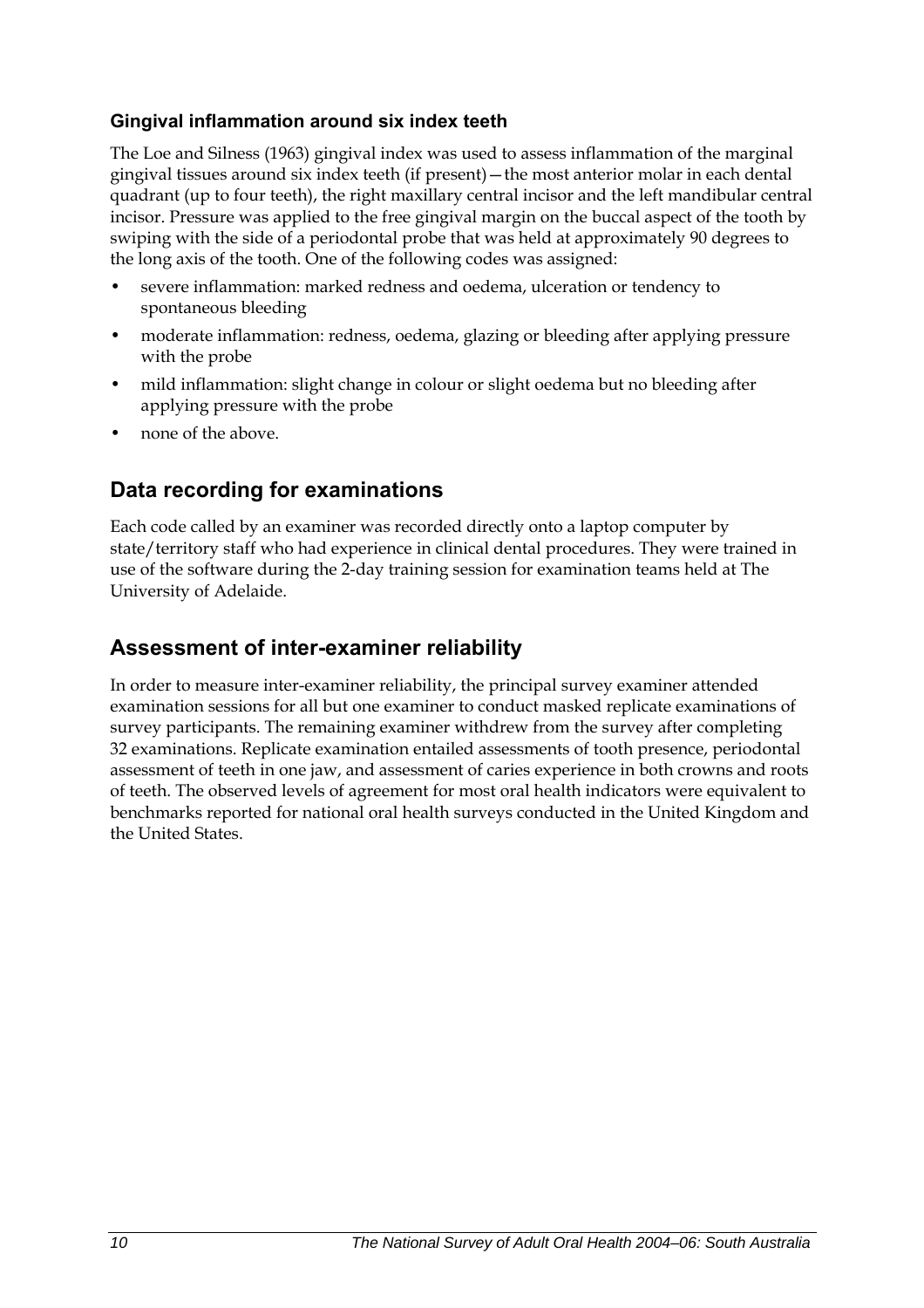# <span id="page-18-0"></span>**Period of data collection**

Data collection began in July 2004 and was completed in September 2006 ([Table 2\)](#page-18-1). Interviews were timed to begin approximately 1 month prior to the planned start of examinations in each jurisdiction.

<span id="page-18-1"></span>

|                        | Dates of interviews |                | Dates of examinations |                  |
|------------------------|---------------------|----------------|-----------------------|------------------|
| <b>State/territory</b> | <b>Beginning</b>    | End            | <b>Beginning</b>      | End              |
| <b>ACT</b>             | <b>July 2004</b>    | October 2004   | <b>July 2004</b>      | October 2004     |
| <b>SA</b>              | September 2004      | December 2004  | September 2004        | May 2005         |
| <b>WA</b>              | October 2004        | March 2005     | November 2004         | May 2005         |
| Vic                    | January 2005        | September 2005 | February 2005         | September 2005   |
| <b>NSW</b>             | May 2005            | November 2005  | June 2005             | <b>July 2006</b> |
| NT                     | August 2005         | October 2005   | September 2005        | March 2006       |
| Tas                    | January 2006        | May 2006       | March 2006            | September 2006   |
| Qld                    | <b>March 2006</b>   | September 2006 | June 2006             | September 2006   |
| Australia              | <b>July 2004</b>    | September 2006 | <b>July 2004</b>      | September 2006   |

**Table 2: Periods of data collection in states and territories** 

## **Ethical conduct of research**

This project was reviewed and approved by The University of Adelaide's Human Research Ethics Committee. Interviewed subjects provided verbal consent prior to answering questions. All examined subjects provided signed, informed consent prior to the examination.

# **Target sample size**

Sample size requirements were calculated for a range of key outcome variables to be reported nationally. One outcome, the capacity to detect a 25% or greater reduction in national age-specific estimates of mean number of decayed teeth since 1987–88, was nominated as the critical threshold that should be detectable with standard statistical power of 80%. Another outcome was a capacity to detect a 10% or greater reduction in national agespecific mean DMFT. This identified a need for 7,500 examinations and 13,560 interviews, assuming a 65% participation rate in the examination. The sample size within each state and territory was planned to be approximately proportional to the population of the jurisdiction.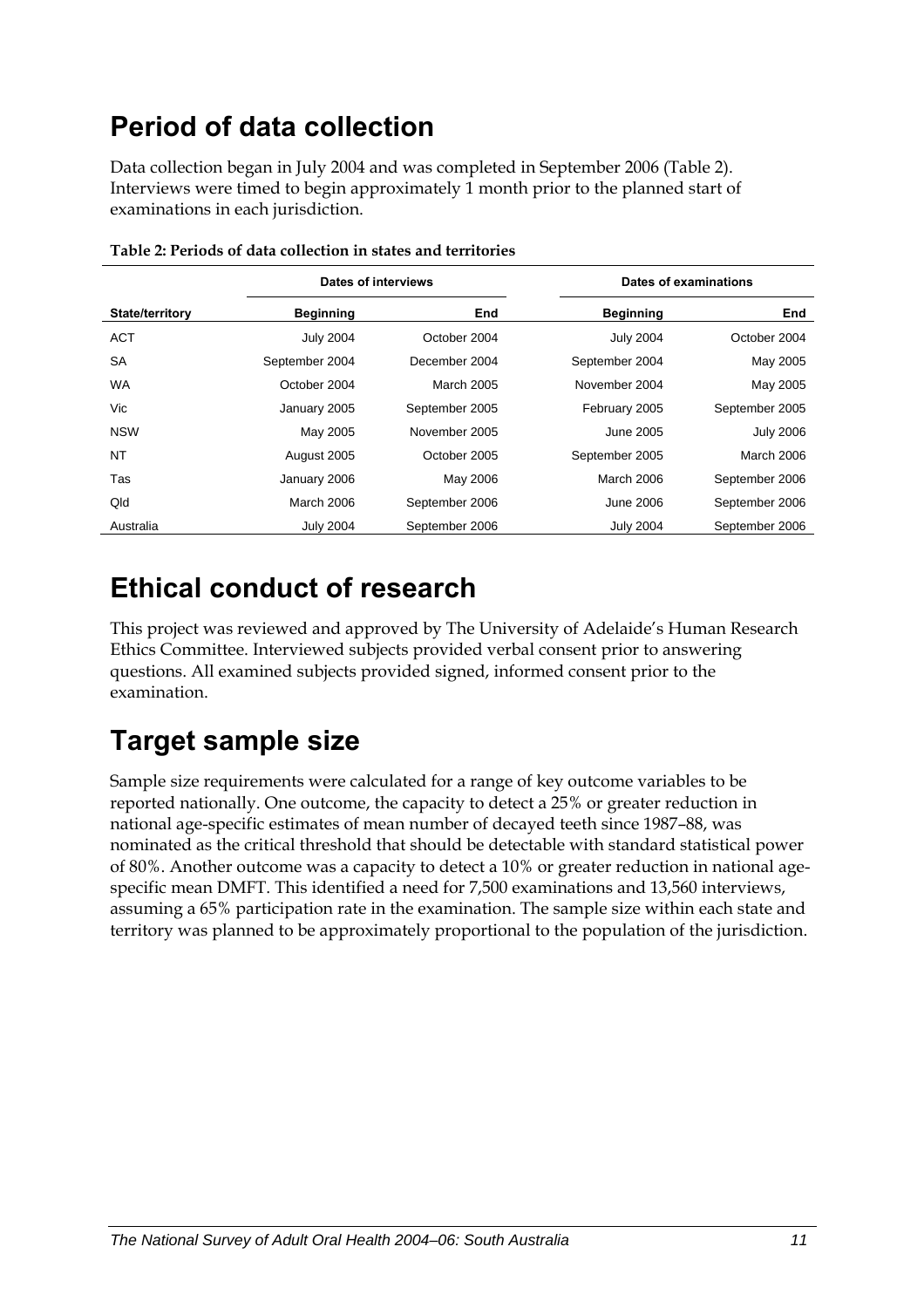# <span id="page-19-0"></span>**Participation in the survey**

National participation rates were lower than intended, both in the interview, where 49.0% of sampled people participated, and the examination, where 43.7% of those eligible took part. Interview participation rates varied from 43.9% in NSW to 61.8% in SA. Examination rates varied from 33.2% in NSW to 57.5% in SA [\(Table 3](#page-19-1)).

<span id="page-19-1"></span>

|                        | No. of<br>people<br>sampled | No. of<br>people<br>interviewed | Per cent<br>of sampled<br>people<br>interviewed | No. of<br>people<br>eligible<br>for exam | No. of<br>people<br>examined | Per cent<br>of eligible<br>people<br>examined |
|------------------------|-----------------------------|---------------------------------|-------------------------------------------------|------------------------------------------|------------------------------|-----------------------------------------------|
| Australia              | 28,812                      | 14,123                          | 49.0                                            | 12,606                                   | 5,505                        | 43.7                                          |
| <b>State/territory</b> |                             |                                 |                                                 |                                          |                              |                                               |
| <b>NSW</b>             | 8,270                       | 3,630                           | 43.9                                            | 3,310                                    | 1,099                        | 33.2                                          |
| Vic                    | 6,013                       | 2,667                           | 44.4                                            | 2,360                                    | 1,181                        | 50.0                                          |
| Qld                    | 4,219                       | 2,052                           | 48.6                                            | 1,841                                    | 824                          | 44.8                                          |
| <b>SA</b>              | 2,159                       | 1,335                           | 61.8                                            | 1,093                                    | 629                          | 57.5                                          |
| WA                     | 2,365                       | 1,290                           | 54.5                                            | 1,109                                    | 470                          | 42.4                                          |
| Tas                    | 1,745                       | 1,042                           | 59.7                                            | 873                                      | 385                          | 44.1                                          |
| <b>ACT</b>             | 1,892                       | 1,025                           | 54.2                                            | 981                                      | 400                          | 40.8                                          |
| <b>NT</b>              | 2,149                       | 1,082                           | 50.3                                            | 1,039                                    | 517                          | 49.8                                          |

#### **Table 3: Number and percentage of people sampled, interviewed and examined(a)**

(a) Unweighted data.

## **Data analysis**

The aim of the data analysis was to generate summary statistics describing oral health for the [SA](#page-9-1) population. With the exception of data regarding participation rates, results in this report have been weighted to compensate for individuals' different probabilities of selection and survey participation rates. For the telephone interview survey, weights were adjusted to ensure survey estimates were consistent with the 2005 Australian Bureau of Statistics Estimated Residential Population data. For the oral examination survey, which was restricted to dentate people aged 15 years or more, estimates of the dentate population were derived from the telephone interview survey and used to derive examination weights. This means that results can be generalised to the [SA](#page-9-1) population.

Tables 35 and 36 contain age-standardised estimates for each indicator presented in preceding tables. Age-standardisation is a statistical procedure that aims to remove any effects of age that might account for differences in each oral health indicator between the two comparison groups: health cardholders versus non health cardholders (Table 35) and insured versus non-insured people (Table 36). For these tables, percentages and means were standardised using the direct method. The reference population was the 2005 Australian Estimated Residential Population classified into 14 five-year age categories within the range 15–84 years and a fifteenth category aged 85 years of more.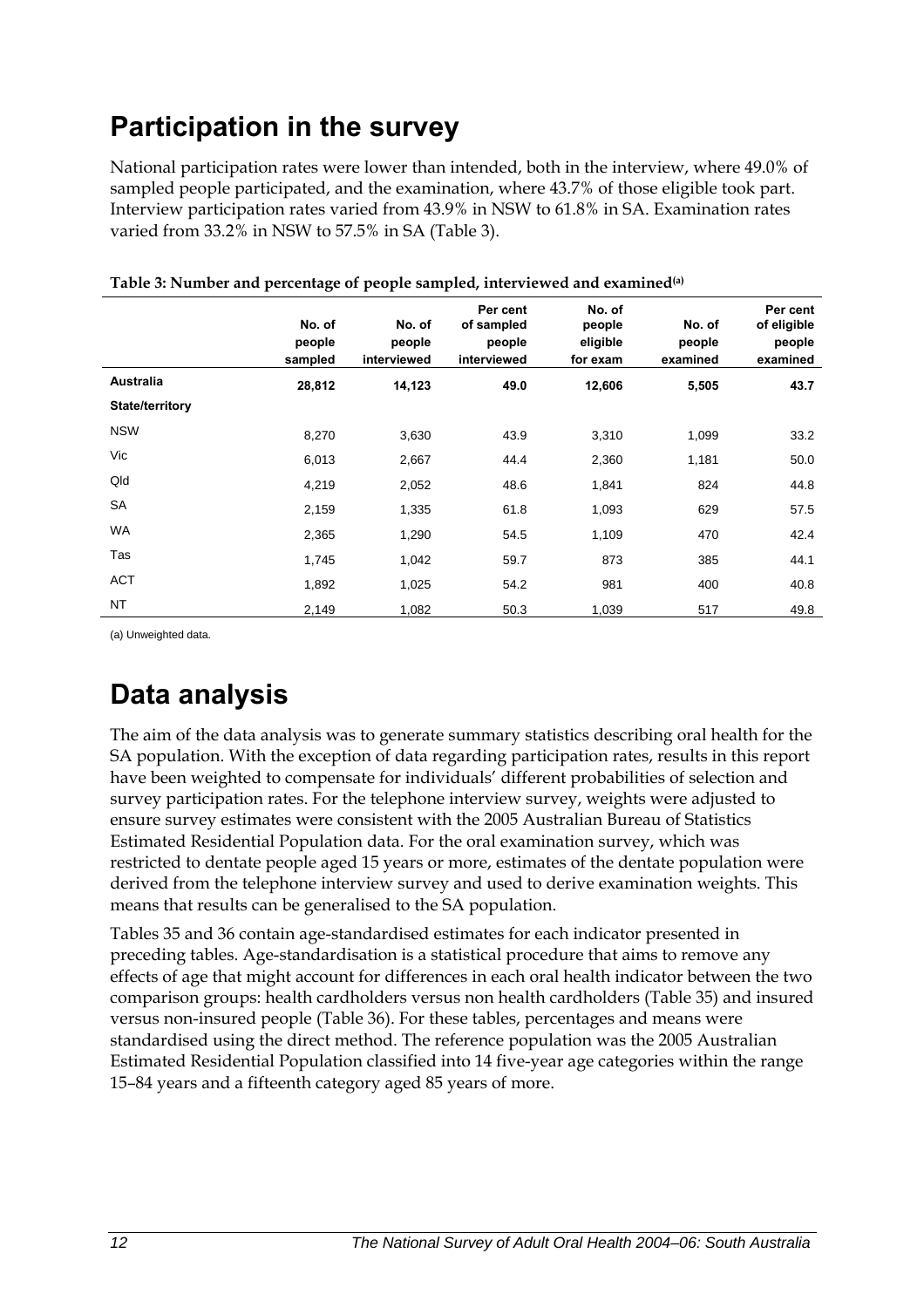### **Presentation of results**

Oral health measures are tabulated for each of three age groups representing the survey participant's age reported in the telephone interview, plus an 'all ages' summary. The three age groups are: 15–34 years, 35–54 years and ≥55 years. The tables report estimates for mutually exclusive subgroups of people created for each of six characteristics based on responses to the telephone interview questions. The subgroups and unweighted number of respondents are listed in the Appendix to this volume and the six characteristics are described below:

**Sex** was classified as 'Male' or 'Female' recorded during the interview.

**Residential location** was classified as 'Capital city' or 'Other places' based on the sampling postcode used in selection of households.

**Postcode socioeconomic status** was used to classify individuals according to the Index of Relative Socioeconomic Advantage/Disadvantage (IRSAD) of the postcode in which they lived. The IRSAD is an aggregate measure of a postcode's socioeconomic status based on characteristics of its residents recorded in the 2001 Population Census. A postcode that has a relatively high proportion of people with high incomes or a skilled labour force is assigned a relatively higher value on this index. Conversely, a low score on the index indicates that an area has a higher proportion of individuals with low incomes and more people who work in unskilled occupations. Postcodes were classified into three groups of ascending socioeconomic status, each group comprising approximately one-third of the SA population. This type of analysis is said to be 'ecological' because it is not based on individuals' own socioeconomic status, but on the socioeconomic status of the area in which they live. Hence, care should be taken in the interpretation of results—because Socioeconomic Indices for Areas (SEIFA) scores refer to areas, not individuals, results are not interpretable at the level of the individual.

**Government health card** status identified whether or not people were covered either by a pensioner concession card or health care card. Both cards are issued according to a means test administered by Centrelink, an agency of the Australian Government's Family Assistance Office. People with either card and their dependents are eligible for public-sector dental care in most states and territories.

**Place of last dental visit** further disaggregated health cardholders according to the location of their last dental visit. The latter was established during the interview by asking people 'Where did you make your last dental visit?'. Health cardholders who responded 'Government dental clinic' or 'School dental service' were classified as 'Cardholder/Public'. Otherwise, eligible people were classified as 'Cardholder/Non-public' if they reported any of the other locations: Private dental practice (including specialist); Dental technician; Clinic operated by health insurance fund; Armed Services/Defence Force clinic; Other site. People who were not health cardholders were classified as 'Non-cardholder/Non-public' regardless of their reported visit location.

**Dental insurance** coverage was based on responses to the question 'Do you have private insurance cover for dental expenses?'. People were classified as insured if they responded 'yes' and uninsured if they responded 'no'.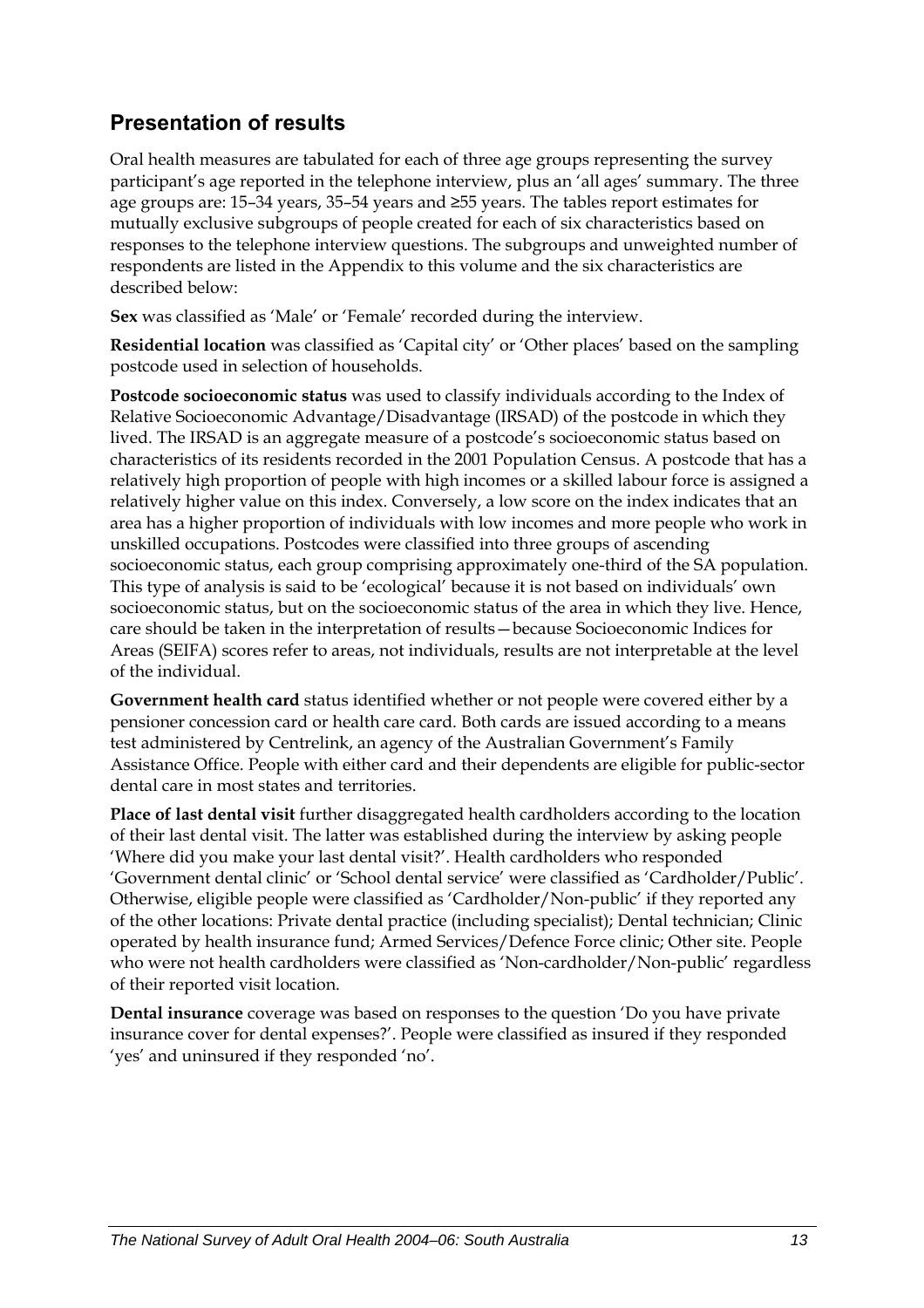### <span id="page-21-0"></span>**Criteria for determining statistical significance**

As with any survey where data are collected from only some of the people in the population, proportions and means in this report are estimates of the true population values. The estimates have some degree of uncertainty, which is expressed in this report using 95% confidence intervals (95% CIs). The 95% CI signifies the likely lower and upper limits of the range of values within which the true population percentage would fall. In this context 'likely' means that there is a 95% probability that the true population value lies between those two values.

In this report 95% CIs are used additionally as a guideline to identify differences between population subgroups that are statistically significant. Specifically, when there is no overlap between 95% CIs for two groups, the difference between the groups is deemed to be statistically significant. This criterion for judging statistical significance is more conservative than the alternative method of calculating P-values. In fact, when 95% CIs do not overlap, it means that a test of statistical significance for the difference between the groups would have a P-value of less than 0.05 (the conventional threshold used in many reports), and it could be as small as less than 0.005. The 'conservative' nature of the criterion used in this report comes about because 95% CIs that overlap to a small degree could, nevertheless, be found to differ to a statistically significant degree (at P<0.05 ) using a hypothesis test.

Data files were managed and summary variables computed using SAS software version 9[.1](#page-21-0).<sup>1</sup> Means and their associated 95% CIs were generated using SUDAAN software release 9.0.0.[2](#page-21-0) The SUDAAN procedures used sampling weights to generate population estimates and calculated 95% CIs that allowed for the complex sampling design used in this survey. To do so, 'with replacement' sampling was specified with two levels of stratification (state and section of state). The subject's sampling postcode was specified as the primary sampling unit, which was used by SUDAAN as the clustering variable.

 $\overline{a}$ 

<sup>1</sup> SAS Institute Inc. 100 SAS Campus Drive, Cary, NC 27513–2414, USA.

<sup>2</sup> Research Triangle Institute. PO Box 12194, Research Triangle Park, NC 27709–2194, USA.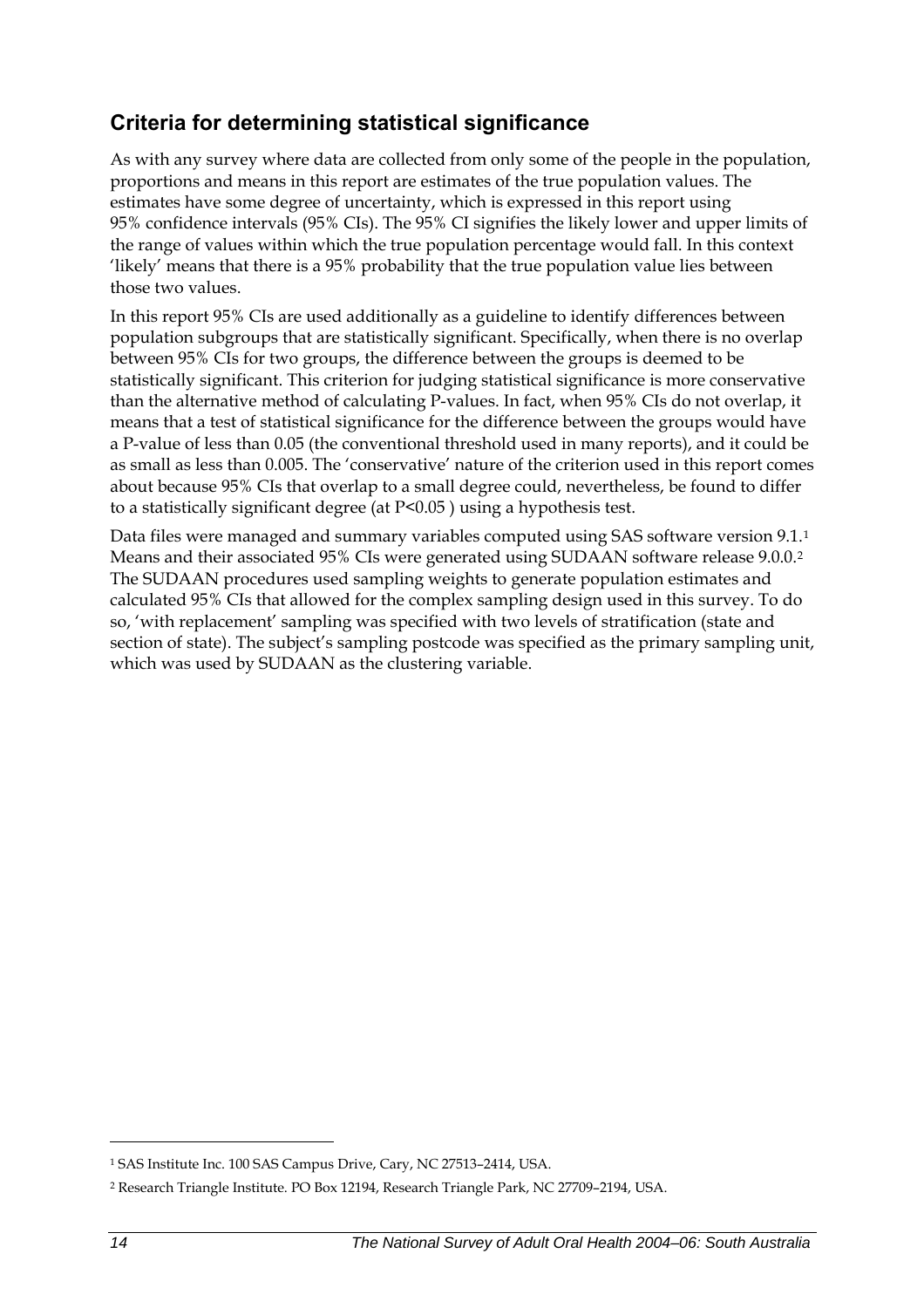# <span id="page-22-0"></span>**Distribution of sociodemographic and dental access characteristics**

Approximately one-half of the [SA](#page-9-1) population was female, with little variation in the proportion among age groups ([Table 4\)](#page-22-1). Three-quarters lived in the capital city, a proportion that did not vary noticeably among age groups. By design, people of all ages were approximately evenly distributed among tertiles of postcode socioeconomic status. However, younger people were more likely to live in postcodes with high socioeconomic status, while people aged 35–54 years were less likely to do so. Approximately one-quarter of the population had a government health card and the proportion was strongly associated with age, being greatest for people aged 55 years or more. Government health cardholders were less likely to have last attended a public dental clinic than other dental care providers, most noticeably in the oldest age group. Approximately one-half of the [SA](#page-9-1) population had dental insurance, although the proportion was greater in the oldest age group.

|                                               |          |           | Age group (years) |         |
|-----------------------------------------------|----------|-----------|-------------------|---------|
|                                               | All ages | $15 - 34$ | $35 - 54$         | $>= 55$ |
| <b>Sex</b>                                    |          |           |                   |         |
| <b>Males</b>                                  | 50.5     | 51.3      | 50.0              | 50.1    |
| Females                                       | 49.5     | 48.7      | 50.0              | 49.9    |
| <b>Residential location</b>                   |          |           |                   |         |
| Capital city                                  | 74.8     | 76.4      | 73.8              | 74.2    |
| Other places                                  | 25.2     | 23.6      | 26.2              | 25.8    |
| Postcode socioeconomic status                 |          |           |                   |         |
| Lowest                                        | 36.3     | 34.7      | 39.7              | 33.5    |
| Middle                                        | 29.8     | 25.1      | 30.7              | 34.5    |
| Highest                                       | 34.0     | 40.1      | 29.6              | 32.1    |
| Government health card                        |          |           |                   |         |
| Health care card or pensioner concession card | 27.6     | 14.2      | 20.1              | 55.2    |
| Neither card                                  | 72.4     | 85.8      | 79.9              | 44.8    |
| <b>Place of last dental visit</b>             |          |           |                   |         |
| Cardholder/Public                             | 11.8     | 7.8       | 9.1               | 20.8    |
| Cardholder/Non-public                         | 15.7     | 6.4       | 11.0              | 34.5    |
| Non-cardholder/Non-public                     | 72.4     | 85.8      | 79.9              | 44.8    |
| <b>Dental insurance</b>                       |          |           |                   |         |
| Insured                                       | 53.9     | 51.0      | 50.7              | 61.8    |
| Uninsured                                     | 46.1     | 49.0      | 49.3              | 38.2    |

<span id="page-22-1"></span>**Table 4: Percentage of people with selected sociodemographic and dental access characteristics in the [SA](#page-9-1) population and three age groups**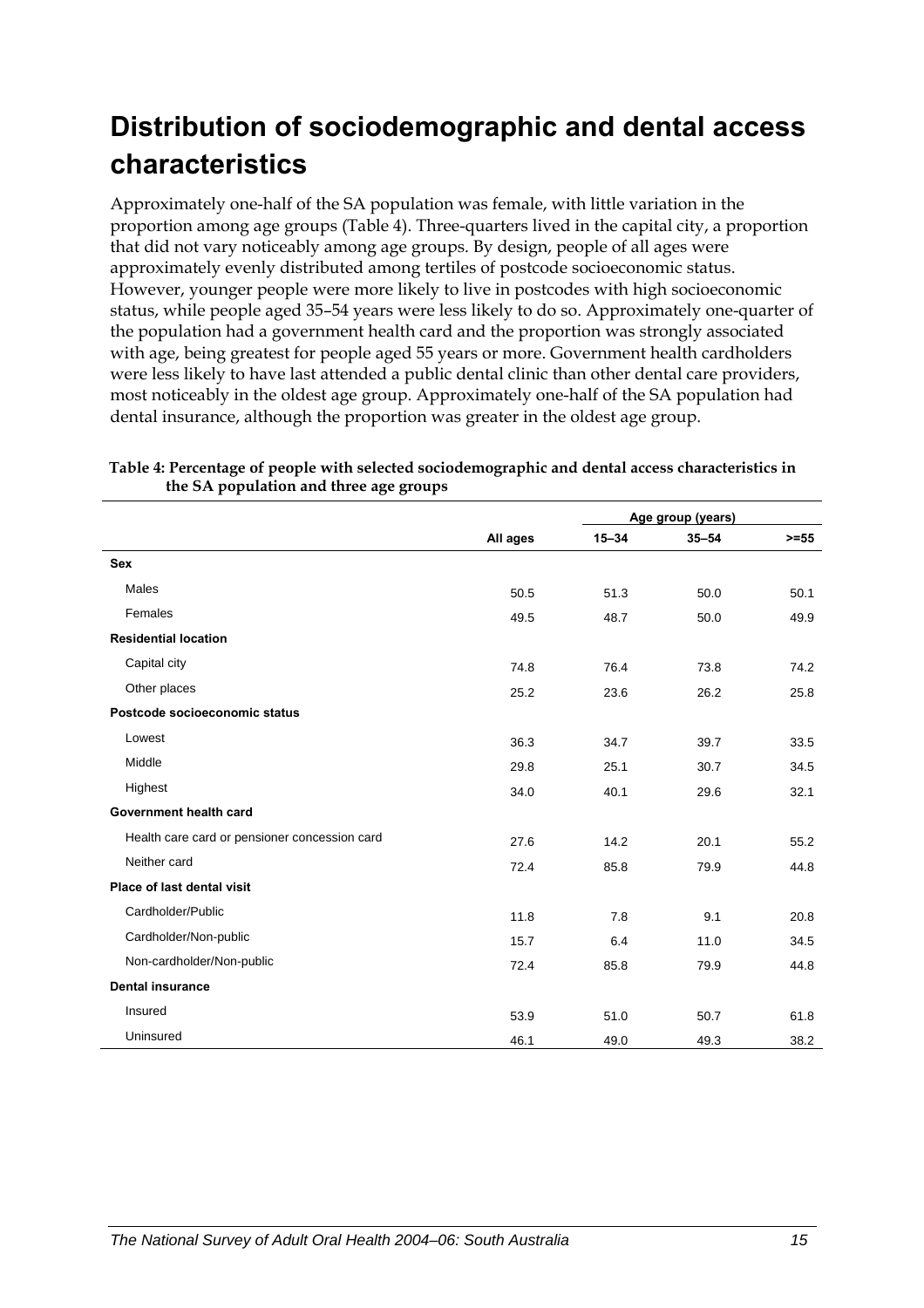# <span id="page-23-0"></span>**3 Oral health status**

# **Complete tooth loss**

In NSAOH, complete tooth loss was assessed in the interview by asking people 'Do you have any of your own natural teeth?'. People who answered 'no' were classified as edentulous. In SA, edentulous people represented 8.2% of the population aged 15 years or more (Table 5), which was slightly higher than the national estimate of 6.4% (Slade et al. 2007).

### **Key findings**

- The prevalence of edentulism was strongly associated with age, being negligible among 15–34-year-olds but affecting 23.4% of SA adults aged 55 years or more.
- Prevalence of complete tooth loss was greater among females than males for all ages combined and for people aged 55 years or more.
- People living in regional areas tended to have higher prevalence of edentulism than Adelaide residents although the difference was statistically significant only among 35–54-year-olds.
- Prevalence was more than twice as high among people living in postcodes with low socioeconomic status (11.2% for all ages) than in postcodes with high socioeconomic status (4.5% for all ages). Within age groups, the difference was statistically significant only for people aged 55 years or more. Intermediate prevalence rates were observed for people living in postcodes with middle rankings of socioeconomic status.
- Among all ages, people who had a government health card were eight times more likely to be edentulous (20.6%) than those who did not (2.5%). Within age groups, cardholder status was statistically significantly associated with edentulism only among people aged 55 years or more.
- Within the population of government health cardholders, there was no clear pattern of variation in prevalence according to place of most recent dental visit.
- The prevalence of complete tooth loss was lower for people with dental insurance compared with the uninsured, a difference that was statistically significant for all ages combined and for people aged 55 years or more.

### **Discussion**

As emphasised in the national report, variation among age groups in prevalence of edentulism can be attributed primarily to the differing historical experiences of generations born in different time periods during the 20th century, rather than the effects of ageing. Because edentulism prevalence was so strongly dependent upon age group, comparisons between population groups were observed most clearly for the oldest age group.

In summary, complete tooth loss in SA was a condition observed infrequently below the age of 55 years, while among people aged 55 years or more, it was most likely to occur among those in socioeconomically disadvantaged groups.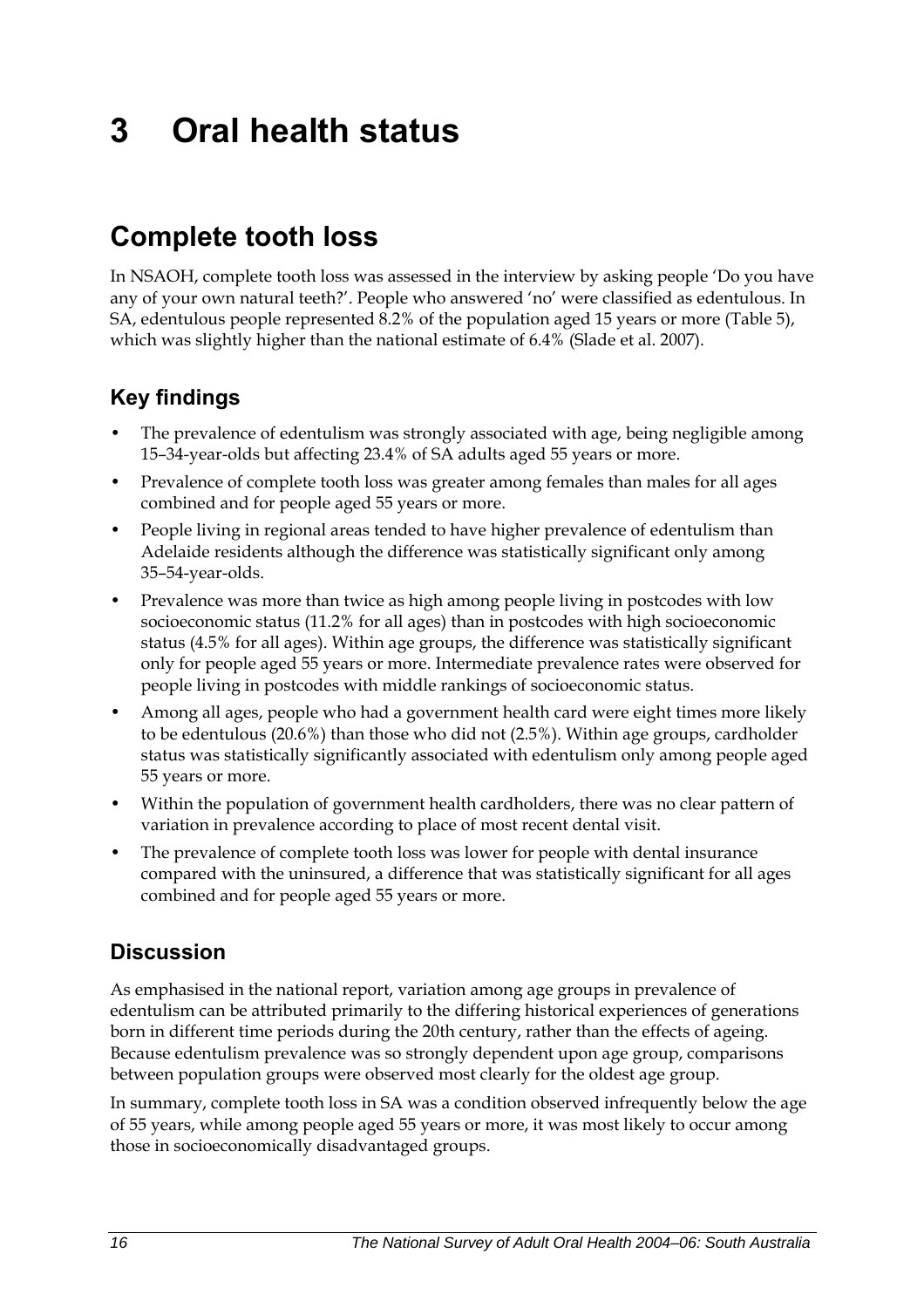|                               |                       | Population: all people<br>Age (years) |           |              |               |
|-------------------------------|-----------------------|---------------------------------------|-----------|--------------|---------------|
|                               |                       | All ages                              | $15 - 34$ | $35 - 54$    | ≥55           |
| All people                    | Per cent of people    | 8.2                                   | 0.0       | 1.6          | 23.4          |
|                               | 95% Cl <sup>(a)</sup> | $6.7 - 10.1$                          |           | $0.9 - 2.9$  | 19.6-27.7     |
| Sex                           |                       |                                       |           |              |               |
| <b>Males</b>                  | % of people           | 5.8                                   | 0.0       | 1.3          | 17.2          |
|                               | 95% CI                | $4.1 - 8.0$                           |           | $0.5 - 3.1$  | $12.6 - 23.1$ |
| Females                       | % of people           | 10.6                                  | 0.0       | 2.0          | 28.8          |
|                               | 95% CI                | $8.6 - 13.0$                          |           | $0.8 - 4.9$  | $24.3 - 33.8$ |
| <b>Residential location</b>   |                       |                                       |           |              |               |
| Capital city                  | % of people           | 7.1                                   | 0.0       | 0.5          | 21.5          |
|                               | 95% CI                | $5.4 - 9.2$                           |           | $0.1 - 2.2$  | $16.8 - 27.1$ |
| Other places                  | % of people           | 11.5                                  | 0.0       | 4.6          | 28.4          |
|                               | 95% CI                | $8.4 - 15.5$                          |           | $2.4 - 8.4$  | 23.8-33.5     |
| Postcode socioeconomic status |                       |                                       |           |              |               |
| Lowest                        | % of people           | 11.2                                  | 0.0       | 2.6          | 30.8          |
|                               | 95% CI                | $9.1 - 13.7$                          |           | $1.3 - 5.2$  | $26.2 - 35.9$ |
| Middle                        | % of people           | 9.2                                   | 0.0       | 1.9          | 24.9          |
|                               | 95% CI                | $7.0 - 12.0$                          |           | $0.5 - 6.8$  | $19.0 - 32.0$ |
| Highest                       | % of people           | 4.5                                   | 0.0       | 0.3          | 14.4          |
|                               | 95% CI                | $2.4 - 8.5$                           |           | $0.1 - 2.1$  | $8.4 - 23.7$  |
| Government health card        |                       |                                       |           |              |               |
| Health care card or pensioner | % of people           | 20.6                                  | 0.0       | 3.9          | 32.9          |
| concession card               | 95% CI                | 16.5-25.5                             |           | $1.5 - 9.5$  | 27.1-39.3     |
| Neither card                  | % of people           | 2.5                                   | 0.0       | 1.1          | 10.5          |
|                               | 95% CI                | $1.8 - 3.6$                           |           | $0.5 - 2.3$  | $7.1 - 15.1$  |
| Place of last dental visit    |                       |                                       |           |              |               |
| Cardholder/Public             | % of people           | 14.5                                  | 0.0       | 5.7          | 27.7          |
|                               | 95% CI                | $9.6 - 21.3$                          |           | $1.4 - 20.8$ | 19.6-37.4     |
| Cardholder/Non-public         | % of people           | 24.5                                  | 0.0       | 2.7          | 35.2          |
|                               | 95% CI                | $19.2 - 30.7$                         |           | $0.7 - 9.6$  | $28.3 - 42.8$ |
| Non-cardholder /Non-public    | % of people           | 2.5                                   | 0.0       | 1.1          | 10.5          |
|                               | 95% CI                | $1.8 - 3.6$                           |           | $0.5 - 2.3$  | $7.1 - 15.1$  |
| <b>Dental insurance</b>       |                       |                                       |           |              |               |
| Insured                       | % of people           | 4.7                                   | 0.0       | 0.6          | 13.3          |
|                               | 95% CI                | $3.3 - 6.8$                           |           | $0.2 - 2.0$  | $9.4 - 18.5$  |
| Uninsured                     | % of people           | 12.3                                  | 0.0       | 2.8          | 35.1          |
|                               | 95% CI                | $10.2 - 14.8$                         |           | $1.5 - 5.1$  | $30.3 - 40.2$ |

#### **Table 5: Percentage of adults with complete tooth loss**

(a) 95% CI = 95% confidence interval for estimated percentage.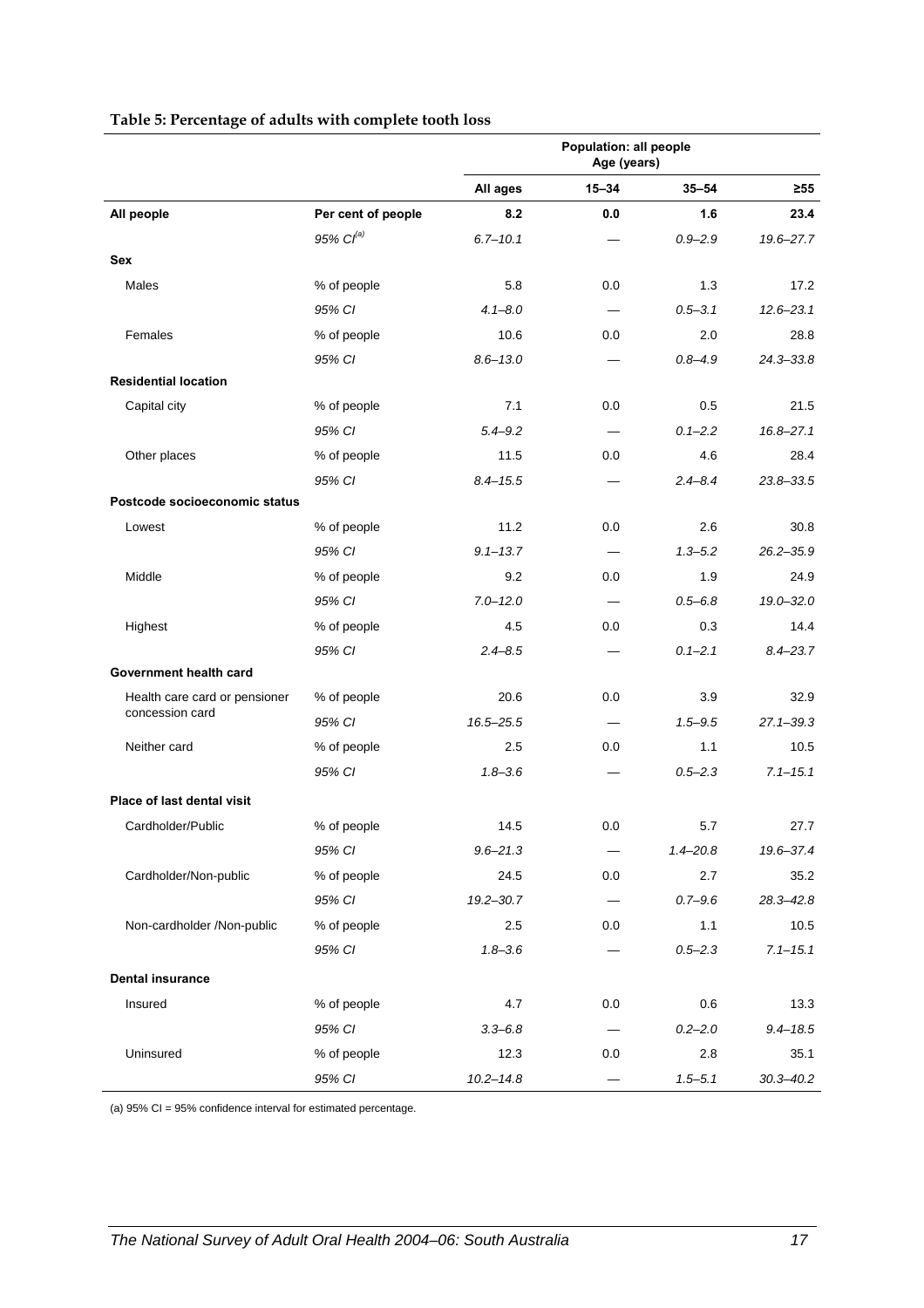## <span id="page-25-0"></span>**Inadequate natural dentition among dentate people**

Adults who have approximately 20 teeth or more usually have satisfactory chewing function (Elias & Sheiham 1998), diet and nutritional status (Sheiham et al. 2002), whereas people with fewer teeth are more likely to suffer impaired quality of oral health (McGrath & Bedi 2002). In NSAOH, people were asked during the interview to report either the number of remaining teeth or the number of missing teeth in their upper jaw and lower jaw. Responses were used to classify people as having an inadequate natural dentition if they reported having fewer than 21 natural teeth, the same threshold that has been reported for the UK population. In SA, 10.4% of dentate adults had fewer than 21 teeth (Table 6), which was almost identical to the national figure of 11.4% (Slade et al. 2007).

### **Key findings**

- The prevalence of an inadequate natural dentition was strongly associated with age, occurring in fewer than 1% of people aged 15–34 years but affecting 27.7% of dentate people aged 55 years or more.
- Differences in prevalence between males and females were small and statistically non-significant, both for the population as a whole and within the three age groups.
- Similarly, prevalence did not vary to a statistically significant degree between residents of Adelaide and the rest of the state.
- People living in postcodes with low socioeconomic status were approximately twice as likely to report an inadequate natural dentition (14.0% for all ages) than those in postcodes of high socioeconomic status (7.6% for all ages). People living in postcodes with middle socioeconomic status had prevalence rates that were intermediate between the other two groups. A similar pattern was observed within age groups although it was statistically significant only among people aged 55 years or more.
- A four-fold difference in prevalence was observed between people who had a government health card (22.6% for all ages) compared with those who did not (5.9% for all ages). A similar pattern was observed within age groups although it was statistically significant only among people aged 55 years or more.
- Within the population of government health cardholders, there was no clear pattern of variation in prevalence between people whose last dental visit was to the public sector and those who attended a private dentist.
- Large differences in prevalence were observed between people with dental insurance and the uninsured, and the differences were statistically significant for all ages combined (8.1% versus 13.2%) and for people aged 55 years or more (21.2% versus 37.7%).

### **Discussion**

A threshold of fewer than 21 teeth is used here as an indicator of likely impairment in oral function, nutrition and quality of life, rather than a cardinal sign of those problems. As observed for complete tooth loss, there was a pronounced age-gradient in prevalence of an inadequate natural dentition. Because of this age-association, valid comparisons between other sociodemographic groups should be made only within age groups. Those comparisons reveal that prevalence was associated with socioeconomic indicators. However, unlike the pattern observed for complete tooth loss, prevalence of an inadequate natural dentition did not vary significantly between the sexes.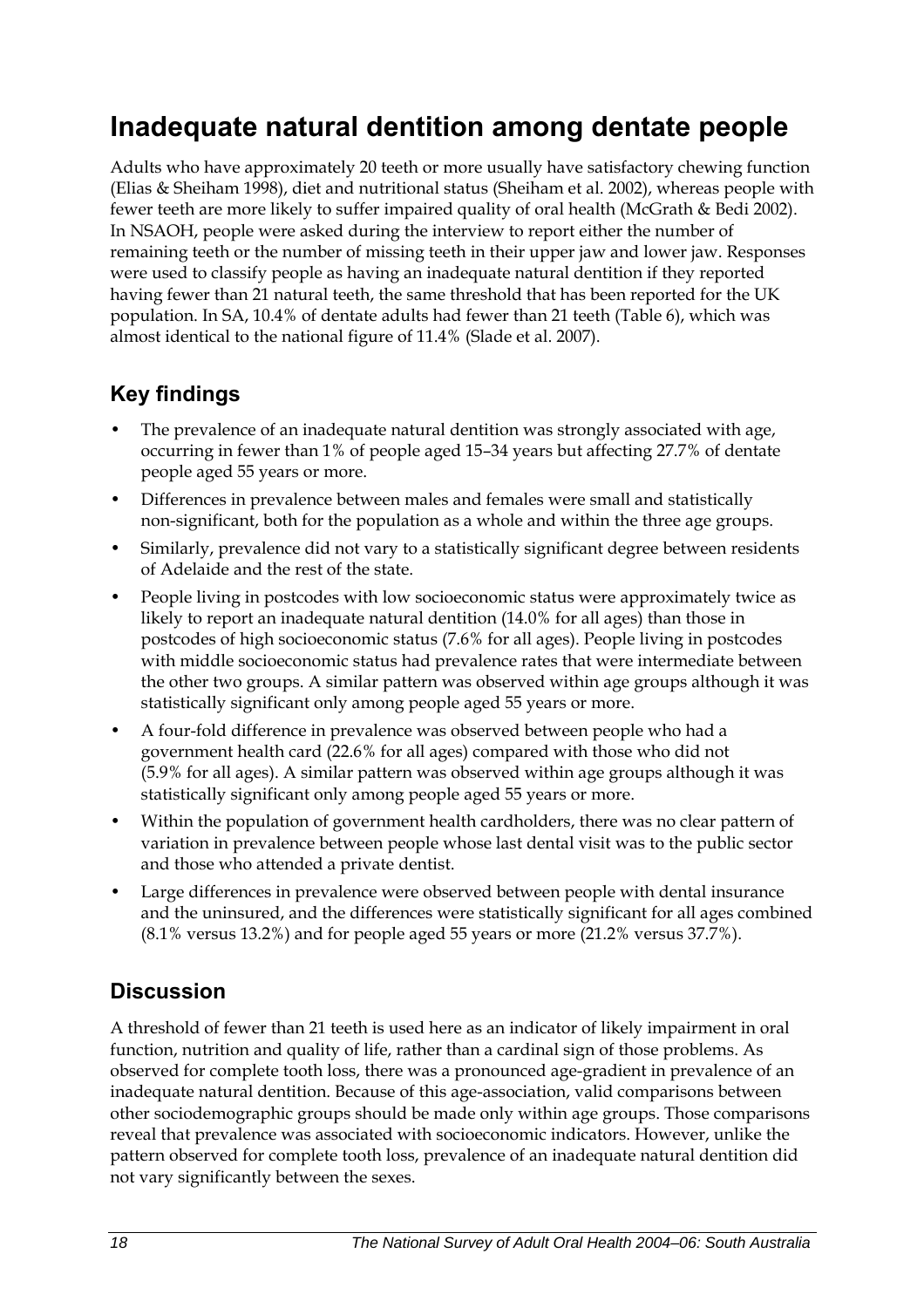|                                                  |                       | Population: dentate people<br>Age (years) |              |              |               |
|--------------------------------------------------|-----------------------|-------------------------------------------|--------------|--------------|---------------|
|                                                  |                       | All ages                                  | $15 - 34$    | $35 - 54$    | $\geq 55$     |
| All people                                       | Per cent of people    | 10.4                                      | 0.2          | 7.4          | 27.7          |
|                                                  | 95% Cl <sup>(a)</sup> | $8.8 - 12.2$                              | $0.0 - 1.3$  | $4.8 - 11.1$ | $24.0 - 31.6$ |
| Sex                                              |                       |                                           |              |              |               |
| <b>Males</b>                                     | % of people           | 11.5                                      | 0.0          | 9.2          | 29.9          |
|                                                  | 95% CI                | $8.8 - 15.0$                              |              | $5.1 - 16.1$ | $24.0 - 36.5$ |
| Females                                          | % of people           | 9.2                                       | 0.4          | 5.6          | 25.4          |
|                                                  | 95% CI                | $7.7 - 11.1$                              | $0.0 - 2.7$  | $3.3 - 9.3$  | $20.6 - 31.1$ |
| <b>Residential location</b>                      |                       |                                           |              |              |               |
| Capital city                                     | % of people           | 10.2                                      | 0.0          | 7.5          | 27.6          |
|                                                  | 95% CI                | $8.3 - 12.5$                              |              | $4.4 - 12.4$ | $23.4 - 32.2$ |
| Other places                                     | % of people           | 10.8                                      | 0.8          | 7.1          | 27.9          |
|                                                  | 95% CI                | $8.4 - 13.9$                              | $0.1 - 5.4$  | $4.1 - 12.1$ | $20.9 - 36.3$ |
| Postcode socioeconomic status                    |                       |                                           |              |              |               |
| Lowest                                           | % of people           | 14.0                                      | 0.6          | 10.9         | 36.4          |
|                                                  | 95% CI                | $11.1 - 17.5$                             | $0.1 - 4.1$  | $6.0 - 18.9$ | $30.5 - 42.8$ |
| Middle                                           | % of people           | 10.0                                      | 0.0          | 7.9          | 24.6          |
|                                                  | 95% CI                | $8.0 - 12.4$                              |              | $4.3 - 14.0$ | $19.0 - 31.1$ |
| Highest                                          | % of people           | 7.6                                       | 0.0          | 3.4          | 23.4          |
|                                                  | 95% CI                | $5.7 - 10.1$                              |              | $1.3 - 8.7$  | 18.7-28.9     |
| Government health card                           |                       |                                           |              |              |               |
| Health care card or pensioner<br>concession card | % of people           | 22.6                                      | 1.0          | 14.2         | 36.6          |
|                                                  | 95% CI                | $18.1 - 27.8$                             | $0.1 - 6.9$  | $6.5 - 28.2$ | $30.5 - 43.1$ |
| Neither card                                     | % of people           | 5.9                                       | 0.0          | 5.8          | 18.7          |
|                                                  | 95% CI                | $4.4 - 7.7$                               |              | $3.4 - 9.7$  | $13.5 - 25.3$ |
| Place of last dental visit                       |                       |                                           |              |              |               |
| Cardholder/Public                                | % of people           | 21.7                                      | 1.6          | 14.3         | 43.5          |
|                                                  | 95% CI                | $15.0 - 30.3$                             | $0.2 - 10.4$ | $2.9 - 48.2$ | $32.4 - 55.2$ |
| Cardholder/Non-public                            | % of people           | 23.3                                      | 0.0          | 14.1         | 33.1          |
|                                                  | 95% CI                | 18.3-29.2                                 |              | $7.2 - 25.6$ | $26.1 - 41.0$ |
| Non-cardholder /Non-public                       | % of people           | 5.9                                       | 0.0          | 5.8          | 18.7          |
|                                                  | 95% CI                | $4.4 - 7.7$                               |              | $3.4 - 9.7$  | $13.5 - 25.3$ |
| <b>Dental insurance</b>                          |                       |                                           |              |              |               |
| Insured                                          | % of people           | 8.1                                       | 0.0          | 4.2          | 21.2          |
|                                                  | 95% CI                | $6.3 - 10.5$                              |              | $2.0 - 8.7$  | 16.8-26.5     |
| Uninsured                                        | % of people           | 13.2                                      | 0.4          | 10.6         | 37.7          |
|                                                  | 95% CI                | $10.7 - 16.2$                             | $0.1 - 2.6$  | $6.4 - 17.1$ | $30.3 - 45.7$ |

#### **Table 6: Percentage of people with fewer than 21 teeth**

(a) 95% CI = 95% confidence interval for estimated percentage.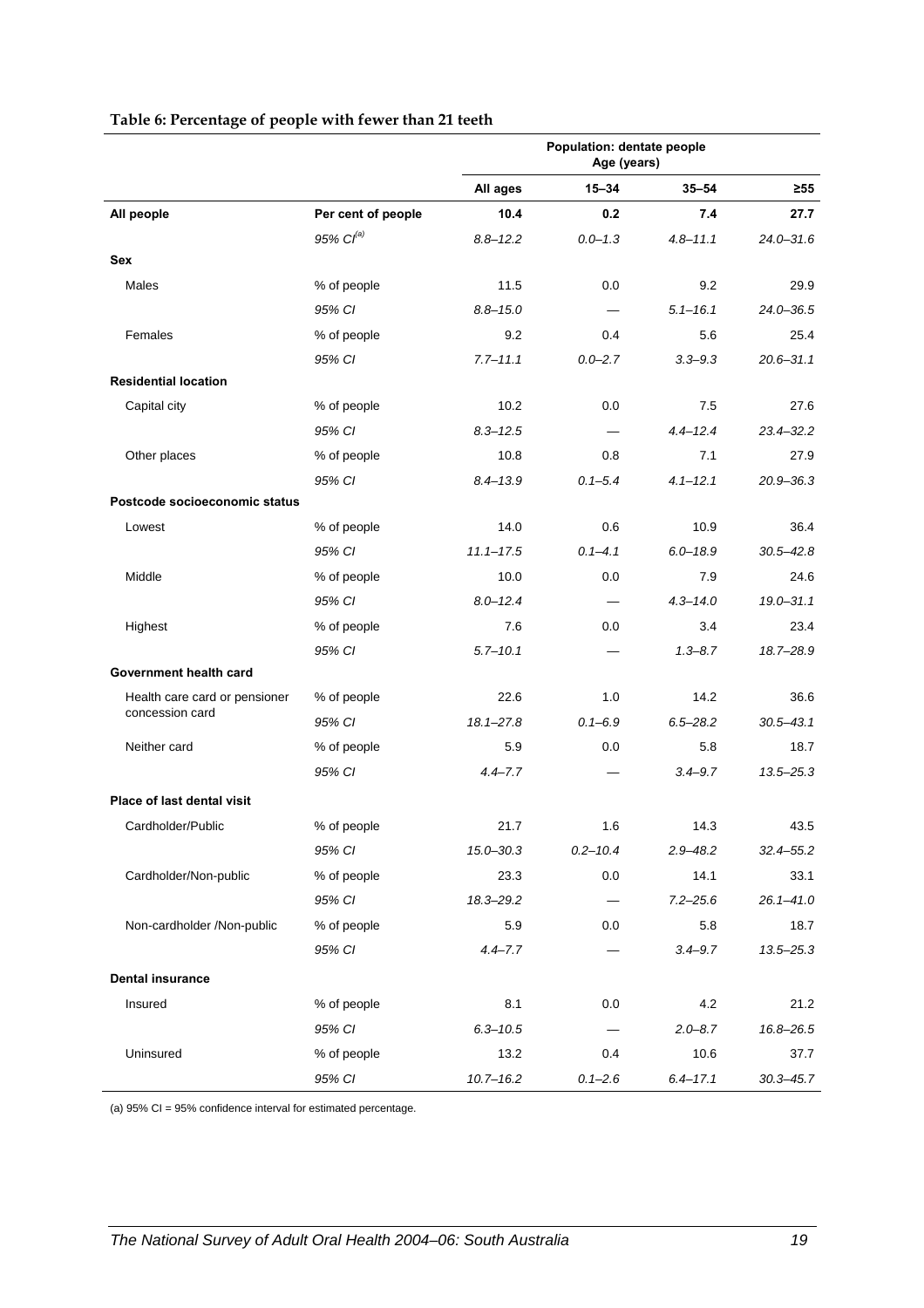# <span id="page-27-0"></span>**Denture wearing by dentate people**

Removable dentures, also called 'false teeth', are worn to replace missing teeth, with the objective to improve function (for example eating), appearance or both. Whereas virtually all edentulous people wear dentures, the decision of dentate people to wear dentures is influenced by numerous factors in addition to the number and location of missing teeth. In NSAOH, removable denture wearing was assessed during the interview by asking two similar questions, 'Do you have a denture or false teeth for your upper (lower) jaw?'. There were 12.2% of dentate adults in SA who reported wearing one or two dentures [\(Table 7](#page-28-0)), a figure that was only marginally lower than the national estimate of 14.9% (Slade et al. 2007).

### **Key findings**

- The frequency of denture wearing was strongly associated with age, ranging from 0.6% among 15–34-year-olds to 31.9% among people aged 55 years or more.
- There were small and statistically non-significant differences between the sexes in the percentage of denture wearers.
- Similarly, there were small and statistically non-significant differences between residents of Adelaide and the rest of the state.
- In all ages combined and within the three age groups, the socioeconomic gradient in denture wearing was statistically non-significant, even in the oldest age group, where dentures were worn by 40.0% of people living is postcodes with low socioeconomic status compared with 27.5% of those living in postcodes with high socioeconomic status.
- Pronounced differences in frequency of denture wearing were seen between people who had a government health card (24.2%) and those who did not (7.6%). The difference was statistically significant for all ages combined and for people aged 55 years or more.
- Within the population of government health cardholders, there were no consistent differences between people who attended the public sector and those who attended non-public sources of dental care.
- People without dental insurance were more likely to wear dentures than the insured although the difference was statistically significant only among people aged 55 years or more.

### **Discussion**

The percentage of dentate adults in SA who wore dentures (12.2%) exceeded the percentage with fewer than 21 natural teeth (10.4%), illustrating that the decision to wear dentures is dictated by factors other than the number of missing teeth. Furthermore, it was noteworthy that sociodemographic variation in frequency of denture wearing was smaller and less likely to be statistically significant than sociodemographic variation in prevalence of an inadequate natural dentition. The consequence was that frequency of denture wearing was associated most clearly with government health cardholder status, while other sociodemographic characteristics had less consistent or statistically non-significant relationships.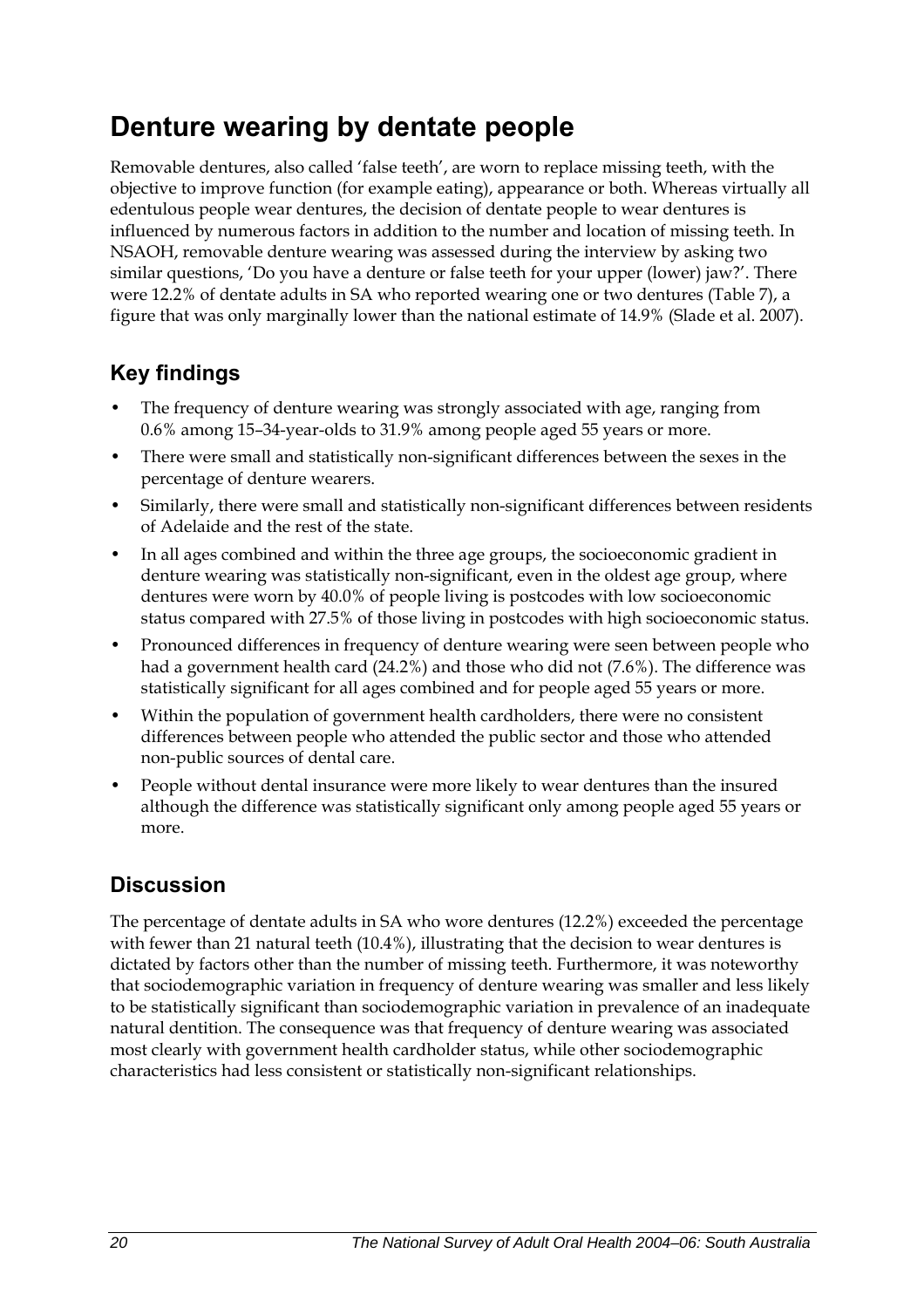<span id="page-28-0"></span>

|                               |                       | Population: dentate people<br>Age (years) |             |              |               |
|-------------------------------|-----------------------|-------------------------------------------|-------------|--------------|---------------|
|                               |                       | All ages                                  | $15 - 34$   | $35 - 54$    | $\geq 55$     |
| All people                    | Per cent of people    | 12.2                                      | 0.6         | 8.8          | 31.9          |
|                               | 95% Cl <sup>(a)</sup> | $10.1 - 14.3$                             | $< 0 - 1.3$ | $5.3 - 12.2$ | $27.3 - 36.6$ |
| Sex                           |                       |                                           |             |              |               |
| Males                         | % of people           | 13.1                                      | 0.0         | 10.5         | 33.8          |
|                               | 95% CI                | $9.8 - 16.4$                              | $0.0 - 0.0$ | $4.2 - 16.7$ | $26.0 - 41.7$ |
| Females                       | % of people           | 11.4                                      | 1.3         | 7.0          | 30.0          |
|                               | 95% CI                | $8.9 - 13.8$                              | $<0-2.7$    | $3.5 - 10.6$ | $24.7 - 35.3$ |
| <b>Residential location</b>   |                       |                                           |             |              |               |
| Capital city                  | % of people           | 12.1                                      | 0.6         | 8.9          | 31.6          |
|                               | 95% CI                | $9.5 - 14.6$                              | $<0-1.4$    | $4.5 - 13.3$ | $25.9 - 37.3$ |
| Other places                  | % of people           | 12.7                                      | 0.8         | 8.3          | 33.0          |
|                               | 95% CI                | $9.4 - 16.0$                              | $<0-2.3$    | $3.4 - 13.1$ | $25.4 - 40.6$ |
| Postcode socioeconomic status |                       |                                           |             |              |               |
| Lowest                        | % of people           | 13.5                                      | 0.6         | 7.4          | 40.0          |
|                               | 95% CI                | $10.9 - 16.2$                             | $<0-1.7$    | $3.5 - 11.3$ | $34.2 - 45.9$ |
| Middle                        | % of people           | 12.4                                      | 0.6         | 9.9          | 29.6          |
|                               | 95% CI                | $9.1 - 15.6$                              | $<0-1.9$    | $4.0 - 15.7$ | $21.4 - 37.8$ |
| Highest                       | % of people           | 11.0                                      | 0.6         | 9.0          | 27.5          |
|                               | 95% CI                | $6.7 - 15.2$                              | $<0-1.8$    | $1.6 - 16.4$ | $20.0 - 35.1$ |
| Government health card        |                       |                                           |             |              |               |
| Health care card or pensioner | % of people           | 24.2                                      | 1.0         | 6.9          | 43.6          |
| concession card               | 95% CI                | $20.4 - 28.1$                             | $<0-3.1$    | $0.8 - 12.9$ | 37.4-49.9     |
| Neither card                  | % of people           | 7.6                                       | 0.5         | 9.2          | 19.5          |
|                               | 95% CI                | $5.6 - 9.7$                               | $<0-1.2$    | $5.1 - 13.3$ | $13.4 - 25.6$ |
| Place of last dental visit    |                       |                                           |             |              |               |
| Cardholder/Public             | % of people           | 21.5                                      | 1.6         | 0.0          | 51.9          |
|                               | 95% CI                | $15.9 - 27.0$                             | $< 0 - 4.7$ | $0.0 - 0.0$  | $40.4 - 63.5$ |
| Cardholder/Non-public         | % of people           | 26.2                                      | 0.0         | 11.3         | 39.5          |
|                               | 95% CI                | $20.9 - 31.5$                             | $0.0 - 0.0$ | $1.9 - 20.7$ | $31.9 - 47.2$ |
| Non-cardholder /Non-public    | % of people           | 7.6                                       | 0.5         | 9.2          | 19.5          |
|                               | 95% CI                | $5.6 - 9.7$                               | $<0-1.2$    | $5.1 - 13.3$ | $13.4 - 25.6$ |
| <b>Dental insurance</b>       |                       |                                           |             |              |               |
| Insured                       | % of people           | 11.7                                      | 0.9         | 9.3          | 25.8          |
|                               | 95% CI                | $9.1 - 14.3$                              | $<0-2.1$    | $5.0 - 13.6$ | $20.6 - 30.9$ |
| Uninsured                     | % of people           | 13.0                                      | 0.4         | 7.6          | 41.6          |
|                               | 95% CI                | $10.4 - 15.6$                             | $<-1.1$     | $3.4 - 11.8$ | 34.2-48.9     |

#### **Table 7: Percentage of dentate people who wear denture(s)**

(a) 95% CI = 95% confidence interval for estimated percentage.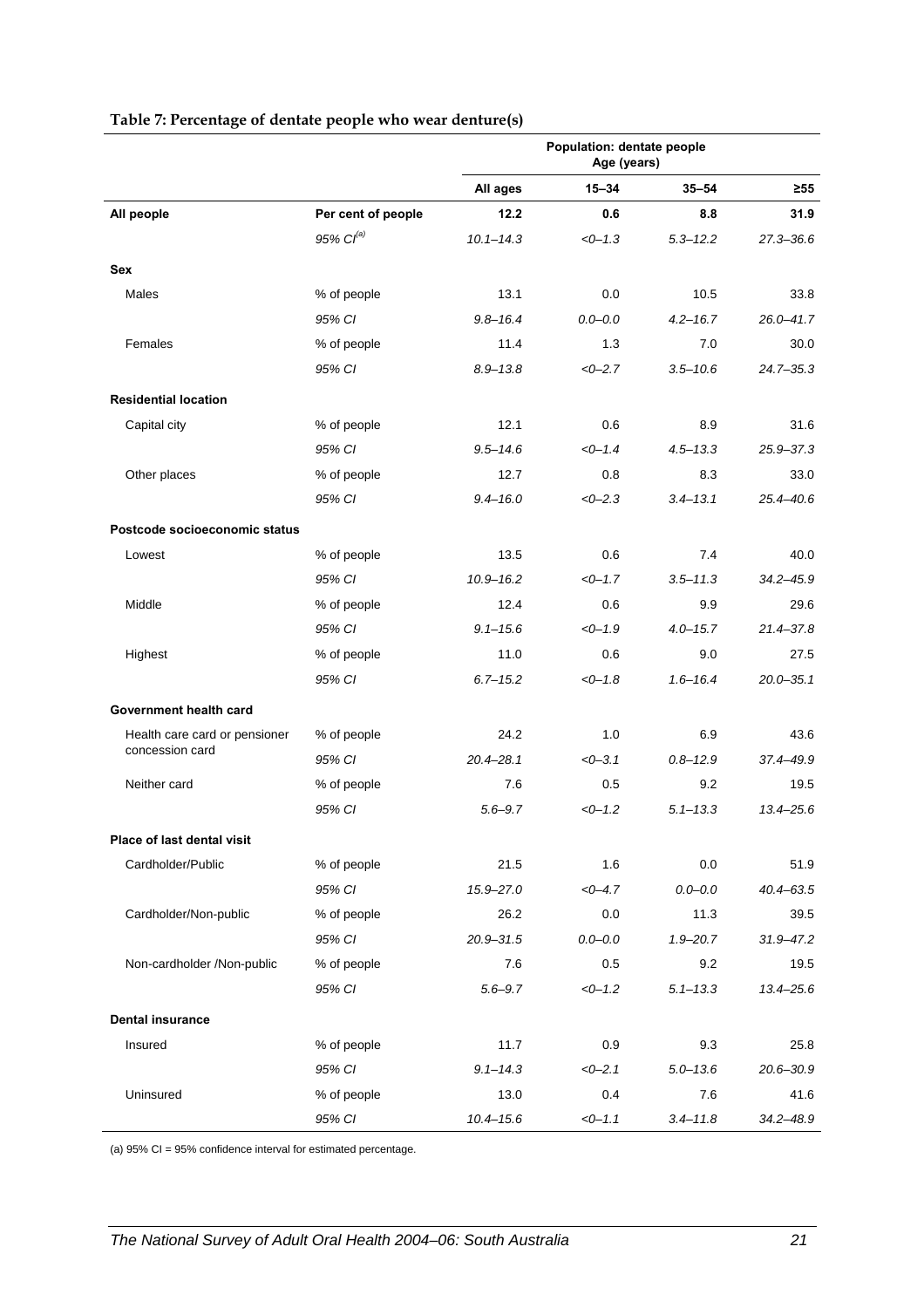# <span id="page-29-0"></span>**Average number of teeth per person missing due to pathology**

During NSAOH examinations of people aged less than 45 years, dentists counted the number of teeth judged to be missing due to decay or gum disease; for older age groups, dentists counted the number of teeth missing for any reason. The distinction according to age was made because often it is very difficult to judge in older people whether teeth have been extracted because of decay, gum disease or other causes (for example orthodontic reasons), or whether the teeth never developed or remain unerupted. Instead, the convention is to assume that teeth not present among people aged 45 years or more are missing due to pathology. In SA, dentate people had an average of 4.1 teeth per person missing due to pathology ([Table 8\)](#page-30-0), a figure that was similar to the national average of 4.5 (Slade et al. 2007).

### **Key findings**

- The average number of missing teeth per person was strongly associated with age, ranging from less than 1 among 15–34-year-olds to 9.6 among people aged 55 years or more.
- There was little difference between males and females, and the differences were inconsistent between age groups.
- Similarly, there were small and statistically non-significant differences in the average number of missing teeth per person between residents of Adelaide and the rest of the state.
- In all ages combined, variation in average levels of tooth loss did not follow a clear gradient across postcodes classified according to three levels of socioeconomic status, and observed differences were not statistically significant. Differences were also statistically non-significant within age groups.
- Average levels of tooth loss per person were higher among government health cardholders (7.5) compared with non-cardholders (2.8), and the differences were statistically significant in the oldest age group and among all ages combined.
- Among the group of government health cardholders, there was no clear pattern of variation according to place of most recent dental visit.
- Average levels of tooth loss due to pathology differed to a statistically significant degree between people with dental insurance and the uninsured.

### **Discussion**

Unlike previous tables summarising other indicators of tooth loss, there was much less sociodemographic variation in the average number of teeth per person missing due to pathology. The one sociodemographic marker that was significantly associated with this measure was government health cardholder status, where a three-fold difference was observed. Yet there was no significant variation according to sex, postcode socioeconomic status or dental insurance, all of which were associated with complete tooth loss.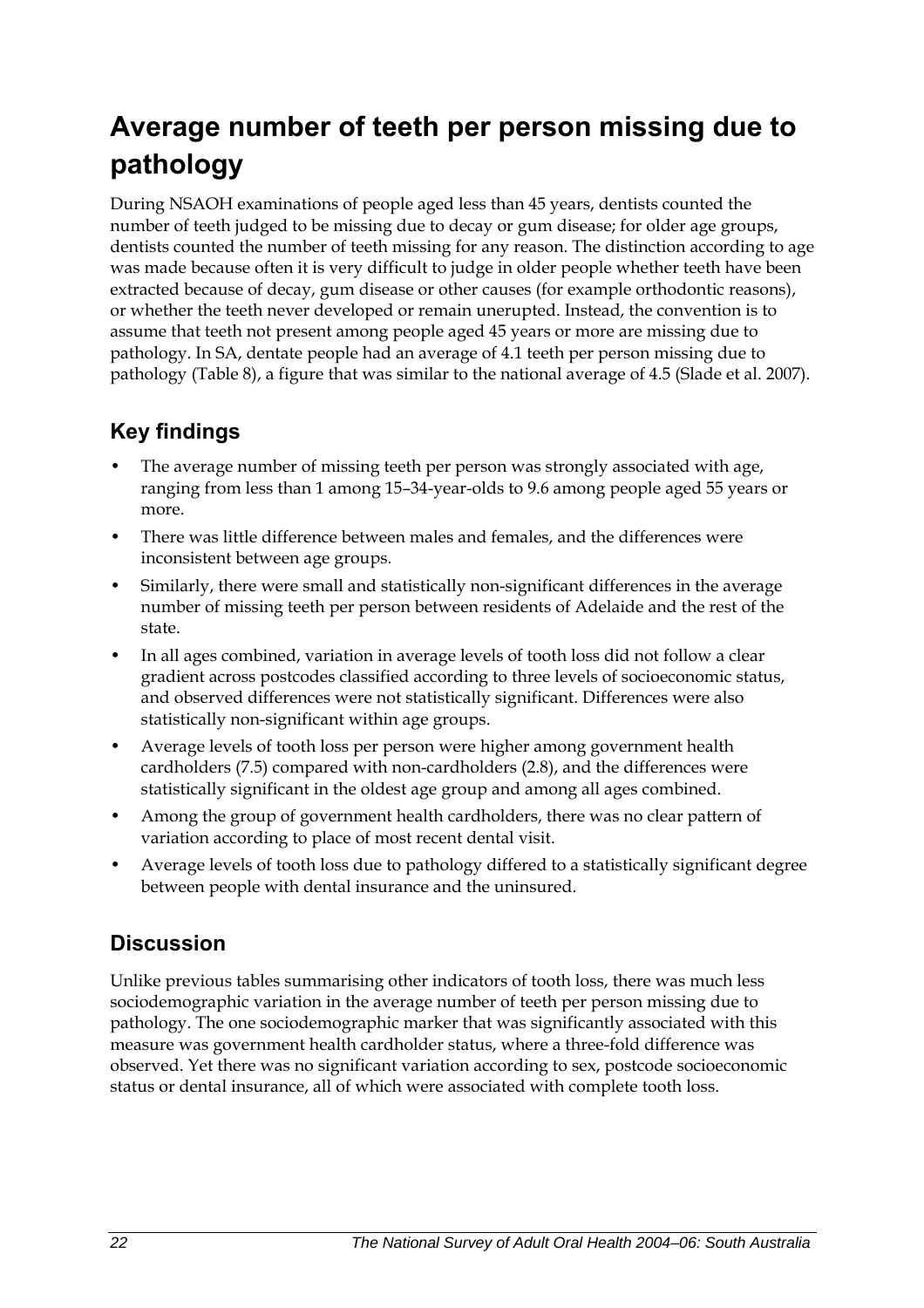<span id="page-30-0"></span>

|                                   |                | Population: dentate people<br>Age (years) |             |             |               |
|-----------------------------------|----------------|-------------------------------------------|-------------|-------------|---------------|
|                                   |                | All ages                                  | $15 - 34$   | $35 - 54$   | $\geq 55$     |
| All people                        | mean           | 4.1                                       | 0.4         | 3.5         | 9.6           |
|                                   | 95% $CI^{(a)}$ | $3.6 - 4.6$                               | $0.1 - 0.6$ | $3.0 - 4.0$ | $8.9 - 10.4$  |
| Sex                               |                |                                           |             |             |               |
| Males                             | mean           | 4.2                                       | 0.4         | 3.8         | 9.8           |
|                                   | 95% CI         | $3.5 - 4.9$                               | $<0-0.9$    | $2.9 - 4.7$ | $8.6 - 11.0$  |
| Females                           | mean           | 3.9                                       | 0.3         | 3.3         | 9.5           |
|                                   | 95% CI         | $3.4 - 4.5$                               | $0.1 - 0.4$ | $2.6 - 3.9$ | $8.5 - 10.4$  |
| <b>Residential location</b>       |                |                                           |             |             |               |
| Capital city                      | mean           | 4.0                                       | 0.4         | 3.6         | 9.5           |
|                                   | 95% CI         | $3.5 - 4.6$                               | $0.0 - 0.7$ | $3.0 - 4.3$ | $8.6 - 10.3$  |
| Other places                      | mean           | 4.2                                       | 0.3         | 3.2         | 10.2          |
|                                   | 95% CI         | $3.2 - 5.2$                               | $0.1 - 0.6$ | $2.7 - 3.7$ | $8.9 - 11.4$  |
| Postcode socioeconomic status     |                |                                           |             |             |               |
| Lowest                            | mean           | 4.4                                       | 0.2         | 3.8         | 10.8          |
|                                   | 95% CI         | $3.5 - 5.2$                               | $0.0 - 0.4$ | $2.9 - 4.8$ | $9.3 - 12.4$  |
| Middle                            | mean           | 4.8                                       | 1.0         | 3.6         | 9.7           |
|                                   | 95% CI         | $4.1 - 5.4$                               | $0.3 - 1.7$ | $2.8 - 4.5$ | $8.8 - 10.6$  |
| Highest                           | mean           | 3.2                                       | 0.1         | 3.0         | 8.3           |
|                                   | 95% CI         | $2.5 - 3.8$                               | $<0-0.1$    | $2.3 - 3.8$ | $7.4 - 9.3$   |
| Government health card            |                |                                           |             |             |               |
| Health care card or pensioner     | mean           | 7.5                                       | 0.3         | 4.5         | 11.5          |
| concession card                   | 95% CI         | $6.3 - 8.8$                               | $<0-0.7$    | $2.5 - 6.4$ | $10.4 - 12.6$ |
| Neither card                      | mean           | 2.8                                       | 0.4         | 3.3         | 7.4           |
|                                   | 95% CI         | $2.4 - 3.1$                               | $0.1 - 0.6$ | $2.8 - 3.8$ | $6.6 - 8.3$   |
| <b>Place of last dental visit</b> |                |                                           |             |             |               |
| Cardholder/Public                 | mean           | 7.6                                       | 0.0         | 5.0         | 12.9          |
|                                   | 95% CI         | $5.6 - 9.6$                               | $0.0 - 0.0$ | $2.0 - 8.0$ | $10.7 - 15.1$ |
| Cardholder/Non-public             | mean           | 7.5                                       | 0.7         | 4.1         | 10.7          |
|                                   | 95% CI         | $6.3 - 8.8$                               | $< 0 - 1.5$ | $1.9 - 6.2$ | $9.2 - 12.1$  |
| Non-cardholder/Non-public         | mean           | 2.8                                       | 0.4         | 3.3         | 7.4           |
|                                   | 95% CI         | $2.4 - 3.1$                               | $0.1 - 0.6$ | $2.8 - 3.8$ | $6.6 - 8.3$   |
| <b>Dental insurance</b>           |                |                                           |             |             |               |
| Insured                           | mean           | 4.0                                       | 0.4         | 3.2         | 8.5           |
|                                   | 95% CI         | $3.3 - 4.6$                               | $<0-0.9$    | $2.6 - 3.7$ | $7.5 - 9.5$   |
| Uninsured                         | mean           | 4.3                                       | 0.3         | 3.9         | 11.5          |
|                                   | 95% CI         | $3.5 - 5.2$                               | $0.1 - 0.6$ | $3.0 - 4.8$ | $10.0 - 13.0$ |

#### **Table 8: Average number of teeth per person missing due to pathology**

(a) 95% CI = 95% confidence interval for estimated mean.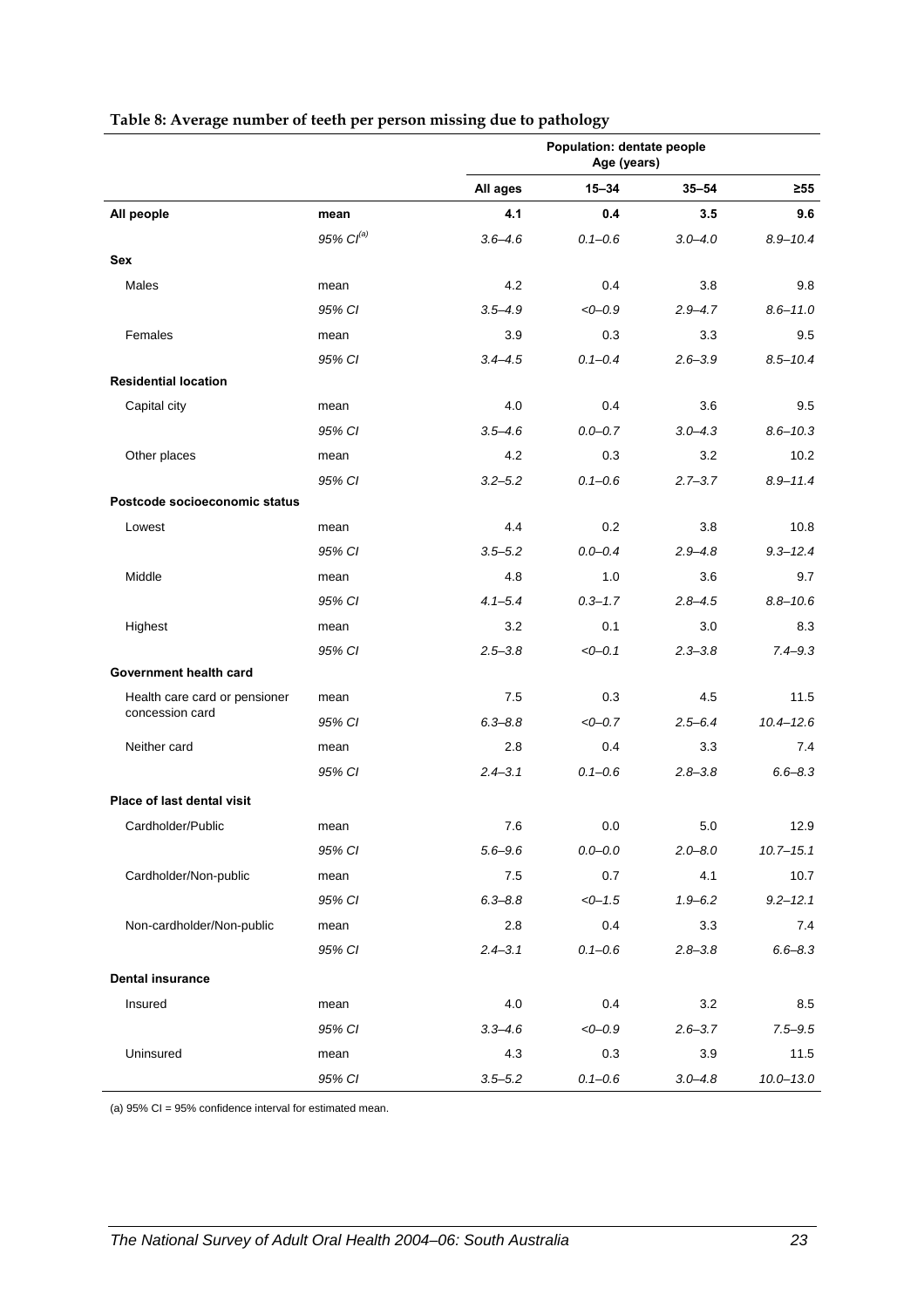# <span id="page-31-0"></span>**Prevalence of untreated coronal decay**

The prevalence of untreated coronal dental decay is reported in Table 9 as the percentage of dentate people who have at least one or more decayed surfaces on the crowns of their teeth. Untreated coronal decay reflects both the prevalence of dental decay in the population and access to dental care for treatment. The prevalence of untreated coronal decay in SA was 26.1% ([Table 9\)](#page-32-0), which is close to the national estimate of 25.5% (Slade et al. 2007).

### **Key findings**

- The prevalence of untreated coronal decay was not associated with age.
- Among people of all ages, prevalence varied significantly by socioeconomic status of residential postcode, government health cardholder status, place of last dental visit and dental insurance.
- The prevalence of untreated coronal decay was significantly associated with socioeconomic status of area of residence, with the percentage among people in the lowest socioeconomic areas being more than twice that of those living in the most affluent areas (37.9% versus 15.8%).
- Significantly more government health cardholders had untreated coronal decay (39.9%) than non-cardholders (21.0%).
- There was a significantly higher prevalence among government health cardholders who visited a public dental clinic at their last visit than among non-cardholders who visited elsewhere (48.8% versus 21.0%).
- Among people aged 55 years or more, significant differences were found in relation to government health cardholder status and insurance status.
- Among people aged 35–54 years, significant differences were found in relation to government health cardholder status and place of last dental visit.
- Among people aged 15–34 years, significant differences were found in relation to socioeconomic status of postcode, where the largest difference was seen between the lowest and highest postcode categories.

## **Discussion**

Untreated coronal decay is related to both incidence of disease and access to timely dental treatment. Over one-quarter of all people in SA had untreated coronal decay. There was significant association with sociodemographic variables, with more disadvantaged people having higher prevalence.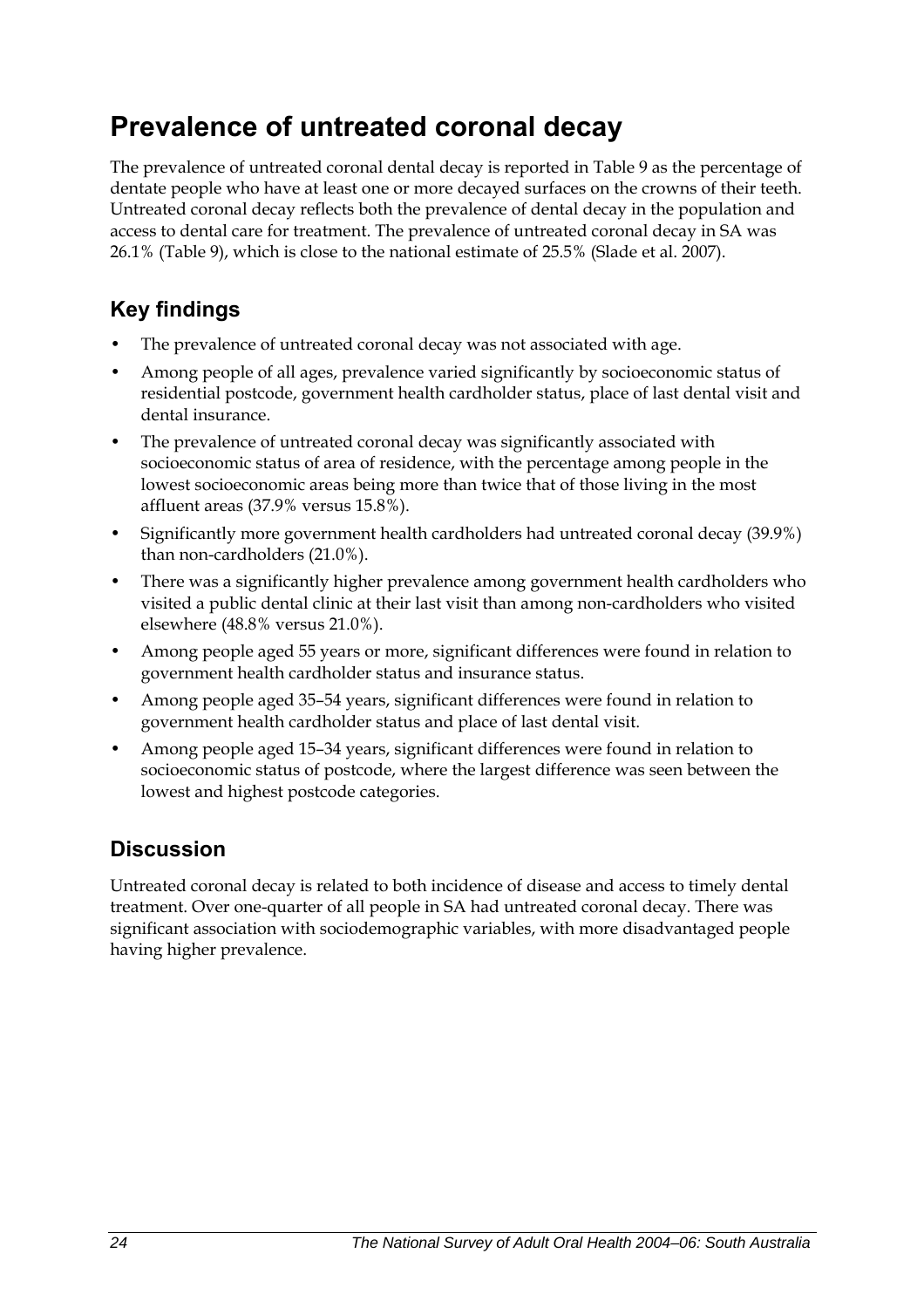<span id="page-32-0"></span>

|                               |                       | <b>Population: dentate people</b><br>Age (years) |               |               |               |
|-------------------------------|-----------------------|--------------------------------------------------|---------------|---------------|---------------|
|                               |                       | All ages                                         | $15 - 34$     | $35 - 54$     | $\geq 55$     |
| All people                    | Per cent of people    | 26.1                                             | 26.3          | 28.1          | 23.1          |
|                               | 95% Cl <sup>(a)</sup> | $21.2 - 31.8$                                    | 17.8-37.0     | $21.9 - 35.3$ | 18.8-28.2     |
| <b>Sex</b>                    |                       |                                                  |               |               |               |
| Males                         | % of people           | 31.2                                             | 26.6          | 40.7          | 24.0          |
|                               | 95% CI                | $24.3 - 39.0$                                    | $16.2 - 40.5$ | $30.9 - 51.4$ | $16.7 - 33.0$ |
| Females                       | % of people           | 21.0                                             | 26.0          | 15.5          | 22.3          |
|                               | 95% CI                | $15.8 - 27.4$                                    | 15.9-39.6     | $9.2 - 24.9$  | $15.1 - 31.7$ |
| <b>Residential location</b>   |                       |                                                  |               |               |               |
| Capital city                  | % of people           | 21.9                                             | 21.2          | 23.3          | 20.9          |
|                               | 95% CI                | 16.5-28.5                                        | $12.1 - 34.6$ | 16.5-31.9     | $15.8 - 27.1$ |
| Other places                  | % of people           | 38.6                                             | 42.8          | 41.7          | 29.5          |
|                               | 95% CI                | $28.2 - 50.2$                                    | $25.0 - 62.7$ | $30.1 - 54.2$ | $22.2 - 37.9$ |
| Postcode socioeconomic status |                       |                                                  |               |               |               |
| Lowest                        | % of people           | 37.9                                             | 44.3          | 37.3          | 30.5          |
|                               | 95% CI                | 28.7-48.2                                        | 29.0-60.7     | $24.6 - 52.1$ | 23.9-38.0     |
| Middle                        | % of people           | 23.6                                             | 30.0          | 19.9          | 22.1          |
|                               | 95% CI                | $15.2 - 34.7$                                    | $13.4 - 54.2$ | $11.8 - 31.7$ | $14.1 - 32.8$ |
| Highest                       | % of people           | 15.8                                             | 8.5           | 24.2          | 16.6          |
|                               | 95% CI                | $11.8 - 20.7$                                    | $4.1 - 16.8$  | $15.8 - 35.3$ | $11.2 - 23.9$ |
| Government health card        |                       |                                                  |               |               |               |
| Health care card or pensioner | % of people           | 39.9                                             | 48.2          | 50.3          | 31.9          |
| concession card               | 95% CI                | $32.6 - 47.7$                                    | 29.9-66.9     | $35.4 - 65.2$ | $24.7 - 40.1$ |
| Neither card                  | % of people           | 21.0                                             | 22.8          | 22.5          | 12.8          |
|                               | 95% CI                | 16.0-27.0                                        | $14.7 - 33.7$ | $16.1 - 30.5$ | $6.7 - 22.8$  |
| Place of last dental visit    |                       |                                                  |               |               |               |
| Cardholder/Public             | % of people           | 48.8                                             | 44.4          | 59.4          | 44.4          |
|                               | 95% CI                | 34.2–63.6                                        | $22.7 - 68.5$ | $35.0 - 79.8$ | $28.0 - 62.1$ |
| Cardholder/Non-public         | % of people           | 33.3                                             | 52.7          | 42.7          | 24.4          |
|                               | 95% CI                | $25.1 - 42.6$                                    | 24.0-79.8     | $22.6 - 65.7$ | $17.2 - 33.3$ |
| Non-cardholder/Non-public     | % of people           | 21.0                                             | 22.8          | 22.5          | 12.8          |
|                               | 95% CI                | $16.0 - 27.0$                                    | $14.7 - 33.7$ | $16.1 - 30.5$ | $6.7 - 22.8$  |
| <b>Dental insurance</b>       |                       |                                                  |               |               |               |
| Insured                       | % of people           | 20.0                                             | 18.2          | 25.5          | 15.5          |
|                               | 95% CI                | 14.6-26.7                                        | $9.2 - 32.8$  | $17.1 - 36.1$ | $9.6 - 24.1$  |
| Uninsured                     | % of people           | 34.1                                             | 36.9          | 30.8          | 35.5          |
|                               | 95% CI                | 26.4-42.8                                        | $23.9 - 52.1$ | $21.7 - 41.7$ | 25.9-46.3     |

#### **Table 9: Percentage of people with untreated coronal decay**

(a) 95% CI = 95% confidence interval for estimated percentage.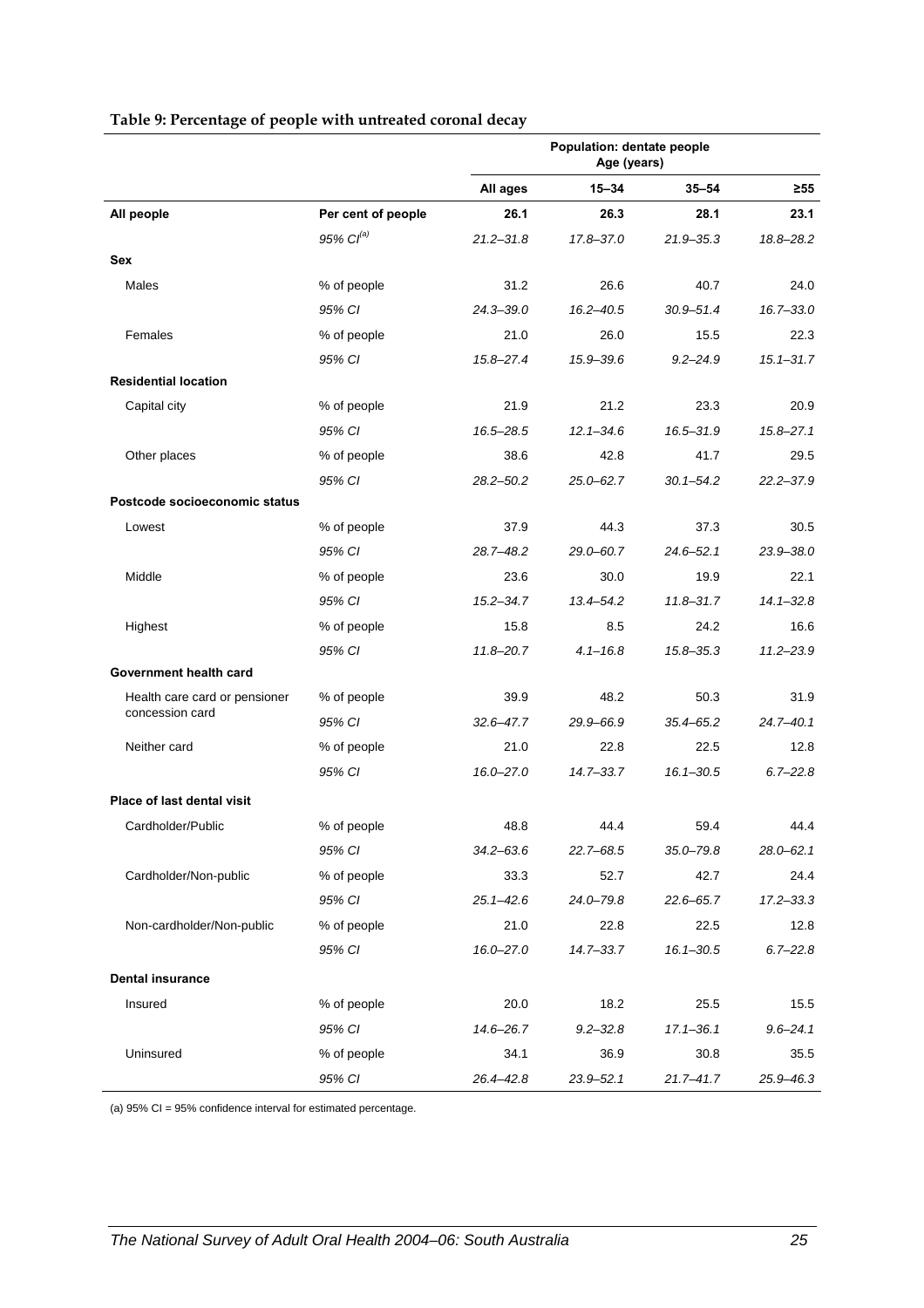## <span id="page-33-0"></span>**Percentage of people with untreated root decay**

The prevalence of untreated root decay is reported as the percentage of people who had at least one natural tooth and one or more surfaces of the roots of their teeth decayed. Decay of the root surface requires that it be exposed in the mouth, usually by recession of the gums. The prevalence of untreated root decay in SA was 8.4% [\(Table 10\)](#page-34-0), which is higher than for the Australian population (6.7%) (Slade et al. 2007).

### **Key findings**

- Prevalence of untreated root decay was significantly associated with age. There was more than a four-fold relative difference between prevalence in those aged 55 years or more and those aged 15–34 years (16.1% versus 3.9%). The percentage among 35–54-year-olds was almost twice that of those in the youngest age group (7.0% versus 3.9%).
- Among people of all ages, the highest prevalence was recorded in people who had a government health card who last visited a non-public clinic (12.5%), and the lowest in females and in those who resided in areas with the highest socioeconomic status (each 5.8%).
- Among people of all ages, prevalence of untreated root decay was not significantly associated with any of the sociodemographic variables examined, as indicated by the overlapping of 95% CIs in each case.
- While not reaching statistical significance, a number of trends may be discerned in the results in relation to sociodemographic factors. More uninsured people appeared to have untreated root decay than insured people (11.2% versus 6.1%), and more of those who resided in areas with the lowest socioeconomic status than those in the area with the highest status (10.9% versus 5.8%).

### **Discussion**

The association of root decay with gum recession more commonly seen in older people explains the strong relationship of untreated root decay with age.

In summary, prevalence of untreated root decay was strongly associated with age but not with any other sociodemographic factors.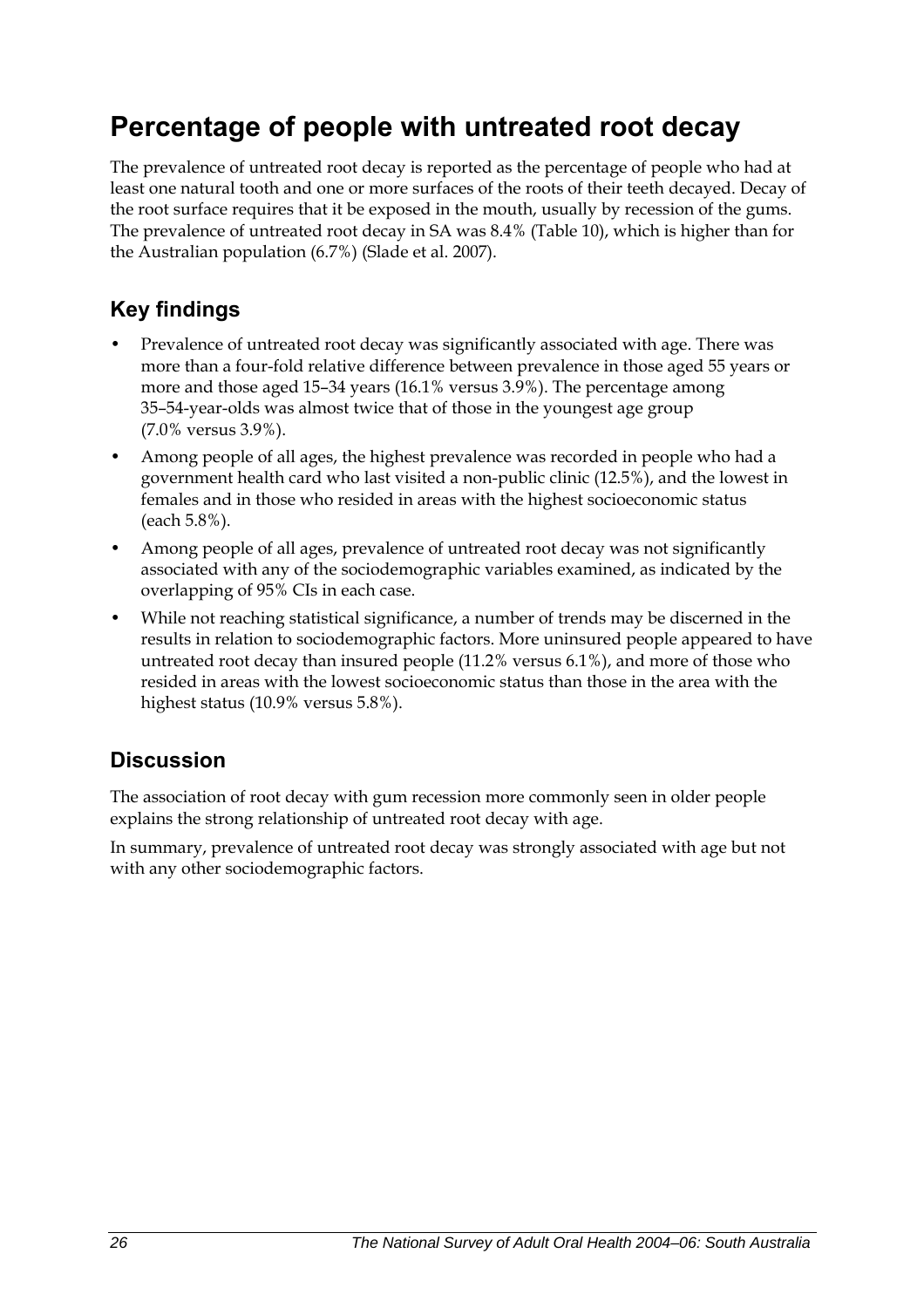<span id="page-34-0"></span>

|                                                  |                       | Population: dentate people<br>Age (years) |              |              |               |
|--------------------------------------------------|-----------------------|-------------------------------------------|--------------|--------------|---------------|
|                                                  |                       | All ages                                  | $15 - 34$    | $35 - 54$    | ≥55           |
| All people                                       | Per cent of people    | 8.4                                       | 3.9          | 7.0          | 16.1          |
|                                                  | 95% Cl <sup>(a)</sup> | $6.3 - 10.9$                              | $1.2 - 11.6$ | $4.1 - 11.5$ | $11.8 - 21.4$ |
| Sex                                              |                       |                                           |              |              |               |
| Males                                            | % of people           | 10.8                                      | 7.5          | 9.6          | 16.9          |
|                                                  | 95% CI                | $7.4 - 15.6$                              | $2.3 - 21.5$ | $5.3 - 16.7$ | $11.5 - 24.2$ |
| Females                                          | % of people           | 5.8                                       | 0.0          | 4.4          | 15.2          |
|                                                  | 95% CI                | $3.7 - 9.1$                               |              | $1.9 - 9.6$  | $8.7 - 25.3$  |
| <b>Residential location</b>                      |                       |                                           |              |              |               |
| Capital city                                     | % of people           | 8.1                                       | 4.1          | 7.8          | 13.7          |
|                                                  | 95% CI                | $5.7 - 11.4$                              | $1.0 - 15.0$ | $4.3 - 13.9$ | $8.7 - 20.8$  |
| Other places                                     | % of people           | 9.1                                       | 3.0          | 4.5          | 22.9          |
|                                                  | 95% CI                | $6.3 - 13.1$                              | $0.6 - 13.6$ | $1.6 - 11.7$ | 17.5-29.3     |
| Postcode socioeconomic status                    |                       |                                           |              |              |               |
| Lowest                                           | % of people           | 10.9                                      | 6.3          | 8.0          | 21.7          |
|                                                  | 95% CI                | $7.6 - 15.4$                              | $1.7 - 20.2$ | $3.6 - 16.7$ | $14.1 - 32.0$ |
| Middle                                           | % of people           | 8.2                                       | 6.7          | 3.8          | 14.9          |
|                                                  | 95% CI                | $4.4 - 14.5$                              | $0.9 - 34.7$ | $1.3 - 10.7$ | $8.5 - 25.0$  |
| Highest                                          | % of people           | 5.8                                       | 0.0          | 8.8          | 11.4          |
|                                                  | 95% CI                | $4.0 - 8.4$                               |              | $3.9 - 18.7$ | $5.9 - 20.9$  |
| Government health card                           |                       |                                           |              |              |               |
| Health care card or pensioner<br>concession card | % of people           | 11.9                                      | 0.0          | 6.2          | 18.7          |
|                                                  | 95% CI                | $8.0 - 17.4$                              |              | $2.1 - 17.0$ | $13.1 - 26.0$ |
| Neither card                                     | % of people           | 7.0                                       | 4.5          | 7.1          | 13.1          |
|                                                  | 95% CI                | $4.8 - 10.1$                              | $1.4 - 13.5$ | $3.9 - 12.8$ | $6.6 - 24.3$  |
| Place of last dental visit                       |                       |                                           |              |              |               |
| Cardholder/Public                                | % of people           | 11.1                                      | 0.0          | 4.5          | 20.7          |
|                                                  | 95% CI                | $5.5 - 21.3$                              |              | $1.0 - 17.7$ | $10.7 - 36.3$ |
| Cardholder/Non-public                            | % of people           | 12.5                                      | 0.0          | 7.7          | 17.6          |
|                                                  | 95% CI                | $7.9 - 19.1$                              |              | $1.7 - 28.1$ | 11.0-26.9     |
| Non-cardholder/Non-public                        | % of people           | 7.0                                       | 4.5          | 7.1          | 13.1          |
|                                                  | 95% CI                | $4.8 - 10.1$                              | $1.4 - 13.5$ | $3.9 - 12.8$ | $6.6 - 24.3$  |
| <b>Dental insurance</b>                          |                       |                                           |              |              |               |
| Insured                                          | % of people           | 6.1                                       | 0.0          | 5.8          | 12.8          |
|                                                  | 95% CI                | $4.1 - 9.1$                               |              | $2.3 - 13.5$ | $7.2 - 21.7$  |
| Uninsured                                        | % of people           | 11.2                                      | 8.2          | 8.2          | 21.3          |
|                                                  | 95% CI                | $7.3 - 16.7$                              | $2.6 - 22.7$ | $4.5 - 14.6$ | $12.4 - 34.1$ |

#### **Table 10: Percentage of people with untreated root decay**

(a) 95% CI = 95% confidence interval for estimated percentage.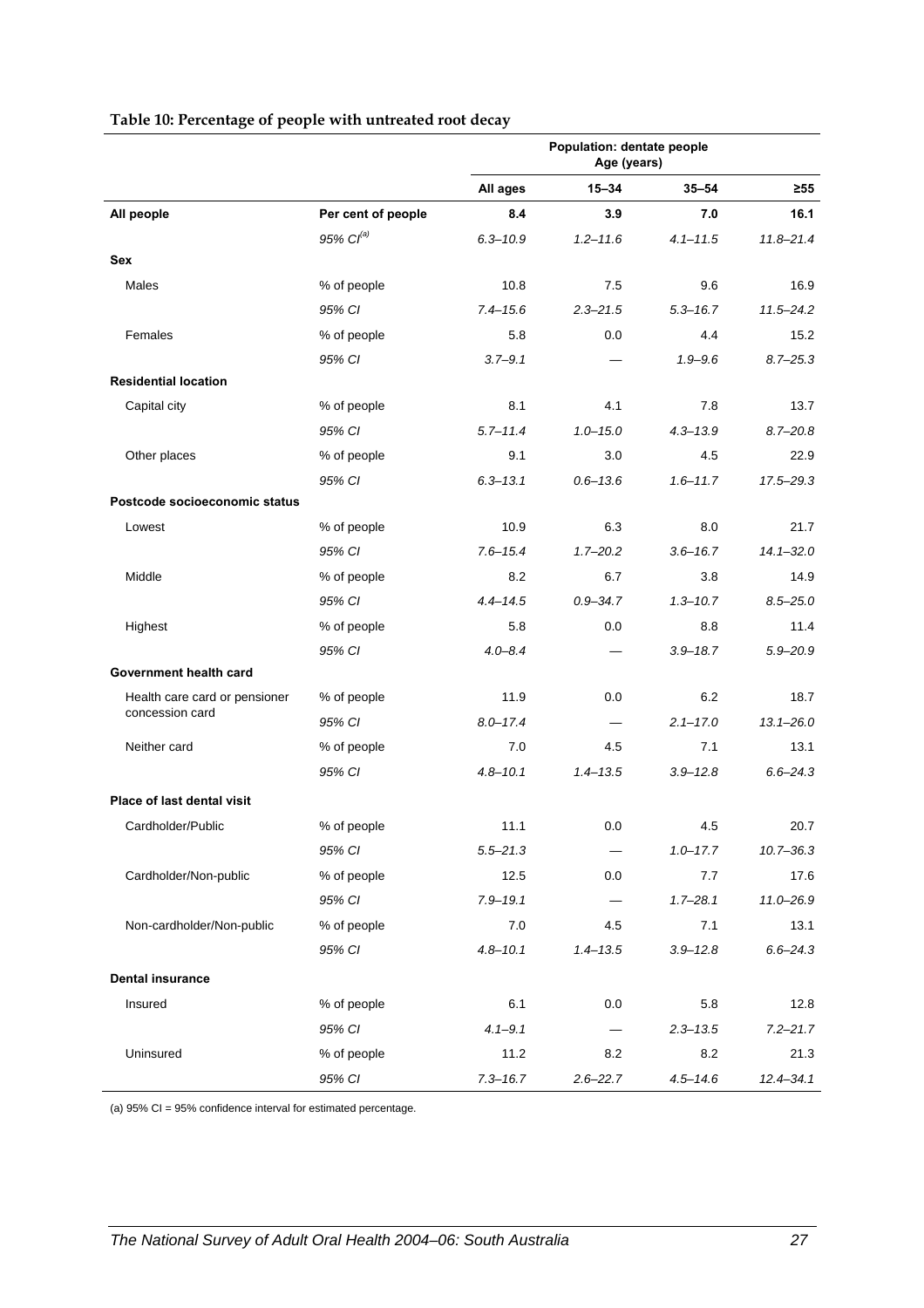## <span id="page-35-0"></span>**Percentage of people with one or more filled teeth**

Fillings for treatment of tooth decay leave permanent marks on the teeth and are one measure of people's lifetime experience of decay. Filled teeth also indicate patterns of dental treatment and access to dental care. The prevalence of filled teeth in SA was 86.4% ([Table 11](#page-36-0)), which is slightly higher than the Australian population figure (83.9%) (Slade et al. 2007).

### **Key findings**

- Prevalence of filled teeth was significantly associated with age; among people aged 55 years or more and 35–54 years, it was about 1.5 times that of those in the 15–34 years age group (96.7% and 98.7% versus 65.3% respectively).
- Among people of all ages, the highest prevalence was seen among those who had a government health card who visited a non-public clinic (93.2%), and the lowest among those living in the highest status postcode (82.1%).
- Prevalence of filled teeth was not significantly associated with any of the sociodemographic variables examined, as indicated by the overlapping of 95% CIs.
- While not reaching statistical significance, a number of trends may be discerned in the results in relation to other sociodemographic factors. More females appeared to have filled teeth than males (90.4% versus 82.5%), and more of those who had a government health card and visited a non-public clinic than non-cardholders who visited a public clinic (93.2% versus 84.8%).

### **Discussion**

The percentage of people with filled teeth relates to lifetime experience of dental decay, and hence is associated with age. Prevalence also reflects access to timely dental care, and type of care used to treat caries being a restoration rather than an extraction.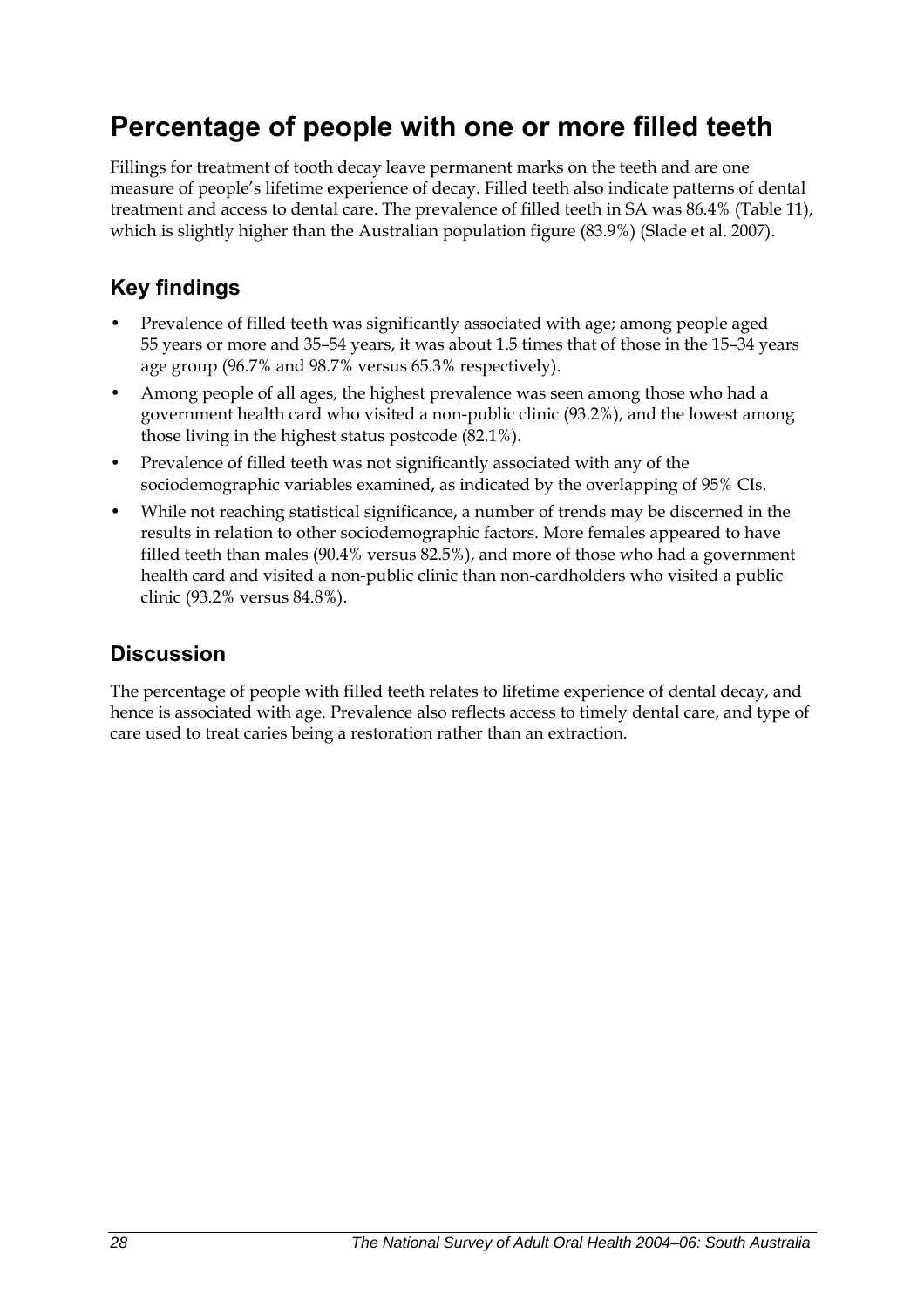|                                                  |                    |               | Population: dentate people<br>Age (years) |                |               |
|--------------------------------------------------|--------------------|---------------|-------------------------------------------|----------------|---------------|
|                                                  |                    | All ages      | 15-34                                     | $35 - 54$      | $\geq 55$     |
| All people                                       | Per cent of people | 86.4          | 65.3                                      | 98.7           | 96.7          |
|                                                  | $95\%$ $CI^{(a)}$  | 81.6-90.2     | $54.5 - 74.8$                             | 95.6-99.6      | 92.9-98.5     |
| Sex                                              |                    |               |                                           |                |               |
| Males                                            | % of people        | 82.5          | 55.7                                      | 98.7           | 95.7          |
|                                                  | 95% CI             | $75.2 - 88.1$ | 41.8-68.8                                 | 93.7-99.7      | $90.7 - 98.1$ |
| Females                                          | % of people        | 90.4          | 75.5                                      | 98.7           | 97.7          |
|                                                  | 95% CI             | 85.8-93.7     | $62.4 - 85.1$                             | 91.4-99.8      | 93.9-99.1     |
| <b>Residential location</b>                      |                    |               |                                           |                |               |
| Capital city                                     | % of people        | 84.8          | 62.0                                      | 98.5           | 96.1          |
|                                                  | 95% CI             | 79.3-89.0     | 49.8-72.9                                 | 94.0-99.6      | $91.0 - 98.3$ |
| Other places                                     | % of people        | 91.5          | 76.1                                      | 99.4           | 98.5          |
|                                                  | 95% CI             | $77.1 - 97.1$ | 48.5-91.5                                 | 95.4-99.9      | 89.8-99.8     |
| Postcode socioeconomic status                    |                    |               |                                           |                |               |
| Lowest                                           | % of people        | 89.4          | 72.5                                      | 99.6           | 95.3          |
|                                                  | 95% CI             | 80.4-94.5     | $53.6 - 85.7$                             | 97.0-99.9      | 85.8-98.6     |
| Middle                                           | % of people        | 87.9          | 61.6                                      | 100.0          | 97.6          |
|                                                  | 95% CI             | $80.4 - 92.8$ | 42.0-78.0                                 |                | 86.1-99.6     |
| Highest                                          | % of people        | 82.1          | 61.5                                      | 96.2           | 97.2          |
|                                                  | 95% CI             | 72.0-89.1     | $42.6 - 77.5$                             | 86.4-99.0      | $91.3 - 99.1$ |
| Government health card                           |                    |               |                                           |                |               |
| Health care card or pensioner<br>concession card | % of people        | 89.6          | 59.3                                      | 99.2           | 94.8          |
|                                                  | 95% CI             | 82.9-93.8     | 35.7–79.3                                 | 94.1-99.9      | 88.4-97.7     |
| Neither card                                     | % of people        | 85.4          | 66.6                                      | 98.6           | 99.0          |
|                                                  | 95% CI             | 78.8-90.2     | 54.9-76.6                                 | 94.5-99.6      | 93.2-99.9     |
| <b>Place of last dental visit</b>                |                    |               |                                           |                |               |
| Cardholder/Public                                | % of people        | 84.8          | 53.8                                      | 98.1           | 91.7          |
|                                                  | 95% CI             | 73.5-91.8     | $29.2 - 76.7$                             | 86.8–99.8      | 77.0-97.3     |
| Cardholder/Non-public                            | % of people        | 93.2          | 66.0                                      | 100.0          | 96.6          |
|                                                  | 95% CI             | 84.4-97.2     | 31.9-88.9                                 |                | 91.4-98.7     |
| Non-cardholder/Non-public                        | % of people        | 85.4          | 66.6                                      | 98.6           | 99.0          |
|                                                  | 95% CI             | 78.8-90.2     | 54.9-76.6                                 | 94.5-99.6      | 93.2-99.9     |
| <b>Dental insurance</b>                          |                    |               |                                           |                |               |
| Insured                                          | % of people        | 85.3          | 58.5                                      | 97.8           | 98.6          |
|                                                  | 95% CI             | 78.6-90.2     | $43.9 - 71.8$                             | 91.5-99.4      | 94.3-99.7     |
| Uninsured                                        | % of people        | 88.5          | 72.8                                      | 99.7           | 93.7          |
|                                                  | 95% CI             | 82.0-92.9     | $57.7 - 84.0$                             | $97.5 - 100.0$ | 85.8-97.3     |

#### **Table 11: Percentage of people with one or more filled teeth**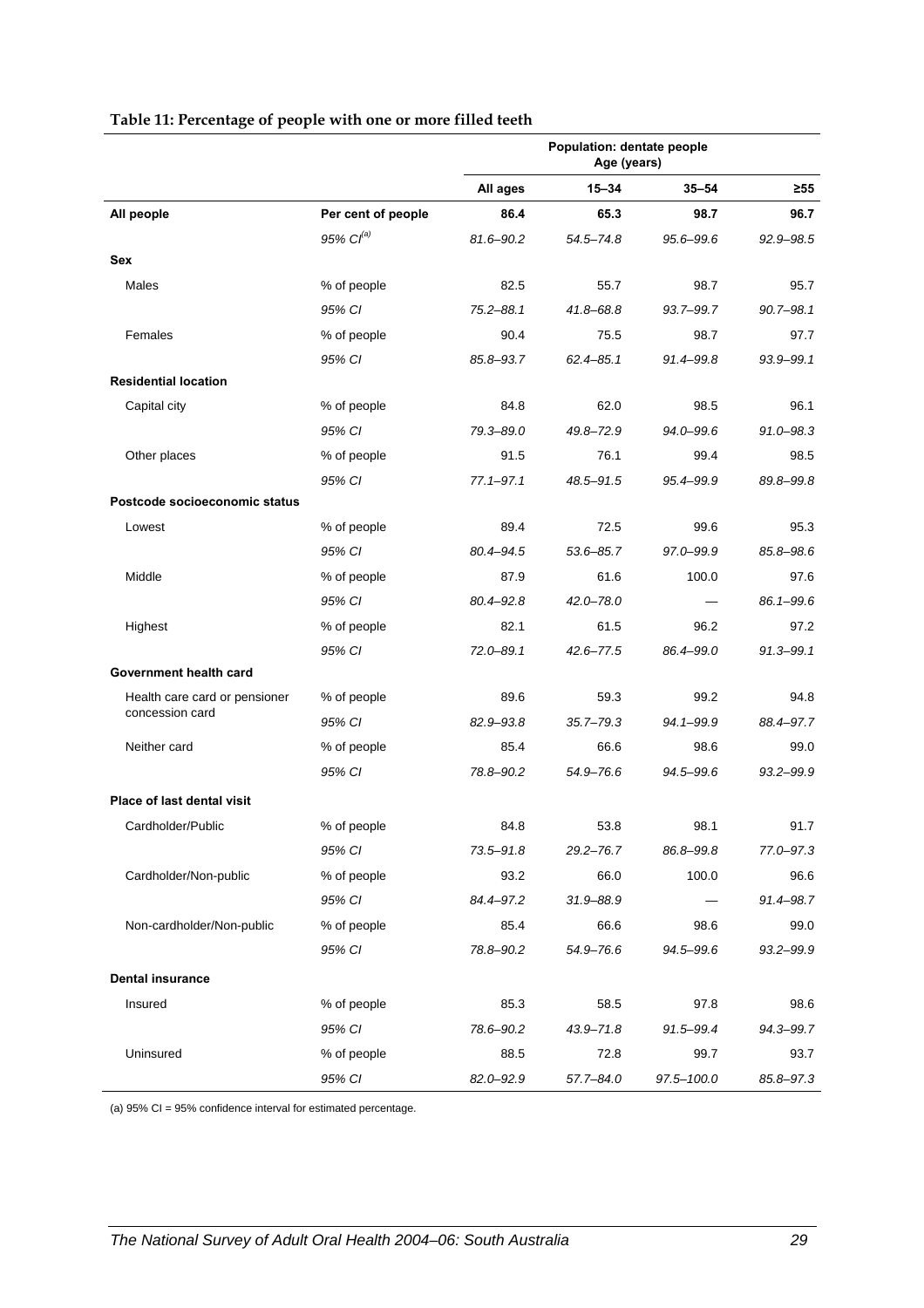# **Average number of decayed, missing and filled teeth per person**

The number of decayed, missing because of pathology, and filled teeth (DMFT) reflects a person's lifetime experience of dental caries. In this survey all missing teeth in people aged 45 years or more were counted as missing due to pathology, while for people aged less than 45 years, the count only included teeth where the examiner judged that dental decay or gum disease was the likely reason for the extraction. The average DMFT number in SA was 12.7 teeth [\(Table 12\)](#page-38-0), which is very similar to that for the Australian population (12.8 teeth) (Slade et al. 2007).

## **Key findings**

- The average number of affected teeth was strongly associated with age, being highest in people aged 55 years or more (22.1 teeth). This was 1.6 times that of the 35–44-year-olds (14.0 teeth) and over five times that of the 15–34 years age group (4.1 teeth).
- Among people of all ages, the highest average was seen in government health cardholders who last attended a non-public clinic (17.7 teeth), and the lowest among non-cardholders who last visited a non-public clinic (11.2 teeth).
- Government health cardholder status was significantly associated with average number of teeth with caries experience, with cardholders having 1.4 times the prevalence compared with non-cardholders (16.8 versus 11.2 teeth).
- The average DMFT was significantly associated with place of last dental visit, with those people who had a government health card and last visited a public clinic and those who visited a private practitioner having significantly higher scores than non-cardholders whose last visit was at a private clinic (15.7 and 17.7 versus 11.2 teeth respectively).

### **Discussion**

The average number of teeth with caries experience over a lifetime is a cumulative score, and hence is strongly associated with age. Disease experience is related to disadvantage, as evidenced by associations with government health cardholder status and place of last dental visit.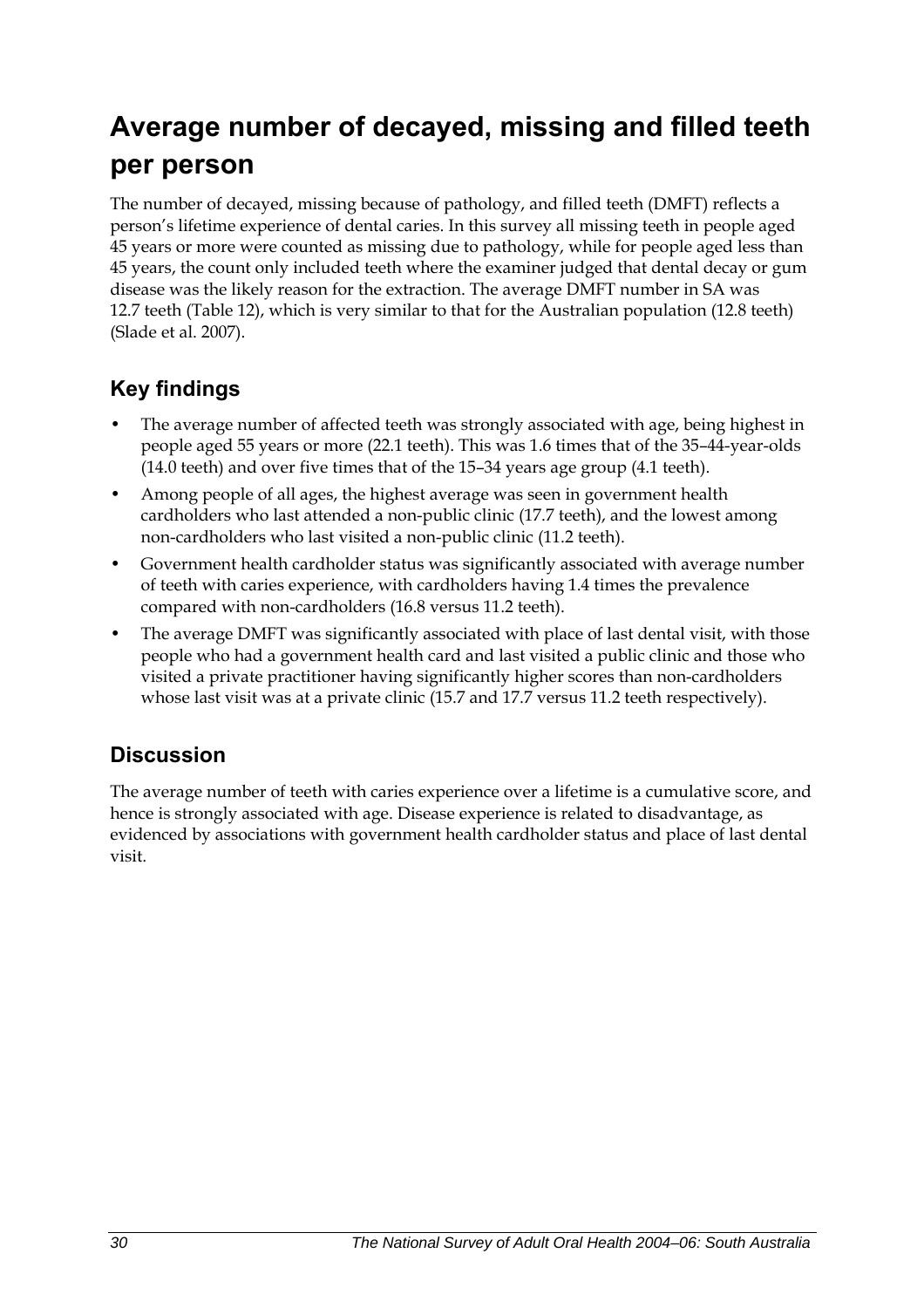<span id="page-38-0"></span>

|                                   |                   |               | Population: dentate people<br>Age (years) |               |               |
|-----------------------------------|-------------------|---------------|-------------------------------------------|---------------|---------------|
|                                   |                   | All ages      | $15 - 34$                                 | $35 - 54$     | ≥55           |
| All people                        | mean              | 12.7          | 4.1                                       | 14.0          | 22.1          |
|                                   | $95\%$ $Cl^{(a)}$ | $11.7 - 13.7$ | $3.1 - 5.0$                               | $13.0 - 15.0$ | $21.2 - 22.9$ |
| Sex                               |                   |               |                                           |               |               |
| Males                             | mean              | 12.5          | 3.9                                       | 14.1          | 21.4          |
|                                   | 95% CI            | $10.9 - 14.0$ | $2.4 - 5.4$                               | $12.5 - 15.8$ | $20.2 - 22.7$ |
| Females                           | mean              | 13.0          | 4.3                                       | 13.9          | 22.7          |
|                                   | 95% CI            | $12.0 - 14.0$ | $3.2 - 5.3$                               | $12.6 - 15.1$ | $21.8 - 23.6$ |
| <b>Residential location</b>       |                   |               |                                           |               |               |
| Capital city                      | mean              | 12.4          | 4.1                                       | 13.7          | 21.6          |
|                                   | 95% CI            | $11.3 - 13.5$ | $2.9 - 5.2$                               | $12.4 - 15.0$ | $20.6 - 22.7$ |
| Other places                      | mean              | 13.6          | 4.2                                       | 14.7          | 23.3          |
|                                   | 95% CI            | $11.3 - 16.0$ | $2.6 - 5.7$                               | $13.2 - 16.2$ | 22.4-24.2     |
| Postcode socioeconomic status     |                   |               |                                           |               |               |
| Lowest                            | mean              | 13.3          | 4.5                                       | 14.7          | 22.7          |
|                                   | 95% CI            | $11.5 - 15.0$ | $2.8 - 6.1$                               | $13.2 - 16.2$ | $21.6 - 23.9$ |
| Middle                            | mean              | 13.7          | 5.9                                       | 13.3          | 21.3          |
|                                   | 95% CI            | $12.1 - 15.2$ | $4.2 - 7.6$                               | $11.7 - 15.0$ | $20.3 - 22.3$ |
| Highest                           | mean              | 11.3          | 2.6                                       | 13.7          | 22.2          |
|                                   | 95% CI            | $9.5 - 13.1$  | $1.6 - 3.6$                               | $11.5 - 15.9$ | $20.2 - 24.1$ |
| Government health card            |                   |               |                                           |               |               |
| Health care card or pensioner     | mean              | 16.8          | 4.4                                       | 14.4          | 22.2          |
| concession card                   | 95% CI            | $15.1 - 18.6$ | $2.3 - 6.5$                               | 11.9-16.9     | $21.2 - 23.2$ |
| Neither card                      | mean              | 11.2          | 4.1                                       | 13.9          | 22.1          |
|                                   | 95% CI            | $9.9 - 12.4$  | $3.0 - 5.1$                               | $12.8 - 15.0$ | $20.8 - 23.3$ |
| <b>Place of last dental visit</b> |                   |               |                                           |               |               |
| Cardholder/Public                 | mean              | 15.7          | 3.3                                       | 15.3          | 22.0          |
|                                   | 95% CI            | 13.5-17.9     | $1.6 - 5.0$                               | $11.2 - 19.4$ | 20.4-23.6     |
| Cardholder/Non-public             | mean              | 17.7          | 5.8                                       | 13.7          | 22.3          |
|                                   | 95% CI            | $15.8 - 19.5$ | $1.7 - 10.0$                              | $11.2 - 16.1$ | $21.2 - 23.4$ |
| Non-cardholder/Non-public         | mean              | 11.2          | 4.1                                       | 13.9          | 22.1          |
|                                   | 95% CI            | $9.9 - 12.4$  | $3.0 - 5.1$                               | $12.8 - 15.0$ | $20.8 - 23.3$ |
| <b>Dental insurance</b>           |                   |               |                                           |               |               |
| Insured                           | mean              | 13.4          | 3.3                                       | 14.3          | 22.7          |
|                                   | 95% CI            | 11.9-14.9     | $2.1 - 4.5$                               | $12.7 - 15.9$ | $21.7 - 23.7$ |
| Uninsured                         | mean              | 12.2          | 5.0                                       | 13.7          | 21.1          |
|                                   | 95% CI            | $11.0 - 13.4$ | $3.5 - 6.5$                               | $12.5 - 14.8$ | 19.6-22.5     |

#### **Table 12: Average number of decayed missing or filled teeth per person**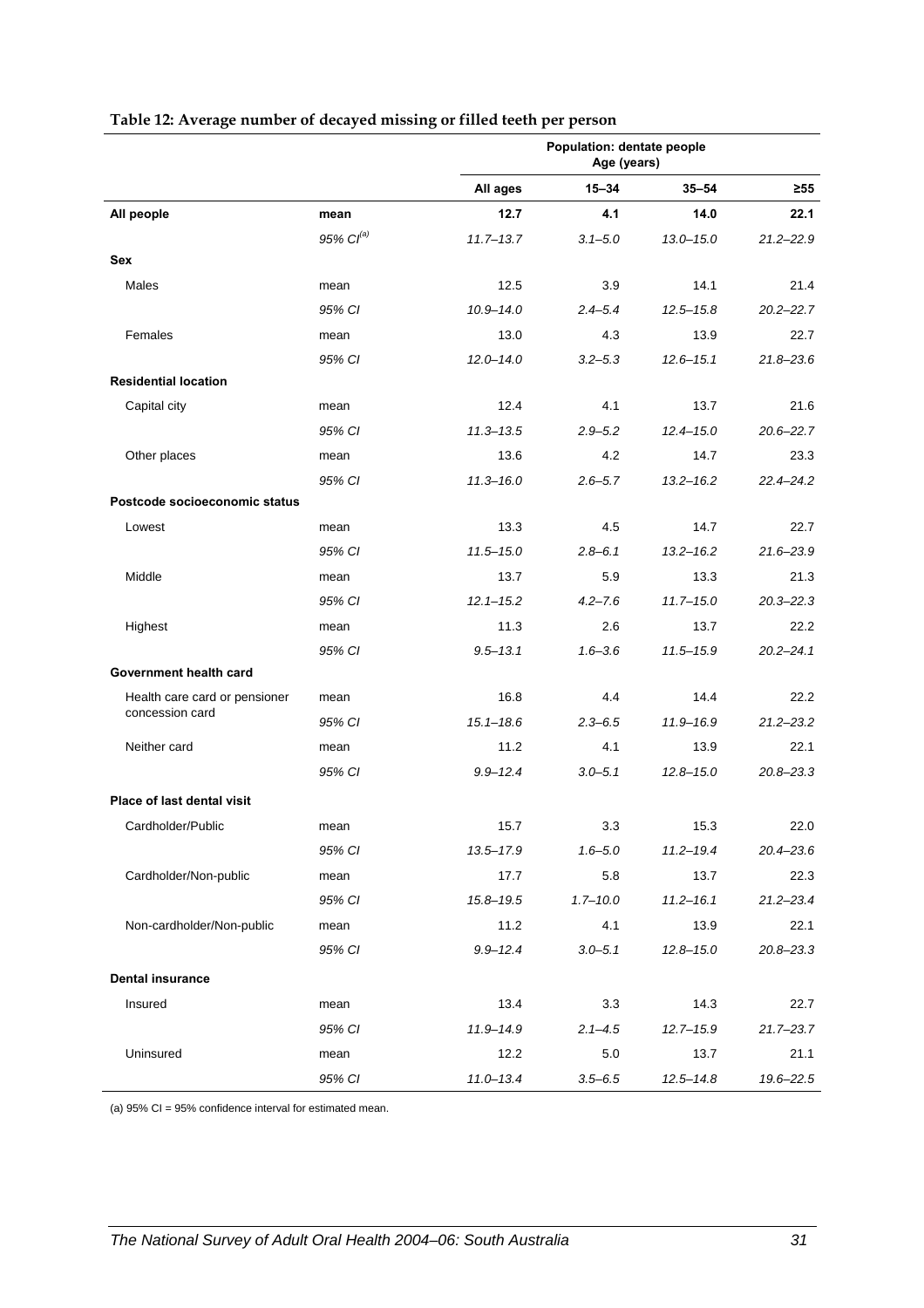## **Prevalence of moderate or severe periodontitis**

A case definition of periodontitis has been developed jointly by the US Centers for Disease Control and Prevention (CDC) and the American Academy of Periodontology (AAP) to describe prevalence of moderate and severe periodontitis. The CDC/AAP defines moderate periodontitis as the presence of either two sites between adjacent teeth where the gum has lost its attachment to the tooth for 4 mm or more, or at least two such sites that have pockets of 5 mm or more. Severe periodontitis has been defined as having at least two sites between adjacent teeth where the gum has lost its attachment to the tooth for 6 mm or more, and there is at least one pocket of 5 mm or greater depth. Table 13 reports estimates of a combined moderate or severe periodontitis. In SA, a total of 19.8% of the dentate population had moderate or severe periodontitis [\(Table 13\)](#page-40-0), which was lower, but not significantly, than the national estimate of 22.9% (Slade et al. 2007).

## **Key findings**

- The prevalence of moderate or severe periodontitis was strongly associated with age, being 8% in 15–34-year-old adults but affecting 38.4% of SA adults aged 55 years or more.
- Males were significantly more likely to have moderate or severe periodontitis compared with females. This difference also remained in the middle-aged group.
- People who had a government health card were more than twice as likely to have periodontitis, both for all ages combined and for people aged 55 years or more.
- This difference remained even after stratification by place of last dental visit. People who had a government health card had significantly higher prevalence of periodontitis regardless of place of their last dental visit.
- People with no private dental insurance were significantly more likely to have periodontitis, with prevalence being twice as high compared with insured people.

## **Discussion**

Components of periodontal disease measurement reflect both concurrent disease state and historical accumulation of the disease. Therefore, a strong association with age was fully expected. Because periodontitis was more prevalent in the middle-aged and older people, comparisons between the population groups were observed most clearly in those age groups.

In summary, moderate or severe periodontitis affected one-quarter of the SA adult population, with the highest proportion of those affected being in the older age group. The disease was most likely to be observed in the socioeconomic disadvantaged groups and among male participants.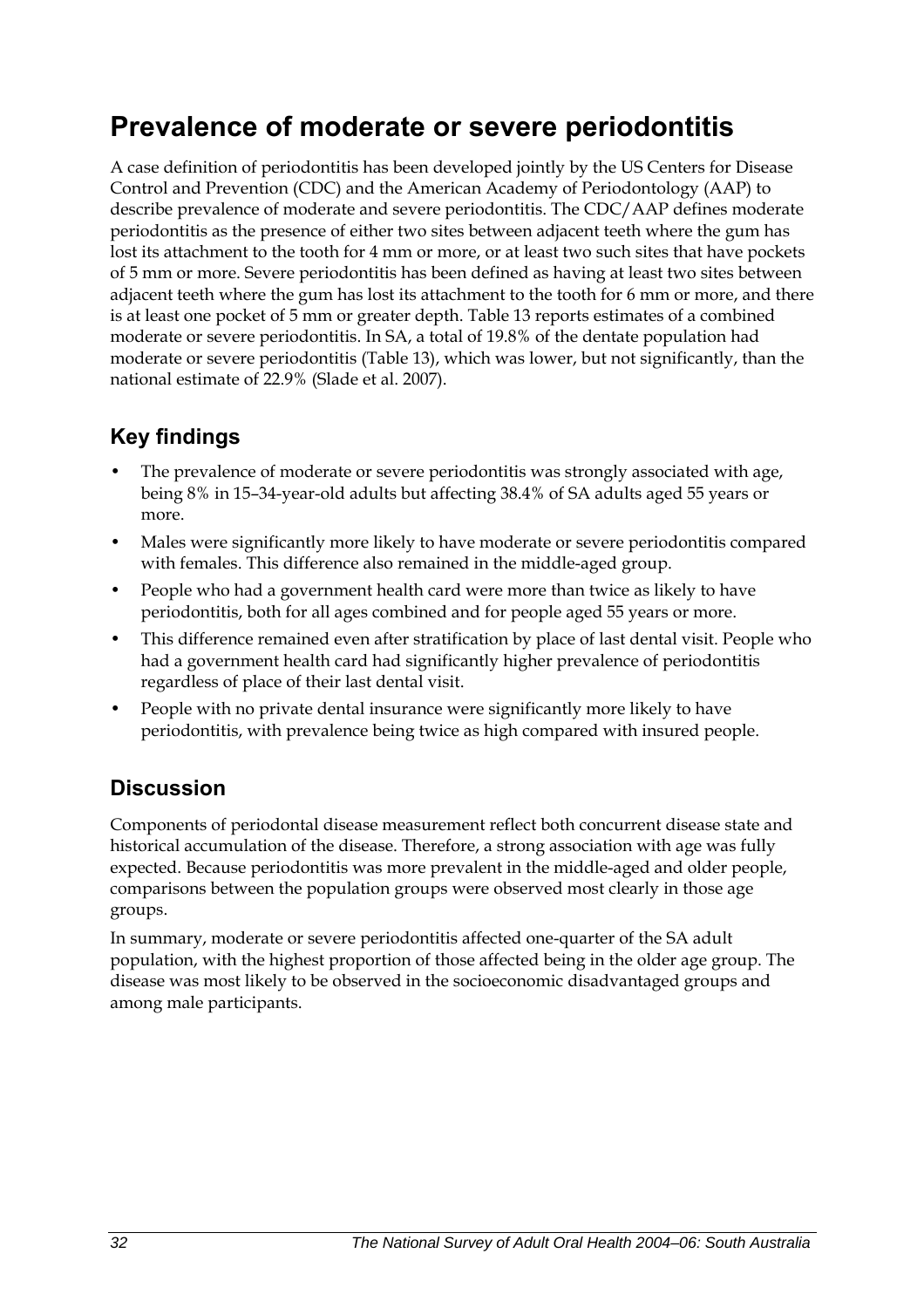<span id="page-40-0"></span>

|                                   |                    |               | Population: dentate people<br>Age (years) |               |               |
|-----------------------------------|--------------------|---------------|-------------------------------------------|---------------|---------------|
|                                   |                    | All ages      | $15 - 34$                                 | $35 - 54$     | $\geq 55$     |
| All people                        | Per cent of people | 19.8          | 8.0                                       | 19.4          | 38.4          |
|                                   | 95% $Cl^{(a)}$     | 16.4-23.6     | $3.8 - 16.3$                              | $14.1 - 26.1$ | $30.2 - 47.2$ |
| Sex                               |                    |               |                                           |               |               |
| Males                             | % of people        | 25.0          | 12.8                                      | 30.3          | 36.3          |
|                                   | 95% CI             | $19.3 - 31.6$ | $5.3 - 28.1$                              | 21.6-40.7     | 25.8-48.3     |
| Females                           | % of people        | 14.5          | 3.0                                       | 8.5           | 40.2          |
|                                   | 95% CI             | $11.6 - 18.0$ | $0.7 - 12.4$                              | $5.1 - 13.8$  | $30.8 - 50.4$ |
| <b>Residential location</b>       |                    |               |                                           |               |               |
| Capital city                      | % of people        | 22.2          | 9.6                                       | 23.0          | 41.4          |
|                                   | 95% CI             | $17.9 - 27.1$ | $4.2 - 20.5$                              | $16.5 - 31.2$ | $31.5 - 52.1$ |
| Other places                      | % of people        | 12.9          | 3.0                                       | 9.4           | 30.6          |
|                                   | 95% CI             | $9.5 - 17.2$  | $0.6 - 13.6$                              | $4.6 - 18.4$  | 19.5-44.6     |
| Postcode socioeconomic status     |                    |               |                                           |               |               |
| Lowest                            | % of people        | 18.8          | 9.3                                       | 19.5          | 31.9          |
|                                   | 95% CI             | 14.9-23.5     | $3.2 - 23.8$                              | $11.7 - 30.8$ | 21.5-44.5     |
| Middle                            | % of people        | 24.7          | 14.8                                      | 13.9          | 50.7          |
|                                   | 95% CI             | $17.2 - 34.2$ | $4.7 - 38.1$                              | $9.0 - 20.9$  | $33.8 - 67.4$ |
| Highest                           | % of people        | 16.5          | 2.7                                       | 24.7          | 32.1          |
|                                   | 95% CI             | $11.5 - 23.1$ | $0.6 - 10.4$                              | $13.6 - 40.6$ | 20.9-45.8     |
| Government health card            |                    |               |                                           |               |               |
| Health care card or pensioner     | % of people        | 34.2          | 10.7                                      | 20.7          | 51.2          |
| concession card                   | 95% CI             | $25.7 - 43.9$ | $1.6 - 47.1$                              | $8.9 - 41.1$  | $39.9 - 62.3$ |
| Neither card                      | % of people        | 14.4          | 7.6                                       | 19.1          | 20.9          |
|                                   | 95% CI             | $10.7 - 19.1$ | $3.4 - 16.4$                              | $12.4 - 28.2$ | $13.7 - 30.5$ |
| <b>Place of last dental visit</b> |                    |               |                                           |               |               |
| Cardholder/Public                 | % of people        | 37.1          | 19.4                                      | 19.6          | 58.4          |
|                                   | 95% CI             | $25.5 - 50.5$ | $3.3 - 62.8$                              | $5.3 - 51.3$  | $42.2 - 73.0$ |
| Cardholder/Non-public             | % of people        | 32.0          | 0.0                                       | 21.6          | 46.7          |
|                                   | 95% CI             | $21.7 - 44.4$ |                                           | $6.4 - 52.4$  | $33.7 - 60.2$ |
| Non-cardholder/Non-public         | % of people        | 14.4          | 7.6                                       | 19.1          | 20.9          |
|                                   | 95% CI             | $10.7 - 19.1$ | $3.4 - 16.4$                              | $12.4 - 28.2$ | $13.7 - 30.5$ |
| <b>Dental insurance</b>           |                    |               |                                           |               |               |
| Insured                           | % of people        | 13.6          | 0.0                                       | 15.6          | 28.8          |
|                                   | 95% CI             | $10.2 - 18.0$ |                                           | $9.6 - 24.2$  | 19.7-40.0     |
| Uninsured                         | % of people        | 27.1          | 17.1                                      | 23.3          | 51.6          |
|                                   | 95% CI             | $21.5 - 33.5$ | $8.0 - 32.9$                              | 15.2-33.9     | $39.3 - 63.7$ |

#### **Table 13: Percentage of people with moderate or severe periodontitis**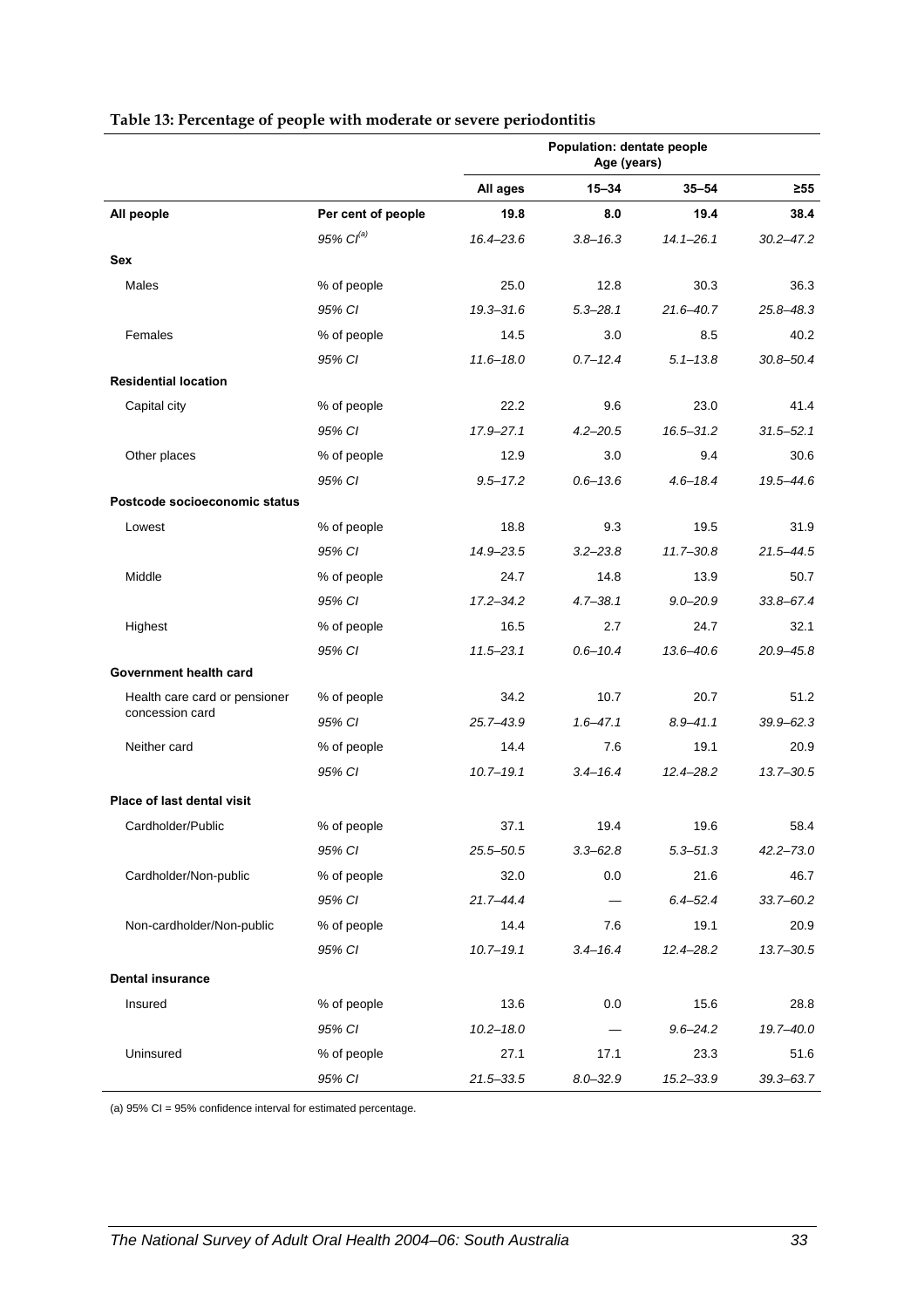## **Prevalence of deep pocket depth**

Deep periodontal pockets have been defined as 4 mm or more. The depth of the pocket, measured in millimetres using a periodontal probe, is an indication of the severity of the destructive process. In SA, a total of 21.5% of the dentate adult population had at least one site with periodontal pocket depth of 4 mm or more [\(Table 14\)](#page-42-0), which was higher, but not significantly, than the national estimate of 19.8% (Slade et al. 2007).

## **Key findings**

- There was a tendency that prevalence of deep periodontal pocket was higher among people with lower socioeconomic status. However, none of the differences were statistically significant.
- There were no statistically significant differences between the other population groups.

### **Discussion**

The depth of periodontal pockets reflects a more current activity of periodontal inflammation. This activity may be more dependent on oral hygiene status, which was found to not vary widely between groups.

In summary, deep periodontal pocketing affected one-fifth of the SA dentate population. The trend of higher prevalence of the condition among people with lower socioeconomic status was not statistically significant due to a relatively small number of participants.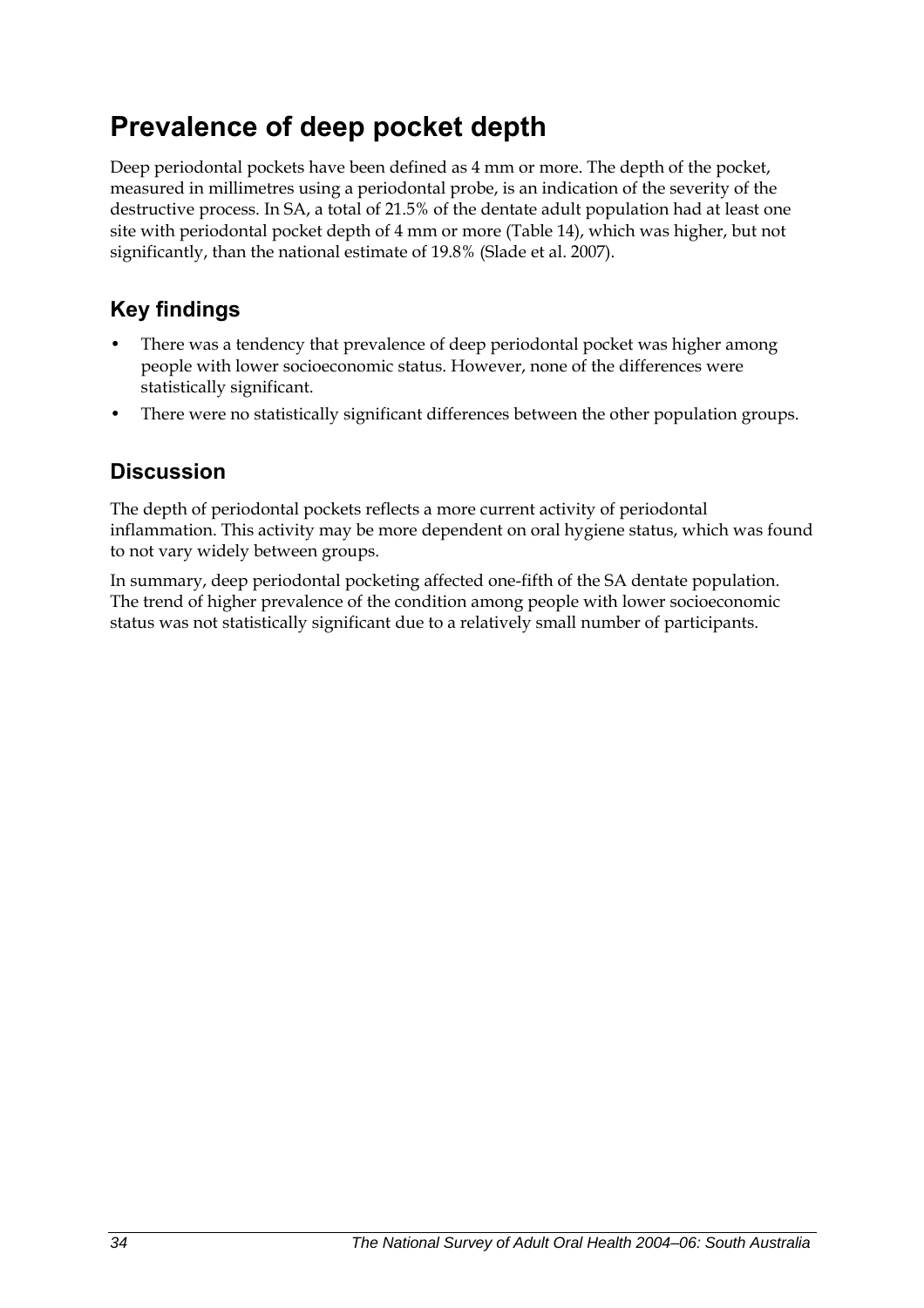<span id="page-42-0"></span>

|                                                  |                    |               | Population: dentate people<br>Age (years) |               |               |
|--------------------------------------------------|--------------------|---------------|-------------------------------------------|---------------|---------------|
|                                                  |                    | All ages      | $15 - 34$                                 | $35 - 54$     | $\geq 55$     |
| All people                                       | Per cent of people | 21.5          | 16.7                                      | 24.5          | 24.1          |
|                                                  | 95% $Cl^{(a)}$     | 17.7-25.8     | $10.1 - 26.3$                             | 18.9-31.0     | $17.6 - 32.1$ |
| Sex                                              |                    |               |                                           |               |               |
| Males                                            | % of people        | 21.6          | 19.2                                      | 26.2          | 18.3          |
|                                                  | 95% CI             | 15.9-28.8     | $10.0 - 33.6$                             | 17.5-37.4     | $10.1 - 30.7$ |
| Females                                          | % of people        | 21.3          | 14.0                                      | 22.7          | 29.5          |
|                                                  | 95% CI             | 16.8-26.5     | $8.0 - 23.5$                              | $16.2 - 30.9$ | 20.5-40.4     |
| <b>Residential location</b>                      |                    |               |                                           |               |               |
| Capital city                                     | % of people        | 23.2          | 18.6                                      | 25.7          | 26.7          |
|                                                  | 95% CI             | 18.5-28.6     | $10.9 - 30.0$                             | $19.1 - 33.6$ | 18.6-36.8     |
| Other places                                     | % of people        | 16.5          | 10.4                                      | 21.2          | 17.5          |
|                                                  | 95% CI             | $11.1 - 23.9$ | $2.0 - 40.3$                              | $12.5 - 33.5$ | $9.1 - 31.0$  |
| Postcode socioeconomic status                    |                    |               |                                           |               |               |
| Lowest                                           | % of people        | 21.4          | 21.7                                      | 22.0          | 19.9          |
|                                                  | 95% CI             | 15.5-28.7     | $10.3 - 39.8$                             | $14.6 - 31.7$ | $11.5 - 32.3$ |
| Middle                                           | % of people        | 27.7          | 21.0                                      | 31.0          | 31.0          |
|                                                  | 95% CI             | 21.4-35.1     | $8.1 - 44.2$                              | $21.0 - 43.2$ | 17.8-48.2     |
| Highest                                          | % of people        | 16.1          | 9.6                                       | 21.4          | 21.2          |
|                                                  | 95% CI             | $10.8 - 23.4$ | $4.6 - 18.9$                              | $12.6 - 33.9$ | $12.3 - 34.1$ |
| Government health card                           |                    |               |                                           |               |               |
| Health care card or pensioner<br>concession card | % of people        | 28.1          | 18.3                                      | 30.4          | 30.8          |
|                                                  | 95% CI             | $20.2 - 37.7$ | $5.3 - 47.3$                              | $15.0 - 52.0$ | $21.1 - 42.4$ |
| Neither card                                     | % of people        | 18.8          | 16.5                                      | 23.0          | 14.1          |
|                                                  | 95% CI             | 14.7-23.9     | $9.4 - 27.3$                              | 17.8-29.2     | $7.4 - 25.2$  |
| <b>Place of last dental visit</b>                |                    |               |                                           |               |               |
| Cardholder/Public                                | % of people        | 30.1          | 25.3                                      | 25.3          | 35.8          |
|                                                  | 95% CI             | 19.6-43.0     | $6.4 - 62.6$                              | $8.5 - 55.2$  | $20.5 - 54.6$ |
| Cardholder/Non-public                            | % of people        | 26.7          | 9.8                                       | 34.3          | 27.6          |
|                                                  | 95% CI             | 17.9-37.8     | $1.3 - 47.3$                              | $14.0 - 62.5$ | 17.9-40.1     |
| Non-cardholder/Non-public                        | % of people        | 18.8          | 16.5                                      | 23.0          | 14.1          |
|                                                  | 95% CI             | 14.7-23.9     | $9.4 - 27.3$                              | 17.8-29.2     | $7.4 - 25.2$  |
| <b>Dental insurance</b>                          |                    |               |                                           |               |               |
| Insured                                          | % of people        | 18.5          | 9.6                                       | 27.6          | 17.8          |
|                                                  | 95% CI             | $14.6 - 23.1$ | $5.0 - 17.7$                              | $20.1 - 36.6$ | $10.6 - 28.3$ |
| Uninsured                                        | % of people        | 25.4          | 25.4                                      | 21.4          | 32.8          |
|                                                  | 95% CI             | 19.0-33.0     | $13.4 - 42.8$                             | 13.8-31.5     | $21.1 - 47.1$ |

#### **Table 14: Percentage of people with 4+ mm periodontal pocket depth**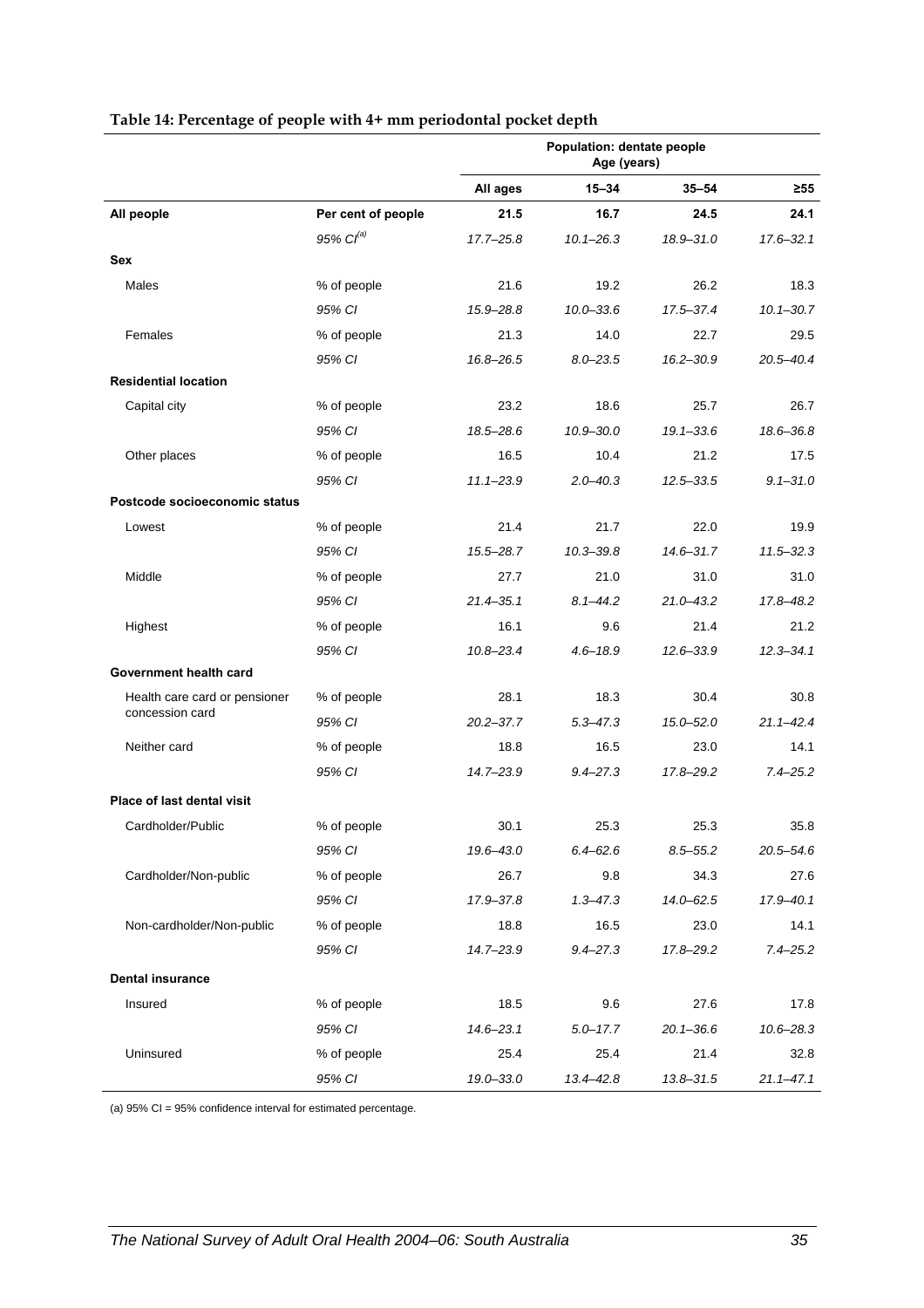## **Prevalence of 4+ mm clinical attachment loss**

Clinical attachment loss (CAL) is the loss of supporting periodontal structure around the tooth. Attachment may be lost through gum recession or the development of periodontal pockets from the inflammatory disease periodontitis. In NSAOH, CAL was measured using a combination of gum recession and periodontal probing depth on three sites per tooth. In SA, a total of 45% of dentate adults had at least one site with 4 mm or more CAL ([Table 15](#page-44-0)), which was higher, but not significantly, than the national estimate of 42.5% (Slade et al. 2007).

## **Key findings**

- The prevalence of 4+ mm CAL was strongly associated with age, being 18.5% in 15–34-year-old adults but affecting 66.8% of SA adults aged 55 years or more.
- There was a tendency that males had higher prevalence compared with females. This tendency was statistically significant in the middle-aged group.
- People who had a government health card were significantly more likely to have CAL of 4 mm or more compared with people who were non-cardholders.
- People who had their last visit to a public sector clinic had significantly higher prevalence of CAL of 4+ mm. The difference was significant for all age groups combined and for the oldest age group.

### **Discussion**

Clinical attachment loss reflects an accumulation of activity of periodontal inflammation as well as a physiological process in the gums. Therefore, a strong age effect was observed. This condition was almost universal in certain groups of the oldest population. This strong age effect might confound the effect of other attributes depending on data structures within and between groups (for example by residential location).

In summary, clinical attachment loss was highly prevalent in this population. It was more likely to occur in the older population, males and people with lower socioeconomic status.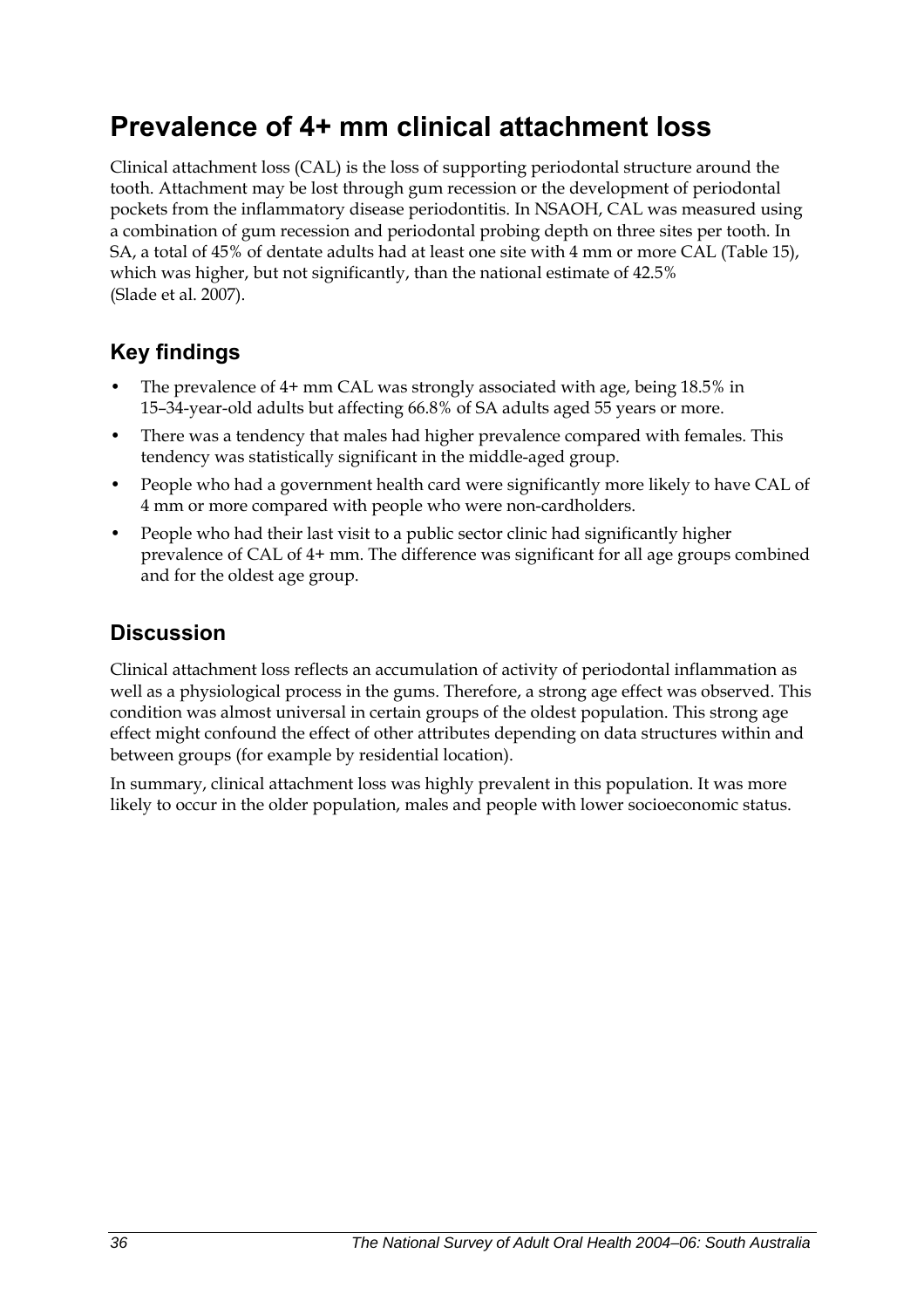<span id="page-44-0"></span>

|                                   |                    |               | Population: dentate people<br>Age (years) |               |               |
|-----------------------------------|--------------------|---------------|-------------------------------------------|---------------|---------------|
|                                   |                    | All ages      | $15 - 34$                                 | $35 - 54$     | $\geq 55$     |
| All people                        | Per cent of people | 39.3          | 18.5                                      | 42.3          | 66.8          |
|                                   | 95% $Cl^{(a)}$     | 34.4-44.4     | $11.1 - 29.2$                             | $35.3 - 49.5$ | $58.3 - 74.3$ |
| Sex                               |                    |               |                                           |               |               |
| Males                             | % of people        | 45.2          | 23.7                                      | 54.0          | 66.6          |
|                                   | 95% CI             | $37.1 - 53.7$ | $12.1 - 41.2$                             | 43.3-64.3     | $55.3 - 76.3$ |
| Females                           | % of people        | 33.3          | 12.9                                      | 30.5          | 66.9          |
|                                   | 95% CI             | 28.5-38.5     | $7.0 - 22.8$                              | $23.5 - 38.5$ | $56.3 - 76.0$ |
| <b>Residential location</b>       |                    |               |                                           |               |               |
| Capital city                      | % of people        | 41.5          | 22.3                                      | 42.6          | 71.3          |
|                                   | 95% CI             | $35.3 - 47.9$ | 12.9 - 35.7                               | 33.9 - 51.7   | $60.2 - 80.4$ |
| Other places                      | % of people        | 33.0          | 6.0                                       | 41.4          | 55.3          |
|                                   | 95% CI             | 27.3-39.3     | $1.2 - 25.6$                              | $31.6 - 51.9$ | 44.4-65.8     |
| Postcode socioeconomic status     |                    |               |                                           |               |               |
| Lowest                            | % of people        | 38.8          | 16.6                                      | 44.2          | 62.6          |
|                                   | 95% CI             | $32.5 - 45.5$ | $7.6 - 32.8$                              | $34.5 - 54.3$ | $52.1 - 72.1$ |
| Middle                            | % of people        | 45.9          | 25.3                                      | 42.4          | 74.1          |
|                                   | 95% CI             | 35.4-56.8     | $7.9 - 57.4$                              | 27.6-58.8     | $57.5 - 85.8$ |
| Highest                           | % of people        | 34.2          | 15.7                                      | 39.5          | 63.4          |
|                                   | 95% CI             | 27.0-42.1     | $8.0 - 28.5$                              | $30.2 - 49.6$ | $44.1 - 79.1$ |
| Government health card            |                    |               |                                           |               |               |
| Health care card or pensioner     | % of people        | 53.3          | 10.7                                      | 41.2          | 77.2          |
| concession card                   | 95% CI             | $44.0 - 62.4$ | $1.6 - 47.1$                              | $25.3 - 59.1$ | $67.7 - 84.5$ |
| Neither card                      | % of people        | 34.2          | 19.8                                      | 42.5          | 53.0          |
|                                   | 95% CI             | 28.6-40.1     | $11.7 - 31.5$                             | $34.5 - 51.0$ | $41.4 - 64.3$ |
| <b>Place of last dental visit</b> |                    |               |                                           |               |               |
| Cardholder/Public                 | % of people        | 56.8          | 19.4                                      | 45.7          | 85.4          |
|                                   | 95% CI             | 43.4-69.4     | $3.3 - 62.8$                              | $19.2 - 74.8$ | 73.2-92.6     |
| Cardholder/Non-public             | % of people        | 50.7          | 0.0                                       | 37.8          | 72.1          |
|                                   | 95% CI             | $39.7 - 61.5$ |                                           | $19.3 - 60.7$ | $58.5 - 82.6$ |
| Non-cardholder/Non-public         | % of people        | 34.2          | 19.8                                      | 42.5          | 53.0          |
|                                   | 95% CI             | $28.6 - 40.1$ | $11.7 - 31.5$                             | $34.5 - 51.0$ | $41.4 - 64.3$ |
| <b>Dental insurance</b>           |                    |               |                                           |               |               |
| Insured                           | % of people        | 37.3          | 14.6                                      | 42.9          | 59.6          |
|                                   | 95% CI             | $31.4 - 43.7$ | $6.9 - 28.1$                              | $35.3 - 50.9$ | 47.6-70.6     |
| Uninsured                         | % of people        | 42.6          | 24.0                                      | 41.6          | 76.7          |
|                                   | 95% CI             | $35.5 - 50.0$ | $13.7 - 38.6$                             | $30.8 - 53.3$ | $65.4 - 85.1$ |

#### **Table 15: Percentage of people with 4+ mm clinical attachment loss**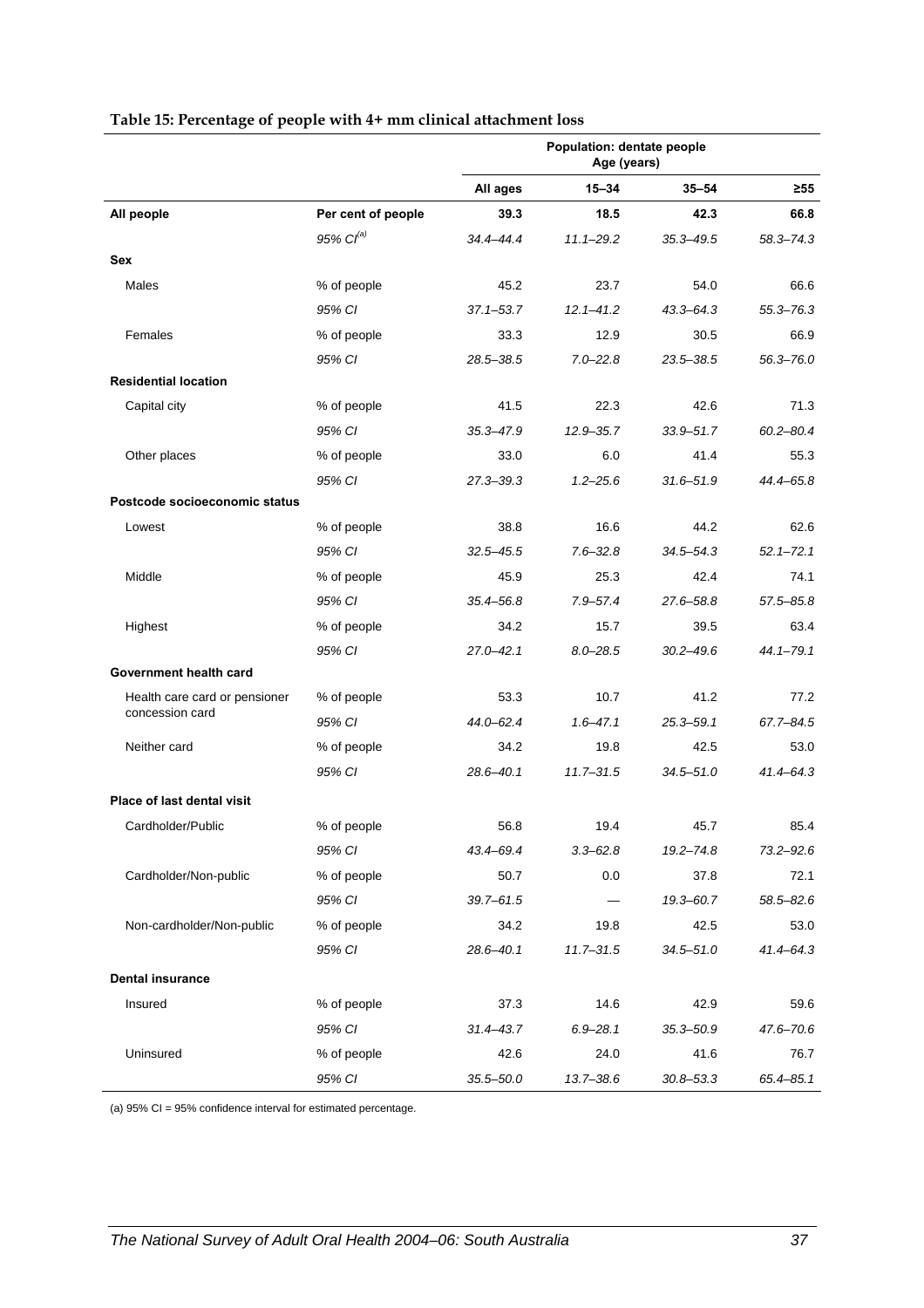## **Prevalence of gingival inflammation**

The gingival index is a measure of gingivitis, inflammation of the gums. Gingivitis occurs as a response to the bacteria in plaque accumulation near the gum line. In NSAOH, gingivitis was assessed on six index teeth. A gingival index score of 2 or more indicated bleeding on probing or spontaneous bleeding, and was classified as indicating gingival inflammation (gingivitis). In SA, a total of 18.4% of the dentate adult population had at least one site with a gingival score of 2 or more [\(Table 16\)](#page-46-0), which was lower, but not significantly, than the national estimate of 19.7% (Slade et al. 2007).

## **Key findings**

- Males were twice as likely to have gingival inflammation compared with females.
- People who were without private dental insurance were significantly more likely to have gingival inflammation than the insured.

### **Discussion**

Gingival inflammation is a condition observed in people of all ages at a similar rate. There was a tendency that people with lower socioeconomic status had higher prevalence of gingival inflammation. However, some differences were small and relatively low numbers of people in each population group made the confidence interval wide, overlapping between most groups.

In summary, gingival inflammation was more likely to affect males and people with lower socioeconomic status.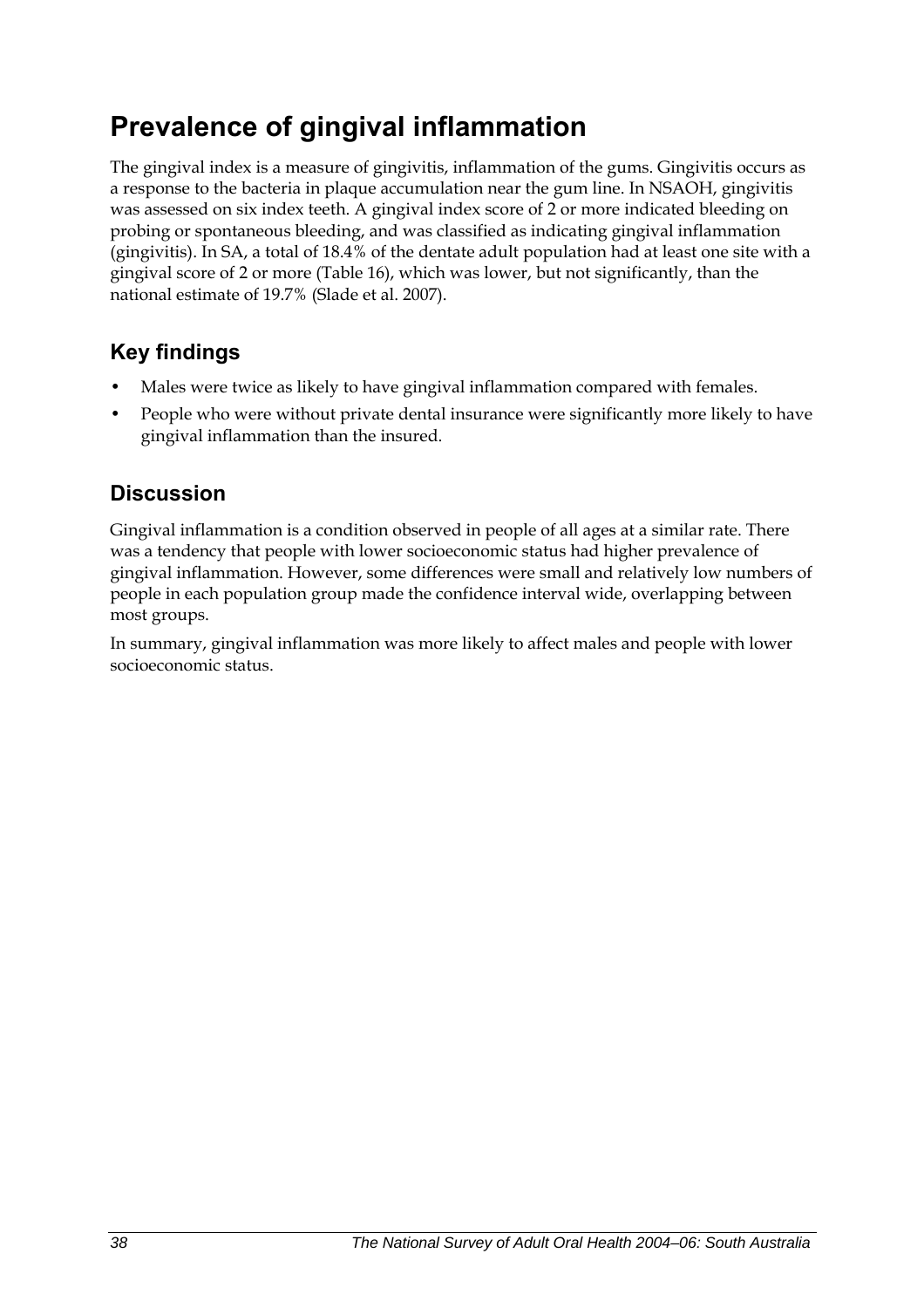<span id="page-46-0"></span>

|                               |                       |               | Population: dentate people<br>Age (years) |               |               |
|-------------------------------|-----------------------|---------------|-------------------------------------------|---------------|---------------|
|                               |                       | All ages      | $15 - 34$                                 | $35 - 54$     | ≥55           |
| All people                    | Per cent of people    | 18.4          | 22.9                                      | 13.6          | 19.2          |
|                               | 95% Cl <sup>(a)</sup> | $14.6 - 23.0$ | $16.0 - 31.6$                             | $8.8 - 20.3$  | $14.2 - 25.3$ |
| Sex                           |                       |               |                                           |               |               |
| Males                         | % of people           | 24.6          | 29.6                                      | 18.8          | 25.7          |
|                               | 95% CI                | $17.3 - 33.6$ | 16.7-46.8                                 | $11.2 - 29.7$ | 17.0-36.9     |
| Females                       | % of people           | 12.2          | 15.7                                      | 8.3           | 13.1          |
|                               | 95% CI                | $8.9 - 16.6$  | $9.2 - 25.5$                              | $4.9 - 13.9$  | $8.5 - 19.7$  |
| <b>Residential location</b>   |                       |               |                                           |               |               |
| Capital city                  | % of people           | 19.4          | 23.9                                      | 16.3          | 16.8          |
|                               | 95% CI                | $15.2 - 24.3$ | $16.5 - 33.3$                             | $10.4 - 24.8$ | $10.7 - 25.3$ |
| Other places                  | % of people           | 15.7          | 19.5                                      | 6.0           | 25.1          |
|                               | 95% CI                | $8.0 - 28.3$  | $6.3 - 46.3$                              | $2.2 - 15.1$  | $17.7 - 34.3$ |
| Postcode socioeconomic status |                       |               |                                           |               |               |
| Lowest                        | % of people           | 20.2          | 25.1                                      | 17.0          | 18.3          |
|                               | 95% CI                | $13.2 - 29.5$ | $13.7 - 41.5$                             | $8.4 - 31.4$  | $11.6 - 27.6$ |
| Middle                        | % of people           | 17.9          | 23.6                                      | 11.0          | 20.8          |
|                               | 95% CI                | $12.3 - 25.3$ | $10.7 - 44.5$                             | $6.8 - 17.2$  | $13.8 - 30.0$ |
| Highest                       | % of people           | 16.9          | 20.4                                      | 11.5          | 18.3          |
|                               | 95% CI                | $11.7 - 23.8$ | $12.3 - 31.9$                             | $5.7 - 21.8$  | $8.5 - 35.1$  |
| Government health card        |                       |               |                                           |               |               |
| Health care card or pensioner | % of people           | 19.5          | 26.8                                      | 17.0          | 17.9          |
| concession card               | 95% CI                | $13.3 - 27.6$ | $11.7 - 50.2$                             | $5.1 - 43.6$  | $11.8 - 26.2$ |
| Neither card                  | % of people           | 17.8          | 22.3                                      | 12.7          | 18.8          |
|                               | 95% CI                | $13.2 - 23.6$ | $14.8 - 32.2$                             | $8.3 - 19.0$  | $11.1 - 30.1$ |
| Place of last dental visit    |                       |               |                                           |               |               |
| Cardholder/Public             | % of people           | 20.6          | 24.7                                      | 16.4          | 20.8          |
|                               | 95% CI                | $12.6 - 31.8$ | $6.2 - 61.8$                              | $3.5 - 51.5$  | $10.9 - 36.0$ |
| Cardholder/Non-public         | % of people           | 18.7          | 29.3                                      | 17.4          | 16.2          |
|                               | 95% CI                | $10.6 - 30.8$ | $8.4 - 65.3$                              | $4.2 - 50.2$  | $8.5 - 28.7$  |
| Non-cardholder/Non-public     | % of people           | 17.8          | 22.3                                      | 12.7          | 18.8          |
|                               | 95% CI                | $13.2 - 23.6$ | $14.8 - 32.2$                             | $8.3 - 19.0$  | $11.1 - 30.1$ |
| <b>Dental insurance</b>       |                       |               |                                           |               |               |
| Insured                       | % of people           | 12.9          | 11.3                                      | 11.2          | 17.4          |
|                               | 95% CI                | $9.1 - 18.1$  | $5.2 - 22.9$                              | $6.7 - 18.0$  | $10.9 - 26.7$ |
| Uninsured                     | % of people           | 23.7          | 33.3                                      | 16.0          | 21.6          |
|                               | 95% CI                | $18.1 - 30.4$ | $20.6 - 49.1$                             | $8.9 - 27.0$  | 14.6-30.8     |

#### **Table 16: Percentage of people with gingival inflammation**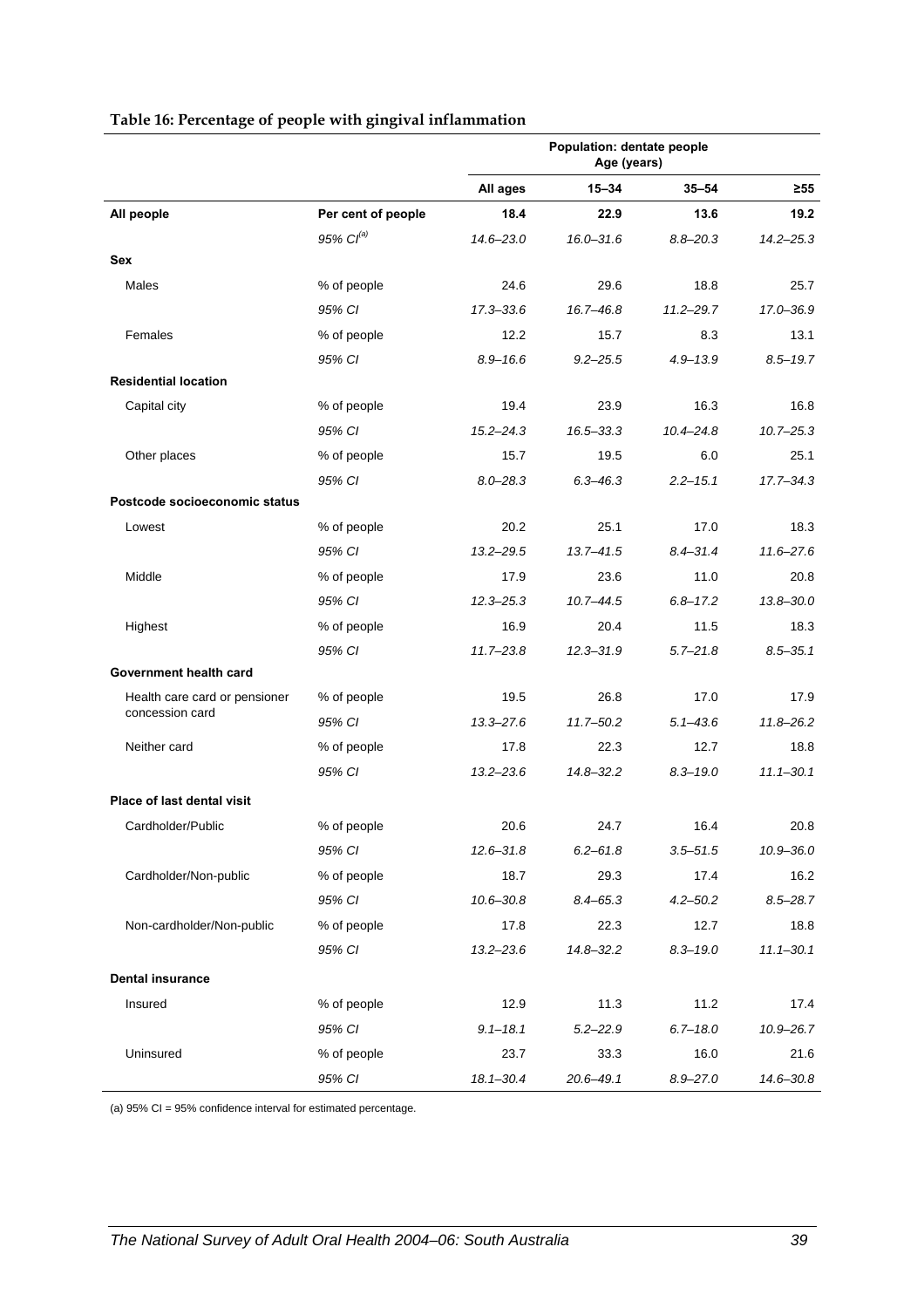# **4 Oral health care**

## **Dental attendance within the preceding 12 months**

Time since last visiting a dentist is a key indicator of access to dental care. In NSAOH, the time since last dental visit was assessed in the interview by asking 'How long ago did you last see a dental professional about your teeth, dentures or gums?'. Five responses were possible including 'Less than 12 months'. In SA, 57.9% of people aged 15 years or more had visited a dentist within the last 12 months [\(Table 17\)](#page-48-0), a figure that was slightly lower than the national estimate of 59.4% (Slade et al. 2007).

## **Key findings**

- Among age groups, 15–34 years were least likely to have attended within the last 12 months (53.2%) but this was not significantly different from older age groups.
- Overall, percentages were similar between males and females (54.4% versus 61.3%). However, within age groups, males aged 15–34 years were far less likely to have recently visited than females (43.5% versus 63.4%).
- For the population overall and within age groups, dental attendance rates did not vary between residents of Adelaide and the rest of SA.
- In the overall population, people living in low socioeconomic postcodes had a similar rate of dental attendance as people living in high socioeconomic postcodes (58.9% versus 63.7%). However, among people aged 55 years or more, the rate was higher in high (77.8%) compared with low socioeconomic postcodes (52.2%).
- People who had a government health card were almost as likely to have visited a dentist in the last 12 months as non-cardholders. Within age groups, significant differences were evident only in the 55 years or more age group (71.7% versus 53.5%).
- Among people who had a government health card, those who attended a public practice at their last dental visit were just as likely to have visited a dentist within the last 12 months as those who attended a private practice (53.7% versus 55.1%). Surprisingly, cardholders aged 35–54 years who last attended a public practice reported the highest percentage (70.2%); however, the confidence interval for this estimate was very large.
- Insured people were much more likely to have recently visited a dentist than uninsured people (68.1% versus 46.6%). Within age groups, the percentage was higher for insured than the uninsured, with significant differences in the 35–54 years (68.8% versus 49.9%) and 55 years or more (75.7% versus 43.2%) age groups.

### **Discussion**

Adults with dental insurance were far more likely to have visited a dentist within the last 12 months than the uninsured. Differences between other SA population groups were small although young males were less likely to have made a recent visit than other people. Comparisons in visiting behaviour among population groups were most obvious for those aged 55 years or more, where residing in areas of high socioeconomic status and not having a government health card were also associated with recent dental visiting.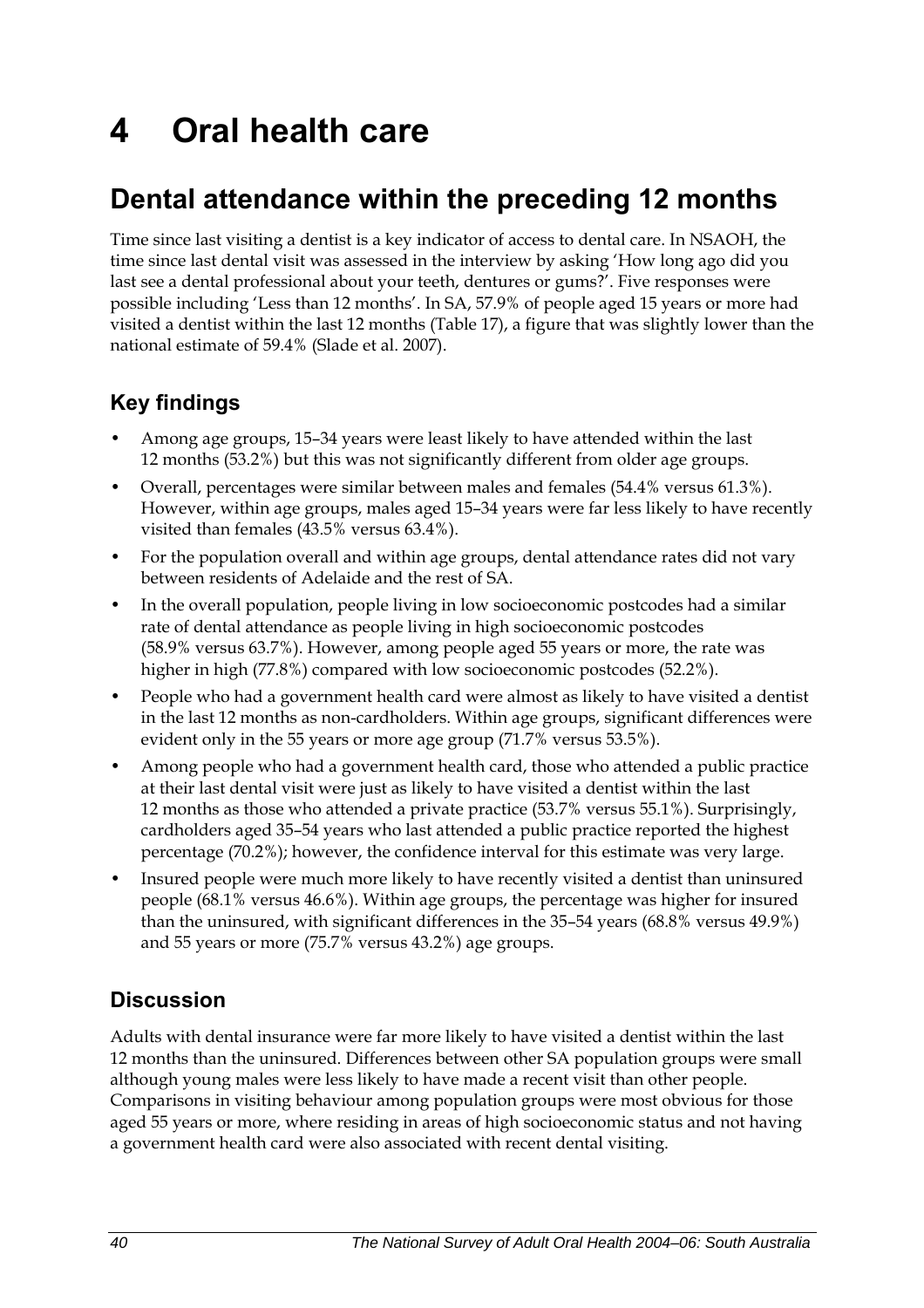<span id="page-48-0"></span>

|                                                  |                       |               | Population: all people<br>Age (years) |               |               |
|--------------------------------------------------|-----------------------|---------------|---------------------------------------|---------------|---------------|
|                                                  |                       | All ages      | $15 - 34$                             | $35 - 54$     | $\geq 55$     |
| All people                                       | Per cent of people    | 57.9          | 53.2                                  | 59.7          | 60.7          |
|                                                  | 95% Cl <sup>(a)</sup> | $54.1 - 61.6$ | 46.9–59.4                             | $54.3 - 64.8$ | 54.0-66.9     |
| Sex                                              |                       |               |                                       |               |               |
| Males                                            | % of people           | 54.4          | 43.5                                  | 57.8          | 62.4          |
|                                                  | 95% CI                | 49.3-59.5     | 35.6-51.7                             | 48.0-67.0     | 53.6-70.5     |
| Females                                          | % of people           | 61.3          | 63.4                                  | 61.6          | 59.1          |
|                                                  | 95% CI                | 56.4-66.0     | $52.9 - 72.7$                         | $56.2 - 66.7$ | $51.1 - 66.7$ |
| <b>Residential location</b>                      |                       |               |                                       |               |               |
| Capital city                                     | % of people           | 58.4          | 53.3                                  | 58.8          | 63.3          |
|                                                  | 95% CI                | $53.7 - 63.0$ | 46.5–60.0                             | $51.9 - 65.3$ | $54.3 - 71.5$ |
| Other places                                     | % of people           | 56.5          | 52.7                                  | 62.1          | 53.7          |
|                                                  | 95% CI                | $50.8 - 61.9$ | 38.3-66.7                             | 55.3-68.4     | 47.4-59.9     |
| Postcode socioeconomic status                    |                       |               |                                       |               |               |
| Lowest                                           | % of people           | 58.9          | 53.5                                  | 69.6          | 52.2          |
|                                                  | 95% CI                | $53.5 - 64.1$ | $43.9 - 62.9$                         | $60.3 - 77.4$ | 43.5-60.9     |
| Middle                                           | % of people           | 50.9          | 44.4                                  | 54.8          | 52.4          |
|                                                  | 95% CI                | 45.9-55.8     | $35.3 - 54.0$                         | 47.4-61.9     | $47.2 - 57.6$ |
| Highest                                          | % of people           | 63.7          | 60.0                                  | 54.7          | 77.8          |
|                                                  | 95% CI                | 56.9-69.9     | 49.9-69.3                             | $47.4 - 61.9$ | 61.4-88.5     |
| Government health card                           |                       |               |                                       |               |               |
| Health care card or pensioner<br>concession card | % of people           | 54.6          | 54.0                                  | 57.9          | 53.5          |
|                                                  | 95% CI                | 49.4-59.6     | 41.0-66.5                             | $43.4 - 71.2$ | $46.1 - 60.7$ |
| Neither card                                     | % of people           | 59.7          | 53.0                                  | 60.2          | 71.7          |
|                                                  | 95% CI                | $56.1 - 63.3$ | 46.3–59.7                             | $55.0 - 65.2$ | $63.7 - 78.6$ |
| Place of last dental visit                       |                       |               |                                       |               |               |
| Cardholder/Public                                | % of people           | 53.7          | 50.6                                  | 70.2          | 47.8          |
|                                                  | 95% CI                | $45.2 - 62.1$ | 33.6–67.5                             | 46.7–86.3     | 38.4–57.2     |
| Cardholder/Non-public                            | % of people           | 55.1          | 60.2                                  | 49.7          | 56.0          |
|                                                  | 95% CI                | 48.9-61.1     | 38.4-78.6                             | $32.5 - 66.9$ | 47.7-64.0     |
| Non-cardholder/Non-public                        | % of people           | 59.7          | 53.0                                  | 60.2          | 71.7          |
|                                                  | 95% CI                | $56.1 - 63.3$ | $46.3 - 59.7$                         | 55.0-65.2     | 63.7-78.6     |
| <b>Dental insurance</b>                          |                       |               |                                       |               |               |
| Insured                                          | % of people           | 68.1          | 58.5                                  | 68.8          | 75.7          |
|                                                  | 95% CI                | $64.2 - 71.7$ | 49.4-67.1                             | 62.9-74.2     | 68.9-81.4     |
| Uninsured                                        | % of people           | 46.6          | 46.4                                  | 49.9          | 43.2          |
|                                                  | 95% CI                | $41.3 - 51.9$ | 38.6-54.5                             | $41.2 - 58.5$ | $35.6 - 51.2$ |

#### **Table 17: Percentage of people visiting dentist within last 12 months**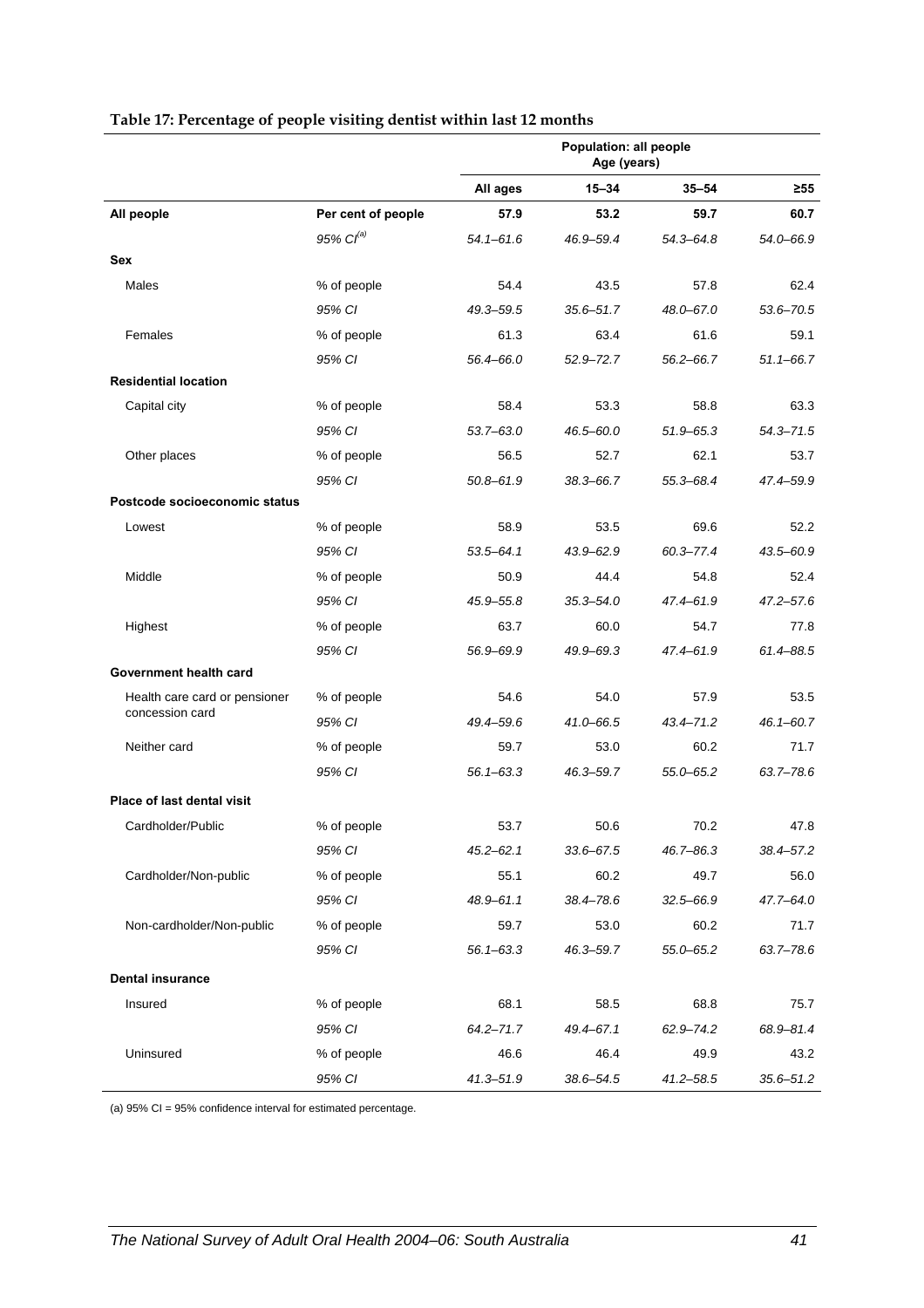## **Attendance at private dental practice**

While most Australians obtain dental care at private dental practices, alternatives exist in the public sector for targeted population groups. The two largest public programs are school dental services targeted to children; and adult public programs provided through dental hospitals, community health centres and regional facilities, and targeted to adults holding a government concession card. In NSAOH, people were asked, 'Where did you make your last dental visit?', and seven responses were offered. People who reported having visited a general dental practice, a specialist dental practice or a dental clinic associated with a health insurance fund were classified as having attended a private dental practice. In SA, 76.9% of people aged 15 years or more attended a private practice at their last dental visit ([Table 18](#page-50-0)), which was lower than the national estimate of 83.1% (Slade et al. 2007).

## **Key findings**

- Adults aged 35–54 years were most likely to have visited a private dental practice at their last dental visit (87.2%), and those aged 15–34 years least likely (67.2%).
- The percentages of males and females were very similar (75.3% versus 78.5%), and there was no consistent pattern across age groups. The largest difference occurred within the 15–34 years age group, where males less likely than females to have attended a private practice dentist (61.3% versus 73.5%).
- People living outside the metropolitan area were equally likely to report visiting a private practice at their last dental visit as Adelaide residents (77.6% versus 76.7%). There were also no differences by residential location within age groups.
- Residents living in high socioeconomic postcodes were more likely than those living in postcodes of low socioeconomic status (83.4% versus 68.6%) to have visited a private practice dentist. Large differences were evident in the 15–34 years age group, where 78.1% of young adults living in high socioeconomic postcodes reported visiting a private practice compared with 54.9% of those living in low socioeconomic postcodes.
- Despite having a government health card, 57.5% of cardholders visited a private practice at their last dental visit, with young cardholders having the lowest percentage (34.8%). For non-cardholders, 15–34-year-olds also had the lowest percentage (73.8%), which may reflect that their last dental visit was at the school dental service.
- Insured people recorded were more likely than those without dental insurance to have attended a private practice dentist (90.5% versus 62.4%). Significant differences by insurance status were evident in all age groups, particularly for those aged 55 years or more.

## **Discussion**

Over three-quarters of SA residents aged 15 years or more visited a private practice at their last dental visit (76.9%). Having private dental insurance, being 35 years old or more and living in areas of high socioeconomic status were associated with private visiting. Despite having a government health card, just over one in two cardholders last attended a private practice. This is most likely due to adults who held a government health card electing to attend a private practice due to the long public waiting lists.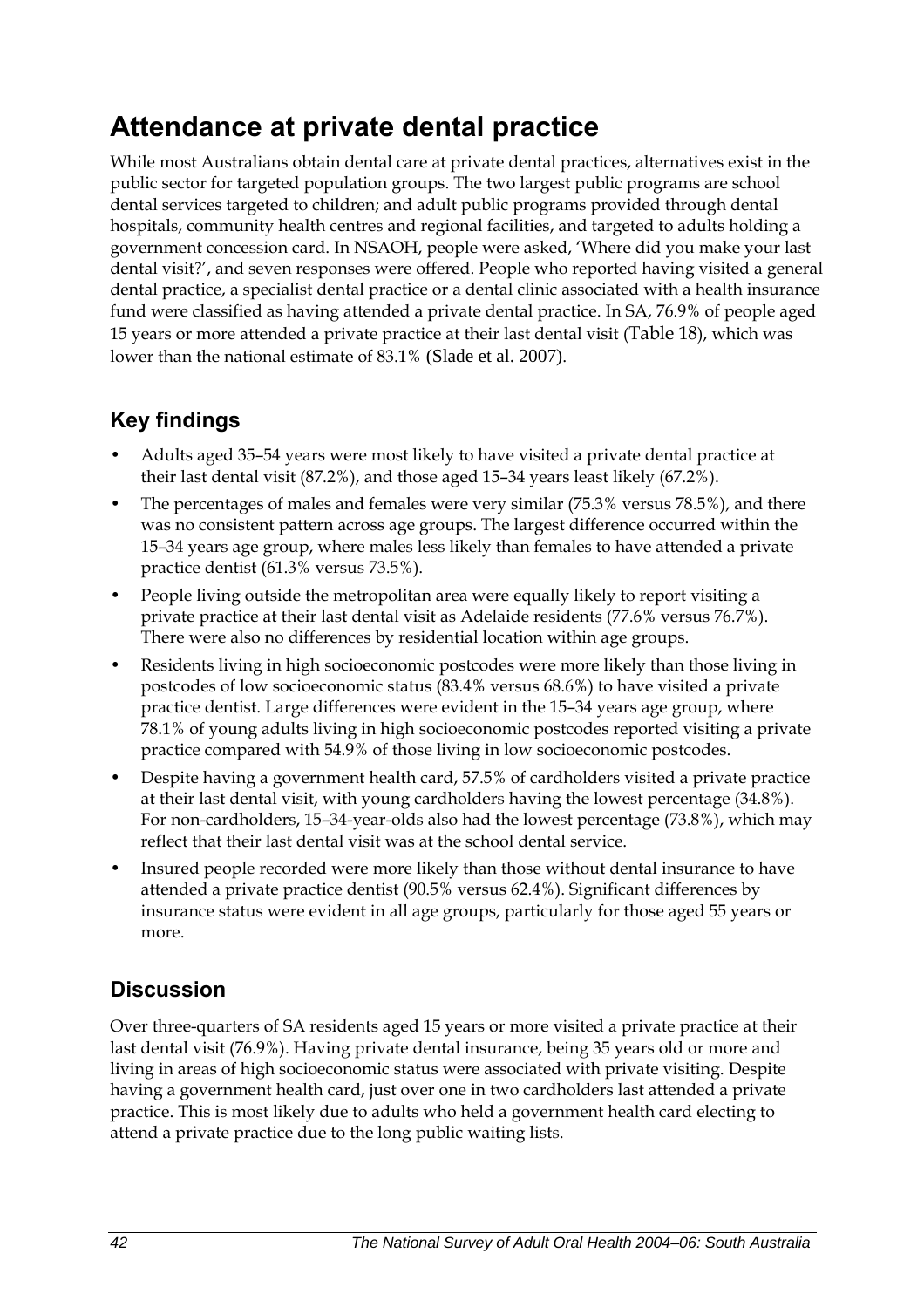|                               |                       |               | Population: all people<br>Age (years) |               |               |
|-------------------------------|-----------------------|---------------|---------------------------------------|---------------|---------------|
|                               |                       | All ages      | $15 - 34$                             | $35 - 54$     | ≥55           |
| All people                    | Per cent of people    | 76.9          | 67.2                                  | 87.2          | 75.5          |
|                               | 95% Cl <sup>(a)</sup> | $73.1 - 80.4$ | 59.7-73.9                             | 83.0-90.4     | 70.9-79.5     |
| <b>Sex</b>                    |                       |               |                                       |               |               |
| Males                         | % of people           | 75.3          | 61.3                                  | 84.7          | 79.9          |
|                               | 95% CI                | 69.4-80.4     | $50.8 - 70.8$                         | 76.9-90.1     | $73.0 - 85.3$ |
| Females                       | % of people           | 78.5          | 73.5                                  | 89.6          | 71.7          |
|                               | 95% CI                | 74.3-82.2     | $64.2 - 81.1$                         | $84.1 - 93.4$ | 65.3-77.4     |
| <b>Residential location</b>   |                       |               |                                       |               |               |
| Capital city                  | % of people           | 76.7          | 67.8                                  | 87.1          | 74.6          |
|                               | 95% CI                | $72.1 - 80.8$ | $59.2 - 75.4$                         | 82.8-90.4     | 68.8-79.7     |
| Other places                  | % of people           | 77.6          | 65.1                                  | 87.4          | 77.7          |
|                               | 95% CI                | $70.1 - 83.6$ | 49.6-78.0                             | 75.7-93.9     | $71.1 - 83.2$ |
| Postcode socioeconomic status |                       |               |                                       |               |               |
| Lowest                        | % of people           | 68.6          | 54.9                                  | 80.1          | 68.7          |
|                               | 95% CI                | 63.4-73.5     | $45.4 - 64.0$                         | $72.4 - 86.1$ | $61.5 - 75.1$ |
| Middle                        | % of people           | 78.1          | 65.5                                  | 90.5          | 76.0          |
|                               | 95% CI                | 70.8-84.0     | $48.7 - 79.1$                         | 84.3-94.5     | 67.7-82.7     |
| Highest                       | % of people           | 83.4          | 78.1                                  | 90.8          | 81.4          |
|                               | 95% CI                | 79.4-86.7     | 69.5-84.9                             | 85.2-94.4     | 74.8-86.5     |
| Government health card        |                       |               |                                       |               |               |
| Health care card or pensioner | % of people           | 57.5          | 34.8                                  | 56.7          | 64.5          |
| concession card               | 95% CI                | $51.2 - 63.7$ | $22.3 - 49.8$                         | $43.8 - 68.8$ | 58.4-70.2     |
| Neither card                  | % of people           | 85.8          | 73.8                                  | 94.7          | 90.7          |
|                               | 95% CI                | $82.1 - 88.8$ | 66.3-80.2                             | $91.2 - 96.8$ | 84.5-94.6     |
| <b>Dental insurance</b>       |                       |               |                                       |               |               |
| Insured                       | % of people           | 90.5          | 82.2                                  | 96.2          | 91.8          |
|                               | 95% CI                | 87.6-92.8     | 73.4-88.5                             | $93.0 - 98.0$ | 87.8-94.5     |
| Uninsured                     | % of people           | 62.4          | 54.2                                  | 76.3          | 55.9          |
|                               | 95% CI                | 56.7-67.8     | $45.1 - 63.0$                         | 68.8-82.5     | 48.9-62.7     |

#### <span id="page-50-0"></span>**Table 18: Percentage of people who attended a private dental practice at last dental visit**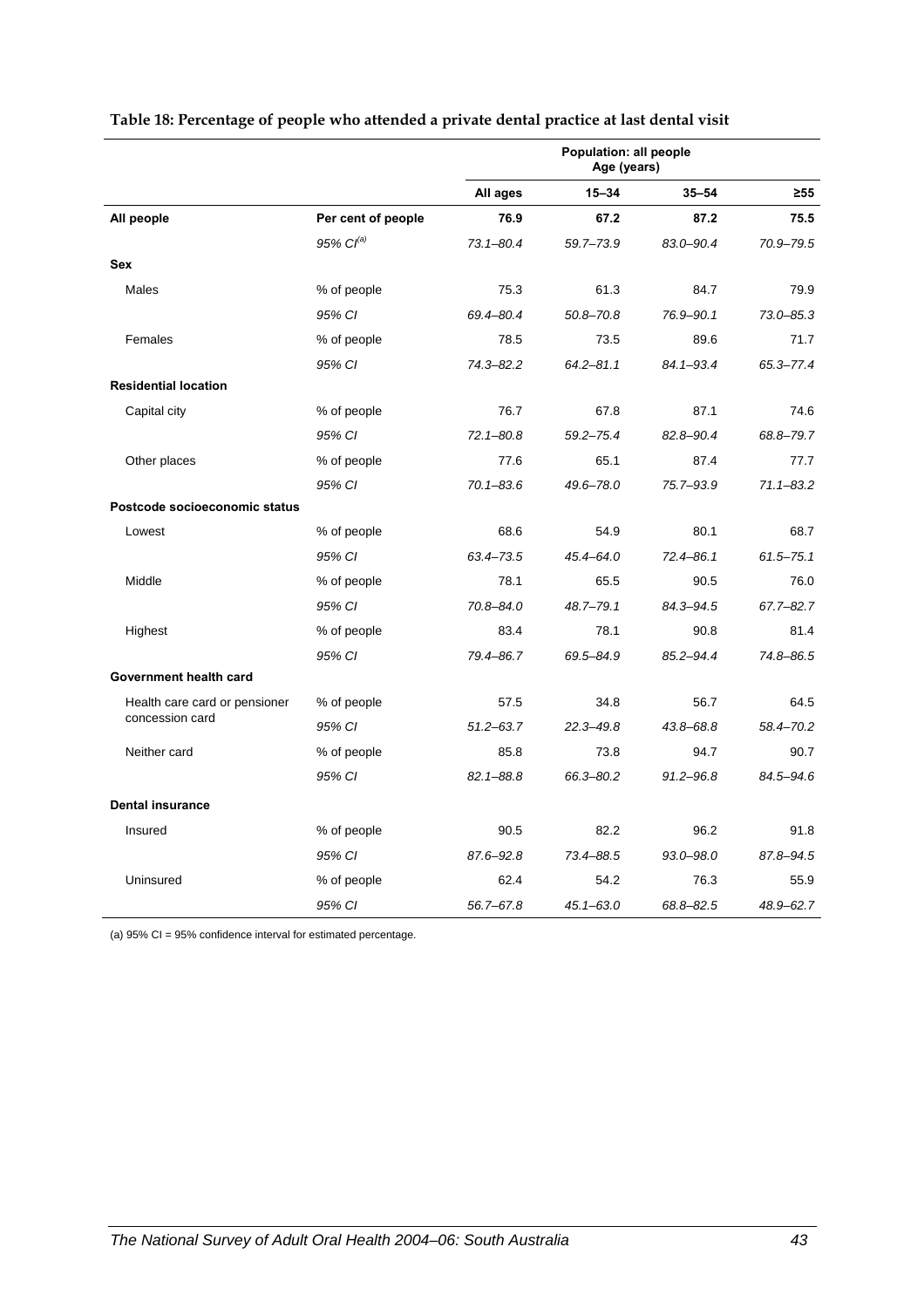## **Payments by patients for dental care**

While the place of last dental visit was dominated by private practice, some visits made to private dentists are paid for by public funds. In order to identify such visits, NSAOH participants who had a government health card and who had visited a dentist within the last 5 years were asked 'Did the government or an insurance fund pay any part of the expense for your last dental visit?'. A number of response options were available including 'Paid all own expenses', 'Insurance paid some—patient paid some', 'Insurance paid all', 'Government paid some—patient paid some' and 'Government paid all'. People who reported one of the first three payment mechanisms were classified as having paid for their care, together with people who were non-government health cardholders and had visited within the last 5 years. In SA, 88.5% of people aged 15 years or more who had seen a dentist within the preceding 5 years paid for that visit [\(Table 19\)](#page-52-0), which was slightly lower than the national estimate of 91.4% (Slade et al. 2007).

## **Key findings**

- SA residents aged 55 years or more were less likely to have paid for their last dental visit (80.7%) than younger residents.
- Males and females who had seen a dentist within the preceding 5 years were equally as likely to have paid for their last visit (89.4% versus 87.7%). The only difference occurred in the 55 years age group, where the percentage was higher for males than females (84.3% versus 77.6%) but this difference was not statistically significant.
- Residents living outside the metropolitan did not differ from Adelaide residents (88.7% versus 88.4%). There were also no differences by residential location within age groups.
- Residents of high socioeconomic postcodes were more likely to have paid for their last dental visit than those living in low socioeconomic postcodes (94.0% versus 82.7%). This pattern was consistent within age groups although differences were not significant for adults aged 15–34 years.
- Despite having a government health card, 60.2% of cardholders who visited a dentist within the preceding 5 years paid for their last visit. The percentage was higher for people aged 55 years or more (64.7%), which may be due to older adults electing to attend a private practice due to long waiting lists in public dental care.
- Virtually all people with dental insurance paid for dental care compared with 76.3% of uninsured people. Within the uninsured population, those aged 55 years or more had the lowest percentage (57.6%).

## **Discussion**

The majority of government health cardholders paid for their own dental care.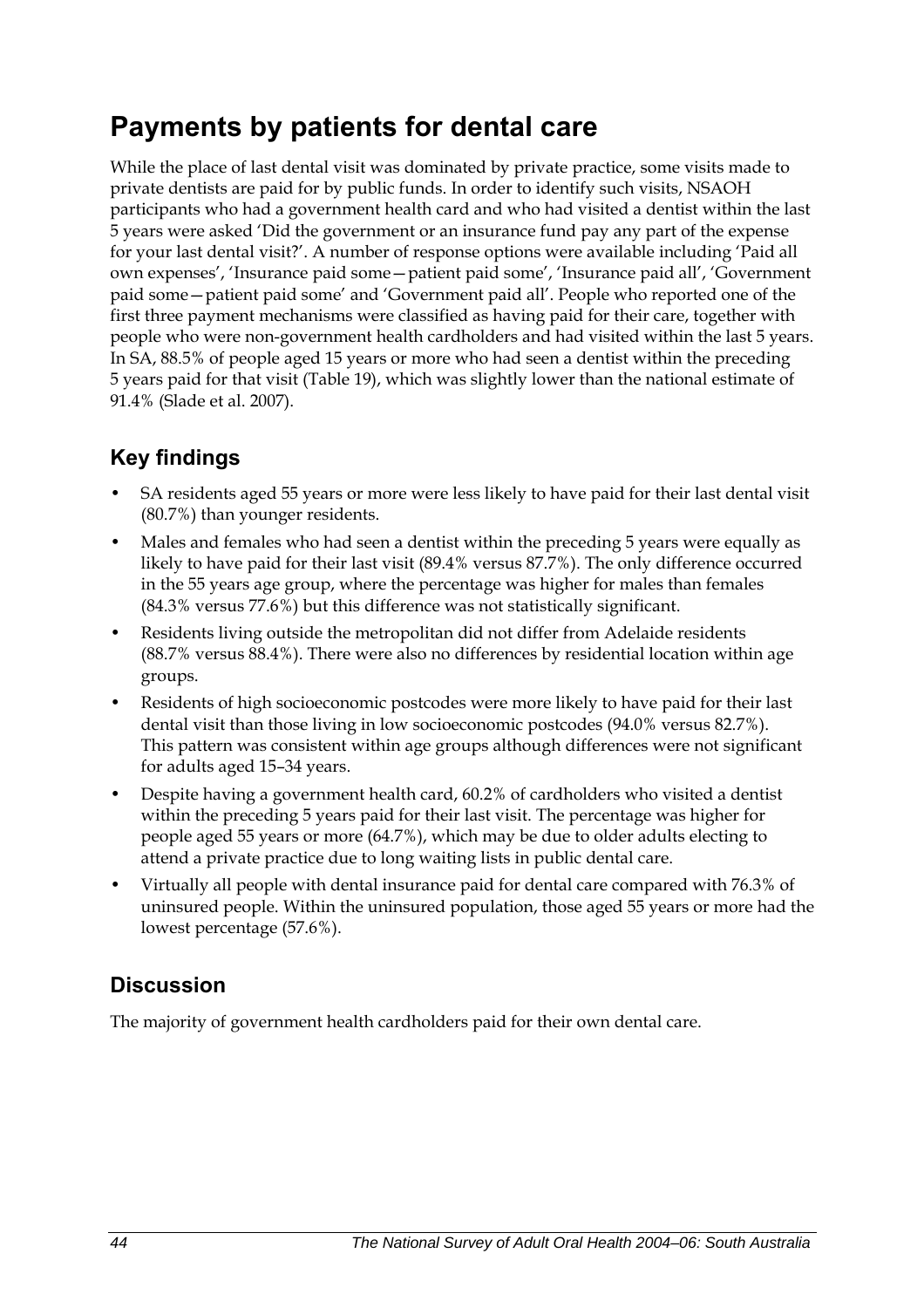|                                                  |                    |               | Age (years)   | Population: people who visited dentist within last 5 years |               |
|--------------------------------------------------|--------------------|---------------|---------------|------------------------------------------------------------|---------------|
|                                                  |                    | All ages      | $15 - 34$     | $35 - 54$                                                  | $\geq 55$     |
| All people                                       | Per cent of people | 88.5          | 92.2          | 91.8                                                       | 80.7          |
|                                                  | 95% $Cl^{(a)}$     | 85.6-90.8     | 87.0-95.4     | 87.9-94.6                                                  | 76.4-84.3     |
| Sex                                              |                    |               |               |                                                            |               |
| Males                                            | % of people        | 89.4          | 91.5          | 91.5                                                       | 84.3          |
|                                                  | 95% CI             | $85.0 - 92.6$ | 84.5-95.5     | 84.0-95.7                                                  | 78.0-89.0     |
| Females                                          | % of people        | 87.7          | 92.8          | 92.2                                                       | 77.6          |
|                                                  | 95% CI             | 84.7-90.1     | 85.6-96.6     | 87.6-95.2                                                  | $71.5 - 82.7$ |
| <b>Residential location</b>                      |                    |               |               |                                                            |               |
| Capital city                                     | % of people        | 88.4          | 91.9          | 91.6                                                       | 81.0          |
|                                                  | 95% CI             | 84.6-91.4     | 85.5-95.6     | 86.8-94.8                                                  | $75.5 - 85.5$ |
| Other places                                     | % of people        | 88.7          | 93.0          | 92.5                                                       | 79.8          |
|                                                  | 95% CI             | 85.3-91.4     | 82.0-97.5     | 84.0-96.7                                                  | 73.4-84.9     |
| Postcode socioeconomic status                    |                    |               |               |                                                            |               |
| Lowest                                           | % of people        | 82.7          | 87.4          | 86.0                                                       | 73.6          |
|                                                  | 95% CI             | 77.7-86.9     | 74.3-94.3     | 78.2-91.3                                                  | $65.2 - 80.6$ |
| Middle                                           | % of people        | 87.9          | 91.4          | 92.8                                                       | 78.9          |
|                                                  | 95% CI             | $83.8 - 91.0$ | 84.0-95.6     | 85.8-96.5                                                  | $73.4 - 83.5$ |
| Highest                                          | % of people        | 94.0          | 96.6          | 96.7                                                       | 88.2          |
|                                                  | 95% CI             | $91.1 - 96.0$ | 87.2-99.2     | 93.5–98.4                                                  | $82.2 - 92.3$ |
| Government health card                           |                    |               |               |                                                            |               |
| Health care card or pensioner<br>concession card | % of people        | 60.2          | 49.2          | 56.8                                                       | 64.7          |
|                                                  | 95% CI             | $54.2 - 65.8$ | $34.5 - 64.1$ | 44.3-68.5                                                  | $58.1 - 70.8$ |
| Neither card                                     | % of people        | 100.0         | 100.0         | 100.0                                                      | 100.0         |
|                                                  | 95% CI             |               |               |                                                            |               |
| Place of last dental visit                       |                    |               |               |                                                            |               |
| Cardholder/Public                                | % of people        | 13.3          | 18.5          | 13.9                                                       | 10.2          |
|                                                  | 95% CI             | $7.4 - 22.7$  | $5.8 - 45.4$  | $3.1 - 45.2$                                               | $4.2 - 22.7$  |
| Cardholder/Non-public                            | % of people        | 87.6          | 89.2          | 84.8                                                       | 88.3          |
|                                                  | 95% CI             | $82.6 - 91.3$ | $61.8 - 97.7$ | $71.7 - 92.5$                                              | $83.0 - 92.1$ |
| Non-cardholder/Non-public                        | % of people        | 100.0         | 100.0         | 100.0                                                      | 100.0         |
|                                                  | 95% CI             |               |               |                                                            |               |
| <b>Dental insurance</b>                          |                    |               |               |                                                            |               |
| Insured                                          | % of people        | 97.8          | 97.9          | 99.5                                                       | 96.0          |
|                                                  | 95% CI             | 96.0-98.8     | $91.3 - 99.5$ | 97.8-99.9                                                  | $92.3 - 98.0$ |
| Uninsured                                        | % of people        | 76.3          | 85.3          | 82.2                                                       | 57.6          |
|                                                  | 95% CI             | $71.3 - 80.6$ | 76.1-91.4     | 73.6-88.4                                                  | 49.0-65.7     |

#### <span id="page-52-0"></span>**Table 19: Percentage of people who paid for their last dental visit**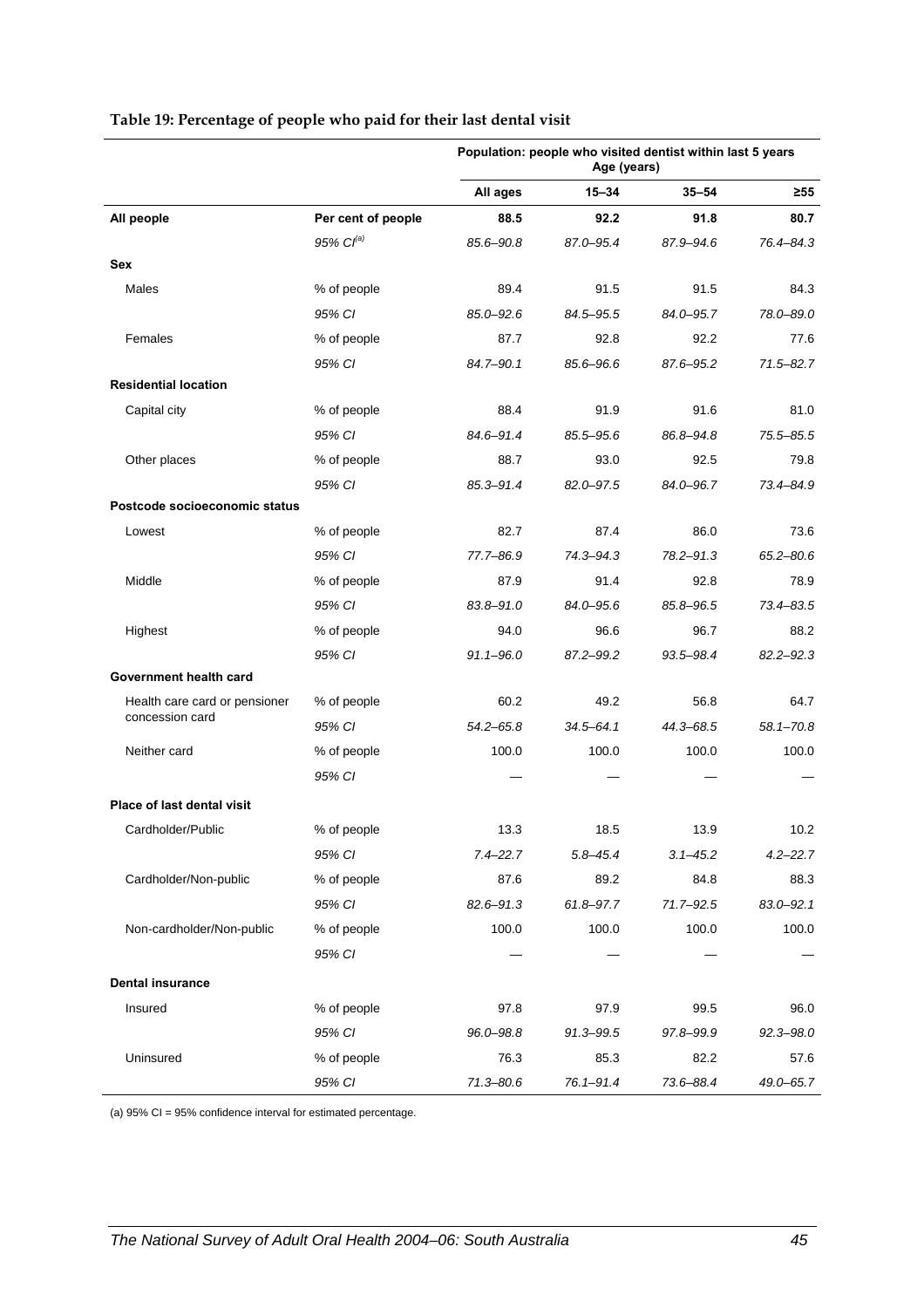## **Government-subsidised dental care in private sector**

In some states and territories, public sector dental programs provide care to people eligible for their services by referring them to private practitioner dentists. The cost of such care is then subsidised by the state or territory dental program. In SA, 2.4% of the adult population received state-subsidised dental care in the private sector ([Table 20](#page-54-0)). This statistic was not reported nationally.

- People aged 55 years or more tended to be more likely than younger people to receive state-subsidised dental care in private practice, although the difference was not statistically significant when all people were considered.
- In contrast, the age-related pattern was reversed within the group of people who had a government health card, among whom 8.4% received state-subsidised dental care in private practice. Again, this age-related pattern was not statistically significant.
- The percentage was higher for people living in postcodes with the middle socioeconomic status than in postcodes with the highest socioeconomic status.
- Dental insurance status was associated with a significantly lower likelihood of state-subsidised dental care in private practice.

## **Discussion**

Variation in this statistic according to postcode socioeconomic status and dental insurance status reflected similar variation in the distribution of people who were eligible for state dental services. Age trends conflicted according to whether the data were for the entire SA population or the subgroup of the population that had a government health card.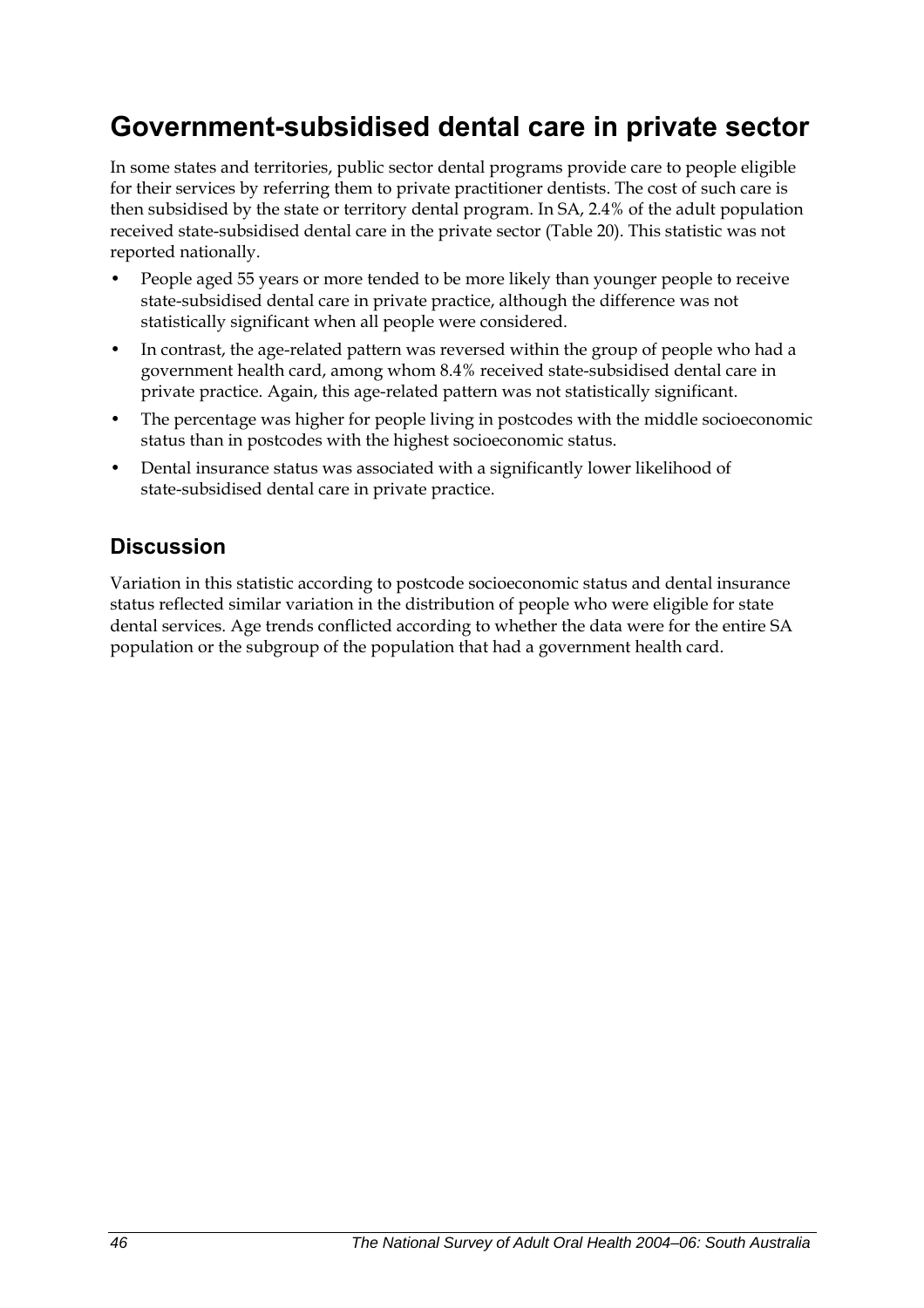|                               |                    |              | Age (years)  | Population: people who visited dentist within last 5 years |              |
|-------------------------------|--------------------|--------------|--------------|------------------------------------------------------------|--------------|
|                               |                    | All ages     | $15 - 34$    | $35 - 54$                                                  | $\geq 55$    |
| All people                    | Per cent of people | 2.4          | 1.9          | 1.5                                                        | 4.1          |
|                               | 95% $Cl^{(a)}$     | $1.7 - 3.6$  | $0.7 - 5.1$  | $0.6 - 3.6$                                                | $2.8 - 5.8$  |
| <b>Sex</b>                    |                    |              |              |                                                            |              |
| Males                         | % of people        | 1.8          | 1.0          | 0.6                                                        | 4.1          |
|                               | 95% CI             | $0.9 - 3.3$  | $0.1 - 6.9$  | $0.1 - 2.4$                                                | $2.2 - 7.4$  |
| Females                       | % of people        | 3.1          | 2.9          | 2.4                                                        | 4.0          |
|                               | 95% CI             | $1.9 - 4.9$  | $0.9 - 8.8$  | $0.9 - 6.3$                                                | $2.5 - 6.4$  |
| <b>Residential location</b>   |                    |              |              |                                                            |              |
| Capital city                  | % of people        | 2.2          | 2.2          | 1.5                                                        | 3.0          |
|                               | 95% CI             | $1.3 - 3.6$  | $0.7 - 6.6$  | $0.5 - 4.6$                                                | $1.8 - 4.9$  |
| Other places                  | % of people        | 3.2          | 1.3          | 1.6                                                        | 7.1          |
|                               | 95% CI             | $1.9 - 5.3$  | $0.2 - 8.2$  | $0.5 - 4.5$                                                | $4.2 - 11.7$ |
| Postcode socioeconomic status |                    |              |              |                                                            |              |
| Lowest                        | % of people        | 2.8          | 3.6          | 0.4                                                        | 5.1          |
|                               | 95% CI             | $1.5 - 4.9$  | $0.9 - 12.5$ | $0.0 - 2.6$                                                | $2.8 - 9.1$  |
| Middle                        | % of people        | 3.9          | 2.8          | 4.4                                                        | 4.5          |
|                               | 95% CI             | $2.3 - 6.6$  | $0.7 - 10.3$ | $2.0 - 9.5$                                                | $2.4 - 8.0$  |
| Highest                       | % of people        | 0.9          | 0.0          | 0.0                                                        | 2.8          |
|                               | 95% CI             | $0.4 - 2.0$  |              |                                                            | $1.3 - 6.0$  |
| Government health card        |                    |              |              |                                                            |              |
| Health care card or pensioner | % of people        | 8.4          | 12.4         | 8.1                                                        | 7.4          |
| concession card               | 95% CI             | $5.8 - 12.0$ | $5.1 - 27.3$ | $3.5 - 17.5$                                               | $5.0 - 10.8$ |
| Neither card                  | % of people        | 0.0          | 0.0          | 0.0                                                        | 0.0          |
|                               | 95% CI             |              |              |                                                            |              |
| <b>Dental insurance</b>       |                    |              |              |                                                            |              |
| Insured                       | % of people        | 0.4          | 0.7          | 0.0                                                        | 0.7          |
|                               | 95% CI             | $0.1 - 1.3$  | $0.1 - 4.6$  |                                                            | $0.2 - 2.2$  |
| Uninsured                     | % of people        | 5.1          | 3.5          | 3.4                                                        | 9.1          |
|                               | 95% CI             | $3.4 - 7.4$  | $1.2 - 10.1$ | $1.4 - 8.1$                                                | $6.1 - 13.3$ |

#### <span id="page-54-0"></span>**Table 20: Percentage of people who received government-subsidised dental care in private sector**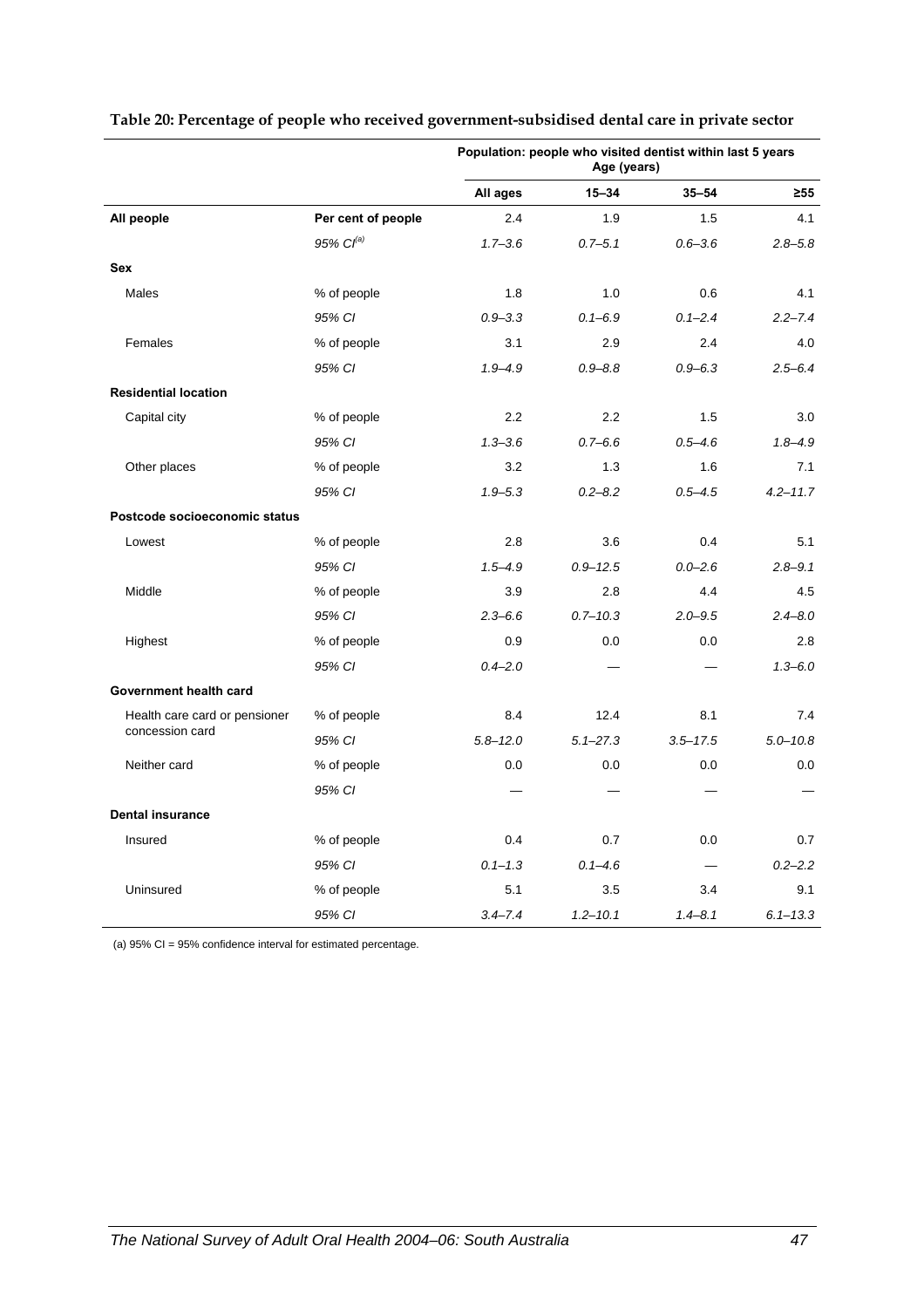## **People's usual pattern of dental visits**

While time since last visiting a dentist provides a snapshot of dental visiting behaviour, people's usual dental attendance patterns reflects longer term behaviours and intentions. In NSAOH, people who were dentate were asked 'How often on average do you seek care from a dental professional?', and four categories of response were offered. In SA, 51.9% of people aged 15 years or more usually visit a dentist at least once a year ([Table 21](#page-56-0)), which is slightly lower than the national estimate of 53.1% (Slade et al. 2007).

## **Key findings**

- Among age groups, the percentage was highest for people aged 55 years or more (61.9%), significantly higher than for adults aged 35–54 years (44.9%).
- Females were more likely than males to usually visit a dentist one or more times a year (59.0% versus 44.8%). This pattern was consistent within each age group, with large differences observed in the 15–34 years and 35–54 years age groups.
- Residents living outside the metropolitan area recorded almost the same percentage as Adelaide residents (49.8% versus 52.6%). Within age groups, the largest difference occurred in adults aged 15–34 years, with 55.1% of Adelaide residents frequently visiting compared with 41.1% living in the rest of SA.
- Socioeconomic area had little impact, with those living in low socioeconomic postcodes almost as likely to usually visit one or more times a year as people living in high socioeconomic postcodes (50.7% versus 56.6%). Within age groups, visiting behaviour was inconsistent, with no real pattern emerging by socioeconomic area.
- The percentage for government health cardholders was slightly lower than for non-cardholders (46.8% versus 53.8%). However, for the 55 years or more age group, cardholders were much less likely to visit annually than non-cardholders (52.6% versus 71.3%).
- Among government health cardholders, adults who last visited a private practice were twice as likely to usually visit one or more times a year than those who visited a public practice (59.2% versus 28.5%). Within age groups, larger differences were observed for adults aged 55 years or more, where cardholders who last visited a private practice recorded a three-fold greater percentage compared with cardholders who attended a public practice (66.3% versus 23.3%).
- Insured people were far more likely to usually visit a dentist one or more times a year than uninsured people (62.8% versus 38.3%). Large differences by insurance status were evident in all age groups.

### **Discussion**

Just over half of SA residents aged 15 years or more usually visit the dentist at least once a year. Being female, last visiting a private practice and having dental insurance were all associated with regular visiting. Those who had a government health card, were aged 35 years or more and had visited a public practice at their last dental visit were the least likely population group to visit the dentist frequently (23%).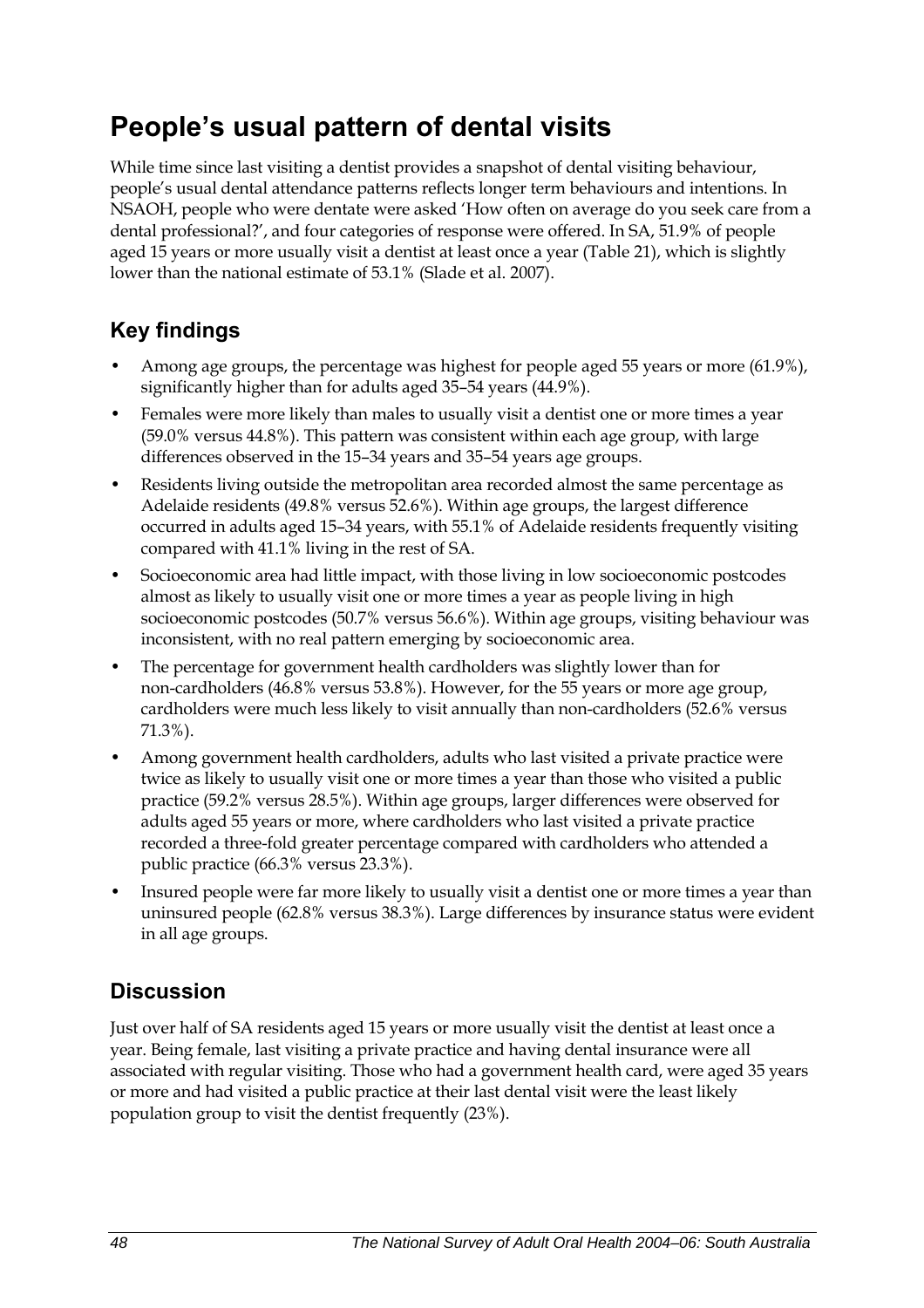|                                   |                    |               | Population: dentate people<br>Age (years) |               |               |
|-----------------------------------|--------------------|---------------|-------------------------------------------|---------------|---------------|
|                                   |                    | All ages      | $15 - 34$                                 | $35 - 54$     | $\geq 55$     |
| All people                        | Per cent of people | 51.9          | 51.8                                      | 44.9          | 61.9          |
|                                   | $95\%$ $Cl^{(a)}$  | 48.5-55.3     | 46.7-56.9                                 | 40.6-49.3     | 54.9-68.4     |
| Sex                               |                    |               |                                           |               |               |
| Males                             | % of people        | 44.8          | 43.7                                      | 35.7          | 59.5          |
|                                   | 95% CI             | $39.2 - 50.7$ | $35.6 - 52.3$                             | 29.0-43.0     | $48.2 - 69.8$ |
| Females                           | % of people        | 59.0          | 60.4                                      | 54.0          | 64.2          |
|                                   | 95% CI             | $54.9 - 62.9$ | $52.3 - 67.9$                             | 47.0-60.8     | $56.6 - 71.1$ |
| <b>Residential location</b>       |                    |               |                                           |               |               |
| Capital city                      | % of people        | 52.6          | 55.1                                      | 43.7          | 61.6          |
|                                   | 95% CI             | 48.4-56.7     | 48.9-61.2                                 | 38.6-48.9     | $52.7 - 69.8$ |
| Other places                      | % of people        | 49.8          | 41.1                                      | 48.4          | 62.7          |
|                                   | 95% CI             | 44.5-55.2     | $32.1 - 50.8$                             | 40.9-56.0     | 53.6-70.9     |
| Postcode socioeconomic status     |                    |               |                                           |               |               |
| Lowest                            | % of people        | 50.7          | 50.9                                      | 45.6          | 59.0          |
|                                   | 95% CI             | 45.0-56.4     | $42.0 - 59.8$                             | $37.2 - 54.2$ | 46.9-70.1     |
| Middle                            | % of people        | 47.8          | 47.6                                      | 44.2          | 53.0          |
|                                   | 95% CI             | $42.2 - 53.4$ | $38.0 - 57.4$                             | 37.8-50.7     | $43.4 - 62.4$ |
| Highest                           | % of people        | 56.6          | 55.9                                      | 45.0          | 72.2          |
|                                   | 95% CI             | $51.8 - 61.3$ | $47.7 - 63.8$                             | 37.8-52.5     | $61.0 - 81.2$ |
| Government health card            |                    |               |                                           |               |               |
| Health care card or pensioner     | % of people        | 46.8          | 41.1                                      | 40.5          | 52.6          |
| concession card                   | 95% CI             | $40.5 - 53.1$ | $26.2 - 57.8$                             | 29.6-52.4     | 43.4-61.6     |
| Neither card                      | % of people        | 53.8          | 54.1                                      | 46.0          | 71.3          |
|                                   | 95% CI             | $50.6 - 57.0$ | 48.5-59.5                                 | 41.4-50.7     | 62.6-78.7     |
| <b>Place of last dental visit</b> |                    |               |                                           |               |               |
| Cardholder/Public                 | % of people        | 28.5          | 37.3                                      | 23.8          | 23.3          |
|                                   | 95% CI             | 19.8-39.1     | $19.0 - 60.1$                             | $12.1 - 41.4$ | 14.4 - 35.5   |
| Cardholder/Non-public             | % of people        | 59.2          | 47.9                                      | 50.2          | 66.3          |
|                                   | 95% CI             | $52.0 - 66.1$ | $26.6 - 70.1$                             | $34.8 - 65.6$ | $54.5 - 76.3$ |
| Non-cardholder/Non-public         | % of people        | 53.8          | 54.1                                      | 46.0          | 71.3          |
|                                   | 95% CI             | $50.6 - 57.0$ | 48.5-59.5                                 | $41.4 - 50.7$ | 62.6-78.7     |
| <b>Dental insurance</b>           |                    |               |                                           |               |               |
| Insured                           | % of people        | 62.8          | 59.8                                      | 54.4          | 76.3          |
|                                   | 95% CI             | 59.0-66.5     | $52.1 - 67.1$                             | 48.5-60.2     | 69.0-82.4     |
| Uninsured                         | % of people        | 38.3          | 42.6                                      | 34.1          | 38.0          |
|                                   | 95% CI             | $32.7 - 44.2$ | $33.7 - 52.0$                             | $26.9 - 42.1$ | 27.7-49.4     |

#### <span id="page-56-0"></span>**Table 21: Percentage of people who usually visit a dental professional at least once a year**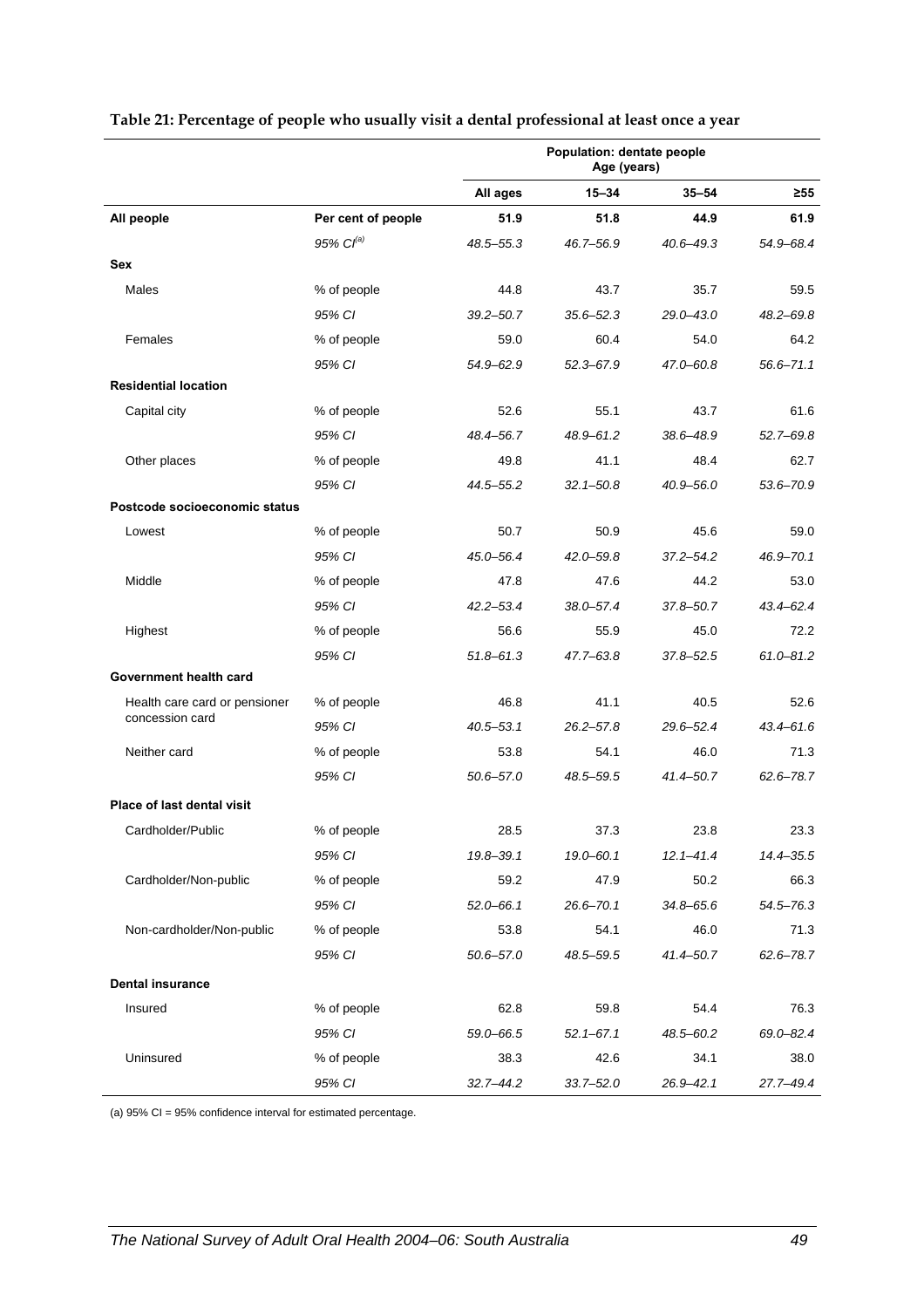## **Usual attendance at the same dentist**

In NSAOH, usual source of care was assessed in the interview by asking people 'Is there a dentist you usually go to for dental care?'. People who answered 'yes, have a usual source of care' were classified as having a dentist they usually attend. In SA, 78.6% of the dentate population aged 15 years or more who visited a dentist within the last 5 years reported having a dentist they usually attend [\(Table 22\)](#page-58-0), which was comparable to the national estimate of 78.6% (Slade et al. 2007).

## **Key findings**

- Across age groups, the percentage who replied 'yes' to having a dentist they usually attend was lower for 15–34-year-olds (73.5%) compared with those aged 35–54 years (79.4%) and 55 years or more (84.0%). However, differences between age groups were not statistically significant.
- A greater percentage of females than males reported having a dentist they usually attend (82.8% versus 74.2%). This difference was mainly attributable to those aged 35–54 years (86.3% versus 72.2%).
- For people of all ages, there was less variation among groups classified by residential location. Percentages were higher for residents living in Adelaide compared with those in regional areas (80.2% versus 74.1%).
- People living in postcodes with low socioeconomic status were less likely to report a usual source of care compared with those in postcodes with high socioeconomic status (69.5% versus 83.0%). The largest difference occurred among those aged 55 years or more (71.9% versus 91.0%).
- The percentage was significantly lower for adults who had a government health card than for those who did not (69.7% versus 81.8%). This difference was mainly attributable to those aged 35–54 years, with 64.5% of cardholders reporting a usual source of care compared with 82.8% of non-cardholders.
- Within the population of government health cardholders, people whose last dental visit was to the public sector had a lower percentage than those who attended elsewhere (45.5% versus 86.0%). The largest differences occurred in the 35–54 years (29.9% versus 86.9%) and 55 years or more (52.4% versus 91.0%) age groups.
- The percentage was significantly higher among adults with dental insurance than for those without insurance (88.5% versus 65.4%). This pattern was consistent across all age groups.

## **Discussion**

In summary, 78.6% of SA adults reported that they usually visit the same dentist. This type of visiting was more frequent among the older age groups and those who were insured.

Choice of an individual dentist is not possible within most public dental clinics.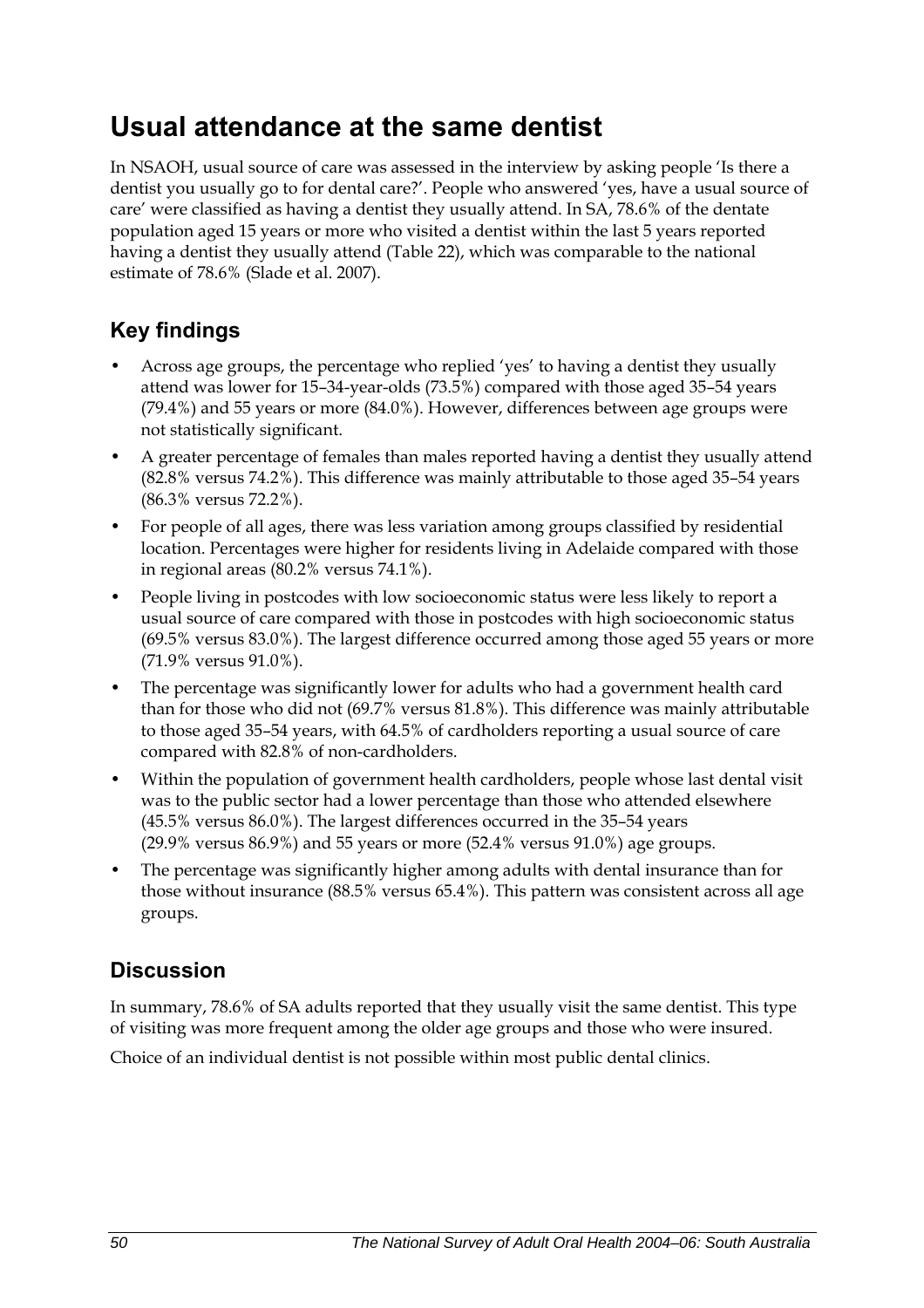| $15 - 34$<br>$35 - 54$<br>All ages<br>≥55<br>All people<br>Per cent of people<br>78.6<br>73.5<br>79.4<br>84.0<br>$95\%$ $Cl^{(a)}$<br>74.9-81.9<br>$67.1 - 79.0$<br>$75.2 - 83.0$<br>78.1-88.6<br>Sex<br>Males<br>% of people<br>74.2<br>69.4<br>72.2<br>83.2<br>95% CI<br>67.8-79.7<br>$58.2 - 78.7$<br>64.3-78.9<br>73.0-90.0<br>82.8<br>Females<br>% of people<br>77.4<br>86.3<br>84.8<br>$79.1 - 89.1$<br>95% CI<br>$79.1 - 86.0$<br>69.6-83.7<br>80.2-90.7<br><b>Residential location</b><br>Capital city<br>% of people<br>80.2<br>76.1<br>80.0<br>85.6<br>95% CI<br>75.8-83.9<br>$67.9 - 82.8$<br>$75.3 - 84.0$<br>79.9-89.9<br>Other places<br>% of people<br>74.1<br>65.7<br>79.4<br>77.6<br>95% CI<br>66.6-80.3<br>$57.1 - 73.4$<br>68.3-84.8<br>$62.6 - 89.8$<br>Postcode socioeconomic status<br>% of people<br>69.5<br>65.4<br>71.5<br>71.9<br>Lowest<br>95% CI<br>66.1-76.4<br>$60.0 - 81.3$<br>$63.7 - 74.7$<br>54.5-74.9<br>82.4<br>86.1<br>Middle<br>% of people<br>76.4<br>84.7<br>$78.1 - 91.4$<br>95% CI<br>77.6-86.3<br>$63.3 - 85.8$<br>77.4-89.9<br>Highest<br>83.0<br>82.0<br>91.0<br>% of people<br>77.7<br>95% CI<br>$77.2 - 87.5$<br>66.9-85.7<br>74.7-87.5<br>84.9-94.8<br>Government health card<br>% of people<br>69.7<br>55.8<br>64.5<br>78.4<br>Health care card or pensioner<br>concession card<br>95% CI<br>60.4-77.6<br>$37.6 - 72.5$<br>70.6-84.5<br>49.8-76.9<br>81.8<br>89.4<br>Neither card<br>% of people<br>77.1<br>82.8<br>79.2-95.0<br>95% CI<br>78.3-84.8<br>$70.2 - 82.7$<br>78.5-86.4 |
|-------------------------------------------------------------------------------------------------------------------------------------------------------------------------------------------------------------------------------------------------------------------------------------------------------------------------------------------------------------------------------------------------------------------------------------------------------------------------------------------------------------------------------------------------------------------------------------------------------------------------------------------------------------------------------------------------------------------------------------------------------------------------------------------------------------------------------------------------------------------------------------------------------------------------------------------------------------------------------------------------------------------------------------------------------------------------------------------------------------------------------------------------------------------------------------------------------------------------------------------------------------------------------------------------------------------------------------------------------------------------------------------------------------------------------------------------------------------------------------------------------------------------------------|
|                                                                                                                                                                                                                                                                                                                                                                                                                                                                                                                                                                                                                                                                                                                                                                                                                                                                                                                                                                                                                                                                                                                                                                                                                                                                                                                                                                                                                                                                                                                                     |
|                                                                                                                                                                                                                                                                                                                                                                                                                                                                                                                                                                                                                                                                                                                                                                                                                                                                                                                                                                                                                                                                                                                                                                                                                                                                                                                                                                                                                                                                                                                                     |
|                                                                                                                                                                                                                                                                                                                                                                                                                                                                                                                                                                                                                                                                                                                                                                                                                                                                                                                                                                                                                                                                                                                                                                                                                                                                                                                                                                                                                                                                                                                                     |
|                                                                                                                                                                                                                                                                                                                                                                                                                                                                                                                                                                                                                                                                                                                                                                                                                                                                                                                                                                                                                                                                                                                                                                                                                                                                                                                                                                                                                                                                                                                                     |
|                                                                                                                                                                                                                                                                                                                                                                                                                                                                                                                                                                                                                                                                                                                                                                                                                                                                                                                                                                                                                                                                                                                                                                                                                                                                                                                                                                                                                                                                                                                                     |
|                                                                                                                                                                                                                                                                                                                                                                                                                                                                                                                                                                                                                                                                                                                                                                                                                                                                                                                                                                                                                                                                                                                                                                                                                                                                                                                                                                                                                                                                                                                                     |
|                                                                                                                                                                                                                                                                                                                                                                                                                                                                                                                                                                                                                                                                                                                                                                                                                                                                                                                                                                                                                                                                                                                                                                                                                                                                                                                                                                                                                                                                                                                                     |
|                                                                                                                                                                                                                                                                                                                                                                                                                                                                                                                                                                                                                                                                                                                                                                                                                                                                                                                                                                                                                                                                                                                                                                                                                                                                                                                                                                                                                                                                                                                                     |
|                                                                                                                                                                                                                                                                                                                                                                                                                                                                                                                                                                                                                                                                                                                                                                                                                                                                                                                                                                                                                                                                                                                                                                                                                                                                                                                                                                                                                                                                                                                                     |
|                                                                                                                                                                                                                                                                                                                                                                                                                                                                                                                                                                                                                                                                                                                                                                                                                                                                                                                                                                                                                                                                                                                                                                                                                                                                                                                                                                                                                                                                                                                                     |
|                                                                                                                                                                                                                                                                                                                                                                                                                                                                                                                                                                                                                                                                                                                                                                                                                                                                                                                                                                                                                                                                                                                                                                                                                                                                                                                                                                                                                                                                                                                                     |
|                                                                                                                                                                                                                                                                                                                                                                                                                                                                                                                                                                                                                                                                                                                                                                                                                                                                                                                                                                                                                                                                                                                                                                                                                                                                                                                                                                                                                                                                                                                                     |
|                                                                                                                                                                                                                                                                                                                                                                                                                                                                                                                                                                                                                                                                                                                                                                                                                                                                                                                                                                                                                                                                                                                                                                                                                                                                                                                                                                                                                                                                                                                                     |
|                                                                                                                                                                                                                                                                                                                                                                                                                                                                                                                                                                                                                                                                                                                                                                                                                                                                                                                                                                                                                                                                                                                                                                                                                                                                                                                                                                                                                                                                                                                                     |
|                                                                                                                                                                                                                                                                                                                                                                                                                                                                                                                                                                                                                                                                                                                                                                                                                                                                                                                                                                                                                                                                                                                                                                                                                                                                                                                                                                                                                                                                                                                                     |
|                                                                                                                                                                                                                                                                                                                                                                                                                                                                                                                                                                                                                                                                                                                                                                                                                                                                                                                                                                                                                                                                                                                                                                                                                                                                                                                                                                                                                                                                                                                                     |
|                                                                                                                                                                                                                                                                                                                                                                                                                                                                                                                                                                                                                                                                                                                                                                                                                                                                                                                                                                                                                                                                                                                                                                                                                                                                                                                                                                                                                                                                                                                                     |
|                                                                                                                                                                                                                                                                                                                                                                                                                                                                                                                                                                                                                                                                                                                                                                                                                                                                                                                                                                                                                                                                                                                                                                                                                                                                                                                                                                                                                                                                                                                                     |
|                                                                                                                                                                                                                                                                                                                                                                                                                                                                                                                                                                                                                                                                                                                                                                                                                                                                                                                                                                                                                                                                                                                                                                                                                                                                                                                                                                                                                                                                                                                                     |
|                                                                                                                                                                                                                                                                                                                                                                                                                                                                                                                                                                                                                                                                                                                                                                                                                                                                                                                                                                                                                                                                                                                                                                                                                                                                                                                                                                                                                                                                                                                                     |
|                                                                                                                                                                                                                                                                                                                                                                                                                                                                                                                                                                                                                                                                                                                                                                                                                                                                                                                                                                                                                                                                                                                                                                                                                                                                                                                                                                                                                                                                                                                                     |
|                                                                                                                                                                                                                                                                                                                                                                                                                                                                                                                                                                                                                                                                                                                                                                                                                                                                                                                                                                                                                                                                                                                                                                                                                                                                                                                                                                                                                                                                                                                                     |
|                                                                                                                                                                                                                                                                                                                                                                                                                                                                                                                                                                                                                                                                                                                                                                                                                                                                                                                                                                                                                                                                                                                                                                                                                                                                                                                                                                                                                                                                                                                                     |
|                                                                                                                                                                                                                                                                                                                                                                                                                                                                                                                                                                                                                                                                                                                                                                                                                                                                                                                                                                                                                                                                                                                                                                                                                                                                                                                                                                                                                                                                                                                                     |
|                                                                                                                                                                                                                                                                                                                                                                                                                                                                                                                                                                                                                                                                                                                                                                                                                                                                                                                                                                                                                                                                                                                                                                                                                                                                                                                                                                                                                                                                                                                                     |
| Place of last dental visit                                                                                                                                                                                                                                                                                                                                                                                                                                                                                                                                                                                                                                                                                                                                                                                                                                                                                                                                                                                                                                                                                                                                                                                                                                                                                                                                                                                                                                                                                                          |
| Cardholder/Public<br>% of people<br>45.5<br>49.7<br>29.9<br>52.4                                                                                                                                                                                                                                                                                                                                                                                                                                                                                                                                                                                                                                                                                                                                                                                                                                                                                                                                                                                                                                                                                                                                                                                                                                                                                                                                                                                                                                                                    |
| 95% CI<br>$28.0 - 71.5$<br>$36.7 - 67.6$<br>$33.7 - 57.8$<br>$16.9 - 47.1$                                                                                                                                                                                                                                                                                                                                                                                                                                                                                                                                                                                                                                                                                                                                                                                                                                                                                                                                                                                                                                                                                                                                                                                                                                                                                                                                                                                                                                                          |
| Cardholder/Non-public<br>86.0<br>% of people<br>64.5<br>86.9<br>91.0                                                                                                                                                                                                                                                                                                                                                                                                                                                                                                                                                                                                                                                                                                                                                                                                                                                                                                                                                                                                                                                                                                                                                                                                                                                                                                                                                                                                                                                                |
| 95% CI<br>72.5-94.4<br>84.4-95.0<br>80.0-90.4<br>$46.1 - 79.4$                                                                                                                                                                                                                                                                                                                                                                                                                                                                                                                                                                                                                                                                                                                                                                                                                                                                                                                                                                                                                                                                                                                                                                                                                                                                                                                                                                                                                                                                      |
| 81.8<br>77.1<br>Non-cardholder/Non-public<br>% of people<br>82.8<br>89.4                                                                                                                                                                                                                                                                                                                                                                                                                                                                                                                                                                                                                                                                                                                                                                                                                                                                                                                                                                                                                                                                                                                                                                                                                                                                                                                                                                                                                                                            |
| $70.2 - 82.7$<br>78.5-86.4<br>79.2-95.0<br>95% CI<br>78.3-84.8                                                                                                                                                                                                                                                                                                                                                                                                                                                                                                                                                                                                                                                                                                                                                                                                                                                                                                                                                                                                                                                                                                                                                                                                                                                                                                                                                                                                                                                                      |
| <b>Dental insurance</b>                                                                                                                                                                                                                                                                                                                                                                                                                                                                                                                                                                                                                                                                                                                                                                                                                                                                                                                                                                                                                                                                                                                                                                                                                                                                                                                                                                                                                                                                                                             |
| 88.5<br>83.3<br>90.4<br>Insured<br>% of people<br>91.0                                                                                                                                                                                                                                                                                                                                                                                                                                                                                                                                                                                                                                                                                                                                                                                                                                                                                                                                                                                                                                                                                                                                                                                                                                                                                                                                                                                                                                                                              |
| 83.2-95.4<br>95% CI<br>$84.1 - 91.7$<br>73.5-90.0<br>86.8-93.2                                                                                                                                                                                                                                                                                                                                                                                                                                                                                                                                                                                                                                                                                                                                                                                                                                                                                                                                                                                                                                                                                                                                                                                                                                                                                                                                                                                                                                                                      |
| Uninsured<br>65.4<br>% of people<br>63.0<br>64.8<br>70.7                                                                                                                                                                                                                                                                                                                                                                                                                                                                                                                                                                                                                                                                                                                                                                                                                                                                                                                                                                                                                                                                                                                                                                                                                                                                                                                                                                                                                                                                            |
| 95% CI<br>60.7-79.0<br>59.7-70.8<br>$53.4 - 71.8$<br>$57.9 - 71.1$                                                                                                                                                                                                                                                                                                                                                                                                                                                                                                                                                                                                                                                                                                                                                                                                                                                                                                                                                                                                                                                                                                                                                                                                                                                                                                                                                                                                                                                                  |

#### <span id="page-58-0"></span>**Table 22: Percentage of people who have a dentist they usually attend**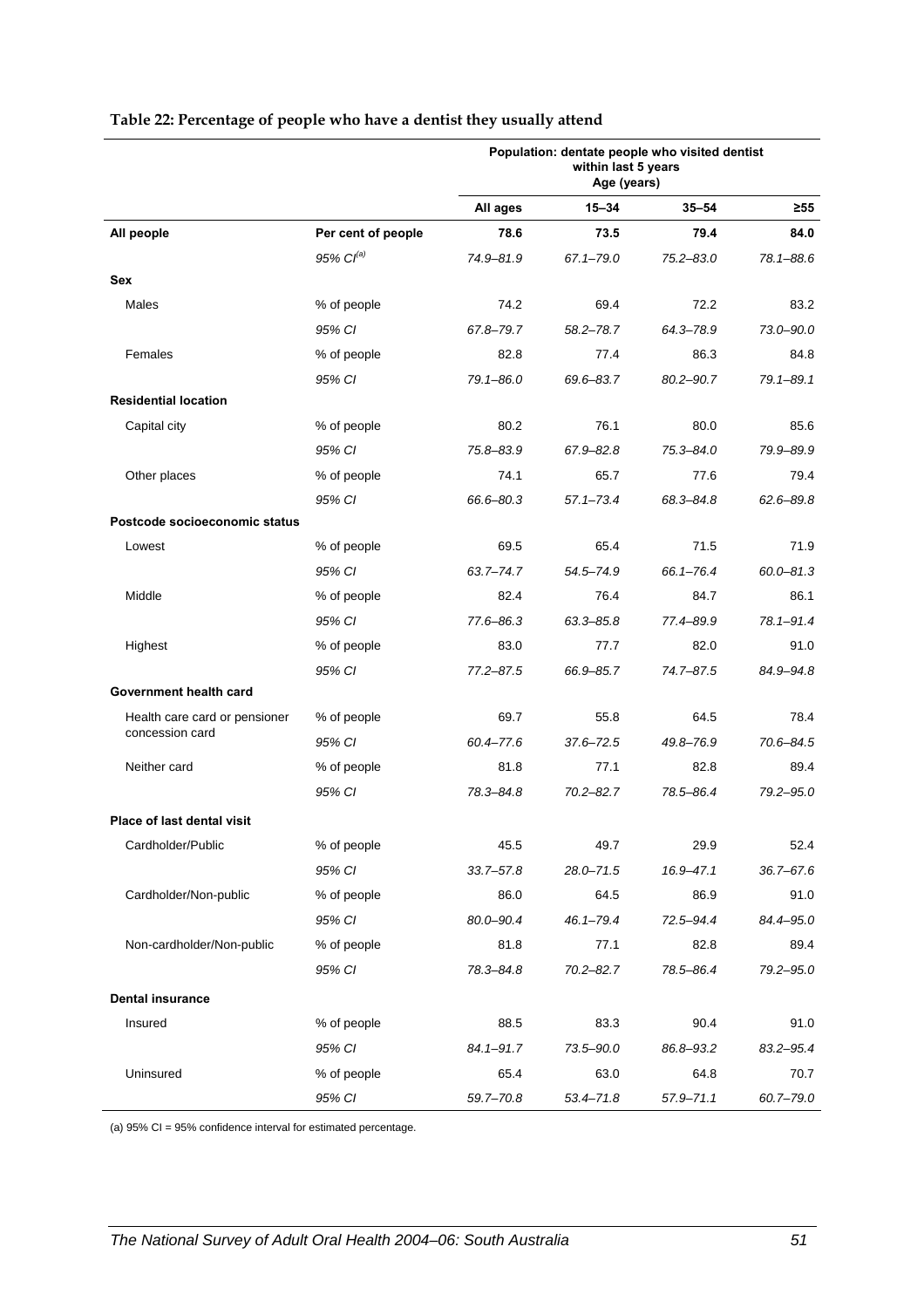## **Usual dental attendance for a check-up**

In NSAOH, dentate people were asked 'Is your usual reason for visiting a dental professional for check-ups or when you have a dental problem?'. In SA, 55.4% of the adult dentate population reported usually visiting a dentist for a check-up ([Table 23](#page-60-0)), which was slightly lower than the national estimate of 56.2% (Slade et al. 2007).

## **Key findings**

- A significantly higher percentage of adults aged 55 years or more reported usually visiting for a check-up compared with those aged 35–54 years (60.6% versus 47.7%).
- For all ages combined and across age groups, there were no significant differences among groups classified by sex or residential location.
- The percentage was significantly lower for those living in low socioeconomic postcodes (45.1%) than high socioeconomic postcodes (66.0%), with statistically significant differences observed in the 15–34 years (50.0% versus 71.6%) and 55 years or more (48.5% versus 75.6%) age groups. In the oldest age group, adults living in postcodes with middle socioeconomic status were significantly less likely to report usually visiting for a check-up compared with those in postcodes with high socioeconomic status (54.6% versus 75.6%).
- For all ages combined and among those aged 55 years or more, the percentage of adults reporting usually visiting for a check-up was significantly lower for those who had a government health card than for those who did not (46.6% versus 58.9% and 50.2% versus 72.2% respectively).
- Within the population of government health cardholders, there was a tendency for less frequent check-ups for people whose last dental visit was to the public sector than those who attended elsewhere (31.4% versus 57.5%). Statistically significant differences were observed among those aged 35–54 years (11.7% versus 51.5%) and 55 years or more (21.2% versus 64.6%). Note that for those aged 15–34 years, cardholders who last visited publicly were more likely to report usually visiting a dentist for a check-up than cardholders who last visited elsewhere (57.9% versus 39.9%). However, the 95% CI in this age group was large, so this difference was not statistically significant.
- The percentage was significantly higher among adults with dental insurance than for the uninsured (67.6% versus 40.4%). Statistically significant differences were observed in the 35–54 years (62.1% versus 31.1%) and 55 years or more (75.3% versus 37.3%) age groups.

### **Discussion**

In summary, just over half of the SA adult population usually visit the dentist for a check-up, with this percentage being higher for adults aged 55 years or more. Being a non-government health cardholder and having dental insurance showed the strongest association. Usually visiting for a check-up was also significantly associated with living in high socioeconomic postcodes.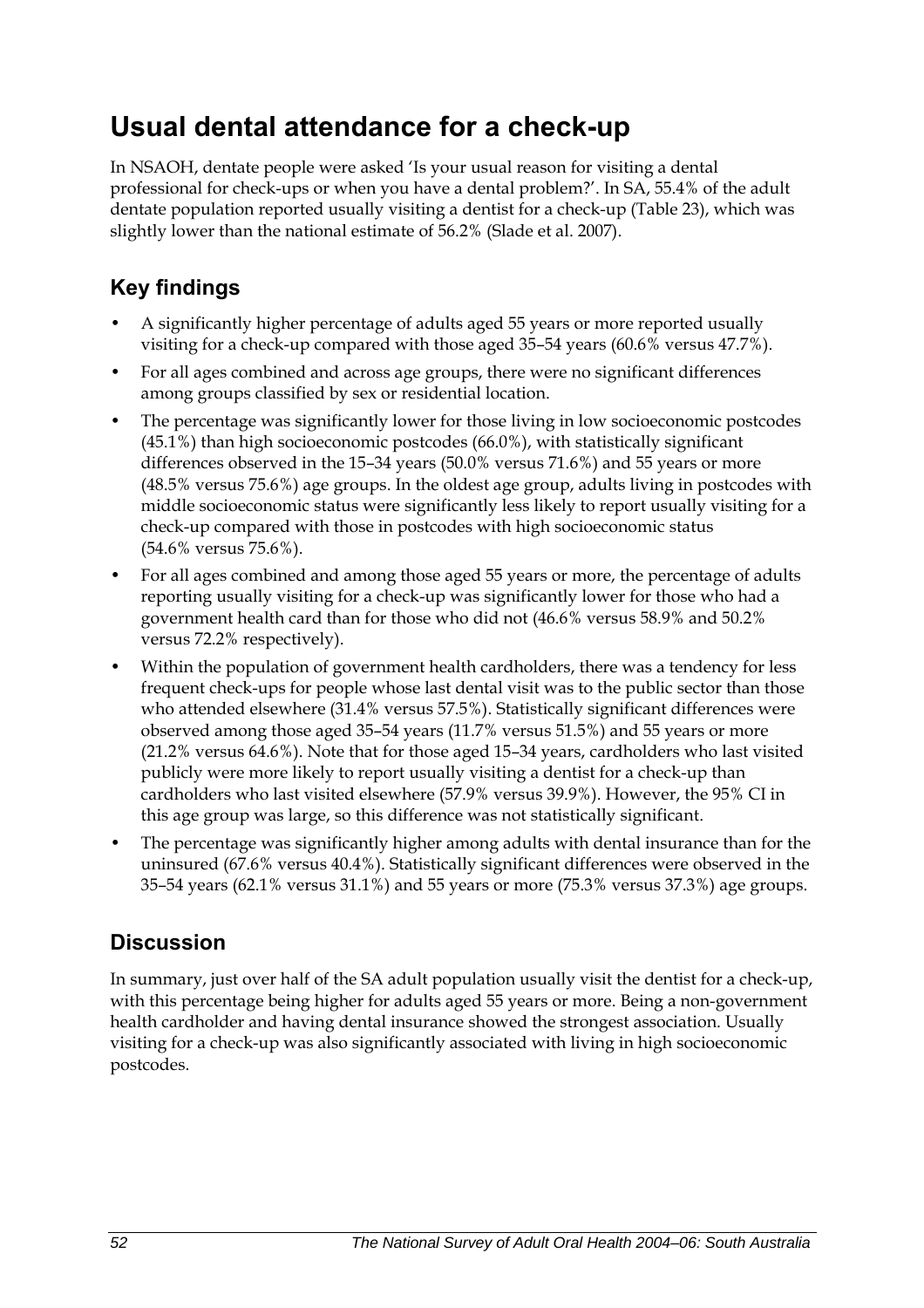|                                                  |                       | Population: dentate people<br>Age (years) |               |               |               |
|--------------------------------------------------|-----------------------|-------------------------------------------|---------------|---------------|---------------|
|                                                  |                       | All ages                                  | $15 - 34$     | $35 - 54$     | $\geq 55$     |
| All people                                       | Per cent of people    | 55.4                                      | 59.8          | 47.7          | 60.6          |
|                                                  | 95% Cl <sup>(a)</sup> | $51.1 - 59.7$                             | $53.0 - 66.2$ | $42.1 - 53.4$ | 54.3-66.7     |
| <b>Sex</b>                                       |                       |                                           |               |               |               |
| Males                                            | % of people           | 50.1                                      | 55.1          | 40.0          | 57.7          |
|                                                  | 95% CI                | 44.4-55.9                                 | $43.6 - 66.1$ | $32.2 - 48.3$ | 48.1-66.8     |
| Females                                          | % of people           | 60.8                                      | 64.7          | 55.3          | 63.5          |
|                                                  | 95% CI                | $55.3 - 66.1$                             | $56.0 - 72.6$ | 48.1-62.4     | $56.1 - 70.3$ |
| <b>Residential location</b>                      |                       |                                           |               |               |               |
| Capital city                                     | % of people           | 57.2                                      | 62.1          | 48.3          | 62.8          |
|                                                  | 95% CI                | $51.6 - 62.6$                             | $54.2 - 69.4$ | 41.4–55.3     | $54.9 - 70.1$ |
| Other places                                     | % of people           | 50.2                                      | 52.4          | 45.8          | 54.1          |
|                                                  | 95% CI                | 45.0-55.4                                 | $39.2 - 65.2$ | 37.0-54.8     | $45.2 - 62.7$ |
| Postcode socioeconomic status                    |                       |                                           |               |               |               |
| Lowest                                           | % of people           | 45.1                                      | 50.0          | 38.7          | 48.5          |
|                                                  | 95% CI                | $40.5 - 49.8$                             | $39.0 - 60.9$ | $31.2 - 46.8$ | 38.4-58.8     |
| Middle                                           | % of people           | 53.6                                      | 54.7          | 51.8          | 54.6          |
|                                                  | 95% CI                | 46.7-60.2                                 | $45.2 - 64.0$ | 42.5-61.0     | $45.9 - 63.0$ |
| Highest                                          | % of people           | 66.0                                      | 71.6          | 52.4          | 75.6          |
|                                                  | 95% CI                | $60.2 - 71.3$                             | $62.0 - 79.5$ | $42.5 - 62.1$ | 68.3-81.6     |
| Government health card                           |                       |                                           |               |               |               |
| Health care card or pensioner<br>concession card | % of people           | 46.6                                      | 51.5          | 35.9          | 50.2          |
|                                                  | 95% CI                | $40.3 - 53.1$                             | $40.7 - 62.1$ | 25.5-47.8     | $41.7 - 58.6$ |
| Neither card                                     | % of people           | 58.9                                      | 61.6          | 50.6          | 72.2          |
|                                                  | 95% CI                | $54.5 - 63.1$                             | $54.3 - 68.3$ | 44.6-56.6     | 63.5-79.4     |
| Place of last dental visit                       |                       |                                           |               |               |               |
| Cardholder/Public                                | % of people           | 31.4                                      | 57.9          | 11.7          | 21.2          |
|                                                  | 95% CI                | 24.0-39.8                                 | 46.0–69.0     | $5.0 - 25.2$  | $12.2 - 34.3$ |
| Cardholder/Non-public                            | % of people           | 57.5                                      | 39.9          | 51.5          | 64.6          |
|                                                  | 95% CI                | $48.3 - 66.3$                             | $21.5 - 61.8$ | $39.2 - 63.6$ | $53.2 - 74.5$ |
| Non-cardholder/Non-public                        | % of people           | 58.9                                      | 61.6          | 50.6          | 72.2          |
|                                                  | 95% CI                | $54.5 - 63.1$                             | $54.3 - 68.3$ | 44.6-56.6     | 63.5-79.4     |
| <b>Dental insurance</b>                          |                       |                                           |               |               |               |
| Insured                                          | % of people           | 67.6                                      | 66.7          | 62.1          | 75.3          |
|                                                  | 95% CI                | $63.5 - 71.4$                             | $57.1 - 75.1$ | 54.9-68.9     | $67.2 - 81.9$ |
| Uninsured                                        | % of people           | 40.4                                      | 51.5          | 31.1          | 37.3          |
|                                                  | 95% CI                | $35.3 - 45.6$                             | 42.8-60.2     | $24.2 - 39.0$ | 29.4-45.9     |

#### <span id="page-60-0"></span>**Table 23: Percentage of people who usually visit a dentist for a check-up**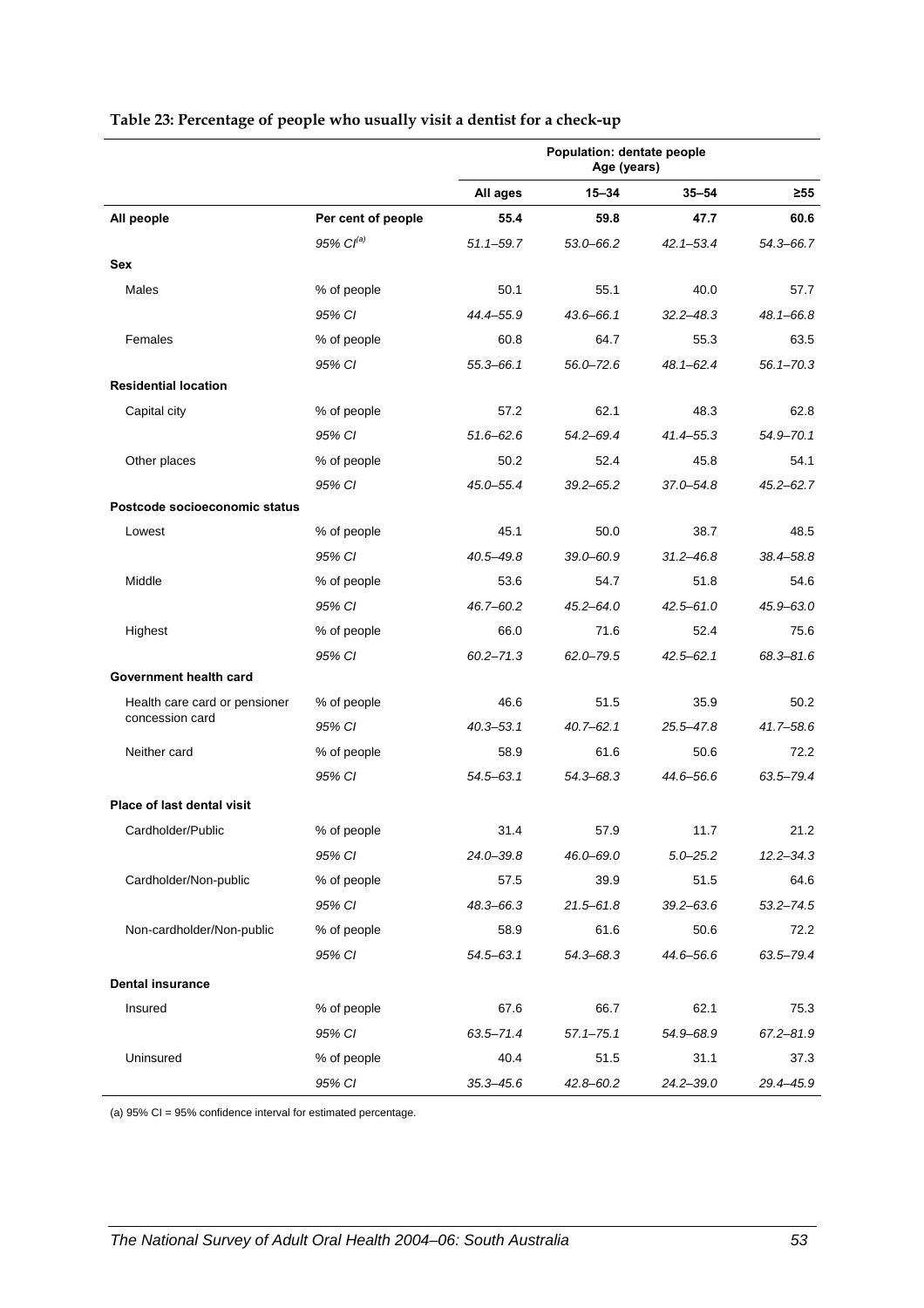## **Dental care avoided or delayed due to cost**

In NSAOH, cost as a barrier to receipt of dental care was assessed with the question 'During the last 12 months, have you avoided or delayed visiting a dental professional because of the cost?'. People who answered 'yes' were classified as having delayed or avoided dental care due to cost. In SA, they represented 28.0% of the population aged 15 years or more ([Table 24](#page-62-0)), which was slightly lower than the national estimate of 30.0% (Slade et al. 2007).

## **Key findings**

- There was some age variation in the percentage reporting cost as a barrier to receipt of dental care (30.2% of adults aged 15–34 years and 33.3% of those aged 35–54 years compared with 20.1% of those aged 55 years or more).
- The percentage was higher among females than males (28.5% versus 27.4%) but this difference was not statistically significant. For each age group, there was no statistically significant difference in the percentage of males compared with females.
- For those aged 35–54 years, the percentage was significantly higher for residents living in Adelaide compared with those living outside the capital city (39.0% versus 17.8%).
- People living in postcodes with low socioeconomic status were more likely to report having avoided or delayed care due to cost than those in postcodes with high socioeconomic status. However, because 95% CIs were large in these groups, the differences were not statistically significant.
- Adults who had a government health card were more likely to avoid or delay care than non-cardholders (34.7% versus 24.9%). This pattern was consistent across all age groups, with statistically significant differences between cardholders and non-cardholders observed in the 35–54 years (49.4% versus 29.3%) and 55 years or more (26.5% versus 11.7%) age groups.
- Within the population of cardholders, there was a tendency for the percentages to be greater among people whose last dental visit was to the public sector than for those who attended elsewhere (40.4% versus 31.1%). However, 95% CIs were large in these groups, with the consequence that differences were not statistically significant.
- The percentage of adults reporting that they had avoided or delayed care due to cost was significantly higher among uninsured than insured adults (39.2% versus 18.6%). Among people aged 15–34 years and 35–54 years, there was a greater than two-fold difference according to dental insurance status.

### **Discussion**

In summary, adults aged 55 years or more were less likely to report that they had avoided or delayed care due to cost compared with their younger counterparts. Government health cardholder status and dental insurance were strongly associated with having avoided or delayed receipt of dental care due to cost.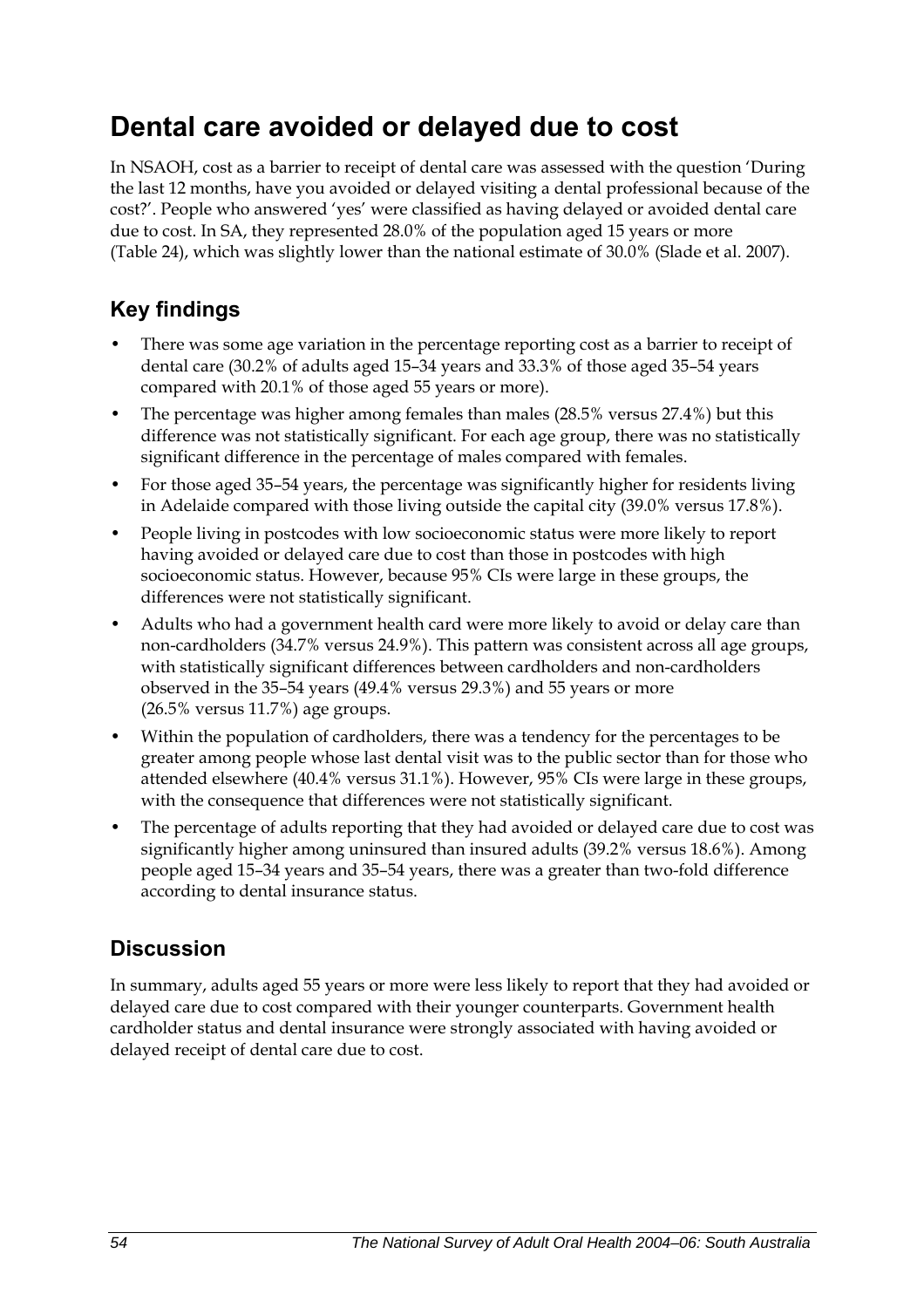<span id="page-62-0"></span>

|                                                  |                    | Population: all people<br>Age (years) |               |               |               |
|--------------------------------------------------|--------------------|---------------------------------------|---------------|---------------|---------------|
|                                                  |                    | All ages                              | $15 - 34$     | $35 - 54$     | $\geq 55$     |
| All people                                       | Per cent of people | 28.0                                  | 30.2          | 33.3          | 20.1          |
|                                                  | $95\%$ $Cl^{(a)}$  | $24.8 - 31.3$                         | $24.5 - 36.5$ | 28.0-38.9     | $16.7 - 24.0$ |
| Sex                                              |                    |                                       |               |               |               |
| Males                                            | % of people        | 27.4                                  | 27.8          | 33.2          | 20.1          |
|                                                  | 95% CI             | $22.5 - 32.8$                         | $19.4 - 38.0$ | $25.4 - 42.1$ | $14.7 - 26.8$ |
| Females                                          | % of people        | 28.5                                  | 32.7          | 33.3          | 20.1          |
|                                                  | 95% CI             | $25.1 - 32.3$                         | $25.1 - 41.2$ | 26.7-40.7     | $15.9 - 25.1$ |
| <b>Residential location</b>                      |                    |                                       |               |               |               |
| Capital city                                     | % of people        | 30.0                                  | 28.8          | 39.0          | 21.4          |
|                                                  | 95% CI             | $26.2 - 34.0$                         | $22.6 - 36.0$ | $32.3 - 46.0$ | 17.0-26.6     |
| Other places                                     | % of people        | 22.3                                  | 34.5          | 17.8          | 16.7          |
|                                                  | 95% CI             | 16.8-28.9                             | $23.7 - 47.1$ | 11.4-26.6     | $13.3 - 20.8$ |
| Postcode socioeconomic status                    |                    |                                       |               |               |               |
| Lowest                                           | % of people        | 30.2                                  | 39.0          | 31.6          | 20.6          |
|                                                  | 95% CI             | $24.5 - 36.4$                         | 28.6-50.4     | $21.2 - 44.1$ | 14.7-28.0     |
| Middle                                           | % of people        | 26.7                                  | 24.8          | 35.3          | 19.4          |
|                                                  | 95% CI             | $21.2 - 33.1$                         | $16.1 - 36.1$ | $25.0 - 47.1$ | 13.6-26.9     |
| Highest                                          | % of people        | 27.1                                  | 27.6          | 32.9          | 20.3          |
|                                                  | 95% CI             | $22.5 - 32.3$                         | 19.8-37.0     | $26.5 - 40.1$ | $15.3 - 26.4$ |
| Government health card                           |                    |                                       |               |               |               |
| Health care card or pensioner<br>concession card | % of people        | 34.7                                  | 44.1          | 49.4          | 26.5          |
|                                                  | 95% CI             | 29.8-39.9                             | $30.5 - 58.5$ | $39.2 - 59.7$ | $21.6 - 32.0$ |
| Neither card                                     | % of people        | 24.9                                  | 27.1          | 29.3          | 11.7          |
|                                                  | 95% CI             | $21.2 - 29.1$                         | $21.2 - 34.0$ | 23.6-35.7     | $7.7 - 17.3$  |
| <b>Place of last dental visit</b>                |                    |                                       |               |               |               |
| Cardholder/Public                                | % of people        | 40.4                                  | 40.0          | 58.9          | 31.7          |
|                                                  | 95% CI             | $30.8 - 50.8$                         | 20.7-62.9     | 41.4–74.4     | $22.5 - 42.7$ |
| Cardholder/Non-public                            | % of people        | 31.1                                  | 51.5          | 43.1          | 24.1          |
|                                                  | 95% CI             | $25.5 - 37.3$                         | $30.7 - 71.8$ | $30.8 - 56.4$ | 18.3-31.2     |
| Non-cardholder/Non-public                        | % of people        | 24.9                                  | 27.1          | 29.3          | 11.7          |
|                                                  | 95% CI             | $21.2 - 29.1$                         | $21.2 - 34.0$ | $23.6 - 35.7$ | $7.7 - 17.3$  |
| <b>Dental insurance</b>                          |                    |                                       |               |               |               |
| Insured                                          | % of people        | 18.6                                  | 19.5          | 19.9          | 16.2          |
|                                                  | 95% CI             | $15.6 - 22.0$                         | $13.0 - 28.2$ | $15.1 - 25.9$ | $12.2 - 21.3$ |
| Uninsured                                        | % of people        | 39.2                                  | 43.0          | 49.4          | 24.5          |
|                                                  | 95% CI             | $34.4 - 44.3$                         | 33.6-52.9     | $42.6 - 56.1$ | 18.8-31.3     |

#### **Table 24: Percentage of people who avoided or delayed dental care**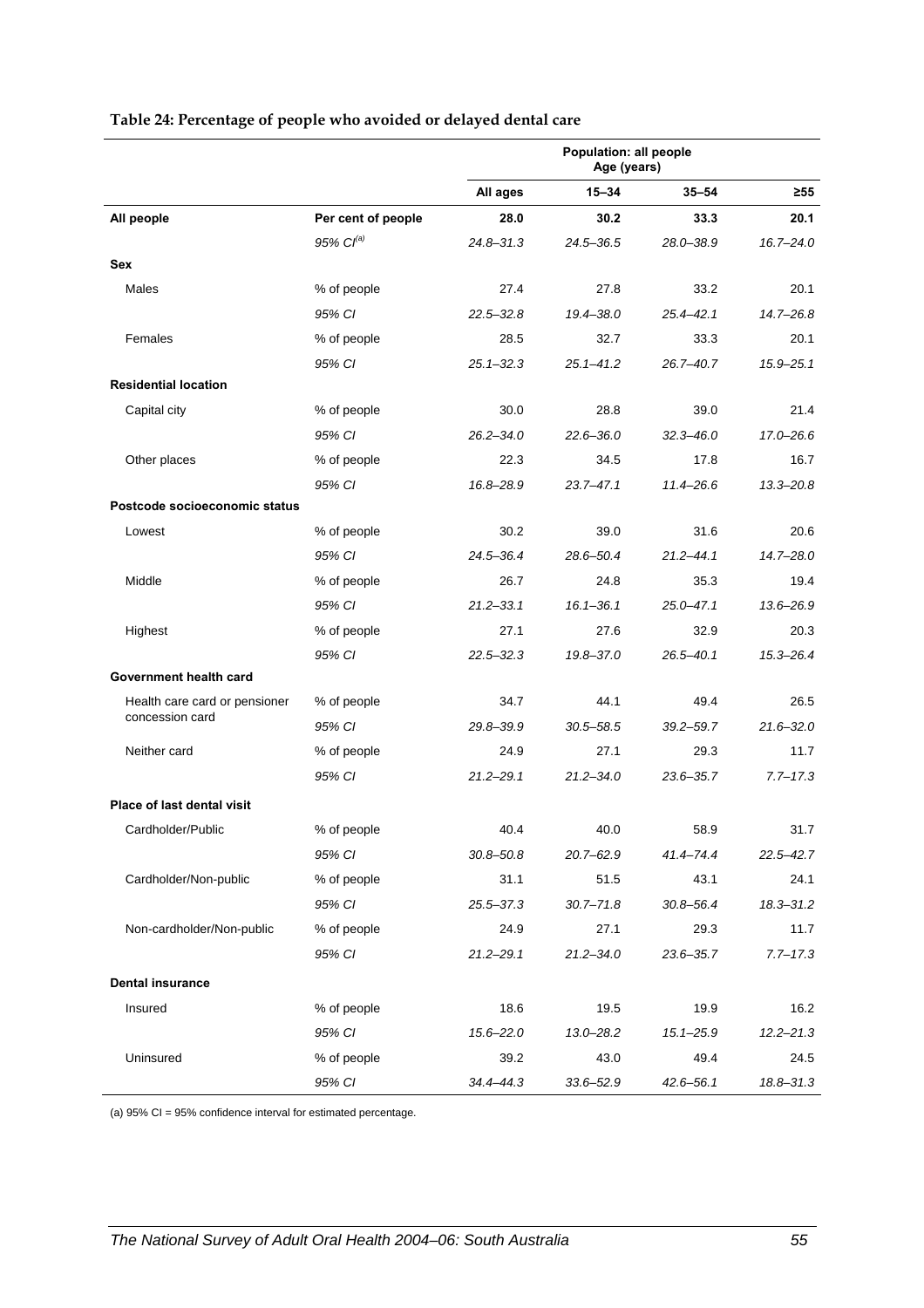# **Recommended dental treatment foregone due to cost**

In NSAOH, treatment foregone due to cost was assessed with the question 'Has the cost prevented you from having any dental treatment that was recommended during the last 2 years?'. People who answered 'yes' were classified as having foregone dental treatment due to cost. In SA, they represented 19.0% of the population aged 15 years or more ([Table 25](#page-64-0)), which was slightly lower than the national estimate of 20.6% (Slade et al. 2007).

## **Key findings**

- There was some age variation in the percentage of people reporting that they had forgone recommended treatment due to cost (14.4% of 15–34-year-olds and 15.2% of those aged 55 years or more compared with 26.3% of those aged 35–54 years).
- For all ages combined, a greater percentage of males reported that they had forgone treatment due to cost compared with females (19.4% versus 18.6%) but this difference was not statistically significant. A similar pattern was observed in the two older age groups.
- For all ages combined and across all age groups, there was little variation among groups classified by residential location. Percentages tended to be lower for residents living in other places compared with those in Adelaide.
- For all ages combined, the percentage was higher for people living in postcodes with low socioeconomic status than those in postcodes with middle and high socioeconomic status. This pattern was consistent across all age groups although the differences were not statistically significant due to wide 95% CIs.
- For all ages combined, the percentage of adults reporting that they had forgone recommended dental care was greater among people who had a government health card than those who did not (25.4% versus 16.5%), but this difference was not statistically significant. For people aged 35–54 years, there was an almost two-fold relative difference between cardholders (42.3%) and non-cardholders (22.2%).
- Within the population of government health cardholders, there was a tendency for the percentage to be greater among people whose last dental visit was to the public sector than for those who attended elsewhere. However, because 95% CIs were large in these groups, the differences were not statistically significant.
- The percentage was significantly higher among adults with no dental insurance than for the insured (26.0% versus 14.6%). This difference was mainly attributable to those aged 35–54 years (37.3% versus 18.6%).

## **Discussion**

In summary, having foregone recommended dental treatment due to cost was moderately associated with age and dental insurance status.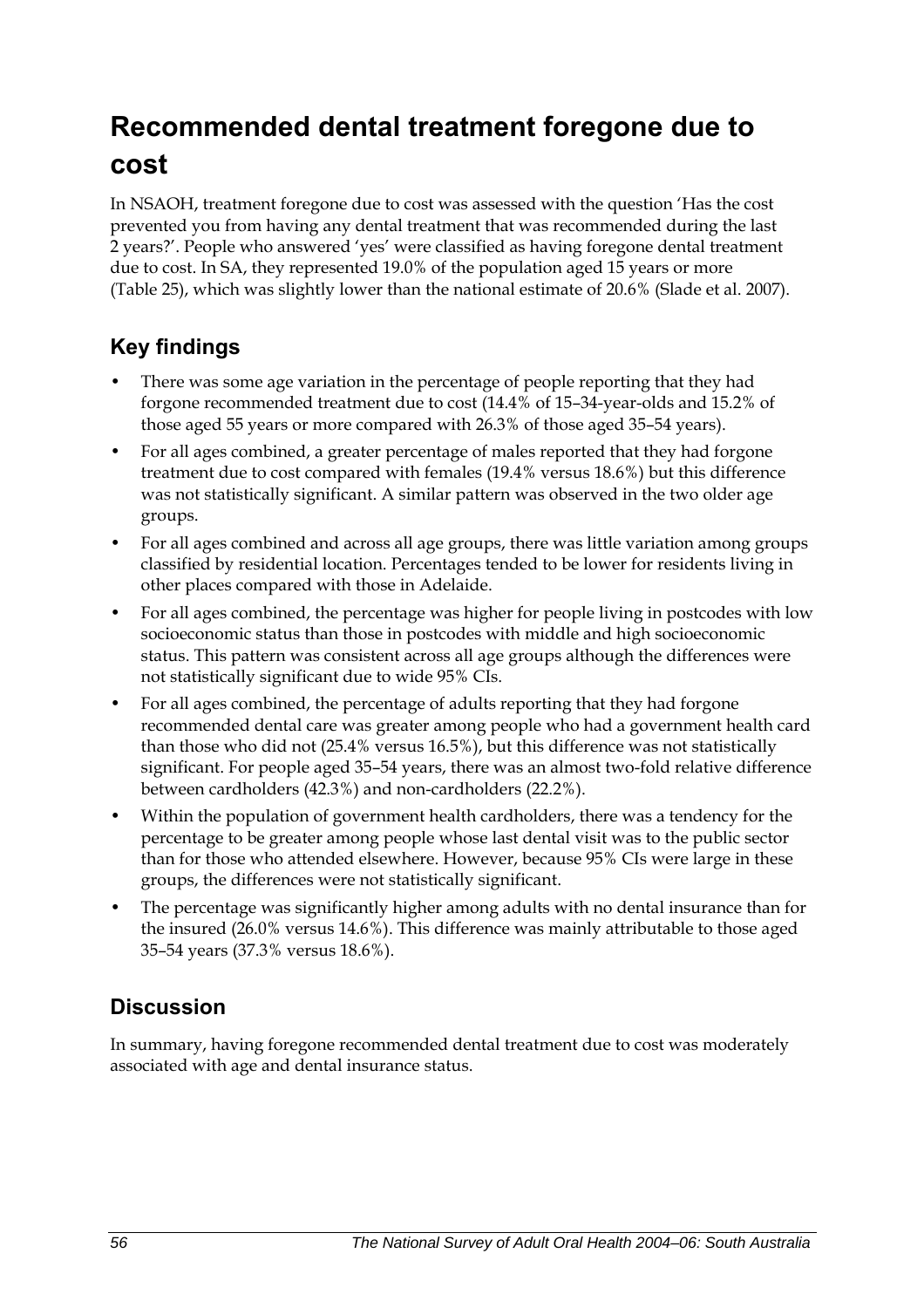|                                                                  |                    | Population: people who visited dentist within last 2 years<br>Age (years) |               |               |               |
|------------------------------------------------------------------|--------------------|---------------------------------------------------------------------------|---------------|---------------|---------------|
|                                                                  |                    | All ages                                                                  | $15 - 34$     | $35 - 54$     | $\geq 55$     |
| All people                                                       | Per cent of people | 19.0                                                                      | 14.4          | 26.3          | 15.2          |
|                                                                  | $95\%$ $Cl^{(a)}$  | $16.0 - 22.4$                                                             | $10.4 - 19.5$ | $20.8 - 32.6$ | 11.4-20.1     |
| Sex                                                              |                    |                                                                           |               |               |               |
| Males                                                            | % of people        | 19.4                                                                      | 12.0          | 26.5          | 18.7          |
|                                                                  | 95% CI             | $14.5 - 25.6$                                                             | $6.4 - 21.3$  | $17.2 - 38.4$ | $12.7 - 26.7$ |
| Females                                                          | % of people        | 18.6                                                                      | 16.6          | 26.1          | 12.1          |
|                                                                  | 95% CI             | $15.7 - 22.0$                                                             | $10.9 - 24.5$ | $20.7 - 32.2$ | $8.6 - 16.9$  |
| <b>Residential location</b>                                      |                    |                                                                           |               |               |               |
| Capital city                                                     | % of people        | 20.0                                                                      | 15.5          | 28.3          | 15.1          |
|                                                                  | 95% CI             | 16.5-23.9                                                                 | $10.5 - 22.2$ | 21.6-36.0     | $10.8 - 20.6$ |
| Other places                                                     | % of people        | 16.2                                                                      | 11.0          | 20.8          | 15.6          |
|                                                                  | 95% CI             | $10.8 - 23.7$                                                             | $6.6 - 17.8$  | $12.3 - 33.0$ | $8.4 - 27.2$  |
| Postcode socioeconomic status                                    |                    |                                                                           |               |               |               |
| Lowest                                                           | % of people        | 22.8                                                                      | 18.0          | 31.2          | 16.8          |
|                                                                  | 95% CI             | $16.0 - 31.3$                                                             | $11.2 - 27.8$ | 19.8-45.4     | $9.9 - 27.0$  |
| Middle                                                           | % of people        | 19.9                                                                      | 15.9          | 26.2          | 15.9          |
|                                                                  | 95% CI             | $16.4 - 24.0$                                                             | $9.0 - 26.7$  | $18.6 - 35.5$ | $9.1 - 26.6$  |
| Highest                                                          | % of people        | 15.1                                                                      | 10.5          | 21.4          | 13.5          |
|                                                                  | 95% CI             | $12.7 - 17.8$                                                             | $5.7 - 18.8$  | $16.2 - 27.9$ | $8.7 - 20.4$  |
| Government health card                                           |                    |                                                                           |               |               |               |
| Health care card or pensioner<br>concession card<br>Neither card | % of people        | 25.4                                                                      | 29.0          | 42.3          | 16.5          |
|                                                                  | 95% CI             | $19.4 - 32.5$                                                             | 15.6-47.4     | 29.5-56.3     | $11.4 - 23.4$ |
|                                                                  | % of people        | 16.5                                                                      | 11.7          | 22.2          | 13.8          |
|                                                                  | 95% CI             | $13.5 - 19.9$                                                             | $8.0 - 16.7$  | $17.1 - 28.3$ | $8.6 - 21.4$  |
| <b>Place of last dental visit</b>                                |                    |                                                                           |               |               |               |
| Cardholder/Public                                                | % of people        | 26.9                                                                      | 16.7          | 51.2          | 17.0          |
|                                                                  | 95% CI             | 15.8-42.0                                                                 | $3.2 - 54.7$  | 26.9-74.9     | $8.6 - 30.9$  |
| Cardholder/Non-public                                            | % of people        | 24.4                                                                      | 47.5          | 35.7          | 16.3          |
|                                                                  | 95% CI             | $18.2 - 32.0$                                                             | $27.8 - 68.1$ | $22.3 - 51.7$ | $10.9 - 23.6$ |
| Non-cardholder/Non-public                                        | % of people        | 16.5                                                                      | 11.7          | 22.2          | 13.8          |
|                                                                  | 95% CI             | $13.5 - 19.9$                                                             | $8.0 - 16.7$  | $17.1 - 28.3$ | $8.6 - 21.4$  |
| <b>Dental insurance</b>                                          |                    |                                                                           |               |               |               |
| Insured                                                          | % of people        | 14.6                                                                      | 9.3           | 18.6          | 14.8          |
|                                                                  | 95% CI             | $11.8 - 18.0$                                                             | $5.2 - 16.2$  | 13.8-24.8     | $10.3 - 20.9$ |
| Uninsured                                                        | % of people        | 26.0                                                                      | 21.8          | 37.3          | 15.9          |
|                                                                  | 95% CI             | $20.0 - 33.1$                                                             | $14.2 - 32.0$ | 27.9-47.8     | $8.9 - 26.7$  |

#### <span id="page-64-0"></span>**Table 25: Percentage of people who reported that cost had prevented recommended dental treatment**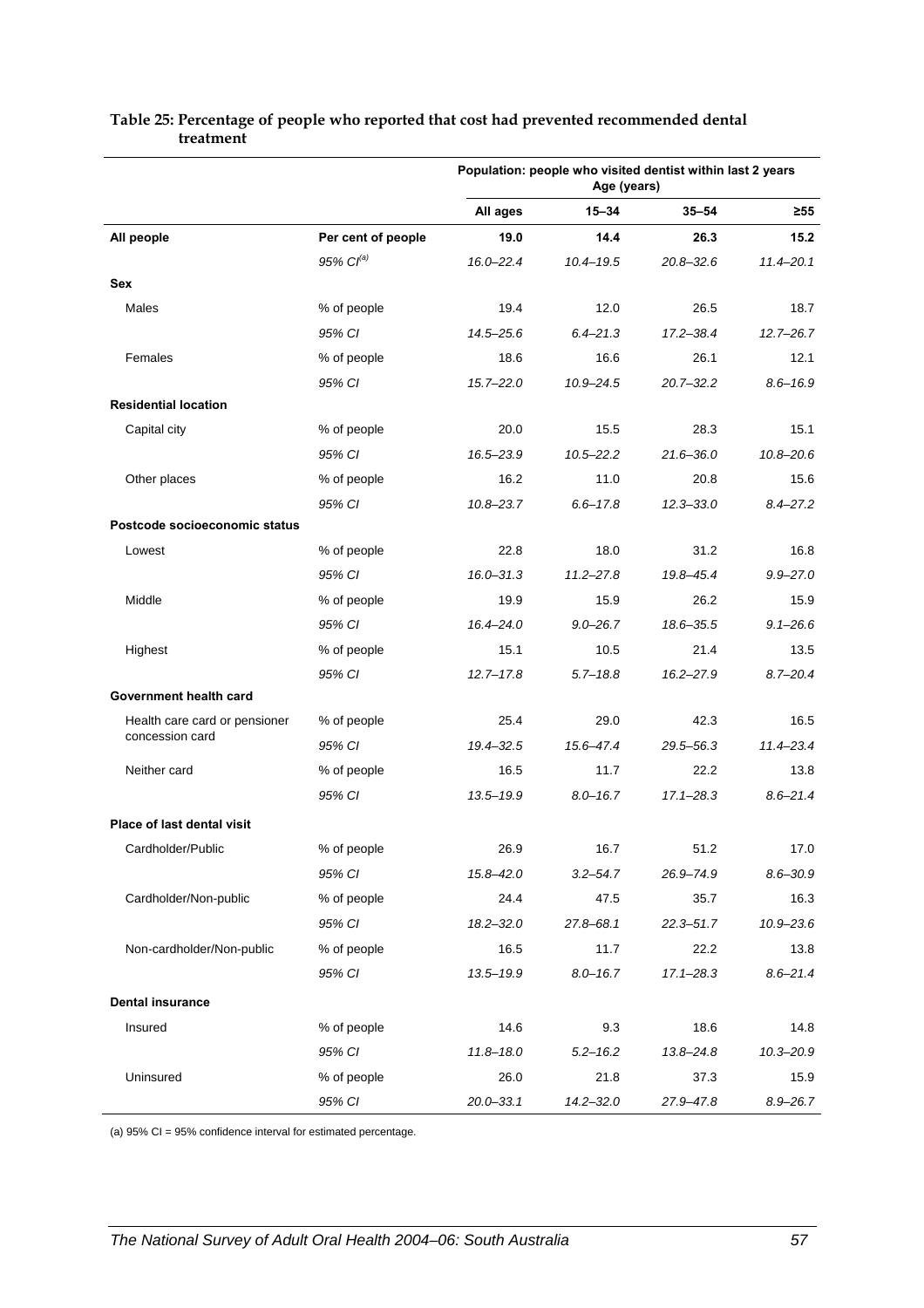## **Difficulty paying a \$100 dental bill**

In NSAOH, difficulty paying for dental care was assessed with the question 'At most times of the year, how much difficulty would you have paying a \$100 dental bill? Would you say none, hardly any, a little, a lot of difficulty, don't know?'. People who answered 'a lot' were classified as having difficulty paying a \$100 dental bill. They represented 16.5% of the SA population aged 15 years or more [\(Table 26\)](#page-66-0), which was lower than the national estimate of 18.2% (Slade et al. 2007).

## **Key findings**

- Although a slightly higher percentage of adults aged 15–34 years reported that they would have difficulty paying a \$100 dental bill (17.1%) compared with those aged 35–54 years (15.9%) and 55 years or more (16.6%), differences between age groups were not statistically significant.
- For all ages combined and among those aged 55 years or more, a greater percentage of females reported that they would have difficulty paying a \$100 dental bill compared with males (19.7% versus 13.3% and 23.6% versus 8.5% respectively).
- For all ages combined and across age groups, there were no significant differences among groups classified by residential location.
- The percentage was higher for people living in postcodes with low socioeconomic status than those in postcodes with high socioeconomic status (21.4% versus 11.7%). The difference was greatest among those in the 35–54 years age group (24.9% versus 6.6%).
- The largest difference according to government cardholder status occurred in the 35–54 years age group, where the percentage was over five-fold greater among cardholders compared with non-cardholders (45.9% versus 8.6%).
- For people of all ages and within the population of government health cardholders, people whose last dental visit was to the public sector were significantly more likely to have difficulty paying a \$100 dental bill than those who attended elsewhere (43.8% versus 24.3%). This difference was mainly attributable to those aged 55 years or more, (37.1% versus 16.4%).
- The percentage was significantly higher among adults with no dental insurance than for those insured (24.7% versus 9.4%). Statistically significant differences were observed in the two oldest age groups, 35–54 years (25.2% versus 8.3%) and 55 years or more (25.8% versus 8.7%).

### **Discussion**

In summary, government health cardholder status was associated with a markedly higher percentage of people facing difficulty paying a \$100 dental bill, and being uninsured also showed an association.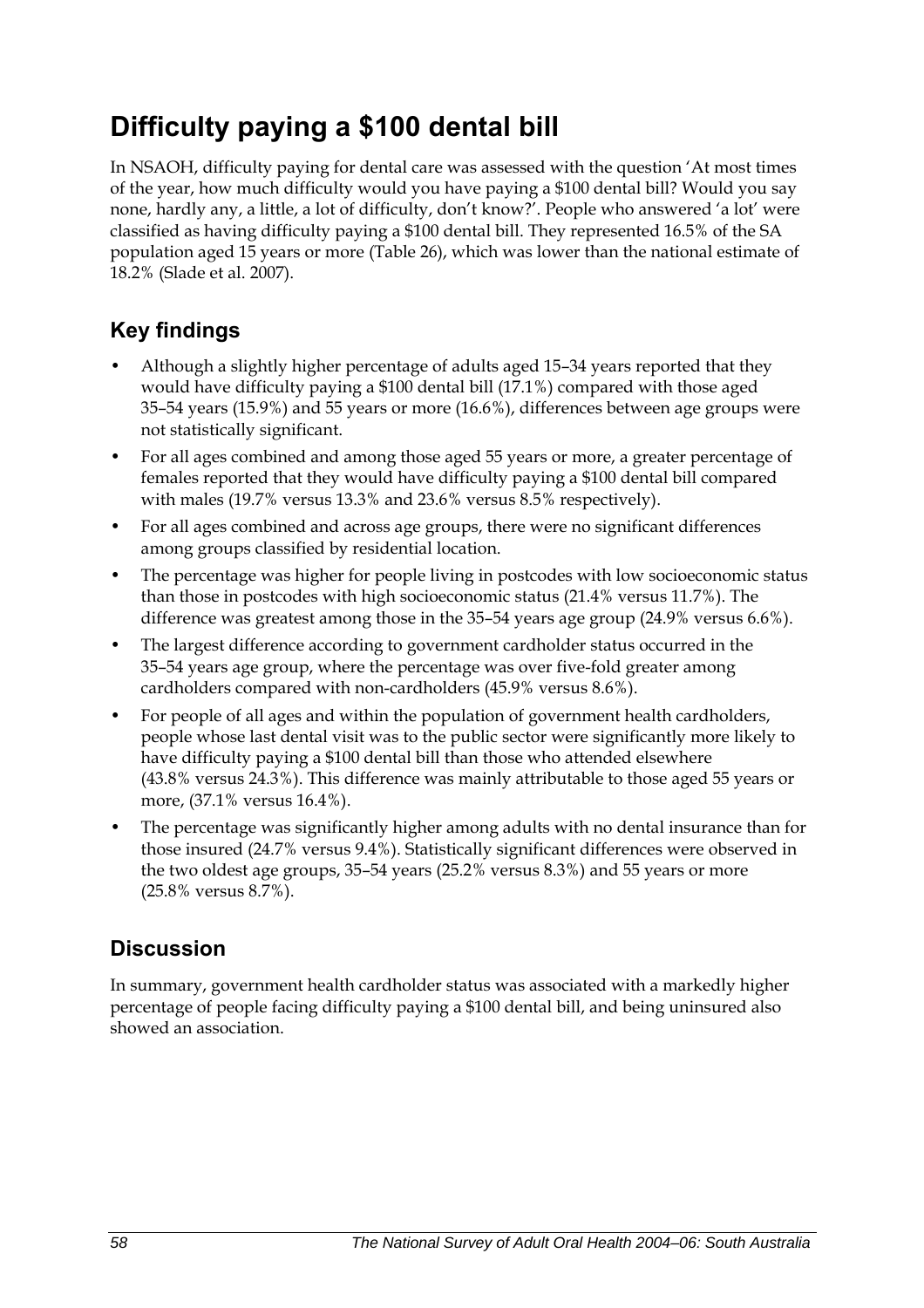|                                                  |                    | Population: all people<br>Age (years) |               |               |               |
|--------------------------------------------------|--------------------|---------------------------------------|---------------|---------------|---------------|
|                                                  |                    | All ages                              | $15 - 34$     | $35 - 54$     | $\geq 55$     |
| All people                                       | Per cent of people | 16.5                                  | 17.1          | 15.9          | 16.6          |
|                                                  | 95% $Cl^{(a)}$     | $13.5 - 20.0$                         | $13.5 - 21.5$ | $11.3 - 22.0$ | $13.2 - 20.5$ |
| Sex                                              |                    |                                       |               |               |               |
| Males                                            | % of people        | 13.3                                  | 16.5          | 14.5          | 8.5           |
|                                                  | 95% CI             | $9.4 - 18.4$                          | $11.3 - 23.4$ | $7.5 - 26.1$  | $5.4 - 13.2$  |
| Females                                          | % of people        | 19.7                                  | 17.8          | 17.4          | 23.6          |
|                                                  | 95% CI             | 15.9-24.0                             | $12.0 - 25.6$ | $11.9 - 24.8$ | 18.2-29.9     |
| <b>Residential location</b>                      |                    |                                       |               |               |               |
| Capital city                                     | % of people        | 18.1                                  | 18.1          | 19.1          | 17.2          |
|                                                  | 95% CI             | $14.2 - 22.8$                         | $13.8 - 23.4$ | 13.4-26.4     | $13.0 - 22.3$ |
| Other places                                     | % of people        | 12.0                                  | 14.1          | 7.5           | 14.9          |
|                                                  | 95% CI             | $9.1 - 15.6$                          | $8.2 - 23.2$  | $2.2 - 22.5$  | $10.5 - 20.6$ |
| Postcode socioeconomic status                    |                    |                                       |               |               |               |
| Lowest                                           | % of people        | 21.4                                  | 19.7          | 24.9          | 19.2          |
|                                                  | 95% CI             | 15.6-28.8                             | $12.0 - 30.7$ | $15.5 - 37.3$ | $12.9 - 27.6$ |
| Middle                                           | % of people        | 16.7                                  | 17.1          | 16.3          | 16.9          |
|                                                  | 95% CI             | $12.3 - 22.3$                         | $11.4 - 24.9$ | $9.8 - 25.8$  | $12.5 - 22.4$ |
| Highest                                          | % of people        | 11.7                                  | 15.1          | 6.6           | 13.5          |
|                                                  | 95% CI             | $9.0 - 15.2$                          | $11.5 - 19.6$ | $4.3 - 10.2$  | $8.4 - 21.1$  |
| Government health card                           |                    |                                       |               |               |               |
| Health care card or pensioner<br>concession card | % of people        | 31.8                                  | 44.7          | 45.9          | 22.8          |
|                                                  | 95% CI             | 25.9-38.4                             | $33.6 - 56.3$ | $33.5 - 58.8$ | 18.0-28.5     |
| Neither card                                     | % of people        | 9.4                                   | 11.0          | 8.6           | 8.0           |
|                                                  | 95% CI             | $6.9 - 12.7$                          | $7.9 - 15.3$  | $5.0 - 14.3$  | $4.6 - 13.6$  |
| Place of last dental visit                       |                    |                                       |               |               |               |
| Cardholder/Public                                | % of people        | 43.8                                  | 41.3          | 60.7          | 37.1          |
|                                                  | 95% CI             | $35.2 - 52.8$                         | 29.0-54.8     | $42.4 - 76.4$ | $27.8 - 47.5$ |
| Cardholder/Non-public                            | % of people        | 24.3                                  | 50.8          | 36.1          | 16.4          |
|                                                  | 95% CI             | $18.6 - 31.0$                         | $28.5 - 72.7$ | $23.7 - 50.7$ | $11.7 - 22.6$ |
| Non-cardholder/Non-public                        | % of people        | 9.4                                   | 11.0          | 8.6           | 8.0           |
|                                                  | 95% CI             | $6.9 - 12.7$                          | $7.9 - 15.3$  | $5.0 - 14.3$  | $4.6 - 13.6$  |
| <b>Dental insurance</b>                          |                    |                                       |               |               |               |
| Insured                                          | % of people        | 9.4                                   | 11.5          | 8.3           | 8.7           |
|                                                  | 95% CI             | $7.6 - 11.6$                          | $7.4 - 17.4$  | $4.9 - 13.7$  | $5.9 - 12.7$  |
| Uninsured                                        | % of people        | 24.7                                  | 23.1          | 25.2          | 25.8          |
|                                                  | 95% CI             | 19.7-30.4                             | $16.0 - 32.1$ | 17.9-34.3     | 20.4-31.9     |

#### <span id="page-66-0"></span>**Table 26: Percentage of people who would have a lot of difficulty paying a \$100 dental bill**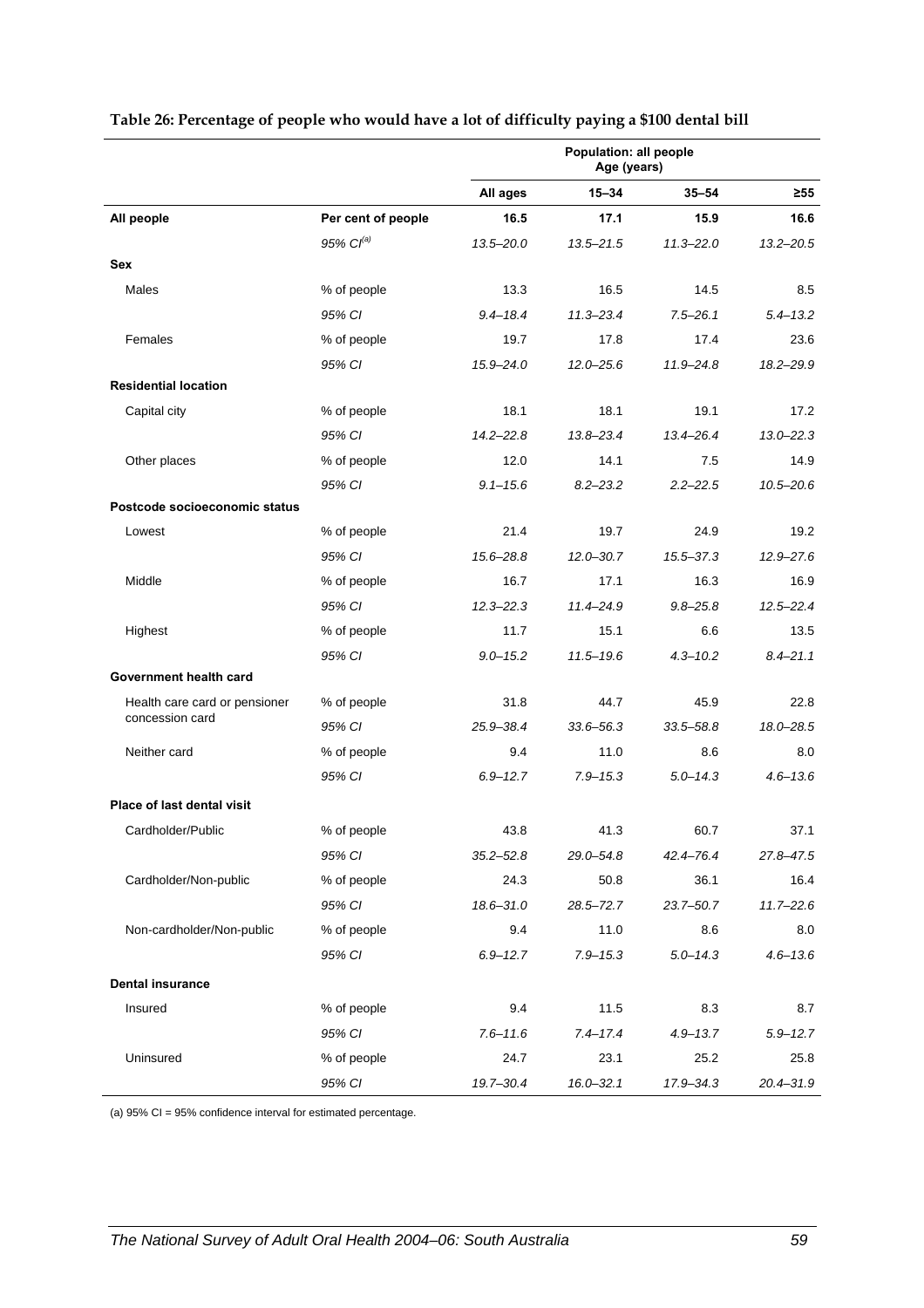# **Percentage of people avoiding foods due to dental problems**

Avoiding food due to dental problems is a sign of poor oral health and may reflect an inability to eat properly. This reduces enjoyment of food and could affect the ability to maintain a healthy nutritional status.

In NSAOH, avoiding food was assessed in the interview by asking people 'How often have you had to avoid eating some foods because of problems with your teeth, mouth or dentures during the last 12 months? Was it: very often, often, sometimes, hardly ever, never during the last 12 months, don't know?'. People who answered 'very often', 'often' or 'sometimes' were classified as having avoided certain foods. They represented 17.7% of the SA population aged 15 years or more [\(Table 27\)](#page-68-0), which did not differ significantly from the national estimate of 17.4% (Slade et al. 2007).

## **Key findings**

- The percentage who avoided food increased with age, from 12.5% in 15–34-year-olds to 22.1% in those aged 55 years or more.
- The percentage who avoided food decreased as the socioeconomic status of the postcode increased. It was highest in the lowest socioeconomic postcode at 21.4% and lowest in the highest socioeconomic postcode at 13.1%.
- The percentage was more than twice as high among people who had a government health card (30.3%) than among non-cardholders (11.9%). The difference was greatest in the youngest age group and attenuated with age.
- Those who last visited a public dental clinic were three times as likely (35.6%) as non-government health cardholders (11.9%) to avoid foods.
- People with no dental insurance were more likely (21.6%) than those with insurance (14.1%) to avoid foods.

### **Discussion**

Residents of South Australia were equally as likely as the rest of the Australian population to avoid some foods because of problems with their teeth, mouth or gums. Avoiding some foods because of dental problems was associated with older age, living in a low socioeconomic postcode, having last visited a public clinic and not having dental insurance.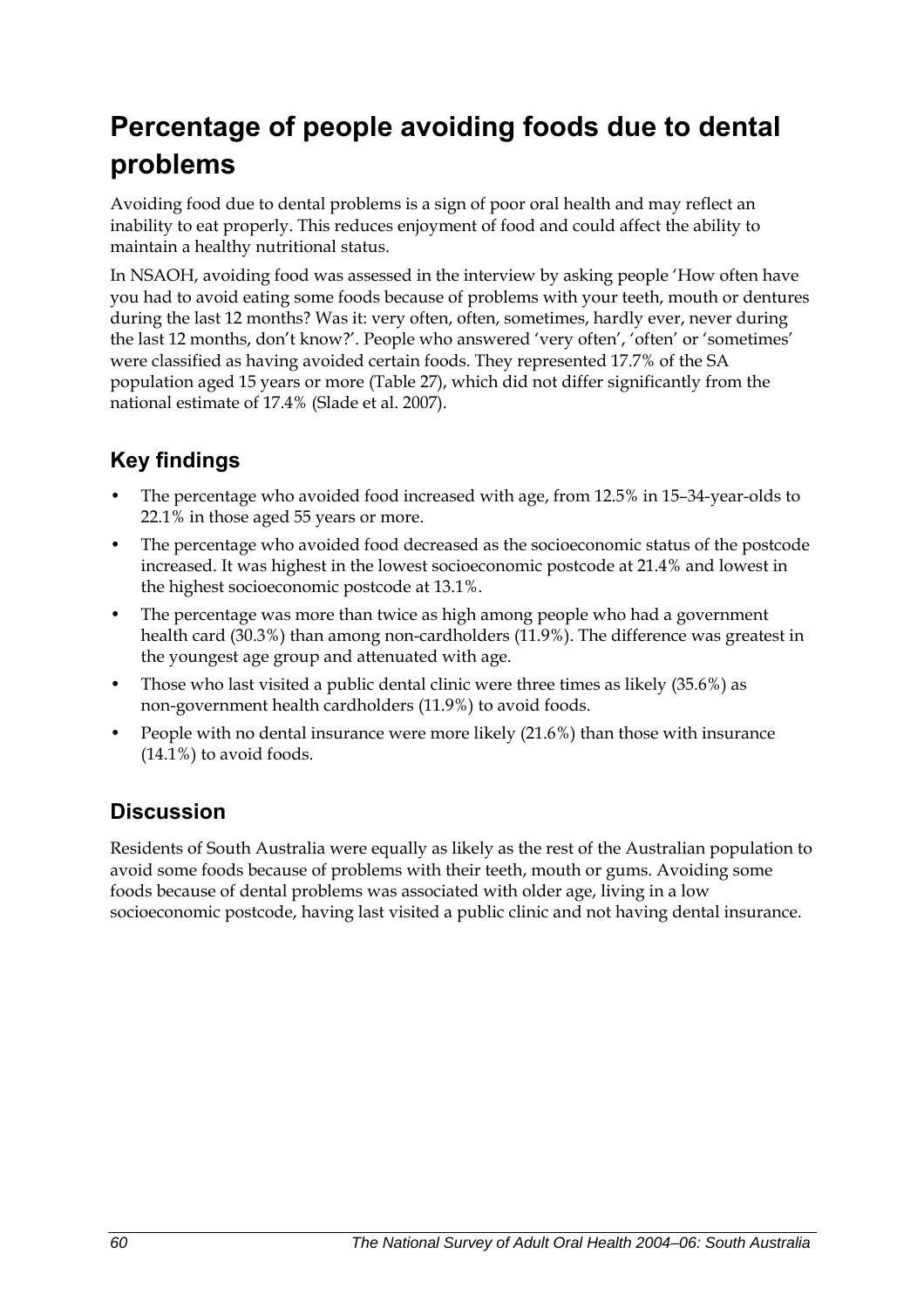<span id="page-68-0"></span>

|                                                  |                       | Population: all people<br>Age (years) |               |               |               |
|--------------------------------------------------|-----------------------|---------------------------------------|---------------|---------------|---------------|
|                                                  |                       | All ages                              | $15 - 34$     | $35 - 54$     | $\geq 55$     |
| All people                                       | Per cent of people    | 17.7                                  | 12.5          | 18.3          | 22.1          |
|                                                  | 95% Cl <sup>(a)</sup> | $15.2 - 20.5$                         | $9.1 - 16.9$  | $14.2 - 23.3$ | 18.4-26.3     |
| Sex                                              |                       |                                       |               |               |               |
| Males                                            | % of people           | 15.1                                  | 8.6           | 17.6          | 19.3          |
|                                                  | 95% CI                | $11.2 - 20.0$                         | $4.5 - 16.0$  | $11.7 - 25.6$ | $12.7 - 28.2$ |
| Females                                          | % of people           | 20.2                                  | 16.5          | 19.0          | 24.5          |
|                                                  | 95% CI                | $17.2 - 23.4$                         | $11.4 - 23.4$ | $13.4 - 26.3$ | $20.0 - 29.7$ |
| <b>Residential location</b>                      |                       |                                       |               |               |               |
| Capital city                                     | % of people           | 18.0                                  | 12.9          | 17.6          | 23.7          |
|                                                  | 95% CI                | $14.8 - 21.7$                         | $8.7 - 18.6$  | $12.6 - 24.0$ | 19.0-29.1     |
| Other places                                     | % of people           | 16.8                                  | 11.1          | 20.3          | 17.8          |
|                                                  | 95% CI                | $14.1 - 19.8$                         | $7.2 - 16.8$  | $14.6 - 27.6$ | $12.8 - 24.2$ |
| Postcode socioeconomic status                    |                       |                                       |               |               |               |
| Lowest                                           | % of people           | 21.4                                  | 19.2          | 21.8          | 23.1          |
|                                                  | 95% CI                | 17.9-25.4                             | $12.2 - 28.9$ | $15.1 - 30.4$ | 18.5-28.4     |
| Middle                                           | % of people           | 18.8                                  | 13.0          | 21.6          | 20.9          |
|                                                  | 95% CI                | $15.0 - 23.4$                         | $8.4 - 19.7$  | $14.1 - 31.6$ | 15.0-28.4     |
| Highest                                          | % of people           | 13.1                                  | 6.6           | 11.5          | 22.3          |
|                                                  | 95% CI                | $9.6 - 17.6$                          | $3.4 - 12.5$  | $7.4 - 17.7$  | $14.8 - 32.3$ |
| Government health card                           |                       |                                       |               |               |               |
| Health care card or pensioner<br>concession card | % of people           | 30.3                                  | 26.5          | 36.7          | 29.1          |
|                                                  | 95% CI                | $25.8 - 35.3$                         | 15.8-41.0     | $25.9 - 49.1$ | $24.3 - 34.3$ |
| Neither card                                     | % of people           | 11.9                                  | 9.3           | 13.8          | 13.1          |
|                                                  | 95% CI                | $9.9 - 14.3$                          | $6.5 - 13.0$  | $10.5 - 18.0$ | $8.9 - 18.9$  |
| Place of last dental visit                       |                       |                                       |               |               |               |
| Cardholder/Public                                | % of people           | 35.6                                  | 25.9          | 46.8          | 36.3          |
|                                                  | 95% CI                | 27.2-45.0                             | $13.5 - 43.8$ | 27.7-66.8     | 28.2-45.2     |
| Cardholder/Non-public                            | % of people           | 27.0                                  | 27.8          | 30.1          | 25.9          |
|                                                  | 95% CI                | $22.3 - 32.2$                         | $14.3 - 47.0$ | $17.7 - 46.3$ | $20.6 - 32.0$ |
| Non-cardholder/Non-public                        | % of people           | 11.9                                  | 9.3           | 13.8          | 13.1          |
|                                                  | 95% CI                | $9.9 - 14.3$                          | $6.5 - 13.0$  | $10.5 - 18.0$ | $8.9 - 18.9$  |
| <b>Dental insurance</b>                          |                       |                                       |               |               |               |
| Insured                                          | % of people           | 14.1                                  | 10.5          | 14.4          | 17.0          |
|                                                  | 95% CI                | $11.5 - 17.2$                         | $6.4 - 16.6$  | $10.3 - 19.9$ | $12.6 - 22.5$ |
| Uninsured                                        | % of people           | 21.6                                  | 14.8          | 22.3          | 27.9          |
|                                                  | 95% CI                | 17.9-25.8                             | $9.4 - 22.4$  | 16.6-29.2     | 22.7-33.9     |

#### **Table 27: Percentage of people avoiding foods due to dental problems**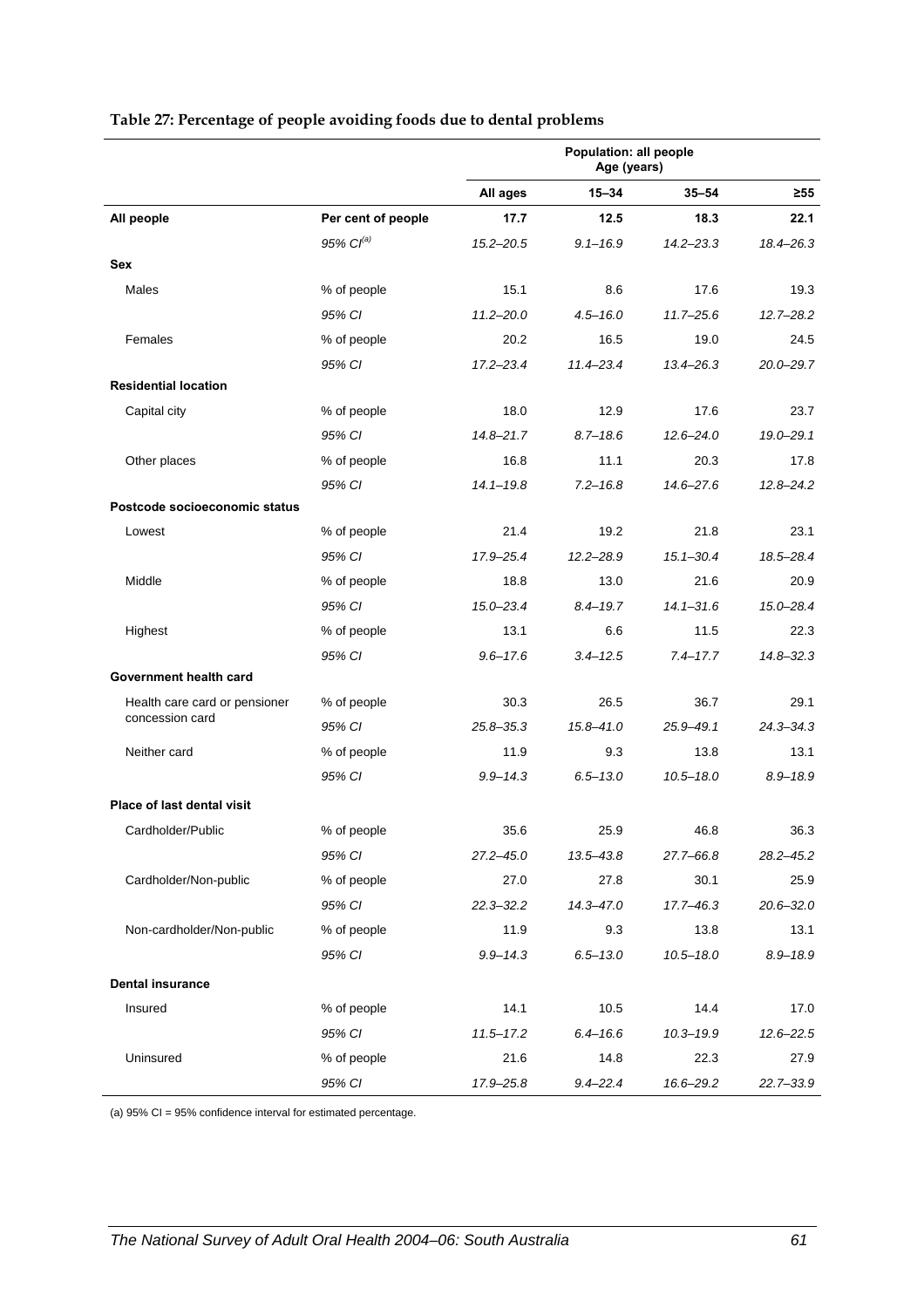# **5 Oral health perceptions**

## **Percentage of people rating their oral health fair or poor**

Self-reported global measures of oral health reflect an individual's own experience of their oral health. Single-item, self-rated oral health measures are associated with functional impairment and discomfort as well as clinical measures of dental health. They are used widely in research and provide a summary measure of oral symptoms and functioning (Benyamini et al. 2004).

In NSAOH, self-rated oral health was assessed in the interview by asking people 'And how would you rate your own DENTAL health. Would you say that it is: excellent, very good, good, fair, poor, don't know?'. People who answered 'fair' or 'poor' were classified as having fair or poor self-rated oral health. They represented 19.4% of the SA population aged 15 years or more [\(Table 28\)](#page-70-0), which is higher than the national estimate of 16.4% (Slade et al. 2007). This difference was not statistically significant.

### **Key findings**

- The percentage who reported fair or poor oral health decreased as the socioeconomic status of the postcode increased. It was highest in the lowest socioeconomic postcode at 25.4% and lowest in the highest socioeconomic postcode at 15.3%.
- The percentage was higher in people who had a government health card (27.4%) than among non-cardholders (16.5%).
- Those who last visited a public dental clinic were almost twice as likely (31.8%) as people who visited a private dentist (16.5%) to report fair or poor oral health.
- People with no dental insurance were more likely (25.2%) than those with insurance (15.1%) to report fair or poor oral health.

### **Discussion**

Dentate residents of SA were equally as likely as other Australians to report that their oral health was 'fair' or 'poor.' Reporting fair or poor oral health was associated with living in a low socioeconomic postcode, being a government health cardholder, having last visited a public dental service and not having dental insurance.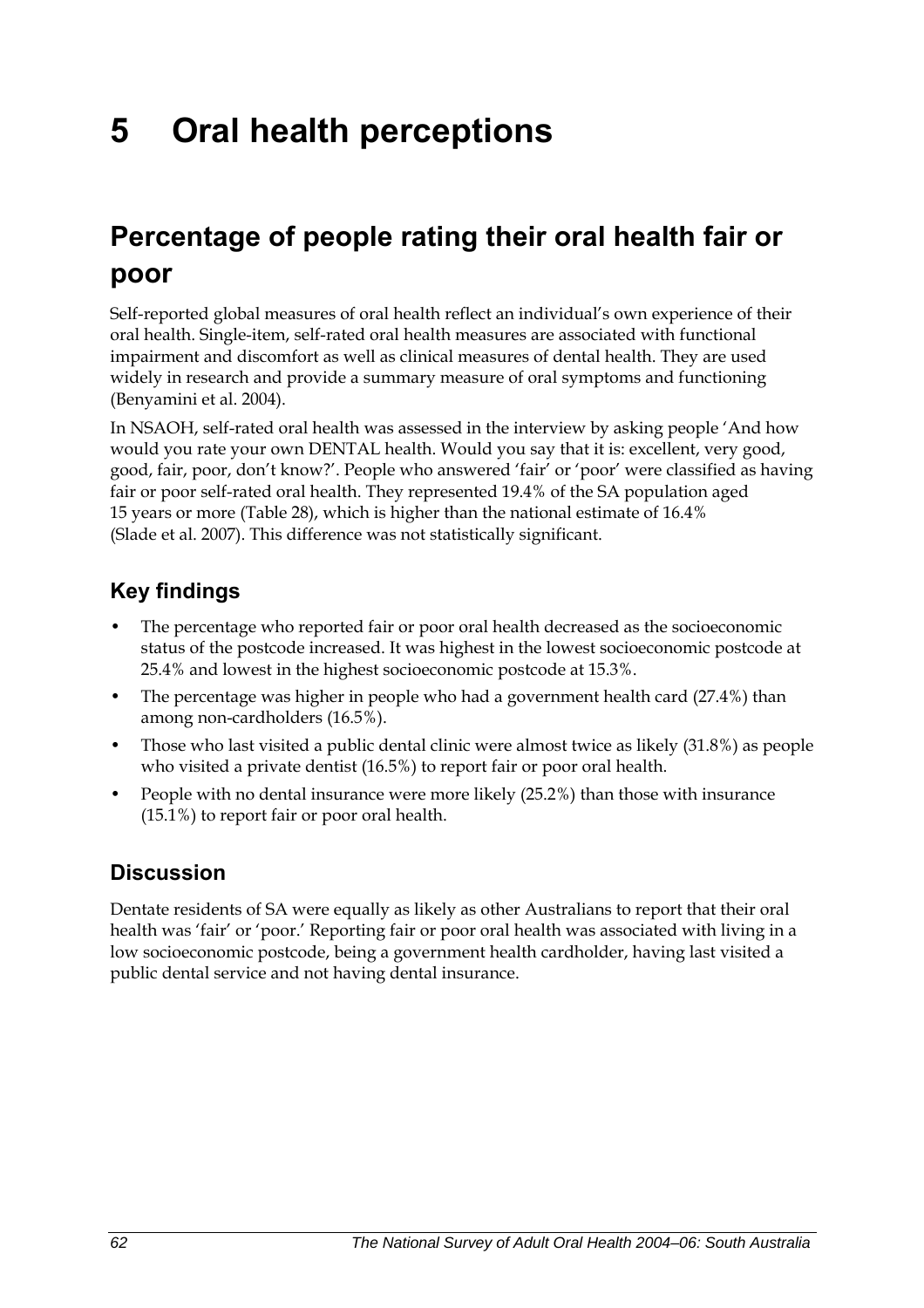<span id="page-70-0"></span>

|                                                  |                    | Population: dentate people<br>Age (years) |               |               |               |
|--------------------------------------------------|--------------------|-------------------------------------------|---------------|---------------|---------------|
|                                                  |                    | All ages                                  | $15 - 34$     | $35 - 54$     | $\geq 55$     |
| All people                                       | Per cent of people | 19.4                                      | 15.4          | 22.0          | 21.1          |
|                                                  | $95\%$ $Cl^{(a)}$  | 16.8-22.4                                 | $11.5 - 20.3$ | $18.7 - 25.8$ | 16.8-26.2     |
| Sex                                              |                    |                                           |               |               |               |
| Males                                            | % of people        | 22.4                                      | 16.8          | 25.9          | 25.1          |
|                                                  | 95% CI             | 18.9-26.4                                 | $11.5 - 23.7$ | $20.2 - 32.5$ | $18.5 - 33.1$ |
| Females                                          | % of people        | 16.4                                      | 13.9          | 18.2          | 17.1          |
|                                                  | 95% CI             | $12.7 - 20.9$                             | $8.8 - 21.2$  | $13.5 - 24.1$ | $12.5 - 22.9$ |
| <b>Residential location</b>                      |                    |                                           |               |               |               |
| Capital city                                     | % of people        | 19.6                                      | 15.1          | 23.2          | 20.7          |
|                                                  | 95% CI             | $16.2 - 23.6$                             | $10.5 - 21.2$ | $19.1 - 27.8$ | $15.6 - 27.1$ |
| Other places                                     | % of people        | 18.9                                      | 16.2          | 18.9          | 22.2          |
|                                                  | 95% CI             | $16.5 - 21.6$                             | $10.4 - 24.3$ | $13.7 - 25.4$ | $15.8 - 30.3$ |
| Postcode socioeconomic status                    |                    |                                           |               |               |               |
| Lowest                                           | % of people        | 25.4                                      | 24.0          | 25.4          | 27.1          |
|                                                  | 95% CI             | $21.3 - 30.0$                             | $17.2 - 32.5$ | $19.8 - 32.1$ | $20.3 - 35.2$ |
| Middle                                           | % of people        | 18.4                                      | 16.6          | 20.3          | 17.9          |
|                                                  | 95% CI             | $15.1 - 22.2$                             | $10.8 - 24.6$ | 14.5-27.8     | $14.6 - 21.7$ |
| Highest                                          | % of people        | 15.3                                      | 7.6           | 20.4          | 19.3          |
|                                                  | 95% CI             | $11.5 - 20.1$                             | $4.4 - 12.8$  | $16.0 - 25.8$ | $11.0 - 31.4$ |
| Government health card                           |                    |                                           |               |               |               |
| Health care card or pensioner<br>concession card | % of people        | 27.4                                      | 30.1          | 28.2          | 25.9          |
|                                                  | 95% CI             | $22.8 - 32.6$                             | 20.9-41.4     | $18.1 - 41.0$ | $19.7 - 33.1$ |
| Neither card                                     | % of people        | 16.5                                      | 12.4          | 20.6          | 16.3          |
|                                                  | 95% CI             | $13.4 - 20.3$                             | $8.4 - 18.0$  | 16.4-25.6     | $10.4 - 24.4$ |
| Place of last dental visit                       |                    |                                           |               |               |               |
| Cardholder/Public                                | % of people        | 31.8                                      | 29.3          | 39.3          | 29.3          |
|                                                  | 95% CI             | 23.0–42.2                                 | 16.4-46.6     | 17.9–65.7     | 19.2-41.9     |
| Cardholder/Non-public                            | % of people        | 24.3                                      | 31.7          | 21.0          | 24.2          |
|                                                  | 95% CI             | $19.1 - 30.4$                             | $16.8 - 51.7$ | $12.6 - 32.9$ | 16.6-33.8     |
| Non-cardholder/Non-public                        | % of people        | 16.5                                      | 12.4          | 20.6          | 16.3          |
|                                                  | 95% CI             | $13.4 - 20.3$                             | $8.4 - 18.0$  | 16.4-25.6     | $10.4 - 24.4$ |
| <b>Dental insurance</b>                          |                    |                                           |               |               |               |
| Insured                                          | % of people        | 15.1                                      | 8.6           | 16.6          | 19.7          |
|                                                  | 95% CI             | $12.0 - 18.7$                             | $4.6 - 15.5$  | $12.6 - 21.5$ | 13.8-27.4     |
| Uninsured                                        | % of people        | 25.2                                      | 22.7          | 28.9          | 23.3          |
|                                                  | 95% CI             | 20.8-30.2                                 | 16.8-30.0     | $22.5 - 36.3$ | 18.0-29.6     |

#### **Table 28: Percentage of people rating their oral health fair or poor**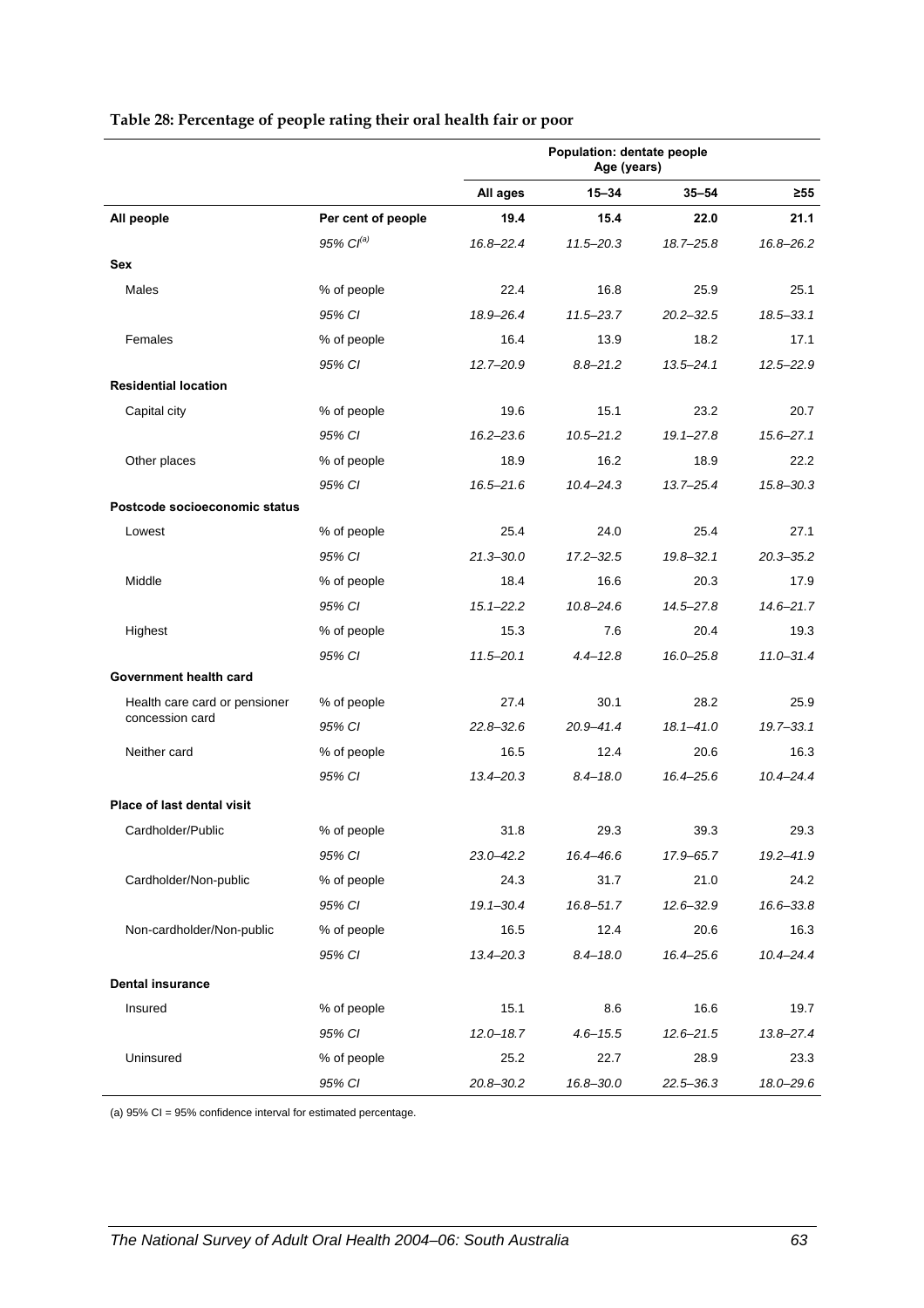## **Percentage of people experiencing toothache**

Toothache is caused when the nerve root of a tooth is irritated. It is most commonly caused by infection, decay, injury or loss of a tooth. However, pain sometimes originates from other areas, most commonly the jaw joint and the ear, and radiates to the jaw, thus appearing to be tooth pain.

In NSAOH, experience of toothache was assessed in the interview by asking dentate people 'During the last 12 months how often have you had toothache? Was it: very often, often, sometimes, hardly ever, never during the last 12 months, don't know?'. People who answered 'very often', 'often' or 'sometimes' were classified as having experienced toothache. They represented 15.2% of the dentate SA population aged 15 years or more ([Table 29](#page-72-0)), which was the same as the national estimate of 15.1% (Slade et al. 2007). This difference was not statistically significant.

## **Key findings**

- Experience of toothache was higher among people who had a government health card (21.9%) than those who did not (12.8%).
- Those who last visited a public dental clinic were more than twice as likely (29.8%) than non-government health cardholders (12.8%) to report experience of toothache.
- People with no dental insurance were more likely (20.9%) than those with insurance (10.9%) to experience toothache.

### **Discussion**

Residents of South Australia were equally as likely as the rest of the Australian population to experience toothache. Experience of toothache was associated with having a government health card, having last visited a public dental clinic and not having dental insurance.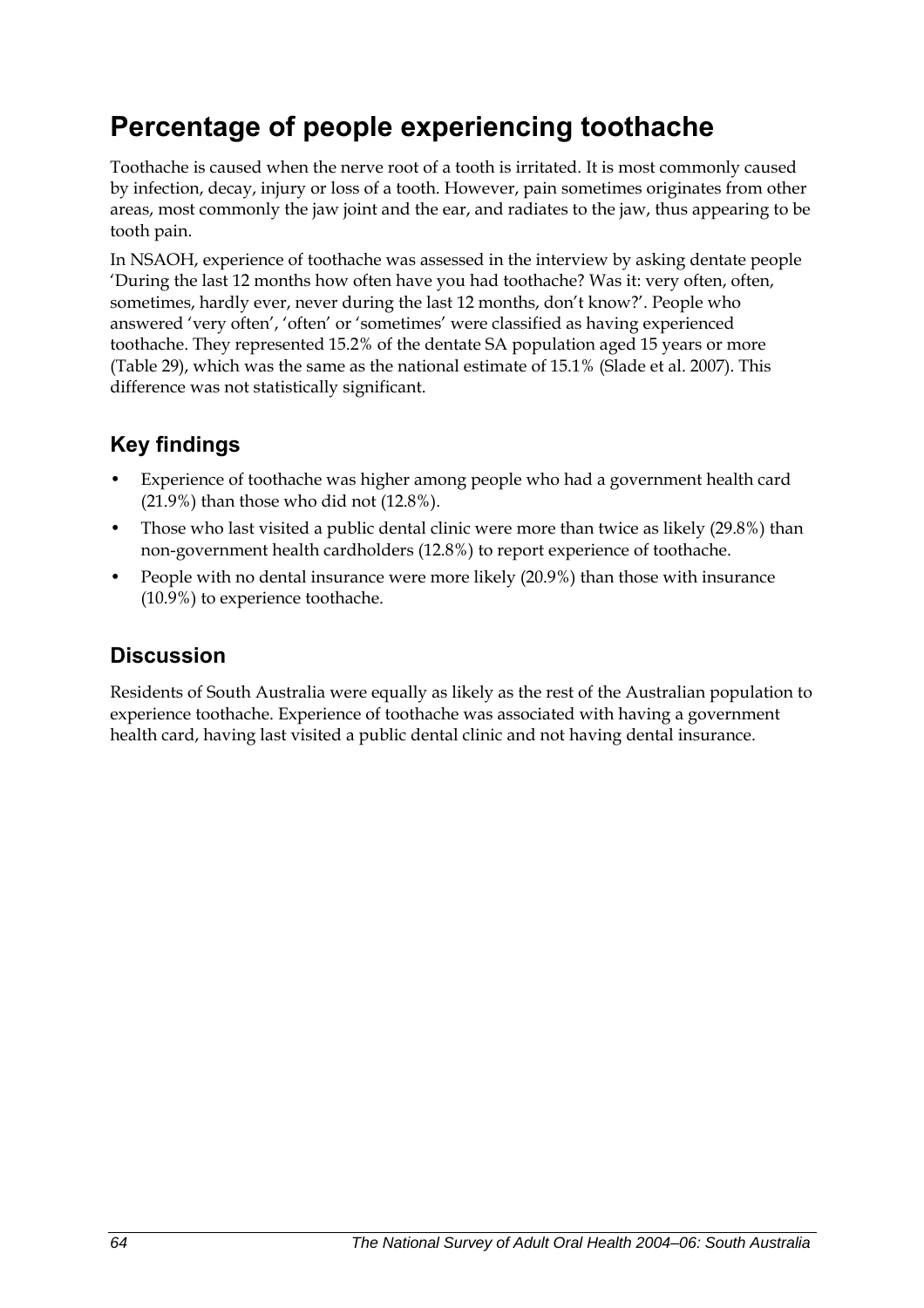<span id="page-72-0"></span>

| Table 29: Percentage of people experiencing toothache |  |  |
|-------------------------------------------------------|--|--|
|-------------------------------------------------------|--|--|

|                                   |                    | Population: dentate people<br>Age (years) |               |               |              |
|-----------------------------------|--------------------|-------------------------------------------|---------------|---------------|--------------|
|                                   |                    | All ages                                  | $15 - 34$     | $35 - 54$     | $\geq 55$    |
| All people                        | Per cent of people | 15.2                                      | 15.9          | 17.8          | 10.7         |
|                                   | $95\%$ $Cl^{(a)}$  | $12.7 - 18.1$                             | $11.8 - 21.0$ | 13.9-22.4     | $8.2 - 14.0$ |
| Sex                               |                    |                                           |               |               |              |
| Males                             | % of people        | 13.9                                      | 11.4          | 19.9          | 9.0          |
|                                   | 95% CI             | $10.2 - 18.7$                             | $6.4 - 19.3$  | $13.3 - 28.8$ | $5.6 - 14.2$ |
| Females                           | % of people        | 16.5                                      | 20.6          | 15.6          | 12.5         |
|                                   | 95% CI             | $13.8 - 19.6$                             | $15.2 - 27.3$ | $11.4 - 21.0$ | $8.8 - 17.4$ |
| <b>Residential location</b>       |                    |                                           |               |               |              |
| Capital city                      | % of people        | 16.3                                      | 17.1          | 18.4          | 12.1         |
|                                   | 95% CI             | $13.1 - 19.9$                             | $12.0 - 23.8$ | $13.7 - 24.3$ | $8.8 - 16.3$ |
| Other places                      | % of people        | 12.0                                      | 11.7          | 15.9          | 7.0          |
|                                   | 95% CI             | $8.5 - 16.7$                              | $7.8 - 17.2$  | $10.5 - 23.2$ | $4.6 - 10.6$ |
| Postcode socioeconomic status     |                    |                                           |               |               |              |
| Lowest                            | % of people        | 17.8                                      | 22.2          | 20.1          | 8.5          |
|                                   | 95% CI             | $12.8 - 24.2$                             | $13.4 - 34.5$ | $12.3 - 31.1$ | $6.1 - 11.9$ |
| Middle                            | % of people        | 15.8                                      | 15.4          | 17.5          | 13.7         |
|                                   | 95% CI             | $11.9 - 20.6$                             | $10.1 - 22.9$ | $12.0 - 24.8$ | $9.0 - 20.3$ |
| Highest                           | % of people        | 12.4                                      | 11.2          | 15.7          | 9.8          |
|                                   | 95% CI             | $9.4 - 16.1$                              | $6.9 - 17.8$  | $11.1 - 21.7$ | $5.7 - 16.3$ |
| Government health card            |                    |                                           |               |               |              |
| Health care card or pensioner     | % of people        | 21.9                                      | 27.3          | 33.8          | 13.3         |
| concession card                   | 95% CI             | 16.4-28.7                                 | 14.4-45.6     | 22.8-46.9     | $9.3 - 18.7$ |
| Neither card                      | % of people        | 12.8                                      | 13.6          | 13.9          | 8.3          |
|                                   | 95% CI             | $10.3 - 15.8$                             | $10.0 - 18.3$ | $10.4 - 18.4$ | $5.2 - 13.1$ |
| <b>Place of last dental visit</b> |                    |                                           |               |               |              |
| Cardholder/Public                 | % of people        | 29.8                                      | 27.5          | 49.3          | 19.5         |
|                                   | 95% CI             | 18.3-44.6                                 | 10.8-54.4     | $26.8 - 72.1$ | 11.9 - 30.3  |
| Cardholder/Non-public             | % of people        | 16.3                                      | 27.0          | 23.8          | 10.2         |
|                                   | 95% CI             | $11.8 - 22.1$                             | 13.4-46.8     | $13.0 - 39.4$ | $5.6 - 17.9$ |
| Non-cardholder/Non-public         | % of people        | 12.8                                      | 13.6          | 13.9          | 8.3          |
|                                   | 95% CI             | $10.3 - 15.8$                             | $10.0 - 18.3$ | $10.4 - 18.4$ | $5.2 - 13.1$ |
| <b>Dental insurance</b>           |                    |                                           |               |               |              |
| Insured                           | % of people        | 10.9                                      | 11.2          | 12.6          | 8.5          |
|                                   | 95% CI             | $8.0 - 14.6$                              | $7.0 - 17.6$  | $8.3 - 18.5$  | $5.6 - 12.8$ |
| Uninsured                         | % of people        | 20.9                                      | 21.7          | 24.3          | 14.2         |
|                                   | 95% CI             | $16.4 - 26.1$                             | 15.4-29.5     | $17.5 - 32.6$ | $9.9 - 20.0$ |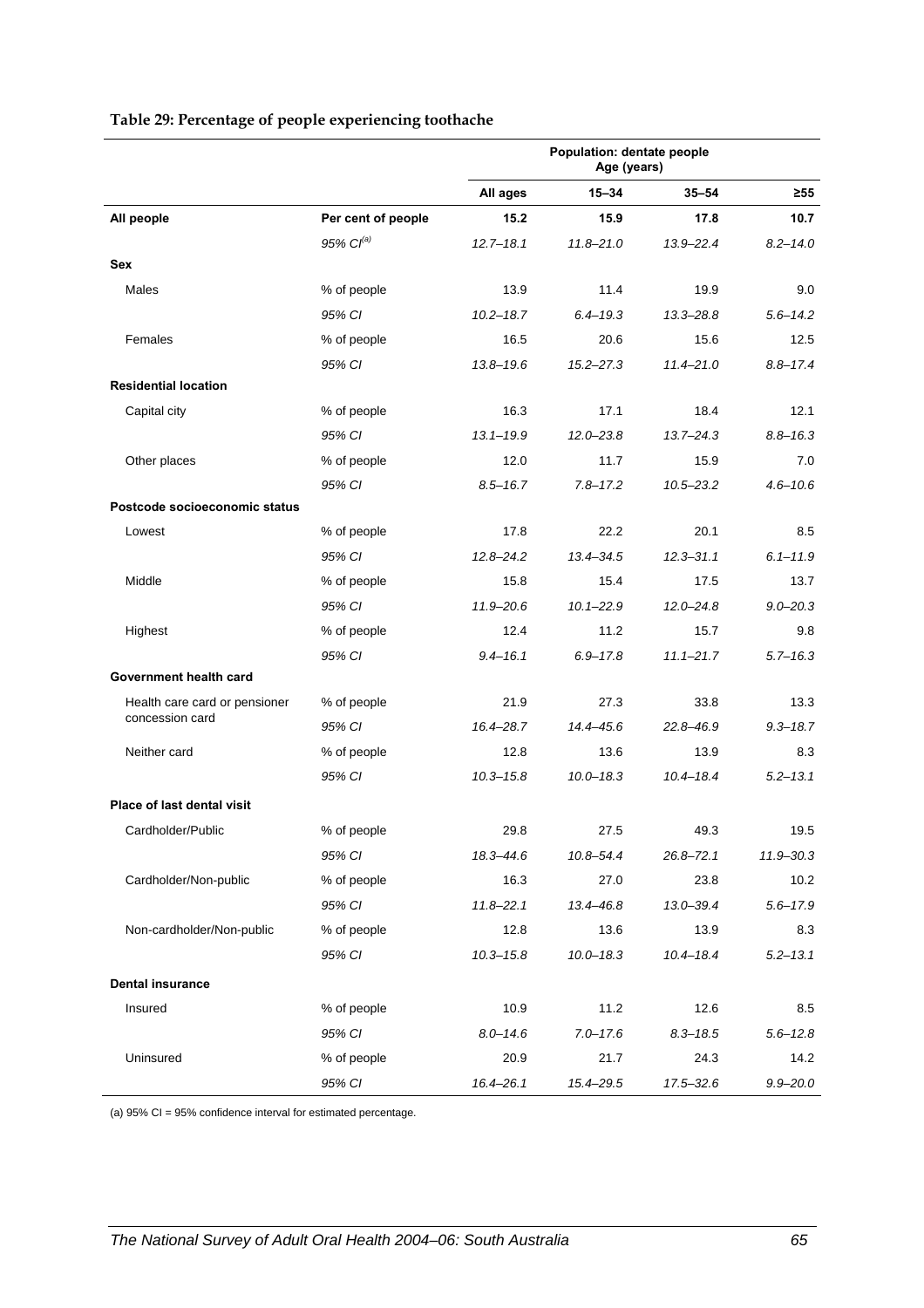## **Percentage of people experiencing orofacial pain**

Orofacial pain can be debilitating and indicates temporomandibular joint dysfunction.

In NSAOH, orofacial pain was assessed in the interview by asking people 'During the last month, have you had pain in the face, jaw, temple, in front of the ear or in the ear?'. People who answered 'yes' were classified as having orofacial pain. They represented 24.1% of the SA population aged 15 years or more [\(Table 30\)](#page-74-0), which was slightly higher than the national estimate of 22.6% (Slade et al. 2007). This difference was not statistically significant.

### **Key findings**

- Those aged 35–54 years (28.2%) were more likely than those aged 55 years or more (17.3%) to report that they had experienced orofacial pain.
- Females were more likely to report that they had experienced orofacial pain (28.3%) than males (19.7%).

### **Discussion**

Residents of SA were equally as likely to experience orofacial pain as the rest of the Australian population. Experience of orofacial pain was associated with being young and being female.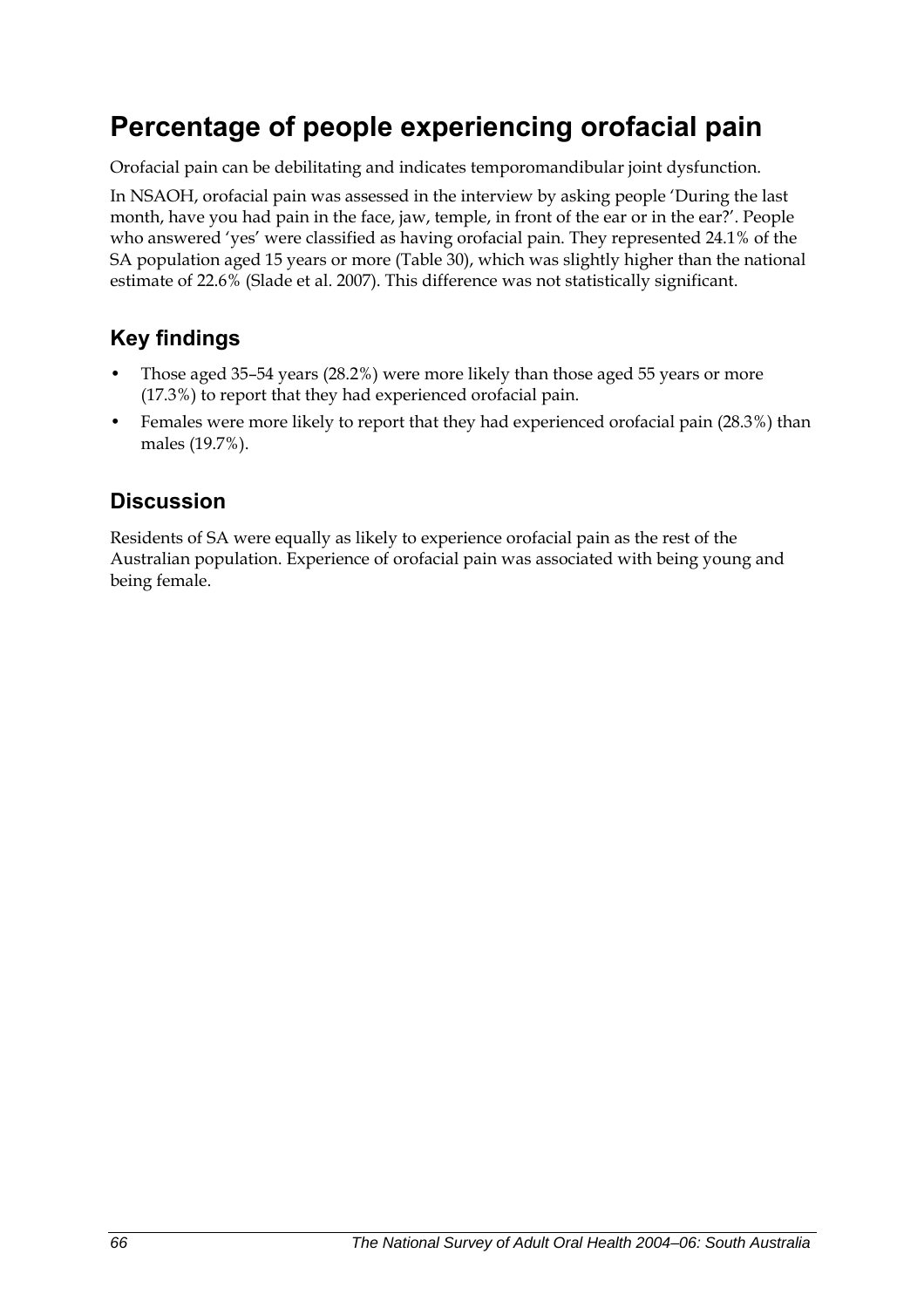|                                   |                    |               | Age (years)   |               |               |
|-----------------------------------|--------------------|---------------|---------------|---------------|---------------|
|                                   |                    | All ages      | 15-34         | $35 - 54$     | $\geq 55$     |
| All people                        | Per cent of people | 24.1          | 26.5          | 28.2          | 17.3          |
|                                   | 95% $Cl^{(a)}$     | $21.1 - 27.3$ | $20.5 - 33.5$ | $23.1 - 33.8$ | $13.9 - 21.3$ |
| Sex                               |                    |               |               |               |               |
| Males                             | % of people        | 19.7          | 20.6          | 24.4          | 13.4          |
|                                   | 95% CI             | $15.8 - 24.3$ | $14.2 - 29.0$ | 17.9-32.3     | $8.4 - 20.7$  |
| Females                           | % of people        | 28.3          | 32.7          | 31.9          | 20.6          |
|                                   | 95% CI             | $24.5 - 32.4$ | $24.7 - 41.9$ | $26.0 - 38.5$ | $16.2 - 25.9$ |
| <b>Residential location</b>       |                    |               |               |               |               |
| Capital city                      | % of people        | 25.6          | 30.1          | 29.0          | 17.3          |
|                                   | 95% CI             | 21.8-29.9     | $22.6 - 38.8$ | 22.4-36.7     | $13.1 - 22.4$ |
| Other places                      | % of people        | 19.7          | 15.0          | 25.8          | 17.3          |
|                                   | 95% CI             | $17.2 - 22.5$ | $10.1 - 21.5$ | $21.6 - 30.6$ | $12.2 - 23.9$ |
| Postcode socioeconomic status     |                    |               |               |               |               |
| Lowest                            | % of people        | 22.8          | 20.4          | 29.8          | 17.3          |
|                                   | 95% CI             | 19.5-26.5     | $13.8 - 29.1$ | 21.3–39.8     | $12.2 - 24.0$ |
| Middle                            | % of people        | 24.7          | 26.6          | 30.9          | 16.6          |
|                                   | 95% CI             | $18.6 - 32.0$ | $16.3 - 40.3$ | 22.5-40.7     | $10.6 - 24.9$ |
| Highest                           | % of people        | 24.7          | 31.2          | 23.8          | 18.0          |
|                                   | 95% CI             | 19.4-30.8     | $20.3 - 44.7$ | $16.7 - 32.8$ | $12.6 - 24.9$ |
| Government health card            |                    |               |               |               |               |
| Health care card or pensioner     | % of people        | 28.3          | 37.1          | 39.5          | 21.6          |
| concession card                   | 95% CI             | $23.3 - 34.0$ | $25.3 - 50.7$ | 26.6-54.0     | 16.3-27.9     |
| Neither card                      | % of people        | 22.3          | 24.5          | 25.4          | 11.8          |
|                                   | 95% CI             | $19.0 - 26.1$ | $18.0 - 32.4$ | $21.0 - 30.5$ | $8.3 - 16.4$  |
| <b>Place of last dental visit</b> |                    |               |               |               |               |
| Cardholder/Public                 | % of people        | 28.5          | 37.5          | 33.0          | 20.8          |
|                                   | 95% CI             | $20.6 - 38.1$ | $23.1 - 54.5$ | 14.9-58.1     | $14.2 - 29.3$ |
| Cardholder/Non-public             | % of people        | 28.2          | 36.4          | 43.8          | 21.9          |
|                                   | 95% CI             | $21.2 - 36.4$ | $20.0 - 56.6$ | $27.2 - 61.8$ | 15.5-30.0     |
| Non-cardholder/Non-public         | % of people        | 22.3          | 24.5          | 25.4          | 11.8          |
|                                   | 95% CI             | $19.0 - 26.1$ | $18.0 - 32.4$ | $21.0 - 30.5$ | $8.3 - 16.4$  |
| <b>Dental insurance</b>           |                    |               |               |               |               |
| Insured                           | % of people        | 23.6          | 24.1          | 28.0          | 18.6          |
|                                   | 95% CI             | $20.0 - 27.7$ | 16.9-33.1     | $21.9 - 35.0$ | $14.3 - 23.8$ |
| Uninsured                         | % of people        | 24.9          | 29.7          | 28.8          | 15.8          |

*95% CI 20.7–29.6 22.2–38.5 22.1–36.5 11.0–22.1*

**Population: all people** 

#### <span id="page-74-1"></span><span id="page-74-0"></span>**Table 30: Percentage of people experiencing orofacial pain**

l,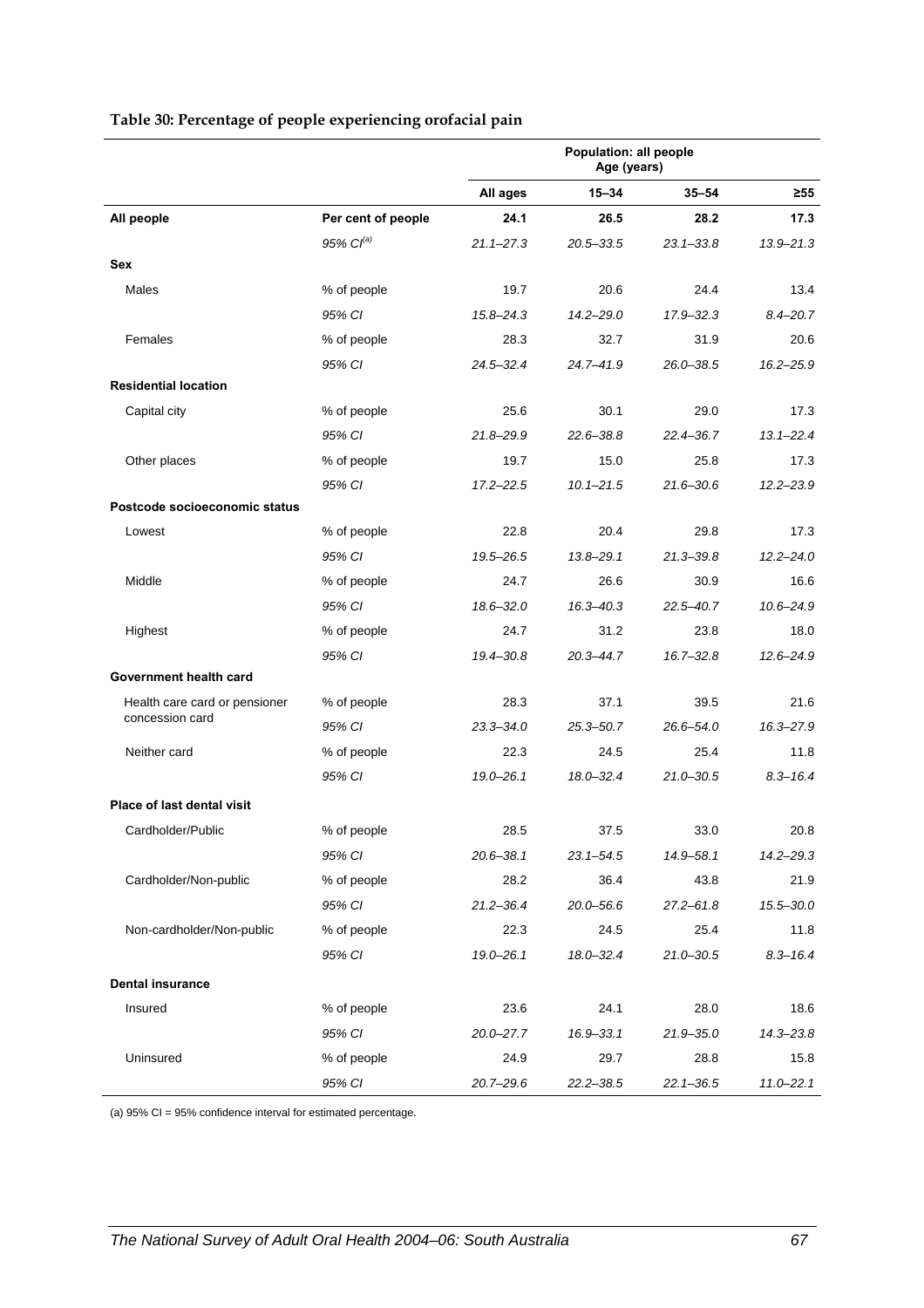## **Perceived need for dentures**

In NSAOH, people were asked at the time of the interview, 'Currently which of the following dental treatments do you think you need to have?'. The possible responses varied for dentate and edentulous people. All people were asked if they felt they needed dentures. In SA, 7.1% of people thought they needed dentures ([Table 31](#page-76-0)), which was very similar to the national estimate of 7.2% (Slade et al. 2007).

### **Key findings**

- The percentage of adults who thought they needed dentures was strongly age-related, increasing from 0.8% among 15–34-year-olds to 4.7% among adults aged 35–54 years and 17.8% among adults aged 55 years or more.
- There were no significant differences according to sex or residential location in the capital city or other places.
- The need for a denture was significantly higher among people who lived in the lowest socioeconomic status postcodes (10.9%) compared with the highest socioeconomic status postcodes (4.2%).
- The percentage was more than five times higher among adults who had a government health card (17.9%) compared with those who did not (3.2%).
- Those adults who had a government health card and who last visited a public clinic were most likely to need a denture (18.5%). The percentage was similar among cardholders who last visited a private dentist (17.6%) and lowest among non-cardholders who last visited a private dentist (3.2%).
- A considerably higher percentage of adults who were uninsured reported needing dentures (12.2%) compared with those with dental insurance (3.9%).
- The age-relatedness of the need for dentures was evident within subgroups of adults formed by socioeconomic characteristics. For instance, among adults who resided in areas outside Adelaide, the percentage increased from 0.9% among 15–34-year-olds to 4.5% among those aged 35–54 years and 18.6% among those aged 55 years or more.
- Occasionally, significant differences were seen across subgroups defined by socioeconomic characteristics within an age group. For instance, among people aged 55 years or more, the percentage was higher among government health cardholders (25.8%) than non-cardholders (7.5%).

## **Discussion**

The percentage of people reporting need for dentures was low. It is related to the observed pattern for complete tooth loss and numbers of missing teeth. However, the level of need for dentures was considerably lower than the percentage of people with either complete tooth loss or reasonable numbers of missing teeth. The relationship between perceived need and professional judgement of the need for dentures is complex, but people generally express a lower need than is assessed by dentists.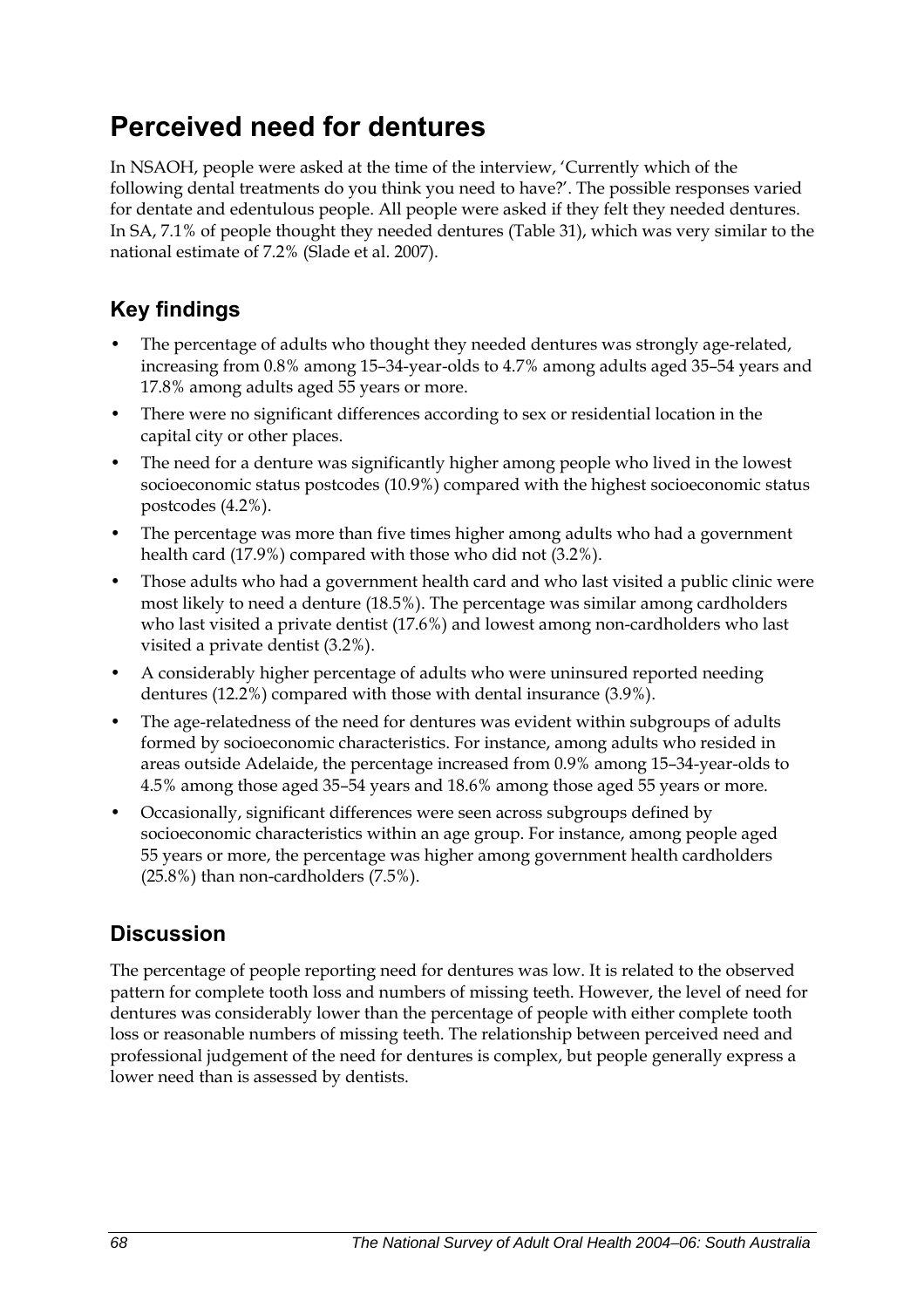<span id="page-76-0"></span>

|                                                  |                       | Population: all people<br>Age (years) |                   |              |               |
|--------------------------------------------------|-----------------------|---------------------------------------|-------------------|--------------|---------------|
|                                                  |                       | All ages                              | $15 - 34$         | $35 - 54$    | $\geq 55$     |
| All people                                       | Per cent of people    | 7.7                                   | 0.8               | 4.7          | 17.8          |
|                                                  | 95% Cl <sup>(a)</sup> | $6.4 - 9.3$                           | $0.3 - 2.7$       | $3.0 - 7.4$  | $14.7 - 21.4$ |
| Sex                                              |                       |                                       |                   |              |               |
| <b>Males</b>                                     | % of people           | 7.2                                   | 0.8               | 4.9          | 16.9          |
|                                                  | 95% CI                | $5.3 - 9.7$                           | $0.1 - 5.3$       | $2.5 - 9.5$  | $12.4 - 22.7$ |
| Females                                          | % of people           | 8.2                                   | 0.9               | 4.5          | 18.6          |
|                                                  | 95% CI                | $6.6 - 10.2$                          | $0.2 - 3.8$       | $2.2 - 9.1$  | $15.0 - 22.9$ |
| <b>Residential location</b>                      |                       |                                       |                   |              |               |
| Capital city                                     | % of people           | 7.0                                   | 0.3               | 4.1          | 17.2          |
|                                                  | 95% CI                | $5.4 - 9.1$                           | $0.0 - 2.5$       | $2.2 - 7.7$  | $13.2 - 22.2$ |
| Other places                                     | % of people           | 9.7                                   | 2.4               | 6.4          | 19.4          |
|                                                  | 95% CI                | $7.7 - 12.3$                          | $0.5 - 10.2$      | $3.6 - 11.2$ | $17.2 - 21.8$ |
| Postcode socioeconomic status                    |                       |                                       |                   |              |               |
| Lowest                                           | % of people           | 10.9                                  | 1.9               | 5.7          | 24.7          |
|                                                  | 95% CI                | $9.1 - 13.0$                          | $0.4 - 7.7$       | $2.7 - 11.7$ | $20.3 - 29.8$ |
| Middle                                           | % of people           | 8.4                                   | 0.8               | 5.4          | 18.2          |
|                                                  | 95% CI                | $6.1 - 11.3$                          | $0.1 - 6.2$       | $2.8 - 10.1$ | $13.1 - 24.7$ |
| Highest                                          | % of people           | 4.2                                   | 0.0               | 3.1          | 10.3          |
|                                                  | 95% CI                | $2.7 - 6.4$                           |                   | $1.1 - 8.7$  | $6.8 - 15.3$  |
| Government health card                           |                       |                                       |                   |              |               |
| Health care card or pensioner<br>concession card | % of people           | 17.9                                  | 1.0               | 10.5         | 25.8          |
|                                                  | 95% CI                | $14.8 - 21.5$                         | $0.1 - 6.9$       | $5.5 - 19.3$ | $21.0 - 31.2$ |
| Neither card                                     | % of people           | 3.2                                   | 0.8               | 3.3          | 7.5           |
|                                                  | 95% CI                | $2.1 - 4.7$                           | $0.2 - 3.3$       | $1.6 - 6.6$  | $4.4 - 12.5$  |
| Place of last dental visit                       |                       |                                       |                   |              |               |
| Cardholder/Public                                | % of people           | 18.5                                  | 1.6               | 11.2         | 32.8          |
|                                                  | 95% CI                | $14.0 - 24.1$                         | $0.2 - 10.4$      | $3.8 - 29.0$ | $23.2 - 43.9$ |
| Cardholder/Non-public                            | % of people           | 17.6                                  | 0.0               | 10.1         | 22.7          |
|                                                  | 95% CI                | $13.8 - 22.1$                         | $\qquad \qquad -$ | $3.9 - 23.4$ | 18.0-28.2     |
| Non-cardholder/Non-public                        | % of people           | 3.2                                   | 0.8               | 3.3          | 7.5           |
|                                                  | 95% CI                | $2.1 - 4.7$                           | $0.2 - 3.3$       | $1.6 - 6.6$  | $4.4 - 12.5$  |
| <b>Dental insurance</b>                          |                       |                                       |                   |              |               |
| Insured                                          | % of people           | 3.9                                   | 0.0               | 1.6          | 9.9           |
|                                                  | 95% CI                | $2.9 - 5.3$                           |                   | $0.5 - 5.0$  | $6.9 - 13.9$  |
| Uninsured                                        | % of people           | 12.2                                  | 1.7               | 8.5          | 27.0          |
|                                                  | 95% CI                | $9.9 - 14.9$                          | $0.5 - 5.5$       | $5.4 - 13.3$ | $21.8 - 32.9$ |

#### <span id="page-76-1"></span>**Table 31: Percentage of people who need dentures**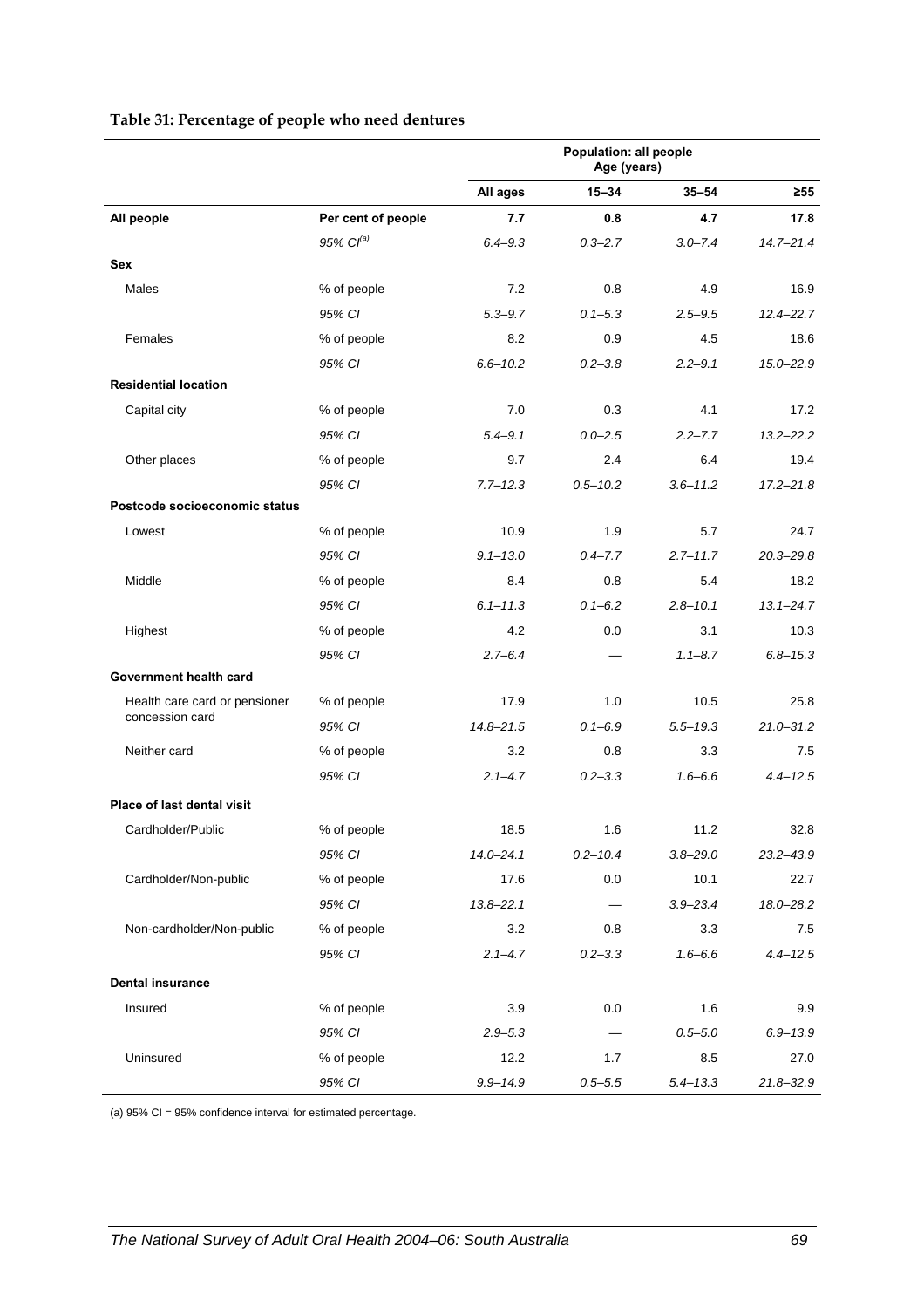## **Perceived need for dental extraction or filling**

Dentate adults were asked about other dental services, including extractions or fillings that they might need. The responses to the options 'Any extractions' or ' Any fillings' have been combined so that the response indicates a perceived dental problem for which one or other of these two aspects of routine dental care is thought to be required, most likely as a sequelae for dental caries. Which of these two dental services was provided would be determined by a process of negotiation between patient and provider, influenced by both provider and patient circumstances. In SA, 32.8% of dentate adults perceived a need for an extraction or filling [\(Table 32\)](#page-78-0), which was very similar to the national estimate of 32.9% (Slade et al. 2007).

## **Key findings**

- The percentage of dentate adults who thought they needed extractions or fillings was highest among the 35–54 years age group (39.0%) and lowest among the 55 years or more age group (26.3%). However, these differences were not statistically significant.
- There were no significant differences by sex, residential location in a capital city or other place, or postcode socioeconomic status.
- The percentage of dentate adults who thought they needed an extraction or filling was significantly higher among government health cardholders (41.0%) than among non-cardholders (29.8%).
- Those dentate adults who were government health cardholders and last visited a public dental clinic showed the highest percentage (50.3%) compared with those who last visited a private dentist regardless of their cardholder status (34.5% among cardholders and 29.8% among non-cardholders).
- Those adults who were uninsured were more likely to report needing extractions or fillings (43.7%) than the insured (24.2%).
- An age-related pattern of need for an extraction or filling was seen within a number of subgroups of adults formed by socioeconomic characteristics. For instance, the percentage was higher among dentate adults in the 35–54 years age group and significantly lower among those aged 55 years or more; and among government health cardholders, the percentage was high among 35–54-year-olds (57.6%) and significantly lower in the 55 years or more age group (28.5%).

## **Discussion**

Just under one-third of dentate adults perceived a need for an extraction or filling. This percentage was not significantly different across the three age groups, but showed some socioeconomic characteristic variations. Perceived need for an extraction or filling was higher among those dentate adults who had a government health card than those who did not, among cardholders who last visited a public dental clinic compared with non-cardholders, and among the uninsured compared with those who were insured.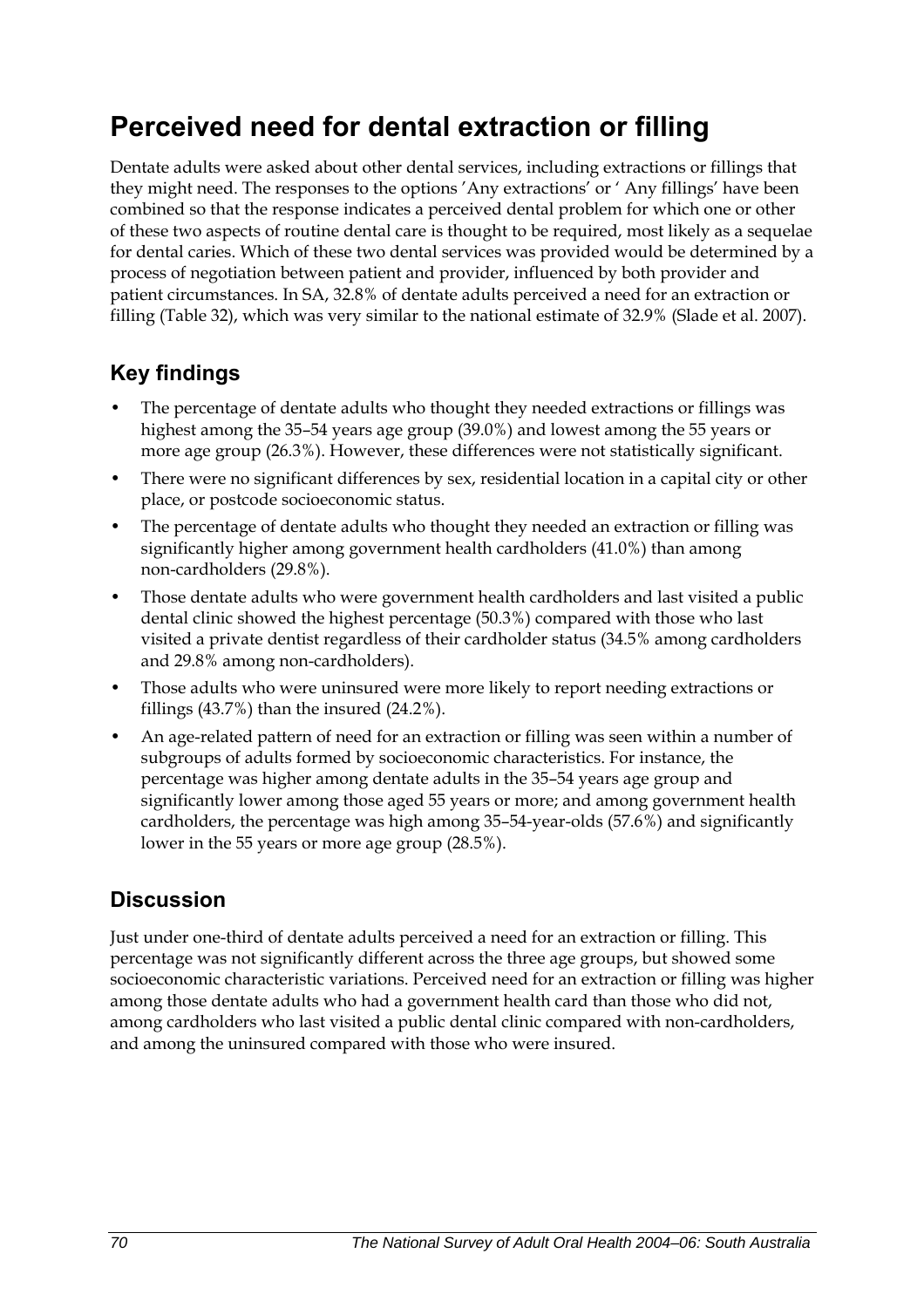<span id="page-78-0"></span>

|                                                  |                       | Population: dentate people<br>Age (years) |               |               |               |
|--------------------------------------------------|-----------------------|-------------------------------------------|---------------|---------------|---------------|
|                                                  |                       | All ages                                  | $15 - 34$     | $35 - 54$     | ≥55           |
| All people                                       | Per cent of people    | 32.8                                      | 31.1          | 39.0          | 26.3          |
|                                                  | 95% Cl <sup>(a)</sup> | $29.5 - 36.3$                             | $25.0 - 38.0$ | 34.9-43.2     | $22.0 - 31.2$ |
| Sex                                              |                       |                                           |               |               |               |
| <b>Males</b>                                     | % of people           | 34.3                                      | 33.0          | 42.2          | 25.2          |
|                                                  | 95% CI                | 29.5-39.4                                 | $23.8 - 43.7$ | 34.9-49.8     | $18.1 - 33.9$ |
| Females                                          | % of people           | 31.2                                      | 29.2          | 35.8          | 27.5          |
|                                                  | 95% CI                | $26.7 - 36.1$                             | $21.0 - 38.9$ | $30.7 - 41.1$ | $22.6 - 33.0$ |
| <b>Residential location</b>                      |                       |                                           |               |               |               |
| Capital city                                     | % of people           | 32.3                                      | 30.7          | 38.3          | 26.3          |
|                                                  | 95% CI                | $28.2 - 36.7$                             | $23.6 - 38.9$ | $33.1 - 43.8$ | $21.2 - 32.1$ |
| Other places                                     | % of people           | 34.1                                      | 32.6          | 40.9          | 26.4          |
|                                                  | 95% CI                | 29.6-38.9                                 | $21.8 - 45.6$ | $36.1 - 45.8$ | 18.7-36.0     |
| Postcode socioeconomic status                    |                       |                                           |               |               |               |
| Lowest                                           | % of people           | 40.1                                      | 39.6          | 44.7          | 33.9          |
|                                                  | 95% CI                | $33.3 - 47.4$                             | $25.4 - 55.7$ | $38.4 - 51.1$ | $26.1 - 42.7$ |
| Middle                                           | % of people           | 29.3                                      | 26.4          | 33.6          | 27.0          |
|                                                  | 95% CI                | $25.5 - 33.4$                             | $20.6 - 33.1$ | $27.2 - 40.6$ | $19.2 - 36.4$ |
| Highest                                          | % of people           | 29.6                                      | 28.5          | 38.8          | 19.6          |
|                                                  | 95% CI                | $26.0 - 33.6$                             | $20.2 - 38.6$ | $31.9 - 46.2$ | $16.0 - 23.7$ |
| Government health card                           |                       |                                           |               |               |               |
| Health care card or pensioner<br>concession card | % of people           | 41.0                                      | 49.7          | 57.6          | 28.5          |
|                                                  | 95% CI                | 34.7-47.6                                 | $39.1 - 60.3$ | 45.6-68.9     | 22.4-35.5     |
| Neither card                                     | % of people           | 29.8                                      | 27.7          | 34.5          | 23.4          |
|                                                  | 95% CI                | $26.2 - 33.6$                             | $21.5 - 35.0$ | $30.1 - 39.3$ | $18.1 - 29.8$ |
| <b>Place of last dental visit</b>                |                       |                                           |               |               |               |
| Cardholder/Public                                | % of people           | 50.3                                      | 48.5          | 69.5          | 39.6          |
|                                                  | 95% CI                | 41.0–59.6                                 | $32.7 - 64.6$ | 50.4–83.6     | 28.5-51.9     |
| Cardholder/Non-public                            | % of people           | 34.5                                      | 51.6          | 50.0          | 23.1          |
|                                                  | 95% CI                | $27.7 - 41.9$                             | $35.2 - 67.6$ | $35.3 - 64.6$ | 16.9-30.8     |
| Non-cardholder/Non-public                        | % of people           | 29.8                                      | 27.7          | 34.5          | 23.4          |
|                                                  | 95% CI                | $26.2 - 33.6$                             | $21.5 - 35.0$ | $30.1 - 39.3$ | $18.1 - 29.8$ |
| <b>Dental insurance</b>                          |                       |                                           |               |               |               |
| Insured                                          | % of people           | 24.2                                      | 23.6          | 28.7          | 19.5          |
|                                                  | 95% CI                | $20.4 - 28.6$                             | $16.1 - 33.0$ | $22.9 - 35.2$ | 14.5-25.6     |
| Uninsured                                        | % of people           | 43.7                                      | 40.4          | 51.0          | 37.0          |
|                                                  | 95% CI                | 38.4-49.0                                 | $31.8 - 49.6$ | 44.9-57.1     | 27.7-47.4     |

#### <span id="page-78-1"></span>**Table 32: Percentage of people who need an extraction or filling**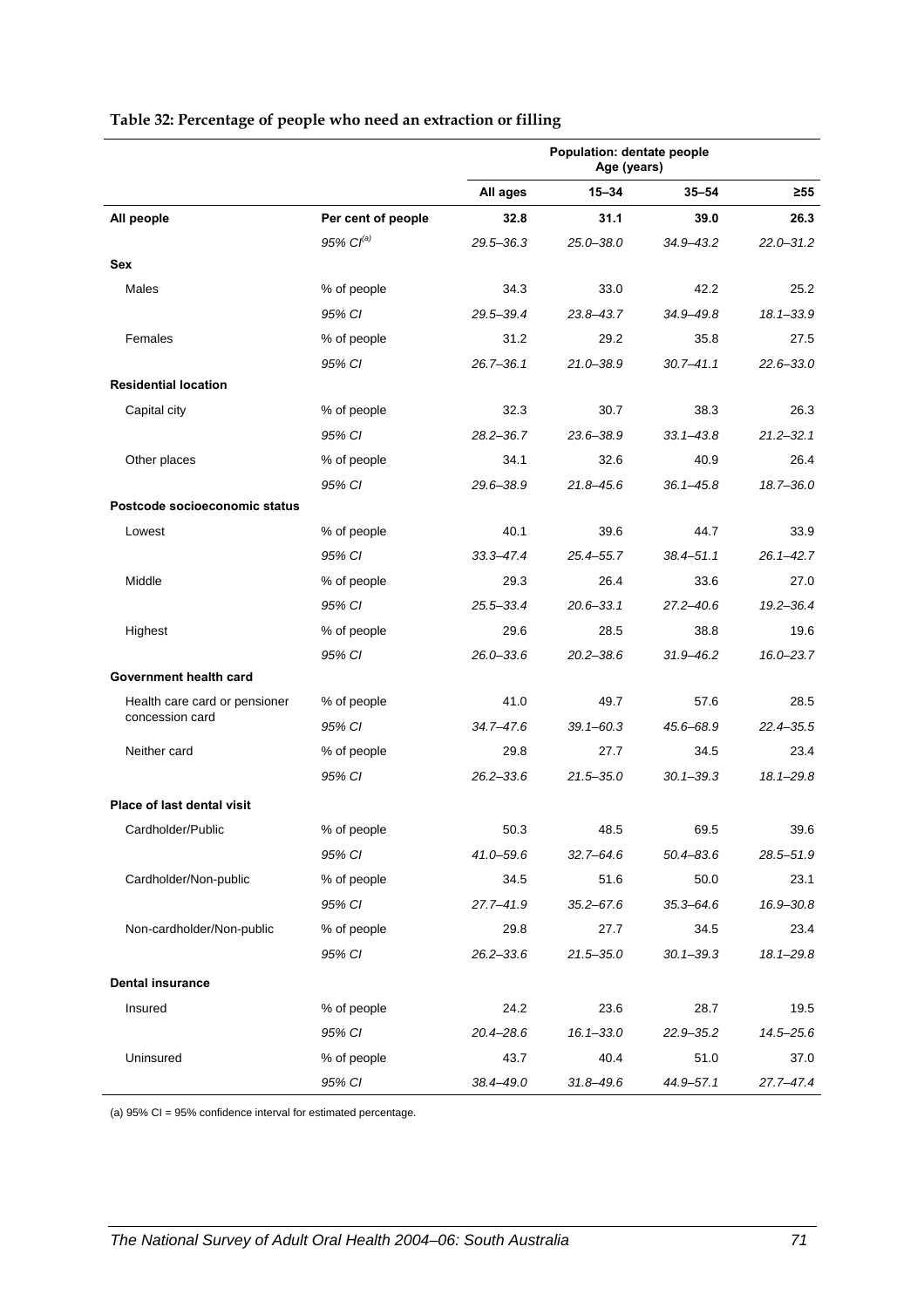## **Perceived need for a dental check-up**

Dentate adults were asked about their perceived need for a check-up. This is regarded as an indicator of compliance with the recommendation of dentists to visit regularly when asymptomatic so as to detect disease earlier and receive prompt treatment for any dental problems. A check-up also provides an opportunity for preventive services to be received. In SA, 61.0% of dentate adults perceived a need for a check-up ([Table 33](#page-80-0)), which was very similar to the national estimate of 59.6% (Slade et al. 2007).

## **Key findings**

- The percentage of dentate adults who thought they needed a check-up was similar across the two younger age groups (68.1% and 64.9%) but was lower among people aged 55 years or more (46.4%).
- There were no significant differences among dentate adults people by sex, residential location, postcode socioeconomic status, government health cardholder status and dental insurance.
- The percentage of dentate adults who thought they needed a check-up was significantly lower among government health cardholders who last visited a private dentist (49.6%) than among non-cardholders who also last visited a private dentist (63.2%).
- The age-related pattern of perceived need for a check-up was repeated within subgroups of adults formed by most of the socioeconomic characteristics, particularly among people aged 55 years or more. For instance, the percentage who perceived need for a check-up was significantly lower for dentate adults with dental insurance among the 55 years or more age group (44.3%) compared with those aged 35–54 years (59.6%).

### **Discussion**

About 6 out of 10 dentate adults perceived a need for a check-up. The percentage was similar for the two younger age groups but significantly lower among those adults aged 55 years or more. Percentages showed little variation by socioeconomic characteristics, which might reflect a confounding of perceived need for a check-up by time since last dental visit. Those dentate adults with a higher likelihood of compliance with the recommendation for a regular check-up visit may have last visited more recently, and hence not perceive a need for a further check-up at the time of the interview.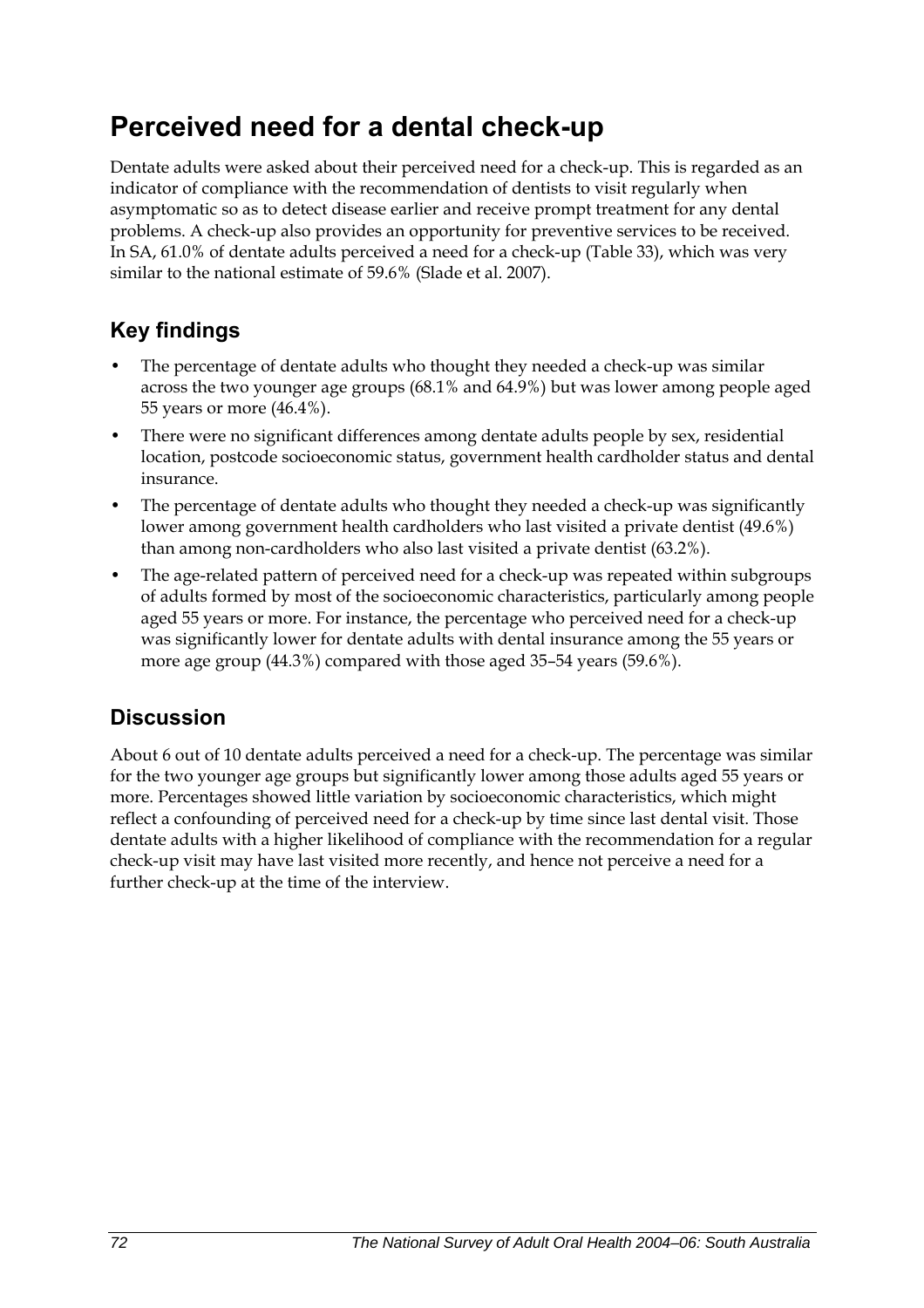<span id="page-80-0"></span>

|                                                  |                       | Population: dentate people<br>Age (years) |               |               |               |
|--------------------------------------------------|-----------------------|-------------------------------------------|---------------|---------------|---------------|
|                                                  |                       | All ages                                  | 15-34         | $35 - 54$     | ≥55           |
| All people                                       | Per cent of people    | 61.0                                      | 68.1          | 64.9          | 46.4          |
|                                                  | 95% Cl <sup>(a)</sup> | 57.6-64.3                                 | $61.1 - 74.3$ | $60.0 - 69.5$ | $40.0 - 52.8$ |
| Sex                                              |                       |                                           |               |               |               |
| Males                                            | % of people           | 63.4                                      | 73.3          | 67.3          | 44.9          |
|                                                  | 95% CI                | $59.5 - 67.0$                             | 65.7-79.7     | 59.9-73.9     | $35.3 - 54.9$ |
| Females                                          | % of people           | 58.5                                      | 62.6          | 62.6          | 47.9          |
|                                                  | 95% CI                | $53.3 - 63.6$                             | $51.7 - 72.3$ | 55.9-68.8     | 39.9-55.9     |
| <b>Residential location</b>                      |                       |                                           |               |               |               |
| Capital city                                     | % of people           | 61.3                                      | 66.8          | 66.9          | 46.5          |
|                                                  | 95% CI                | $57.5 - 65.0$                             | $58.7 - 74.0$ | $61.0 - 72.3$ | $38.7 - 54.5$ |
| Other places                                     | % of people           | 59.9                                      | 72.2          | 59.4          | 46.0          |
|                                                  | 95% CI                | $52.2 - 67.1$                             | $58.0 - 83.1$ | $50.1 - 68.1$ | $36.3 - 56.1$ |
| Postcode socioeconomic status                    |                       |                                           |               |               |               |
| Lowest                                           | % of people           | 60.6                                      | 66.9          | 60.2          | 53.0          |
|                                                  | 95% CI                | $54.2 - 66.7$                             | $55.2 - 76.8$ | $53.1 - 67.0$ | 44.0-61.8     |
| Middle                                           | % of people           | 62.0                                      | 68.9          | 67.5          | 46.2          |
|                                                  | 95% CI                | 56.7-67.0                                 | $51.7 - 82.1$ | $60.7 - 73.6$ | $36.2 - 56.5$ |
| Highest                                          | % of people           | 60.4                                      | 68.3          | 67.0          | 41.2          |
|                                                  | 95% CI                | 54.7-65.7                                 | $60.0 - 75.6$ | 56.0-76.4     | $30.3 - 53.0$ |
| Government health card                           |                       |                                           |               |               |               |
| Health care card or pensioner<br>concession card | % of people           | 54.6                                      | 63.8          | 71.4          | 41.6          |
|                                                  | 95% CI                | 48.9-60.2                                 | $51.5 - 74.5$ | $59.0 - 81.3$ | $33.8 - 49.8$ |
| Neither card                                     | % of people           | 63.2                                      | 68.7          | 63.3          | 51.0          |
|                                                  | 95% CI                | 59.0-67.2                                 | $61.1 - 75.5$ | 57.7-68.5     | 41.4-60.4     |
| Place of last dental visit                       |                       |                                           |               |               |               |
| Cardholder/Public                                | % of people           | 61.5                                      | 60.1          | 71.4          | 56.6          |
|                                                  | 95% CI                | $52.8 - 69.6$                             | 43.4–74.7     | 50.9 - 85.7   | 45.8-66.8     |
| Cardholder/Non-public                            | % of people           | 49.6                                      | 70.5          | 71.5          | 34.2          |
|                                                  | 95% CI                | $42.1 - 57.1$                             | 49.0-85.7     | $55.1 - 83.7$ | $25.2 - 44.5$ |
| Non-cardholder/Non-public                        | % of people           | 63.2                                      | 68.7          | 63.3          | 51.0          |
|                                                  | 95% CI                | 59.0-67.2                                 | $61.1 - 75.5$ | $57.7 - 68.5$ | 41.4-60.4     |
| <b>Dental insurance</b>                          |                       |                                           |               |               |               |
| Insured                                          | % of people           | 58.0                                      | 69.5          | 59.6          | 44.3          |
|                                                  | 95% CI                | $53.3 - 62.5$                             | 59.0-78.3     | 52.9-65.9     | $37.4 - 51.5$ |
| Uninsured                                        | % of people           | 65.1                                      | 68.5          | 71.4          | 49.6          |
|                                                  | 95% CI                | 60.5-69.4                                 | $59.3 - 76.5$ | 64.8-77.3     | 39.9-59.2     |

#### <span id="page-80-1"></span>**Table 33: Percentage of people perceiving a need for a check up**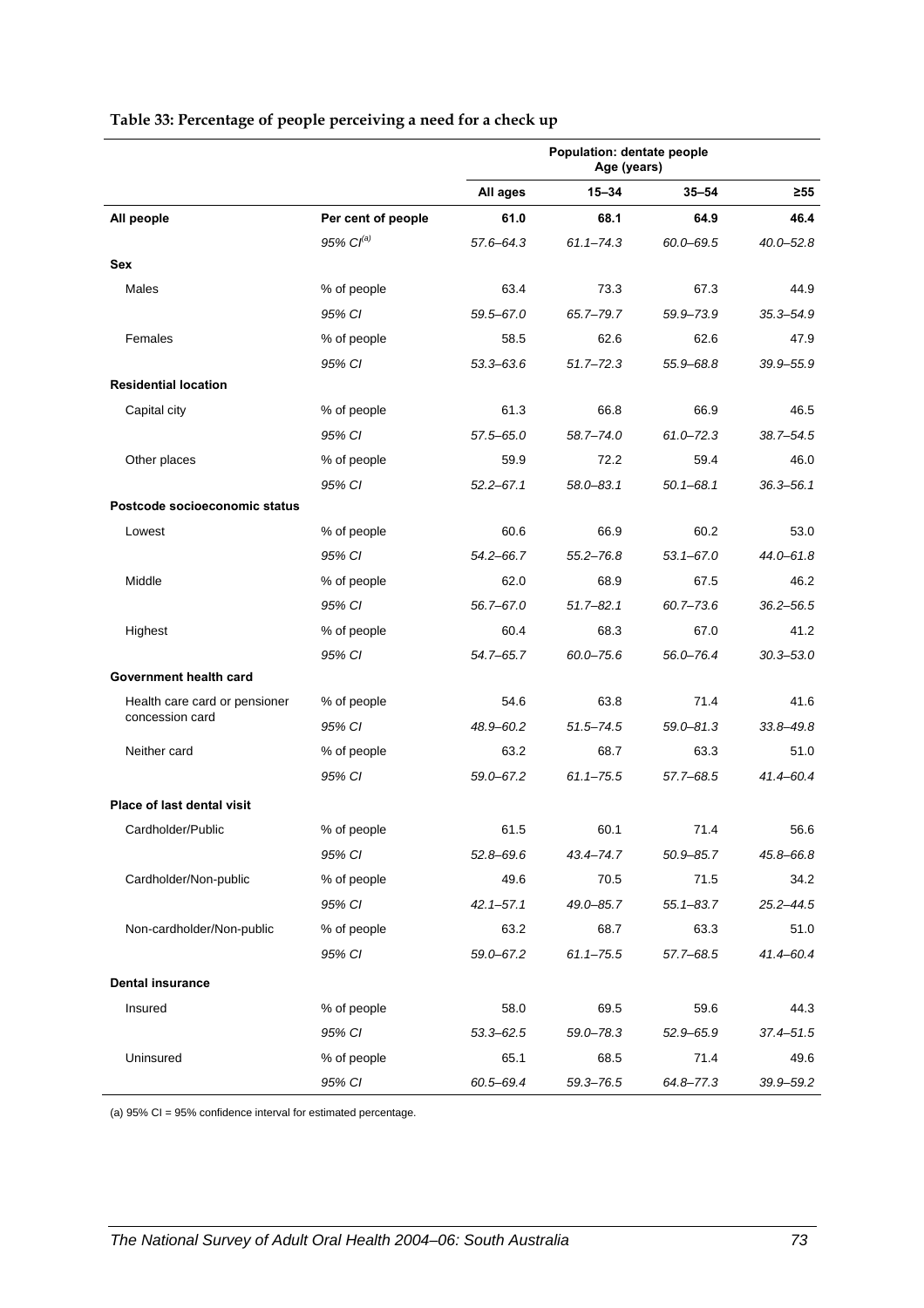## **Perceived urgency of dental treatment needs**

Dentate adults who perceived a need for an extraction or filling were asked about their perceived urgency of needed dental treatment. Dental problems vary from truly urgent problems like dental trauma, swelling in or around the jaws, or bleeding (usually as a complication of dental treatment); through situations where treatment is highly desirable in a short period of time (usually associated with pain); to problems that can wait reasonable periods of time to be treated. In NSAOH, dentate adults who perceived a need for an extraction or filling were asked at the time of the interview, 'How soon do you think you need this dental treatment?'. The possible responses included a wide range of time periods. These have been collapsed to perceiving a need for treatment within 3 months or longer than 3 months.

In SA, 66.0% of dentate adults needing an extraction or filling perceived a need for dental treatment within 3 months [\(Table 34\)](#page-82-0), which was a little higher than the national estimate of 69.3% (Slade et al. 2007).

## **Key findings**

- The percentage of dentate adults needing an extraction or filling who thought they needed treatment within 3 months showed no significant trend by age, varying from 59.9% to 76.2% across the three age groups.
- There were no significant differences among subgroups formed by any social characteristic.

### **Discussion**

Over 6 out of 10 dentate adults who needed an extraction or filling perceived a need for dental treatment within 3 months. The percentage of people who perceived a need for more urgent treatment was not significantly different across the three age groups. There was also no significant variation by socioeconomic characteristics, which might reflect a confounding of perceived need for dental treatment within 3 months by time since last dental visit.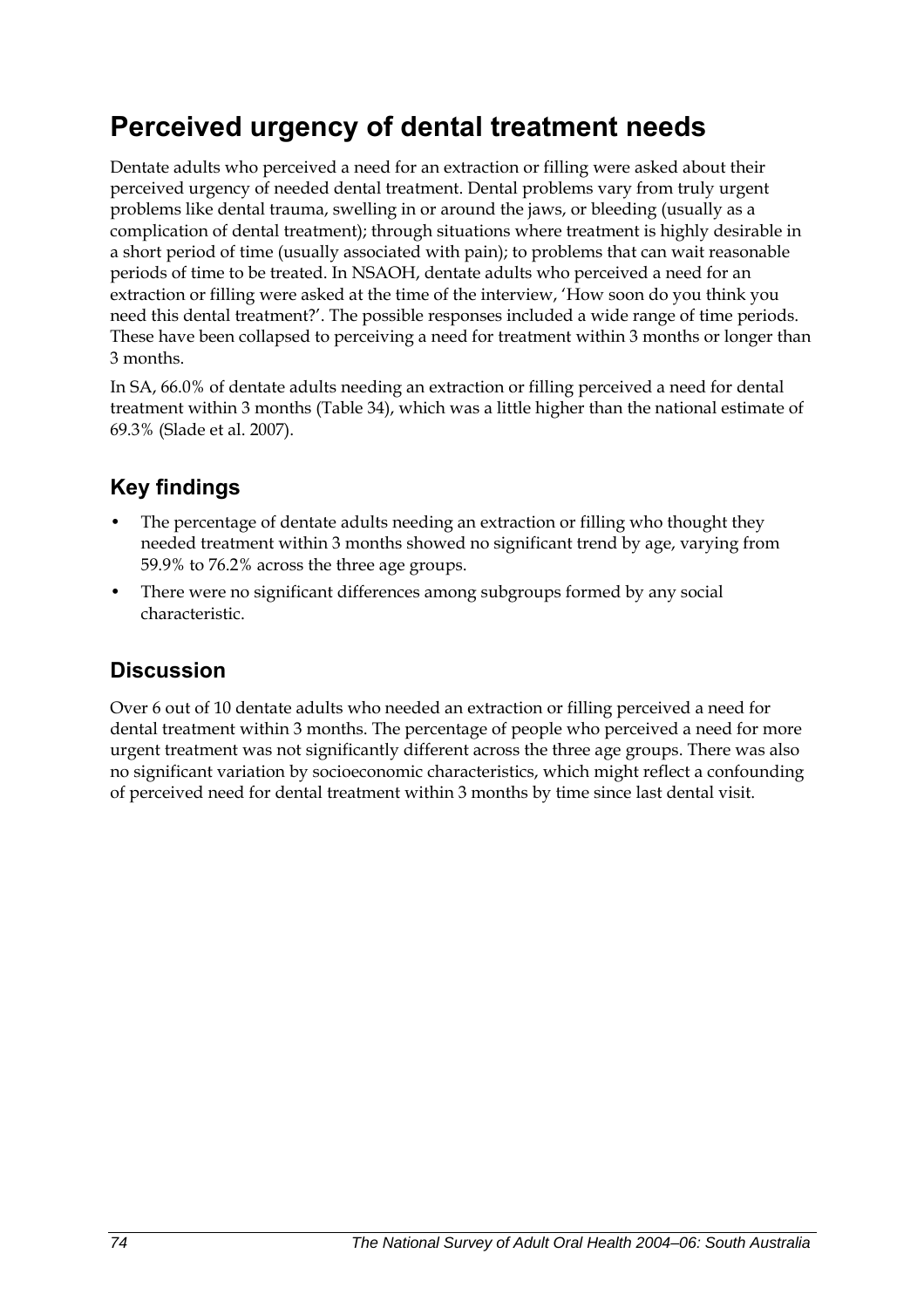|                                                  |                    | Population: dentate people who need an extraction or filling<br>Age (years) |               |               |               |
|--------------------------------------------------|--------------------|-----------------------------------------------------------------------------|---------------|---------------|---------------|
|                                                  |                    | All ages                                                                    | 15-34         | $35 - 54$     | $\geq 55$     |
| All people                                       | Per cent of people | 66.0                                                                        | 59.9          | 65.8          | 76.2          |
|                                                  | 95% $Cl^{(a)}$     | $60.5 - 71.2$                                                               | $47.6 - 71.1$ | $57.3 - 73.5$ | 67.2-83.4     |
| Sex                                              |                    |                                                                             |               |               |               |
| Males                                            | % of people        | 63.1                                                                        | 53.6          | 64.9          | 76.2          |
|                                                  | 95% CI             | $54.1 - 71.2$                                                               | 36.4-70.1     | $51.4 - 76.3$ | $62.0 - 86.2$ |
| Females                                          | % of people        | 69.1                                                                        | 67.1          | 66.9          | 76.2          |
|                                                  | 95% CI             | $62.6 - 75.0$                                                               | $52.9 - 78.8$ | $57.2 - 75.3$ | $64.1 - 85.2$ |
| <b>Residential location</b>                      |                    |                                                                             |               |               |               |
| Capital city                                     | % of people        | 68.1                                                                        | 62.6          | 67.2          | 79.0          |
|                                                  | 95% CI             | 60.9-74.6                                                                   | 47.0-75.9     | $56.1 - 76.7$ | 66.9-87.5     |
| Other places                                     | % of people        | 60.3                                                                        | 52.0          | 62.4          | 68.5          |
|                                                  | 95% CI             | $52.2 - 67.9$                                                               | $33.2 - 70.1$ | $51.4 - 72.2$ | 58.5-77.0     |
| Postcode socioeconomic status                    |                    |                                                                             |               |               |               |
| Lowest                                           | % of people        | 63.7                                                                        | 58.3          | 63.9          | 71.9          |
|                                                  | 95% CI             | $54.2 - 72.3$                                                               | $42.2 - 72.9$ | 49.2-76.4     | $60.1 - 81.3$ |
| Middle                                           | % of people        | 60.2                                                                        | 45.2          | 65.7          | 68.8          |
|                                                  | 95% CI             | $51.3 - 68.4$                                                               | 24.4-67.7     | $50.8 - 78.1$ | $51.9 - 81.9$ |
| Highest                                          | % of people        | 74.1                                                                        | 72.9          | 68.0          | 91.9          |
|                                                  | 95% CI             | $64.1 - 82.0$                                                               | 49.9–87.9     | $52.3 - 80.4$ | 76.4-97.6     |
| Government health card                           |                    |                                                                             |               |               |               |
| Health care card or pensioner<br>concession card | % of people        | 73.1                                                                        | 67.6          | 72.8          | 77.9          |
|                                                  | 95% CI             | $60.3 - 83.0$                                                               | 41.5-86.0     | $50.4 - 87.5$ | $63.1 - 87.9$ |
| Neither card                                     | % of people        | 62.4                                                                        | 57.2          | 63.4          | 73.0          |
|                                                  | 95% CI             | $55.2 - 69.1$                                                               | 44.0-69.4     | $53.7 - 72.1$ | 53.5-86.4     |
| <b>Place of last dental visit</b>                |                    |                                                                             |               |               |               |
| Cardholder/Public                                | % of people        | 68.7                                                                        | 70.8          | 59.0          | 74.0          |
|                                                  | 95% CI             | $52.4 - 81.4$                                                               | 39.0-90.2     | 25.4-85.9     | 54.0-87.4     |
| Cardholder/Non-public                            | % of people        | 77.3                                                                        | 62.6          | 81.1          | 81.6          |
|                                                  | 95% CI             | $61.7 - 87.8$                                                               | $31.1 - 86.1$ | $61.5 - 92.1$ | 61.9-92.4     |
| Non-cardholder/Non-public                        | % of people        | 62.4                                                                        | 57.2          | 63.4          | 73.0          |
|                                                  | 95% CI             | $55.2 - 69.1$                                                               | 44.0-69.4     | $53.7 - 72.1$ | 53.5-86.4     |
| <b>Dental insurance</b>                          |                    |                                                                             |               |               |               |
| Insured                                          | % of people        | 65.2                                                                        | 52.6          | 67.5          | 77.0          |
|                                                  | 95% CI             | 56.9-72.6                                                                   | $34.5 - 70.1$ | 54.5-78.2     | 63.6-86.5     |
| Uninsured                                        | % of people        | 66.1                                                                        | 63.6          | 63.9          | 75.5          |
|                                                  | 95% CI             | $58.2 - 73.2$                                                               | $48.1 - 76.6$ | $52.0 - 74.3$ | $60.8 - 86.0$ |

#### <span id="page-82-1"></span><span id="page-82-0"></span>**Table 34: Percentage of people perceiving a need for treatment within 3 months**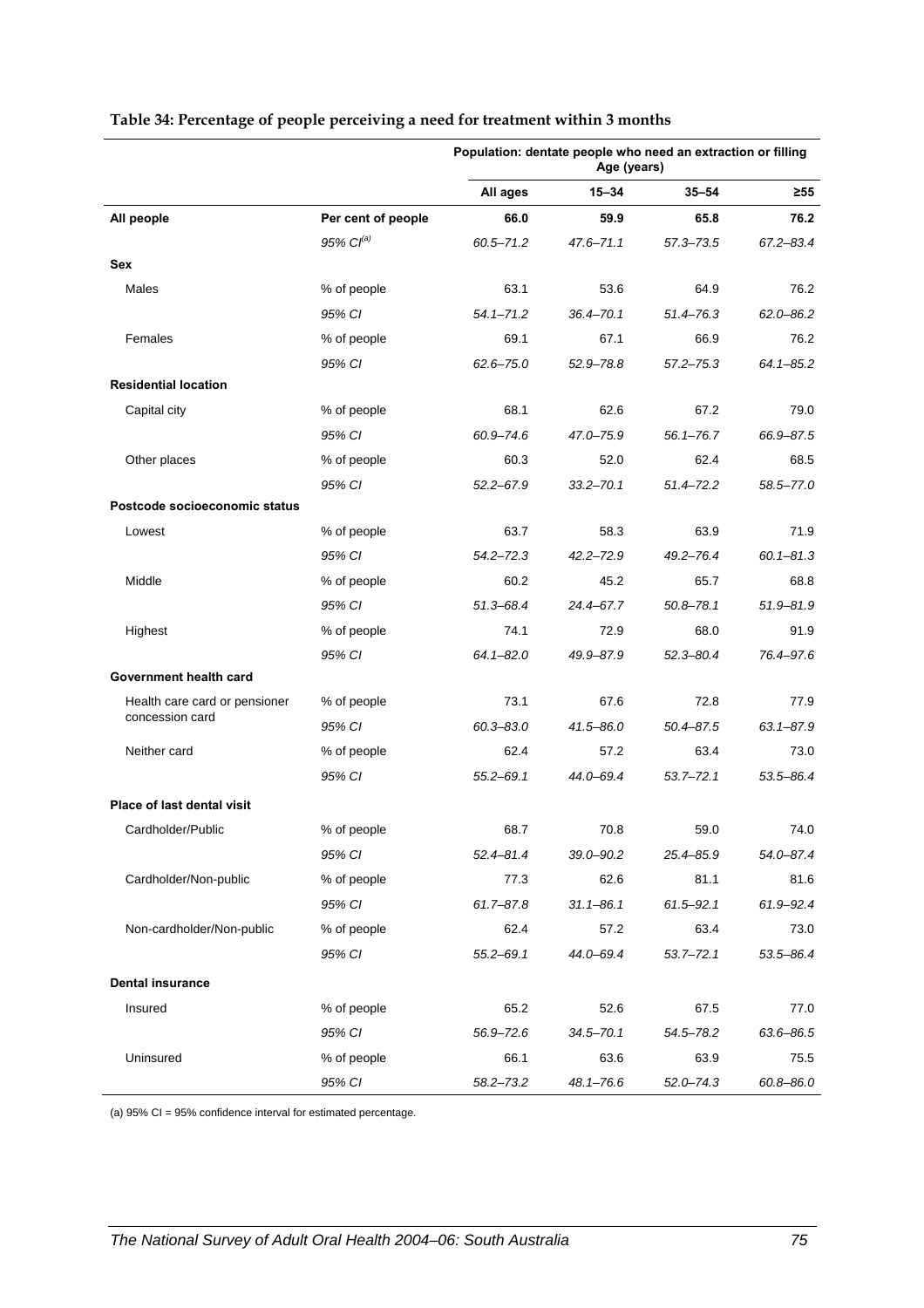## **Age-standardised comparison between government health cardholders and non-health cardholders**

Findings from 29 of the preceding tables are summarised in [Table 35,](#page-84-0) to compare oral health indicators between people with a government health card and non-cardholders. Percentages and means for the two groups are age-standardised, a statistical procedure that aims to remove any effects of age that might account for differences between the two groups in each oral health indicator. As noted in Table 4, a much smaller percentage of people in the youngest age group had a health care card or pensioner concession card than in the oldest age group. Age standardisation seeks to compensate for that difference in age distribution, so that differences in any single indicator between the two groups are not confounded by age.

- For 17 outcomes reported in [Table 35](#page-84-0), health cardholders had significantly poorer oral health status, oral health care and perceived oral health.
- For measures relating to tooth loss and some markers of periodontal disease, the magnitude of difference in age-standardised estimates between the two groups was noticeably smaller than the difference between the same two groups noted in preceding tables where there was no adjustment for age. For example, health cardholders had a 2.5-fold greater prevalence of complete tooth loss when the comparison was adjusted for age [\(Table 35\)](#page-84-0), whereas prevalence differed by a factor of 8.1 when all ages were contrasted in Table 5 (20.6% for health cardholders compare with 2.5% for non-cardholders). This degree of attenuation indicates that age was an important confounder of the relationship between health card status and complete tooth loss.
- In contrast, the relative differences between the two groups were amplified in the age-standardised results compared with the un-standardised results for two indicators: avoidance of dental care because of cost and orofacial pain.
- However, for most other indicators in [Table 35,](#page-84-0) relative differences in age-standardised results between the two groups were similar in magnitude to the preceding tables. This is because there was only a weak association between age and indicators such as dental attendance, with the consequence that there was little confounding of the difference between the two groups by age.

In summary, the findings in [Table 35](#page-84-0) confirm that health cardholders are disadvantaged with respect to several indicators of oral health status, oral health care and perceived oral health, and that the disadvantage is not due to the older age profile of health cardholders compared to non-cardholders. Exceptions occurred for some indicators relating to tooth loss and periodontal disease, where adjustment by age produced statistically non-significant differences between the two groups.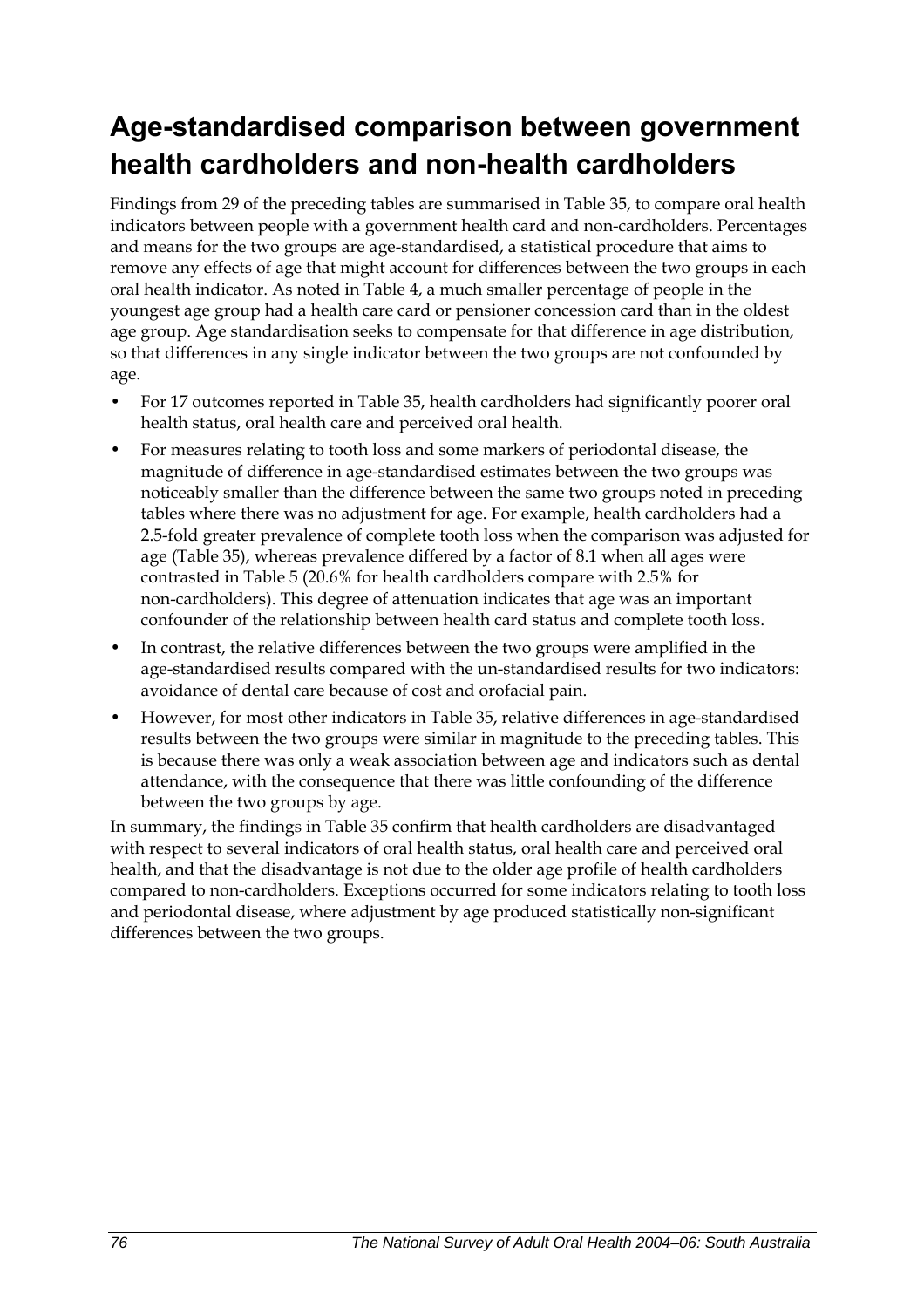<span id="page-84-0"></span>

|                                                                                  | <b>Insured</b>      | <b>Uninsured</b>    |
|----------------------------------------------------------------------------------|---------------------|---------------------|
| Variable                                                                         | Estimate (95%CI)    | Estimate (95%CI)    |
| % of people with complete tooth loss                                             | $9.9(7.8 - 12.0)$   | $4.0(2.8-5.1)$      |
| % of people with fewer than 21 teeth                                             | 15.5 (11.4-19.7)    | $9.5(7.0 - 11.9)$   |
| % of dentate people who wear denture(s)                                          | 15.1 (12.0–18.2)    | $10.9(8.2 - 13.5)$  |
| Average number of missing teeth per person                                       | $4.9(4.2 - 5.5)$    | $3.9(3.6-4.1)$      |
| % of people with untreated coronal decay                                         | 43.8 (34.7-52.8)    | 19.2 (14.7-23.7)    |
| % of people with untreated root decay                                            | $7.1(4.5-9.7)$      | $9.0(6.3 - 11.7)$   |
| % of people with one or more filled teeth                                        | 84.3 (76.7-91.8)    | 87.9 (84.4-91.5)    |
| Average number of DMF teeth per person                                           | 12.9 (12.2–13.7)    | $13.0(12.5-13.5)$   |
| % of people with moderate or severe periodontitis                                | 25.7 (19.5–31.9)    | 18.7 (13.8–23.7)    |
| % of people with 4+ mm periodontal pocket depth                                  | 26.0 (17.1–34.8)    | 19.6 (14.5–24.7)    |
| % of people with 4+ mm clinical attachment loss                                  | 40.8 (35.1-46.5)    | 42.2 (37.1-47.2)    |
| % of people with gingival inflammation                                           | 20.4 (12.1-28.6)    | 16.9 (12.1-21.8)    |
| % of people visiting dentist within last 12 months                               | 55.4 (48.9-61.8)    | 60.7 (57.1-64.2)    |
| % of people who attended a private dental practice at last dental visit          | 51.8 (44.7–58.9)    | 86.2 (83.2–89.1)    |
| % of people who paid for their last dental visit                                 | 56.7 (49.7–63.7)    | 100.0 (100.0-100.0) |
| % of people who usually visit a dental professional at least once a year         | 43.9 (37.3–50.5)    | 56.6 (53.1–60.1)    |
| % of people who have a dentist they usually attend                               | 64.7 (54.3–75.1)    | 82.9 (79.8–85.9)    |
| % of people who usually visit a dentist for a check up                           | 45.3 (38.5–52.2)    | 60.4 (56.2–64.6)    |
| % of people who avoided or delayed dental care                                   | 41.4 (34.3-48.4)    | 22.7 (19.0-26.4)    |
| % of people who reported that cost had prevented recommended dental<br>treatment | $30.6(22.5 - 38.6)$ | 16.2 (12.9-19.4)    |
| % of people who would have a lot of difficulty paying a \$100 dental bill        | 40.0 (32.9–47.0)    | $9.7(6.9-12.4)$     |
| % of people avoiding foods due to dental problems                                | 30.8 (24.0-37.7)    | $12.0(9.8-14.1)$    |
| % of people rating their oral health fair or poor                                | 28.2 (22.3-34.0)    | 15.7 (12.6–18.9)    |
| % of people experiencing toothache                                               | 25.7 (17.9–33.4)    | 12.5 (9.8–15.2)     |
| % of people experiencing orofacial pain                                          | 33.4 (27.6–39.1)    | 20.4 (17.1–23.8)    |
| % of people who need dentures                                                    | $11.2(8.3 - 14.0)$  | $4.0(2.4 - 5.6)$    |
| % of people who need an extraction or filling                                    | 46.7 (39.9–53.4)    | 29.0 (25.6–32.5)    |
| % of people perceiving a need for a check up                                     | 60.5 (55.2–65.8)    | $60.7(56.6-64.7)$   |
| % of people perceiving a need for treatment within 3 months                      | 71.3 (61.0-81.6)    | 64.3 (57.0-71.6)    |

#### <span id="page-84-1"></span>**Table 35: Age-standardised comparison of health cardholders and non-health cardholders**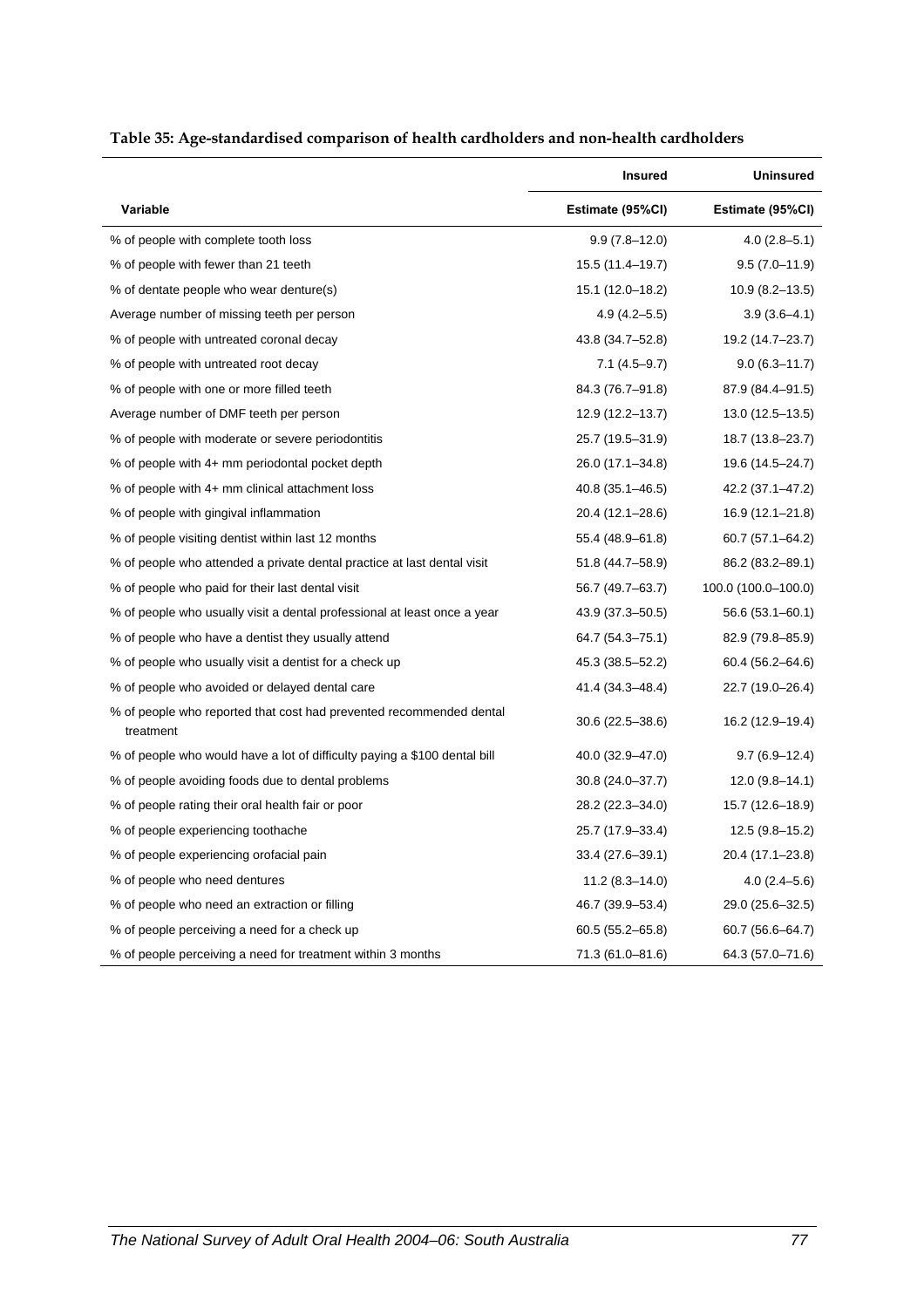## **Age-standardised comparison between the dentally insured and the uninsured**

Age standardisation has been used in [Table 36](#page-86-0) to make comparisons between dentally insured and uninsured people in each of the 30 oral health indicators presented in Tables 5–34. These comparisons are based on the same principles noted for [Table 35](#page-84-0). That is, age standardisation aims to compare insured and uninsured people after adjusting for potential differences in the age distribution between the two groups. In principle, however, there should be little confounding of these effects because there were only small differences in dental insurance coverage among the three age groups (Table 4).

- The results in [Table 36](#page-86-0) show statistically significantly poorer outcomes for uninsured people on 20 of the 30 indicators. For 19 of those 20 indicators, statistically significant differences were also observed in the preceding tables.
- Conversely, the 10 indicators that did not differ to a statistically significantly degree between insured and uninsured people in [Table 36](#page-86-0) were similarly non-significant when contrasted between the two groups in previous tables that did not use age standardisation.
- Overall, age standardisation produced very little attenuation of the relative difference between the two groups.

In summary, the findings in [Table 36](#page-86-0) confirm generally poorer oral health outcomes for uninsured people compared to insured people. Age standardisation did not appreciably alter the relationship between insurance status and any of the indicators, inferring that there was very little confounding of the effects of insurance due to age.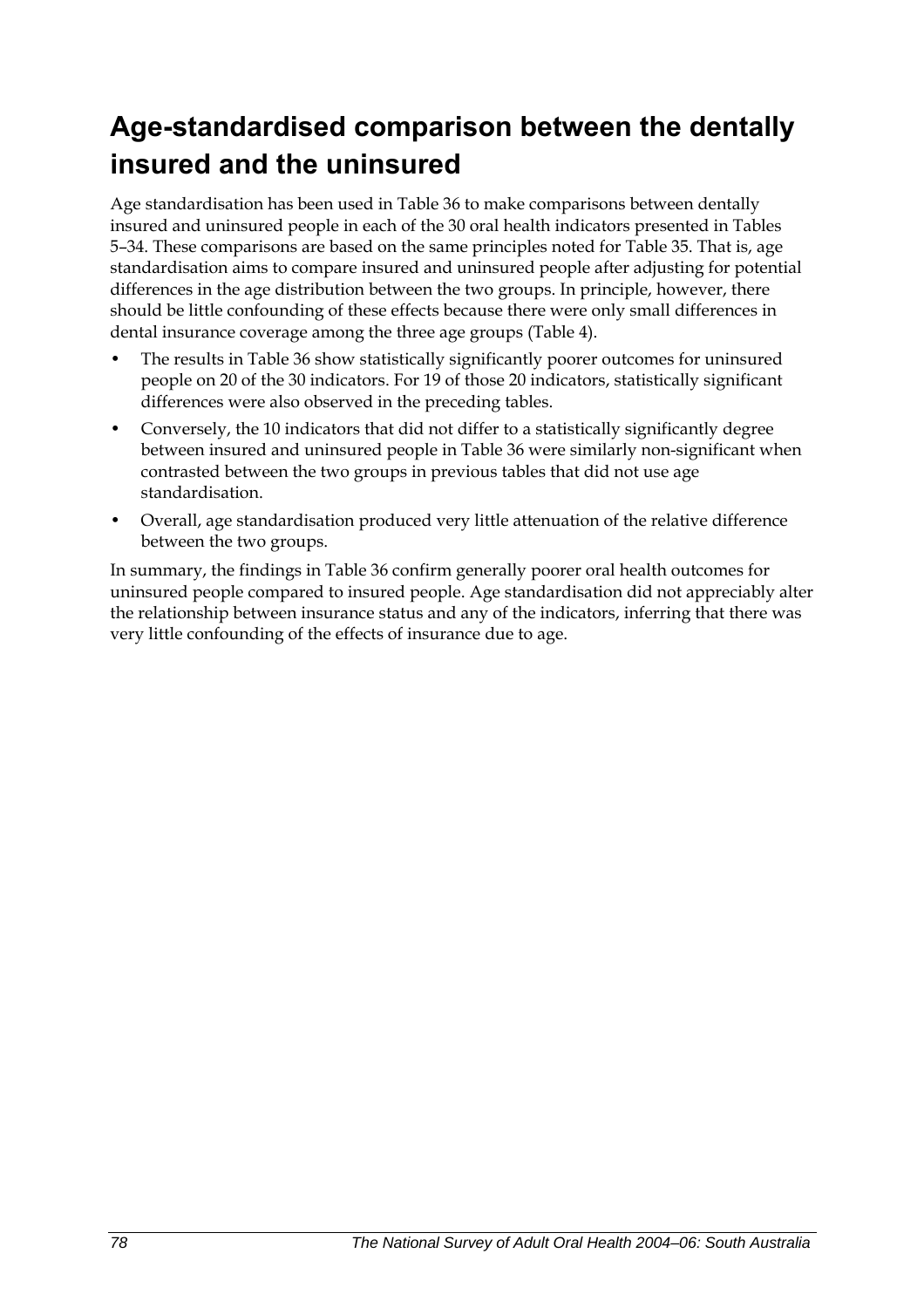<span id="page-86-0"></span>

|                                                                                  | Cardholders         | Non-cardholders     |
|----------------------------------------------------------------------------------|---------------------|---------------------|
| Variable                                                                         | Estimate (95%CI)    | Estimate (95%CI)    |
| % of people with complete tooth loss                                             | $4.6(3.1 - 6.1)$    | $9.8(8.1 - 11.5)$   |
| % of people with fewer than 21 teeth                                             | $8.9(6.9 - 10.9)$   | 14.8 (11.8-17.8)    |
| % of dentate people who wear denture(s)                                          | $12.1 (9.7 - 14.5)$ | 14.4 (11.8-17.0)    |
| Average number of missing teeth per person                                       | $4.0(3.6-4.4)$      | $4.8(4.2 - 5.3)$    |
| % of people with untreated coronal decay                                         | 20.9 (14.9-26.9)    | $33.2(27.1 - 39.3)$ |
| % of people with untreated root decay                                            | $6.3(3.9 - 8.7)$    | 11.2 (7.2–15.2)     |
| % of people with one or more filled teeth                                        | 84.9 (80.0-89.8)    | 88.2 (84.0-92.4)    |
| Average number of DMF teeth per person                                           | $13.0(12.3 - 13.7)$ | $12.7(12.1 - 13.3)$ |
| % of people with moderate or severe periodontitis                                | 16.7 (12.6-20.9)    | 27.5 (22.5–32.6)    |
| % of people with 4+ mm periodontal pocket depth                                  | 19.1 (15.0–23.3)    | 25.4 (18.8-32.0)    |
| % of people with 4+ mm clinical attachment loss                                  | 39.9 (34.9-44.8)    | 44.6 (38.7-50.5)    |
| % of people with gingival inflammation                                           | $12.7(8.2 - 17.2)$  | 23.6 (18.2-29.0)    |
| % of people visiting dentist within last 12 months                               | 65.9 (62.1–69.7)    | 48.1 (43.4–52.9)    |
| % of people who attended a private dental practice at last dental visit          | 89.4 (86.4-92.3)    | $61.8(56.5 - 67.0)$ |
| % of people who paid for their last dental visit                                 | 97.5 (96.2-98.8)    | 75.7 (70.9-80.4)    |
| % of people who received government-subsidised dental care in private<br>sector  | $0.5$ ( $<0-1.0$ )  | $5.0(3.1 - 6.9)$    |
| % of people who usually visit a dental professional at least once a year         | 62.7 (59.0-66.3)    | 38.2 (32.3-44.1)    |
| % of people who have a dentist they usually attend                               | 87.8 (83.9–91.7)    | 65.7 (60.0–71.5)    |
| % of people who usually visit a dentist for a check up                           | 66.6 (62.5-70.7)    | 40.4 (35.7–45.1)    |
| % of people who avoided or delayed dental care                                   | 18.8 (15.3-22.2)    | 40.0 (34.8-45.1)    |
| % of people who reported that cost had prevented recommended dental<br>treatment | 14.2 (11.4–17.1)    | 26.4 (20.4-32.3)    |
| % of people who would have a lot of difficulty paying a \$100 dental bill        | $10.0(7.9-12.1)$    | 26.3 (21.4-31.3)    |
| % of people avoiding foods due to dental problems                                | 14.5 (11.8-17.1)    | 21.9 (18.3-25.5)    |
| % of people rating their oral health fair or poor                                | 14.1 (11.0–17.1)    | 25.4 (21.2–29.6)    |
| % of people experiencing toothache                                               | $10.8(7.6-14.1)$    | 20.6 (16.4-24.8)    |
| % of people experiencing orofacial pain                                          | 23.6 (19.9-27.3)    | 25.7 (21.1-30.2)    |
| % of people who need dentures                                                    | $4.0(2.7-5.2)$      | $11.6(9.0 - 14.2)$  |
| % of people who need an extraction or filling                                    | 24.7 (20.9-28.4)    | 42.8 (37.9-47.6)    |
| % of people perceiving a need for a check up                                     | 58.3 (54.0-62.6)    | 64.3 (60.7-68.0)    |
| % of people perceiving a need for treatment within 3 months                      | 65.8 (57.4-74.2)    | 67.8 (59.7-75.9)    |

#### <span id="page-86-1"></span>**Table 36: Age-standardised comparison of the dentally insured and the uninsured**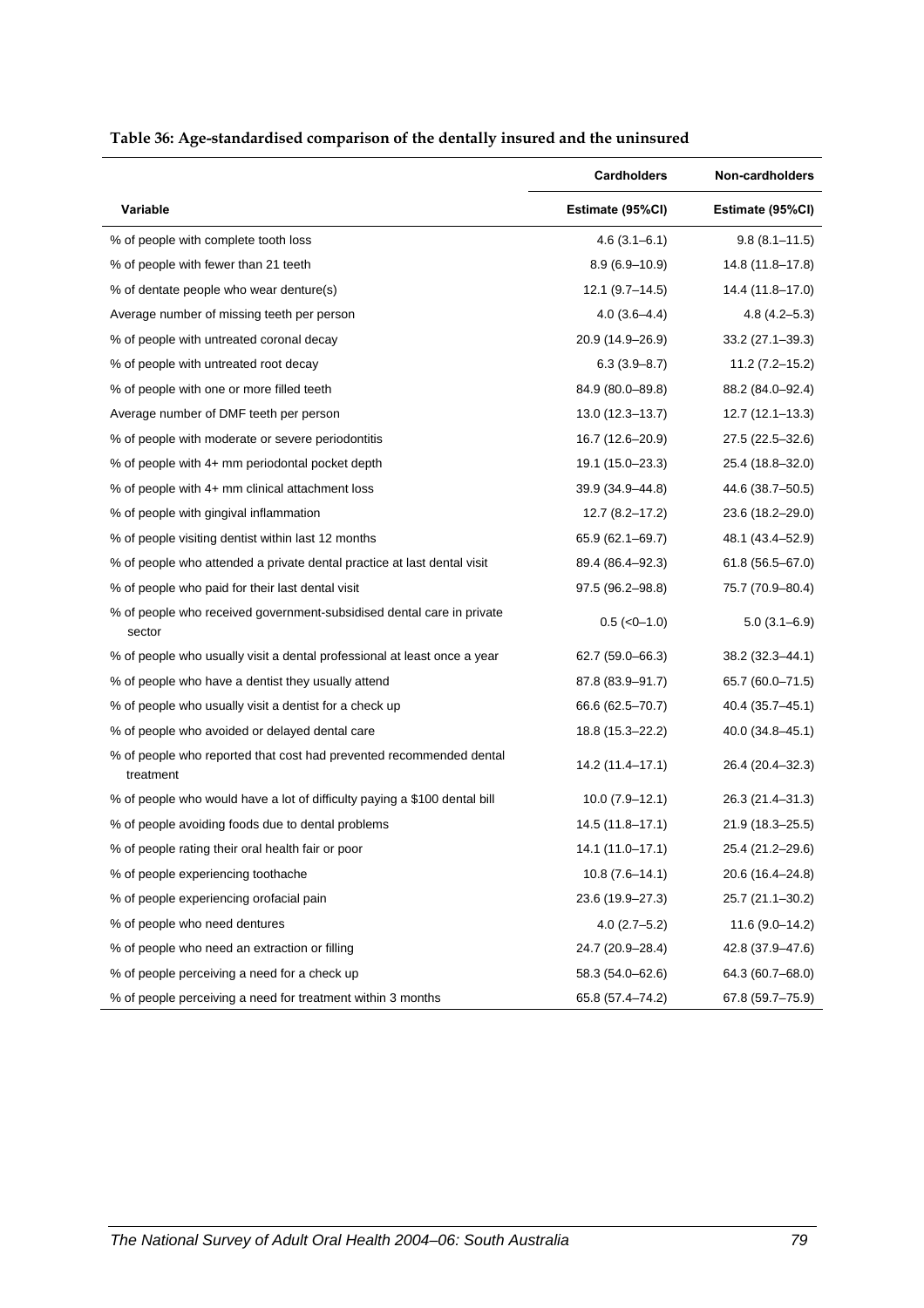# **Appendix**

## **Sample counts**

#### **Table A.1: Table counts of interviewed people**

|                                                  | Age group (years) |                |                |            |
|--------------------------------------------------|-------------------|----------------|----------------|------------|
|                                                  | All ages          | $15 - 34$      | $35 - 54$      | $\geq 55$  |
| All people                                       | 1,335             | 295            | 462            | 578        |
| <b>Sex</b>                                       |                   |                |                |            |
| Males                                            | 546               | 130            | 198            | 218        |
| Females                                          | 789               | 165            | 264            | 360        |
| <b>Residential location</b>                      |                   |                |                |            |
| Capital city                                     | 861               | 203            | 290            | 368        |
| Other places                                     | 474               | 92             | 172            | 210        |
| Postcode socioeconomic status                    |                   |                |                |            |
| Lowest                                           | 472               | 93             | 165            | 214        |
| Middle                                           | 439               | 92             | 149            | 198        |
| Highest                                          | 424               | 110            | 148            | 166        |
| Government health card                           |                   |                |                |            |
| Blank but applicable                             | 8                 | $\overline{2}$ | $\mathbf{1}$   | $\sqrt{5}$ |
| Health care card or pensioner<br>concession card | 512               | 58             | 95             | 359        |
| Neither card                                     | 815               | 235            | 366            | 214        |
| Place of last dental visit                       |                   |                |                |            |
| Cardholder/Public                                | 174               | 33             | 32             | 109        |
| Cardholder/Non-public                            | 338               | 25             | 63             | 250        |
| <b>Dental insurance</b>                          |                   |                |                |            |
| Blank but applicable                             | 12                | 9              | $\overline{2}$ | 1          |
| Insured                                          | 670               | 139            | 247            | 284        |
| Uninsured                                        | 653               | 147            | 213            | 293        |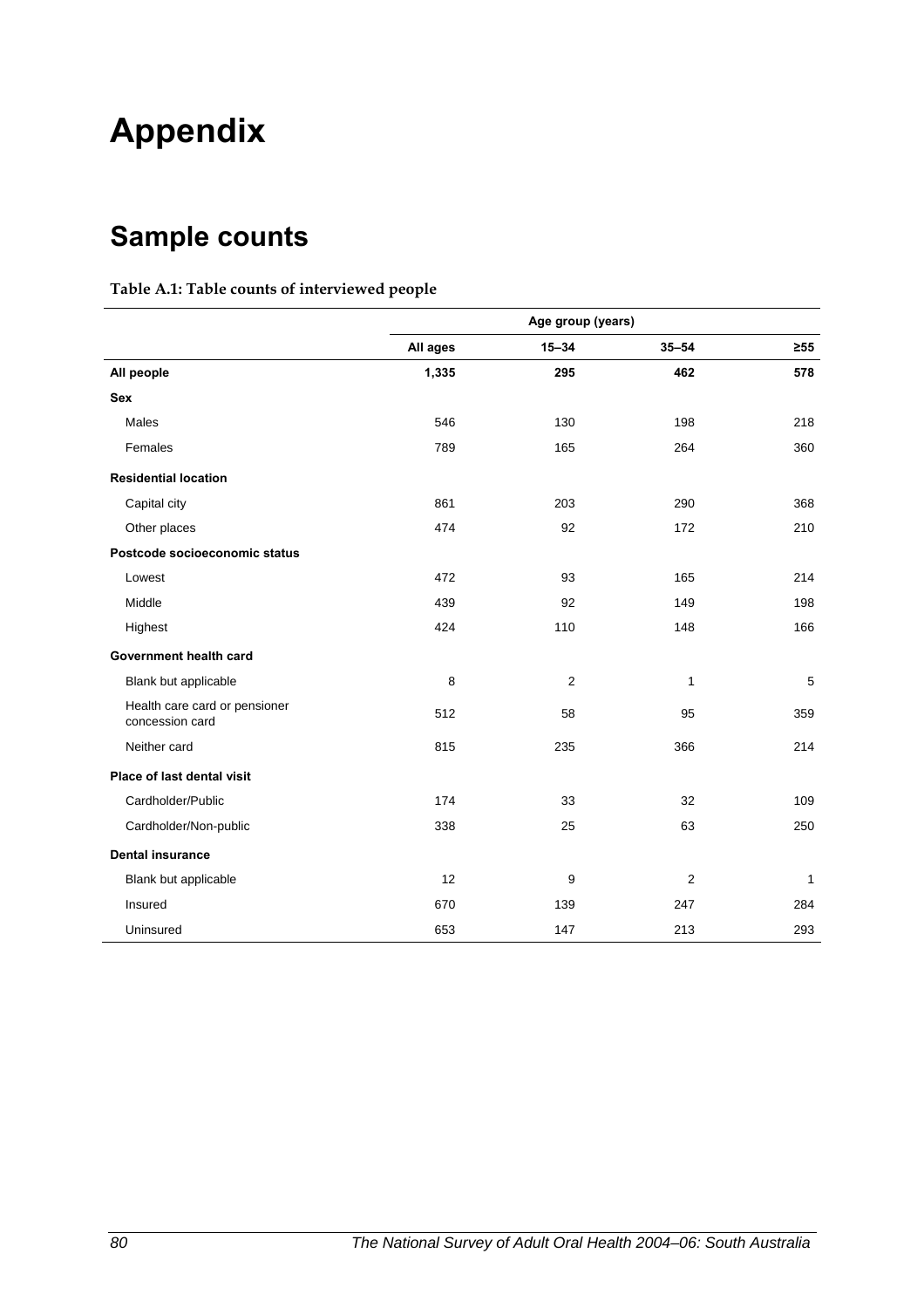| Table A.2: Sample counts of examined people |  |
|---------------------------------------------|--|
|---------------------------------------------|--|

|                                                  | Age group (years)       |           |           |             |
|--------------------------------------------------|-------------------------|-----------|-----------|-------------|
|                                                  | All ages                | $15 - 34$ | $35 - 54$ | $\geq 55$   |
| All people                                       | 629                     | 141       | 236       | 252         |
| <b>Sex</b>                                       |                         |           |           |             |
| Males                                            | 252                     | 54        | 96        | 102         |
| Females                                          | 377                     | 87        | 140       | 150         |
| <b>Residential location</b>                      |                         |           |           |             |
| Capital city                                     | 452                     | 111       | 162       | 179         |
| Other places                                     | 177                     | 30        | 74        | 73          |
| Postcode socioeconomic status                    |                         |           |           |             |
| Lowest                                           | 229                     | 44        | 94        | 91          |
| Middle                                           | 180                     | 34        | 68        | 78          |
| Highest                                          | 220                     | 63        | 74        | 83          |
| Government health card                           |                         |           |           |             |
| Blank but applicable                             | $\overline{2}$          | 1         | 0         | 1           |
| Health care card or pensioner<br>concession card | 223                     | 24        | 51        | 148         |
| Neither card                                     | 404                     | 116       | 185       | 103         |
| Place of last dental visit                       |                         |           |           |             |
| Cardholder/Public                                | 89                      | 12        | 19        | 58          |
| Cardholder/Non-public                            | 134                     | 12        | 32        | 90          |
| <b>Dental insurance</b>                          |                         |           |           |             |
| Blank but applicable                             | $\overline{\mathbf{4}}$ | 4         | 0         | $\mathbf 0$ |
| Insured                                          | 340                     | 71        | 124       | 145         |
| Uninsured                                        | 285                     | 66        | 112       | 107         |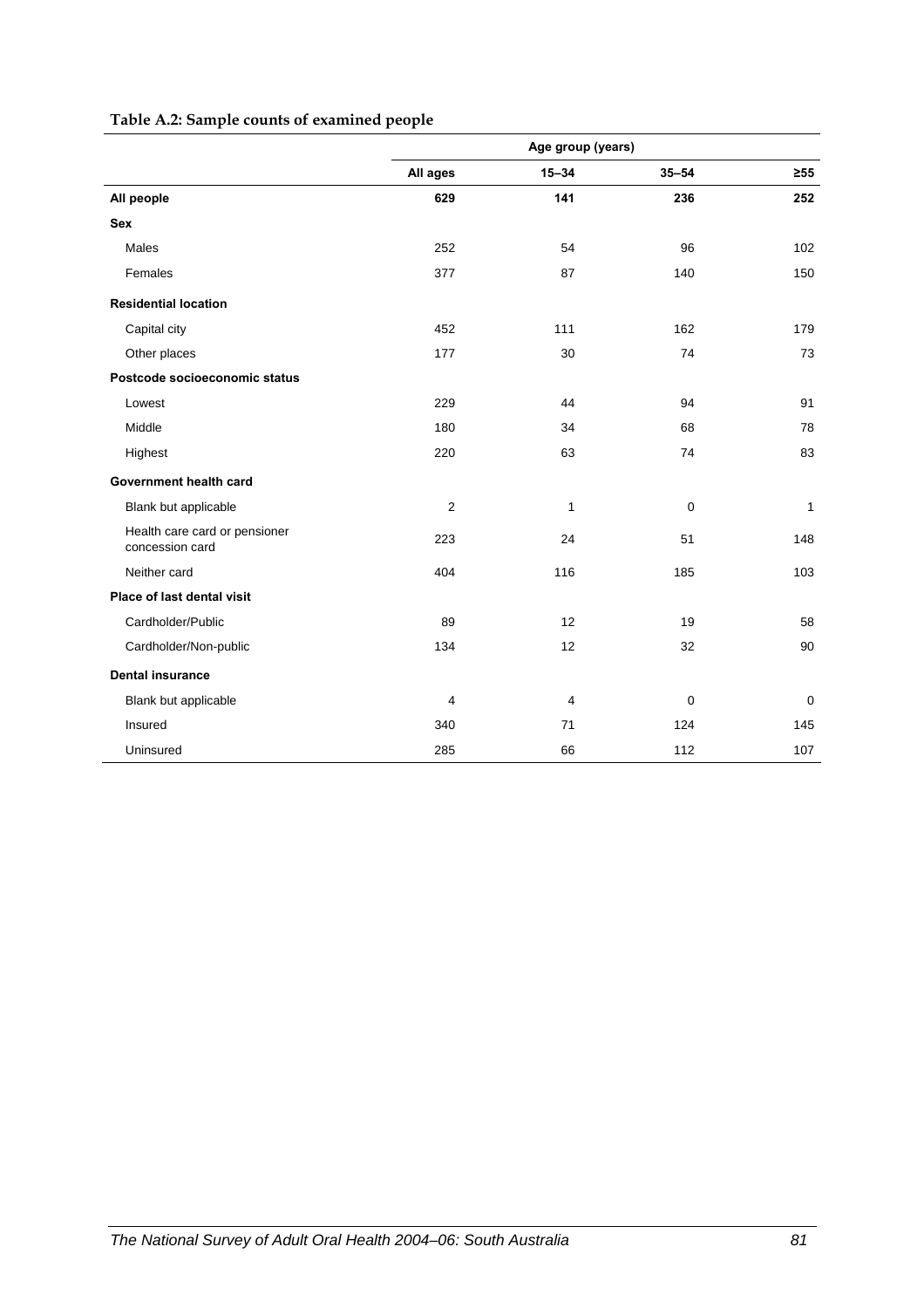# **Glossary**

**95% confidence interval** Defines the uncertainty around an estimated value—there is a 95% probability that the true value falls within the range of the upper and lower limits.

**Attachment loss** The distance in millimetres measured from the edge of the enamel of a tooth to the gum tissue that is adherent to its root.

**Calibration** A procedure to promote standardisation between examiners performing the oral examinations.

**Canine** One of four 'eye teeth' positioned next to the incisors and used for tearing food.

**Capital city** The administrative seat of government of each of Australia's six states and two territories—each capital city also represents the most populous location of its respective state or territory.

**Cemento-enamel junction** Point on a tooth surface where the tooth crown joins the tooth root.

**Census** The Census of Population and Housing conducted every 5 years by the Australian Bureau of Statistics.

**Complete tooth loss** Loss of all natural teeth (also referred to as edentulism).

**Coronal** Pertaining to the crown of a tooth.

**Crown** The portion of tooth covered by white enamel that usually is visible in the mouth.

**Dental attendance** Behaviour related to the use of dental services.

**Dental caries** The process in which tooth structure is destroyed by acid produced by bacteria in the mouth—see dental decay.

**Dental caries experience** The cumulative effect of the caries process through a person's lifetime, manifesting as teeth that are decayed, missing or filled.

**Dental decay** Cavity resulting from dental caries.

**Dental insurance** Dental care is not covered under Australia's universal public health insurance vehicle, Medicare, and consequently people seeking cover can elect to carry private dental insurance.

**Dentate** Having one or more natural teeth.

**Dentition** The set of teeth—a complete dentition comprises 32 adult teeth.

**Denture** A removable dental prosthesis that substitutes for missing natural teeth and adjacent tissues.

**DMFT** An index of dental caries experience measured by counting the number of decayed (D), missing (M) and filled (F) teeth (T).

**Edentulous** A state of complete loss of all natural teeth.

**Enamel** Hard white mineralised tissue covering the crown of a tooth.

**Epidemiology** The study of the distribution and causes of health and disease in populations.

**Examination protocol** Methods and guidelines for conducting standardised oral examinations in a survey.

**Extraction** Removal of a natural tooth.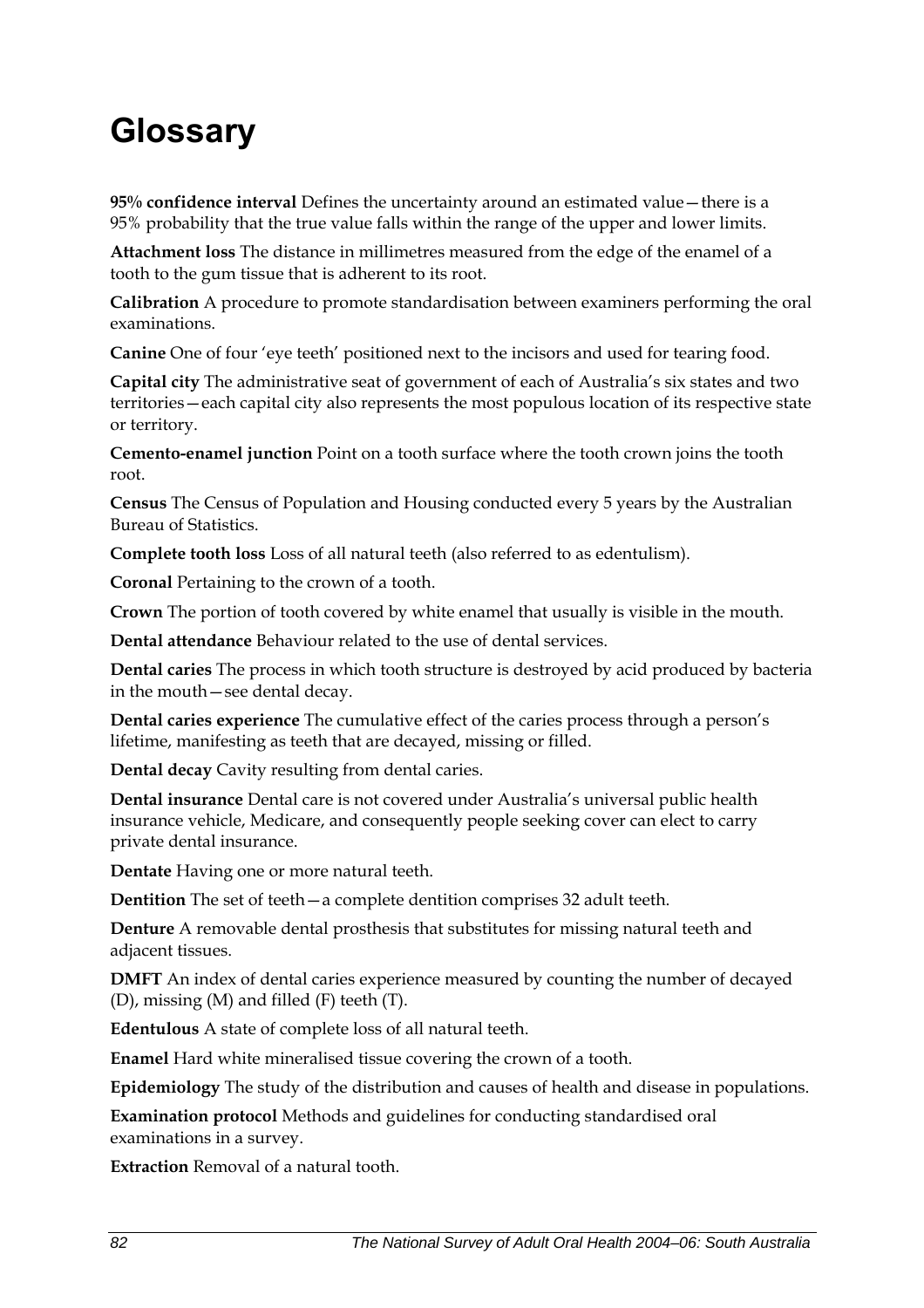**Generation** A group of people born during a defined period of time (also referred to as a birth cohort).

**Gingiva** Gum tissue.

**Gingivitis** Redness, swelling or bleeding of the gums caused by inflammation.

**Government health card** A concession card issued by the Australian Government that entitles the holder to services including public dental care.

**Incisor** One of eight front teeth used during eating for cutting food.

**Index of Relative Socioeconomic Advantage/Disadvantage (IRSAD)** One of four indices measuring area-level disadvantage derived by the Australian Bureau of Statistics—the IRSAD is derived from attributes such as low income, low educational attainment, high unemployment and jobs in relatively unskilled occupations.

**Indigenous identity** A person who states that they are of Aboriginal and/or Torres Strait Islander descent is an Indigenous Australian.

**Mean** The arithmetic average of a set of values.

**Molar** One of 12 back teeth used in grinding food.

**Natural teeth** Refers to a person's own teeth as opposed to artificial teeth.

**Orofacial pain** Pain located in the face, jaw, temple, in front of the ear or in the ear.

**Participation rate** The proportion of people from whom survey information is collected from among the total number of people selected as intended study participants.

**Periodontal disease** Disease of the gums and other tissues that attach to and anchor teeth to the jaws.

**Periodontal pocket** A space below the gum line that exists between the root of a tooth and the gum surrounding that tooth.

**Periodontitis** Disease of the gums caused by bacteria, characterised by swelling and bleeding of the gums and loss of tissue that attaches the tooth to the jaw.

**Permanent teeth** Adult teeth (secondary teeth).

**Plaque** A film composed of bacteria and food debris that adheres to the tooth surface.

**Prevalence** The proportion of people with a defined disease within a defined population.

**Probing pocket depth** The measured depth of the periodontal pocket.

**Recorder** A person, usually a dental assistant, who recorded the results of an oral examination onto a laptop computer.

**Relative difference** The difference between two values calculated as a ratio of one value divided by another.

**Restoration** A filling to repair a tooth damaged by decay or injury.

**Root** That part of the tooth below the crown which is anchored to the jaw.

**Root surface** The surface of the root of a tooth.

**Socioeconomic Indices for Areas (SEIFA)** A set of four indices derived by the Australian Bureau of Statistics from population census data to measure aspects of socioeconomic position for geographic areas.

**Socioeconomic position** Descriptive term for a position in society and usually measured by attributes such as income, education, occupation or characteristics of residential area.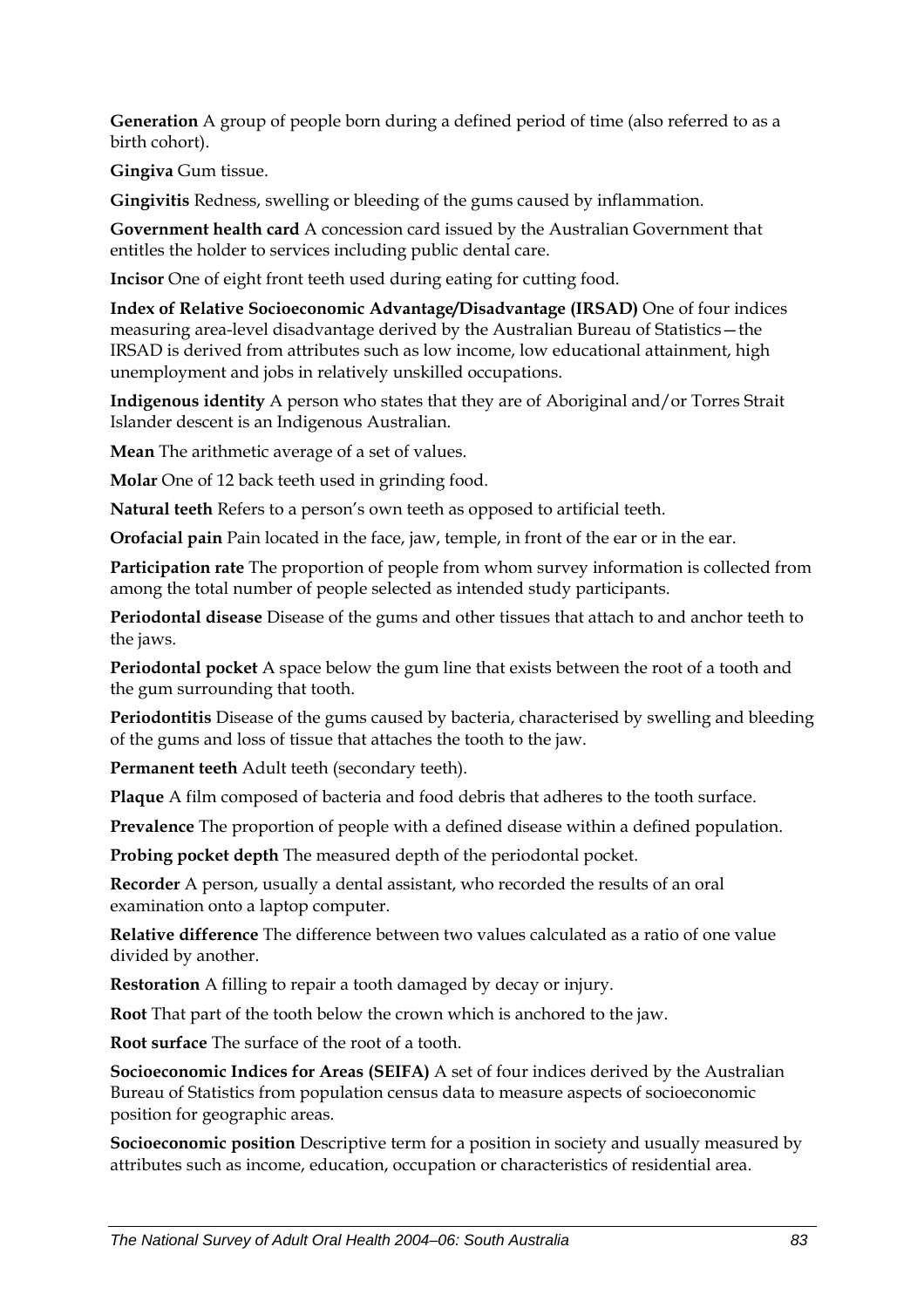**State/territory** Geographic regions of Australia—the nation has six states and two territories.

**Statistical significance** An indication from a statistical test that an observed association is unlikely (usually less than 5% probability) to be due to chance created when a random sample of people is selected from a population.

**Trend** The general direction in which change over time is observed.

**Weights** Numbers applied to groups of study participants to correct for differences in probability of selection and in participation.

**Wisdom tooth** One of four molars, each positioned at the back of the mouth.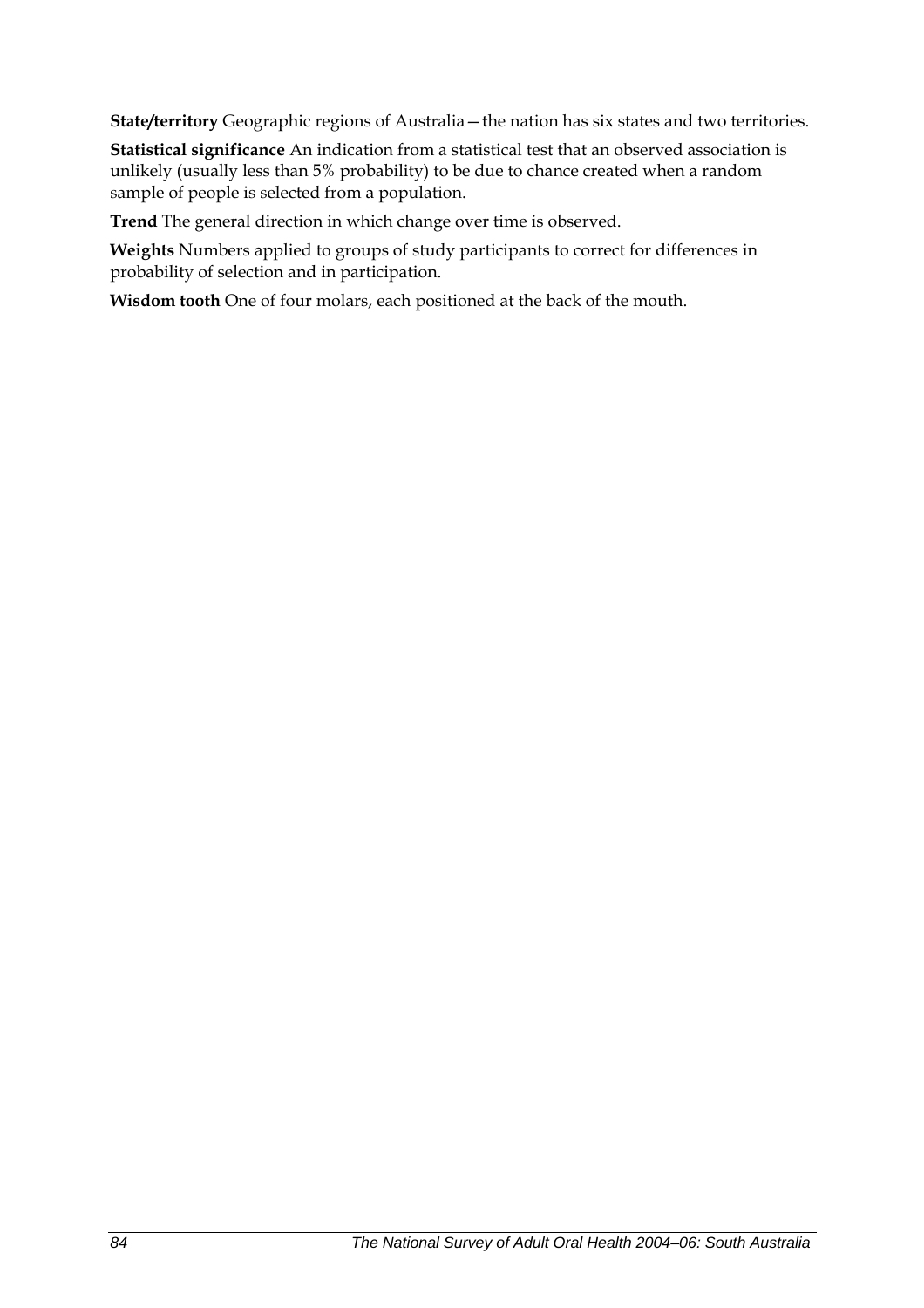# **References**

AHMAC (Australian Health Ministers' Advisory Council) 2001. Steering Committee for National Planning for Oral Health. Oral health of Australians: National planning for oral health improvement. Adelaide: SA Department of Human Services.

AIHW (Australian Institute of Health and Welfare) 2000. Australia's health 2000: The seventh biennial health report of the Australian Institute of Health and Welfare. Canberra: AIHW.

AIHW 2007. Health expenditure Australia 2005–06. Health and Welfare Expenditure Series no. 30. Cat. no. HWE 37. Canberra: AIHW.

Barnard PD 1993. National Oral Health Survey Australia 1987–1988. Canberra: Australian Government Publishing Service.

Benyamini Y, Leventhal H & Leventhal EA 2004. Self-rated oral health as an independent predictor of self-rated general health, self-esteem and life satisfaction. Social Science & Medicine 59(5)*:*1109–16.

Bergman JD, Wright FA & Hammond RH 1991. The oral health of the elderly in Melbourne. Australian Dental Journal 36(4)*:*280–5.

Brennan DS & Spencer AJ 2004. Changes in caries experience among Australian public dental patients between 1995/96 and 2001/02. Australian and New Zealand Journal of Public Health 28(6)*:*542–8.

Brennan DS, Spencer AJ & Roberts-Thomson KF 2007. Caries experience among 45–54-year-olds in Adelaide, South Australia. Australian Dental Journal 52(2)*:*122–7.

Brennan DS, Spencer AJ & Slade GD 2000. Caries experience among publicly-funded dental patients in Australia, 1995–96: type of care and geographic location. Australian Dental Journal 45(1)*:*37–45.

Brennan DS, Spencer AJ & Slade GD 2001. Prevalence of periodontal conditions among public-funded dental patients in Australia. Australian Dental Journal 46(2)*:*114–21.

Chalmers JM, Carter KD, Fuss JM, Spencer AJ & Hodge CP 2002. Caries experience in existing and new nursing home residents in Adelaide, Australia. Gerodontology 19(1)*:*30–40.

Chalmers JM, Carter KD & Spencer AJ 2002. Caries incidence and increments in community-living older adults with and without dementia. Gerodontology 19(2)*:*80–94.

Chalmers JM, Carter KD & Spencer AJ 2005. Caries incidence and increments in Adelaide nursing home residents. Special Care Dentistry 25(2)*:*96–105.

Chalmers JM, Hodge C, Fuss JM, Spencer AJ & Carter KD 2002. The prevalence and experience of oral diseases in Adelaide nursing home residents. Australian Dental Journal 47(2)*:*123–30.

Coates E, Slade GD, Goss AN & Gorkic E 1996. Oral conditions and their social impact among HIV dental patients. Australian Dental Journal 41(1)*:*33–6.

Coates EA, Brennan D, Logan RM, Goss AN, Scopacasa B, Spencer AJ et al. 2000. Hepatitis C infection and associated oral health problems. Australian Dental Journal 45(2)*:*108–14.

Dawson AS & Smales RJ 1994. Dental health changes in an Australian Defence Force population. Australian Dental Journal 39(4)*:*242–6.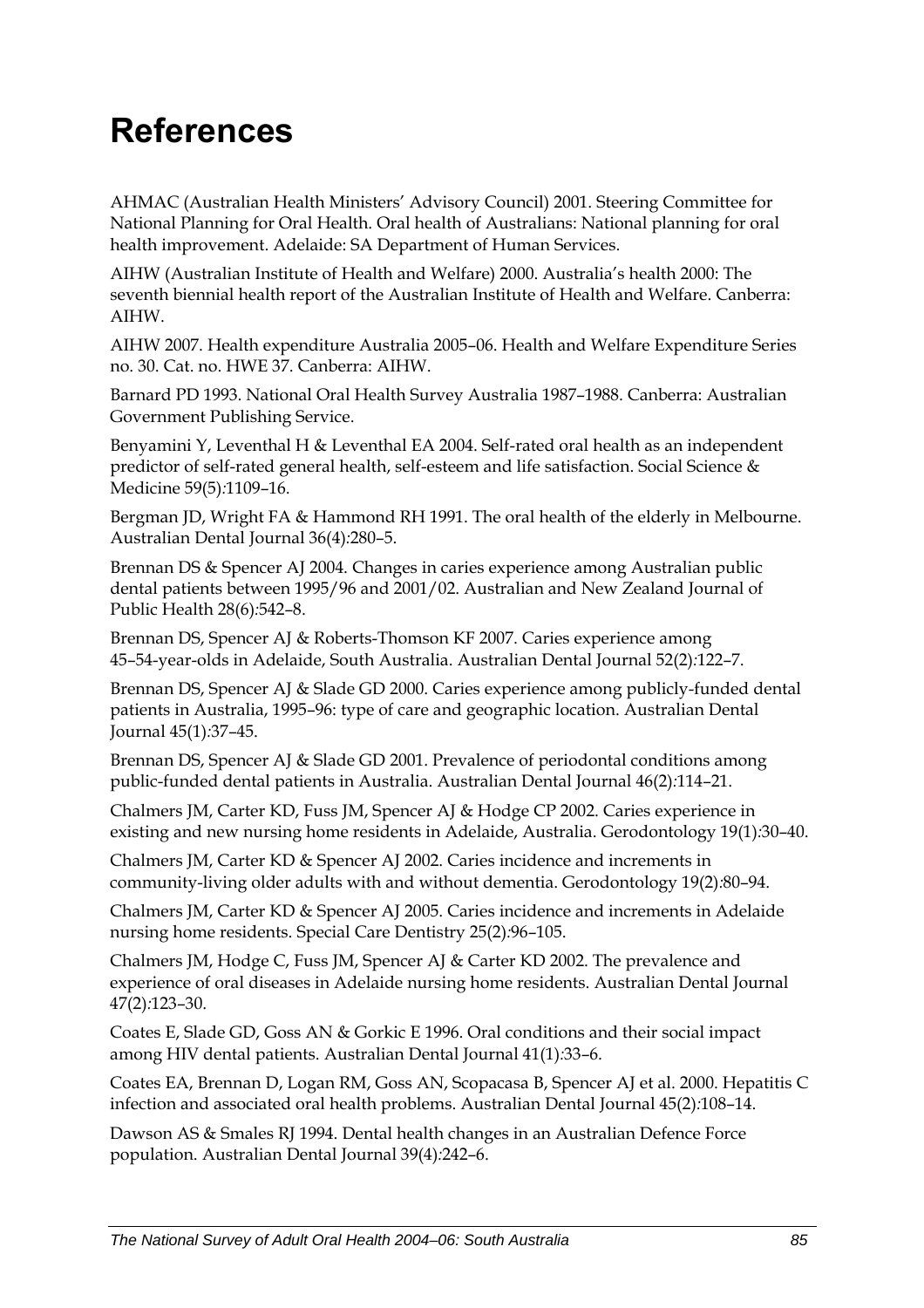Dillman DA 2000. Mail and internet surveys: The tailored design method, 2nd edn. New York: John Wiley Company.

Elias AC & Sheiham A 1998. The relationship between satisfaction with mouth and number of position of teeth. Journal of Oral Rehabilitation 25:649–61.

Endean C, Roberts-Thomson K & Wooley S 2004. Anangu oral health: The status of the Indigenous population of the Anangu Pitjantjatjara lands. Australian Journal of Rural Health 12(3)*:*99–103.

Hopcraft M & Morgan MV 2003a. Dental caries experience in a young adult military population. Australian Dental Journal 48(2)*:*125–9.

Hopcraft MS & Morgan MV 2003b. Exposure to fluoridated drinking water and dental caries experience in Australian army recruits, 1996. Community Dentistry and Oral Epidemiology 31(1)*:*68–74.

Hopcraft M & Morgan MV 2005. Dental caries experience in Australian Army recruits 2002–2003. Australian Dental Journal 50(1)*:*16–20.

Hopcraft MS & Morgan MV 2006. Pattern of dental caries experience on tooth surfaces in an adult population. Community Dentistry and Oral Epidemiology 34(3)*:*174–83.

Kingsford Smith D & Szuster F 2000. Aspects of tooth decay in recently arrived refugees. Australian and New Zealand Journal of Public Health 24(6)*:*623–6.

Loe H & Silness J 1963. Periodontal disease in pregnancy: 1. Prevalence and severity. Acta Odontologica Scandinavica 21:533–51.

Marino R, Calache H, Wright C, Morgan M, Schofield SM & Minichiello V 2007. Profile of the oral health among ambulant older Greek and Italian migrants living in Melbourne. Australian Dental Journal 52(3)*:*198–204.

Marino R, Wright FA & Minas IH 2001. Oral health among Vietnamese using a community health centre in Richmond, Victoria. Australian Dental Journal 46(3)*:*208–15.

McGrath C & Bedi R 2002. Population based norming of the UK oral health related quality of life measure (OHQoL–UK). British Dental Journal 193:521–4

Morgan MV, Stonnill A & Laslett AM 1992. Dental caries amongst Royal Australian Navy recruits, 1988. Australian Dental Journal 37(3)*:*201–4.

NHANES (National Health and Nutrition Examination Survey). Dental examiners' procedures manual. Hyattsville, MD: US Department of Health and Human Services, Centers for Disease Control and Prevention, National Center for Health Statistics. Viewed 14 February 2007

<http://www.cdc.gov/nchs/data/nhanes/nhanes\_03\_04/DentalExaminers-2004.pdf>.

Osborn M, Butler T & Barnard PD 2003. Oral health status of prison inmates—New South Wales, Australia. Australian Dental Journal 48(1)*:*34–8.

Saub R & Evans RW 2001. Dental needs of elderly hostel residents in inner Melbourne. Australian Dental Journal 46(3)*:*198–202.

Sheiham A, Steele JG, Marcenes W, Finch S & Walls AW 2002. The relationship between oral health status and body mass index among older people: a national survey of older people in Great Britain. British Dental Journal 192:703–6.

Slade GD & Spencer AJ 1995. Periodontal attachment loss among adults aged 60+ in South Australia. Community Dentistry and Oral Epidemiology 23(4)*:*237–42.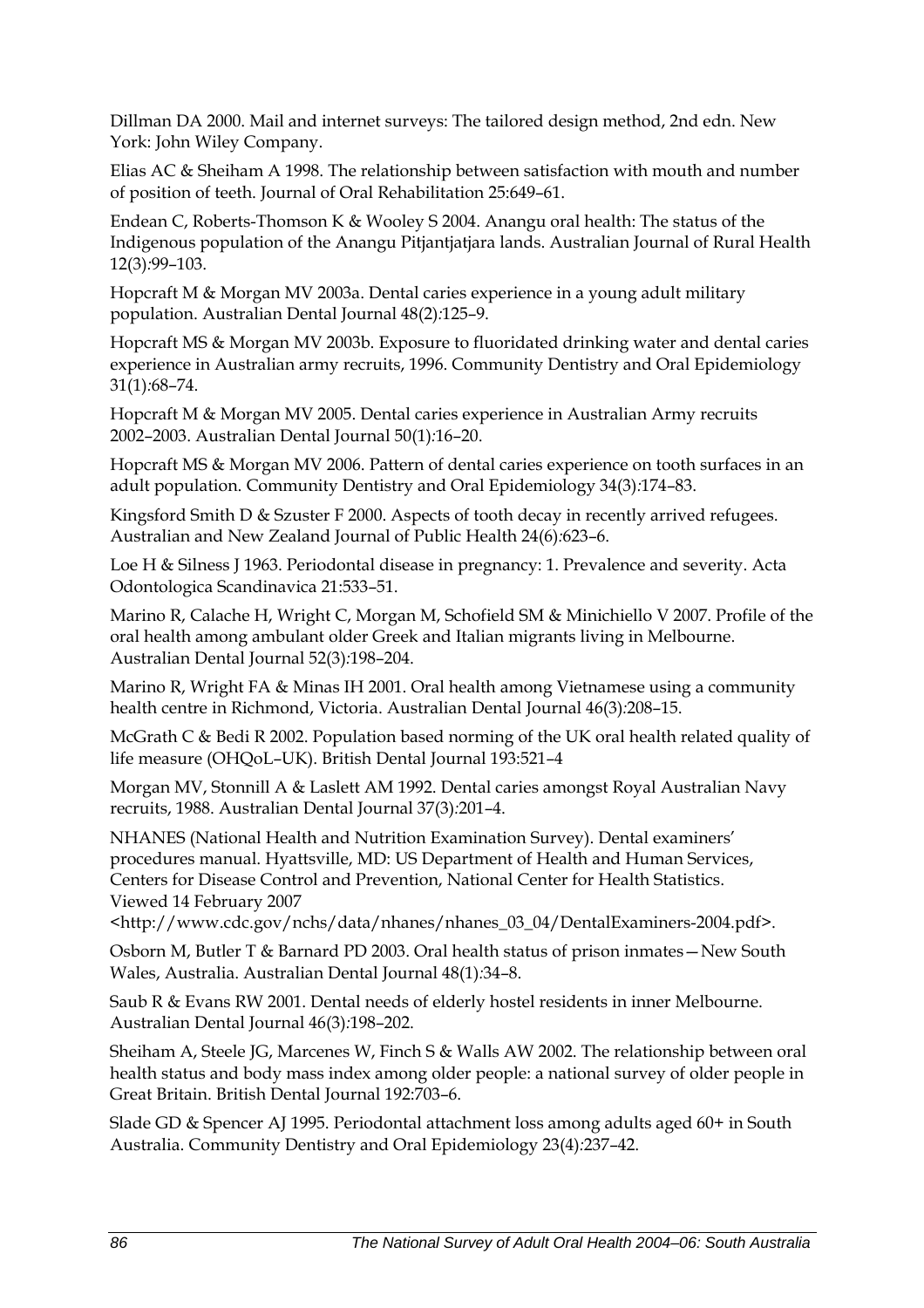Slade GD & Spencer AJ 1997. Distribution of coronal and root caries experience among persons aged 60+ in South Australia. Australian Dental Journal 42(3)*:*178–84.

Slade GD, Spencer AJ, Gorkic E & Andrews G 1993. Oral health status and treatment needs of non-institutionalized persons aged 60+ in Adelaide, South Australia. Australian Dental Journal 38(5)*:*373–80.

Slade GD, Spencer AJ & Roberts-Thomson KF (eds) 2007. Australia's dental generations: The National Survey of Adult Oral Health 2004–06. AIHW cat. no. DEN 165. Canberra: Australian Institute of Health and Welfare (Dental Statistics and Research Series No. 34).

Smith K, Kruger E, Dyson K & Tennant M 2007. Oral health in rural and remote Western Australian indigenous communities: a two-year retrospective analysis of 999 people. International Dental Journal 57(2)*:*93–9.

Surgeon General 2000. The health consequences of smoking: A report of the Surgeon General. Atlanta, Georgia: U.S. Department of Health and Human Services, Centers for Disease Control and Prevention, National Center for Chronic Disease Prevention and Health Promotion, Office on Smoking and Health.

Thomson WM, Slade GD & Spencer AJ 1995. Dental caries experience and use of prescription medications among people aged 60+ in South Australia. Gerodontology 12(12)*:*104–10.

Wright FA, Hammond RH & Lewis JM 1994. Changes in periodontal conditions of adults from Melbourne, Australia. International Dental Journal 44(3)*:*207–14.